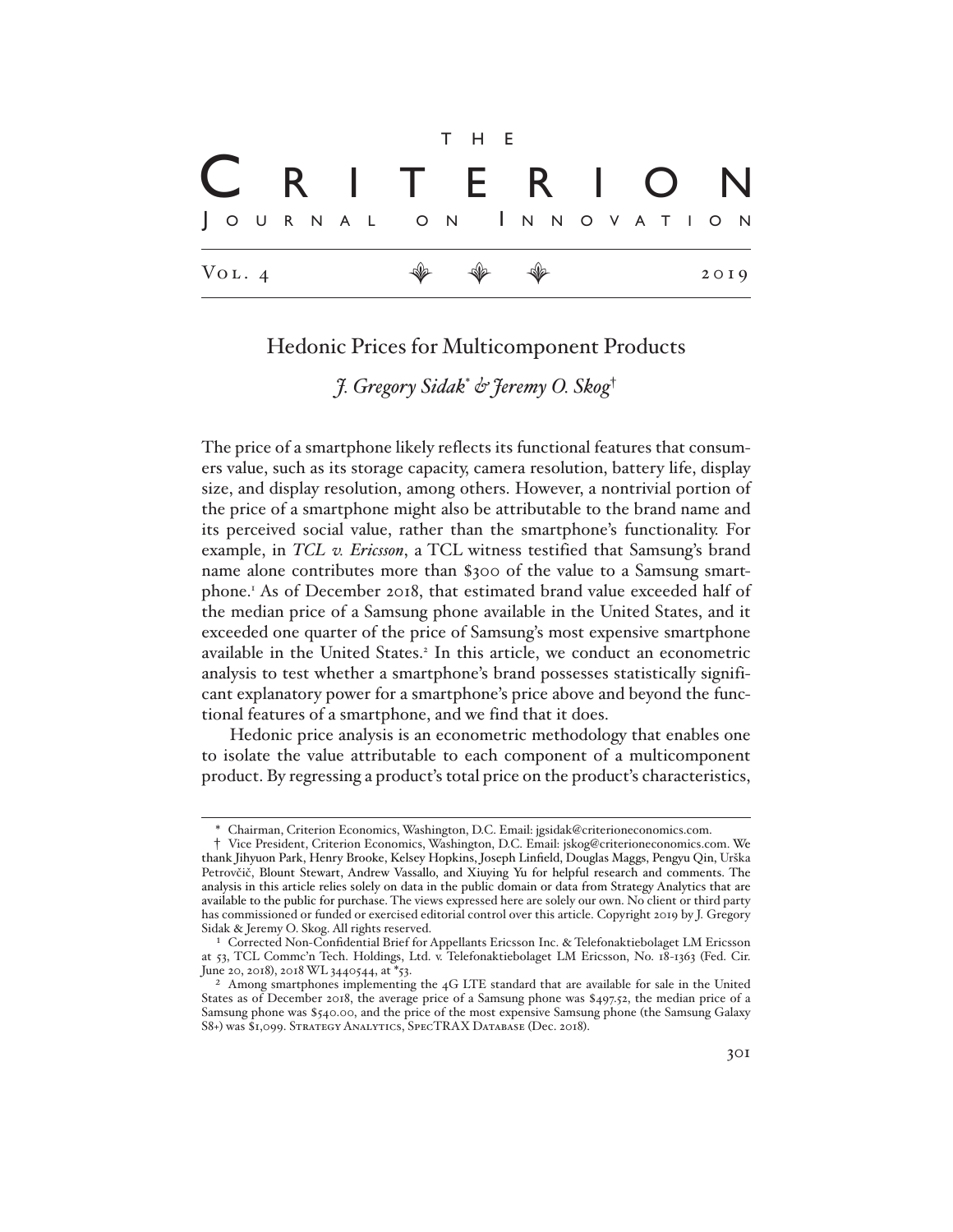hedonic price analysis enables one to determine how much consumers are willing to pay for individual components of a multicomponent product (such as a smartphone), including the product's brand. In this article, we conduct hedonic price analysis of smartphones available in the United States as of December 2018. To our knowledge, as of April 2019, this article is the first publicly reported hedonic price analysis of the demand for features of smartphones in the United States that uses an objective variable selection method based on a machine learning algorithm—the "least absolute shrinkage and selector operator" (LASSO) regression—to identify the functional features that are the best predictors of a smartphone's price. The existing empirical literature has relied on a set of explanatory variables that were chosen either arbitrarily or on the basis of heuristics used by marketing firms. Our hedonic price model tests the hypothesis that a smartphone's brand possesses statistically significant explanatory power for a smartphone's price above and beyond the smartphone's functional features. To the extent that this methodology is used in litigation or arbitration, one advantage of this approach is that it does not rely on any confidential business information, which in turn contributes to its replicability.

In Part I, we explain that economists routinely use hedonic price analysis to explain a good's price in terms of its characteristics, and that a nascent economic literature exists on the use of hedonic price models to estimate the implicit price associated with each of a smartphone's components. In Part II, we use an objective econometric methodology that applies a machine learning algorithm to select a set of functional features of a smartphone that best explain a smartphone's price. On the basis of our objectively selected features, we develop a hedonic price model to derive the value attributable to various features of a smartphone, including its brand. The results of our hedonic price analysis suggest that a smartphone's brand can possess statistically significant explanatory power above and beyond the smartphone's functional features. In Part III, we test the robustness of our results by analyzing alternative forms of our hedonic price model. We find that the results of our hedonic price analysis—that a smartphone's brand possesses statistically significant explanatory power for a smartphone's price—are robust to various alternative specifications of the model.

## I. The Economic Literature on Hedonic Prices for the Components of a Smartphone

In his 1966 article on the theory of consumption, Kelvin Lancaster specified that a good generally possesses multiple characteristics, and that consumers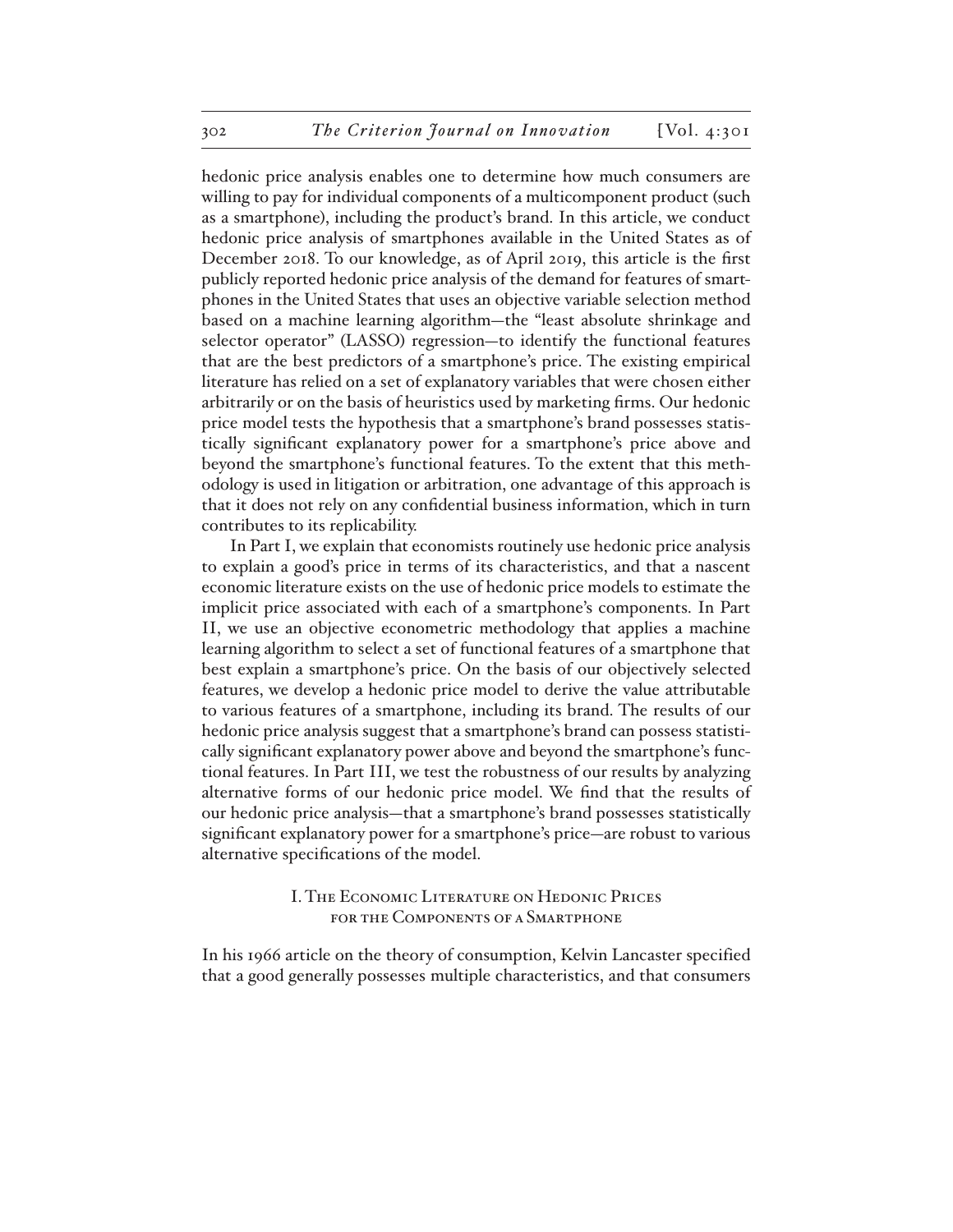derive utility from the individual characteristics that comprise a good.<sup>3</sup> Applying that theory of consumption, Sherwin Rosen said in his 1974 article that "[o]bserved product prices and the specific amounts of characteristics associated with each good define a set of implicit or 'hedonic' prices."4 In other words, the observed market price of a good reflects the sum of the prices of the good's constituent characteristics, and one can use a hedonic price model to explain a good's price in terms of the good's characteristics.<sup>5</sup>

Under the theory of hedonic prices, one can determine how much consumers are willing to pay for each component of a product by regressing the product's total price on the product's characteristics.6 The implicit price of each of the product's characteristics—how much the consumer reveals that she would be willing to pay for that characteristic and therefore the minimum amount that the consumer values that characteristic—is statistically determined from observed prices, features, and sales quantities in the market.7 The best candidates for hedonic price analysis are goods for which changes in the components are frequent, observable, measurable, and relatively easy to identify and quantify.<sup>8</sup> Economists have conducted hedonic price analysis to estimate a good's quality-adjusted price index or to estimate the implicit prices of a good's characteristics, in the context of goods ranging from houses<sup>9</sup> and automobiles<sup>10</sup> to high-technology products including PCs,<sup>11</sup>

<sup>3</sup> Kelvin J. Lancaster, *A New Approach to Consumer Theory*, 74 J. Pol. Econ. 132, 133–34 (1966).

<sup>4</sup> Sherwin Rosen, *Hedonic Prices and Implicit Markets: Product Differentiation in Pure Competition*, 82 J. Pol. Econ. 34, 34 (1974).

<sup>5</sup> Ariel Pakes, *A Reconsideration of Hedonic Price Indexes with an Application to PC's*, 93 Am. Econ. Rev. 1578, 1580 (2003).

<sup>6</sup> *See id.*

<sup>7</sup> *See* Mary Kokoski, Keith Waehrer & Patricia Rozaklis, *Using Hedonic Methods for Quality Adjustment in the CPI: The Consumer Audio Products Component* 3 (Bureau of Labor Stat., Working Paper No. 344, Mar. 2001).

<sup>8</sup> *See id.* 

<sup>9</sup> *See, e.g.*, Ann D. Witte, Howard J. Sumka & Homer Erekson, *An Estimate of a Structural Hedonic Price Model of the Housing Market: An Application of Rosen's Theory of Implicit Markets*, 47 Econometrica 1151  $(1979)$ .

<sup>10</sup> *See, e.g.*, G. Baltas & C. Saridakis, *Measuring Brand Equity in the Car Market: A Hedonic Price Analysis*, 61 J. Operational Res. Soc'y 284 (2010); Fiona Scott Morton, Jorge Silva-Risso & Florian Zettelmeyer, *What Matters in a Price Negotiation: Evidence from the U.S. Auto Retailing Industry*, 9 Quantitative Marketing & Econ. 365, 384 (2011).

<sup>11</sup> *See, e.g.*, Pakes, *supra* note 5; Adrian Ball & Andrew Allen, *The Introduction of Hedonic Regression Techniques for the Quality Adjustment of Computing Equipment in the Producer Prices Index (PPI) and Harmonised Index of Consumer Prices (HICP)* (Off. of Nat'l Stat., Econ. Trends No. 592, Feb. 10, 2003), http://www.statistics.gov.uk/articles/economic\_trends/PC\_Hedonics\_Regression.pdf.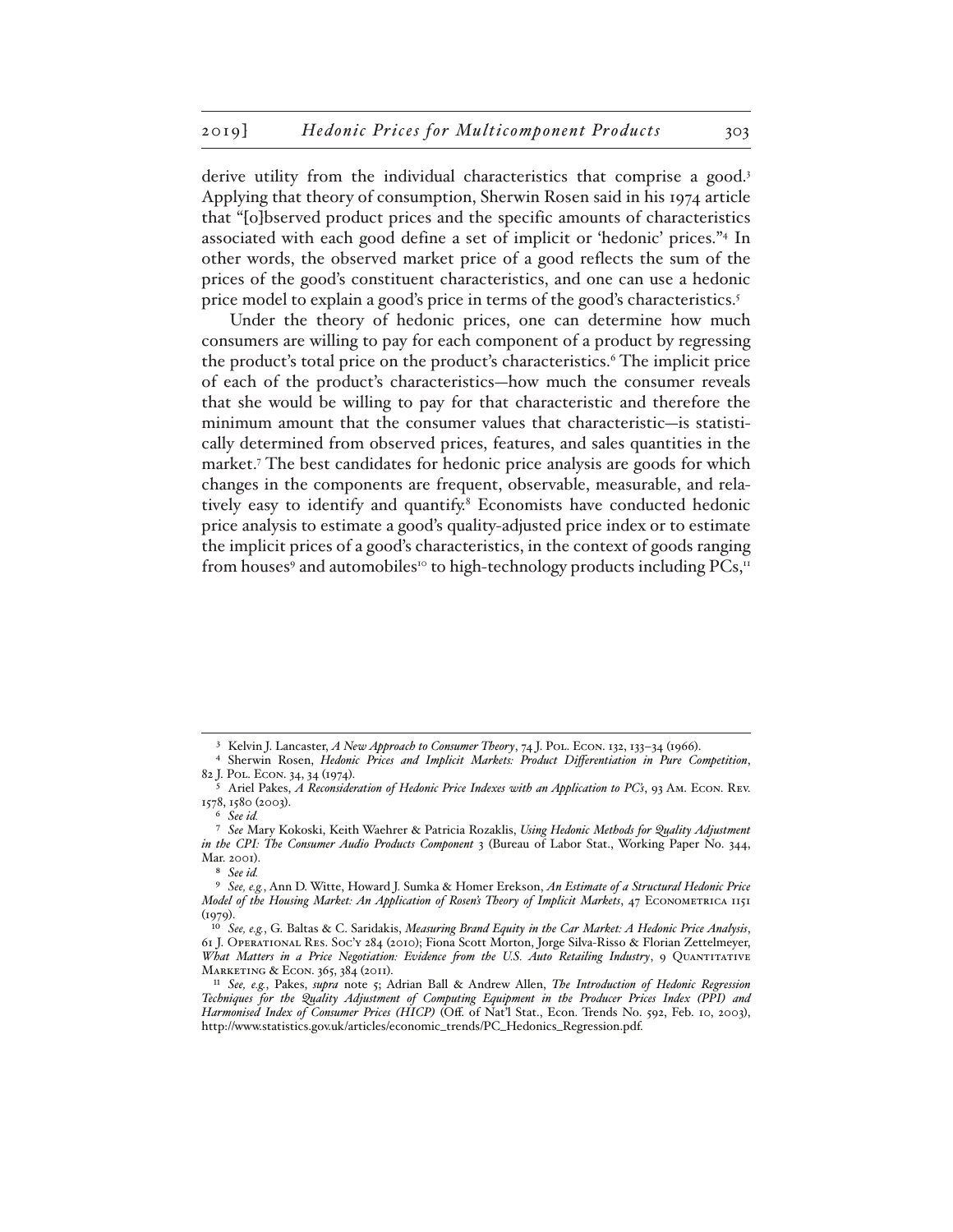personal digital assistants,<sup>12</sup> mobile phones,<sup>13</sup> stereo receivers,<sup>14</sup> and memory modules for enterprise servers.<sup>15</sup>

More recent studies have applied the theory of hedonic prices in the context of smartphones. Whereas most of those studies have applied hedonic price models to develop quality-adjusted price indices for smartphones,<sup>16</sup> some have used hedonic price models to estimate the implicit price associated with each of a smartphone's components. Here, we provide an overview of the latter category of studies and explain how this article advances that existing economic literature.<sup>17</sup>

#### *A. Montenegro and Torres (2016)*

In their 2016 working paper, José Montenegro and José Torres use a hedonic price model to estimate the implicit prices associated with a smartphone's characteristics.18 They analyze the price and certain technical features of

<sup>12</sup> *See, e.g.*, Paul D. Chwelos, Ernst R. Berndt & Iain M. Cockburn, *Faster, Smaller, Cheaper: An Hedonic Price Analysis of PDAs* (NBER Working Paper No. 10746, Sept. 2004).

<sup>13</sup> *See, e.g.*, Ralph Dewenter, Justus Haucap, Ricardo Luther & Peter Rötzel, *Hedonic Prices in the German Market for Mobile Phones*, 31 Telecomm. Pol'y 4 (2007).

<sup>14</sup> *See, e.g.*, Teague Ruder & Ted To, Brand Dummy Variables in Hedonic Regressions: A Study Using Stereo Receiver Scanner Data (Jan. 2004) (unpublished manuscript), http://citeseerx.ist.psu.edu/viewdoc/download?doi=10.1.1.202.7429&rep=rep1&type=pdf.

<sup>&</sup>lt;sup>15</sup> In a 2017 article, we performed hedonic price analysis on the prices of load-reduced dual-inline memory modules (LRDIMMs) to estimate the permissible range for a reasonable royalty for a standard-essential patent (SEP) subject to its owner's commitment to offer to license the patent on reasonable and nondiscriminatory (RAND) terms. J. Gregory Sidak & Jeremy O. Skog, *Hedonic Prices and Patent Royalties*, 2 Criterion J. on Innovation 601 (2017). For a commentary on our analysis, see Alexander Galetovic, *Hedonic Prices, Patent Royalties, and the Theory of Value and Distribution: A Comment on Sidak and*  Skog, 3 CRITERION J. ON INNOVATION 59 (2018).

<sup>16</sup> *See, e.g.*, Ivan Forenbacher, Dragan Peraković & Siniša Husnjak, *Hedonic Modeling to Explore the Relationship of Cell Phone Plan Price and Quality in Croatia*, 33 Telematics & Informatics 1057 (2016); Seong Hun Yun, Yongjae Kim & Minki Kim, *Quality-Adjusted International Price Comparisons of Mobile Telecommunications Services*, 43 Telecomm. Pol'y 339 (2019); David M. Byrne, Daniel E. Sichel & Ana Aizcorbe, *Getting Smart About Phones: New Price Indexes and the Allocation of Spending Between Devices and Services Plans in Personal Consumption Expenditures* (Federal Reserve Board, Finance and Economics Discussion Series No. 2019-012, 2019), https://doi.org/10.17016/FEDS.2019.012; Qiwei Han & Daegon Cho, Characterizing the Technological Evolution of Smartphones: Insights from Performance Benchmarks, Proceedings of the 18th Annual International Conference on Electronic Commerce: e-Commerce in Smart Connected World, Article No. 32 (Aug. 2016), https://dl.acm.org/citation.cfm?id=2971635; Wook Joon Kim & Yongkyu Kim, An Estimation of Quality-Adjusted Prices for Mobile Services in Korea, The 22nd Biennial Conference of the International Telecommunications Society: "Beyond the Boundaries: Challenges for Business, Policy and Society" (June 15, 2018), https://www.econstor.eu/handle/10419/190346.

<sup>&</sup>lt;sup>17</sup> At least one study examines a fundamentally different question from the one that we examine. In their 2016 article Yuri Park and Yoonmo Koo perform a conjoint analysis on customer survey data to analyze the costs that South Korean consumers face (1) when switching from the use of one smartphone device to another and (2) when switching from the use of one operating system to another. Yuri Park & Yoonmo Koo, *An Empirical Analysis of Switching Cost in the Smartphone Market in South Korea*, 40 Telecomm. PoL'y 307 (2016). Unlike a conjoint analysis that relies on customer survey data, a hedonic price analysis uses observed market price data to examine the revealed preferences of consumers. Here, we focus on providing an overview of studies that use market data rather than consumer survey data.

<sup>18</sup> José A. Montenegro & José L. Torres, *Consumer Preferences and Implicit Prices of Smartphone Characteristics* (Málaga Economic Theory Research Center Working Paper No. 2016-4, Nov. 2016).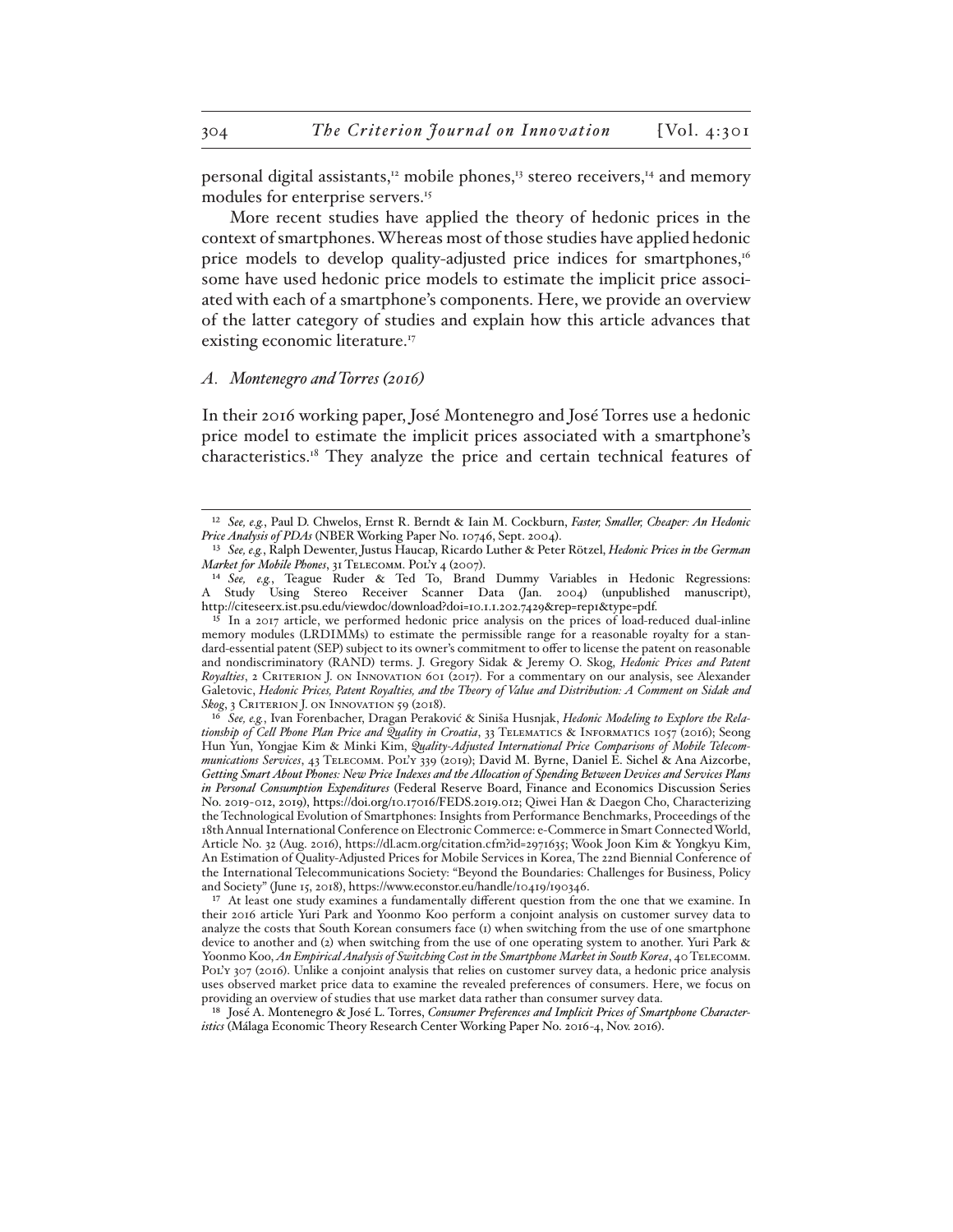312 observations of handsets that were introduced to the market in 2012.19 Montenegro and Torres find that the two smartphone characteristics that consumers value most are (1) screen resolution and (2) screen size, and they find that other characteristics that consumers value include a smartphone's memory, the number of CPUs, and battery capacity.<sup>20</sup> In contrast, they find that consumers do *not* value a smartphone's camera resolution, the availability of a secondary camera, the graphics processing unit (GPU), or the nearfield communication (NFC) feature.<sup>21</sup>

Montenegro and Torres find that a smartphone's weight has a statistically significant positive relationship with its price.<sup>22</sup> However, they explain that that result does not indicate that consumers prefer heavier smartphones.<sup>23</sup> Rather, they conclude that positive relationship might result because a higher-priced smartphone is more likely than a lower-priced smartphone to contain (1) a higher-capacity battery, (2) a larger screen size, and (3) higher-quality casing and screen materials (such as metal, steel, and tempered glass, as opposed to plastic), all of which increase a smartphone's weight.<sup>24</sup>

Montenegro and Torres also find that certain brands of smartphones command a premium. Specifically, they find that "consumers are willing to pay up to a  $95\%$  premium for an Apple smartphone."<sup>25</sup> (However, it bears emphasis that their estimation sample includes only one observation of an Apple smartphone.<sup>26</sup>) Although Montenegro and Torres also examine whether different operating systems are associated with an "OS premium," they caution that "a potential OS premium cannot be disentangled from a brand premium," because the operating system of a phone in some cases (for example, iOS) is brand-specific.<sup>27</sup> In other words, Montenegro and Torres conclude that it is impossible, with their data, to identify the value of the operating system separately from the value of the brand.

<sup>&</sup>lt;sup>19</sup> *Id.* at 5. Montenegro and Torres analyze seven categories of a smartphone's features: (1) design, (2) cameras, (3) display, (4) communication, (5) performance, (6) operating systems, and (7) connectivity. *Id.* at 7.

<sup>&</sup>lt;sup>20</sup> *Id.* at 3. Montenegro and Torres note that, because smartphones enable many applications other than phone calls, the most appropriate measure of battery capacity for a smartphone has changed from a measure of talk time in older generations of mobile phones to a measure of battery power in newer generations of mobile phones. Thus, they use milli-Ampere hours (mAh), as opposed to talk time or standby time, to measure the battery capacity of a smartphone. *Id.* at 9.

<sup>21</sup> *Id.* at 3.

<sup>22</sup> *Id.* at 14.

<sup>23</sup> *Id.*

<sup>24</sup> *Id.*

<sup>25</sup> *Id.* at 17.

<sup>&</sup>lt;sup>26</sup> See id. at 6 (showing that 0.3 percent of all smartphones in the authors' database use the iOS operating system, which is equal to one handset—that is, 312 × 0.3%).

<sup>27</sup> *Id.* at 17.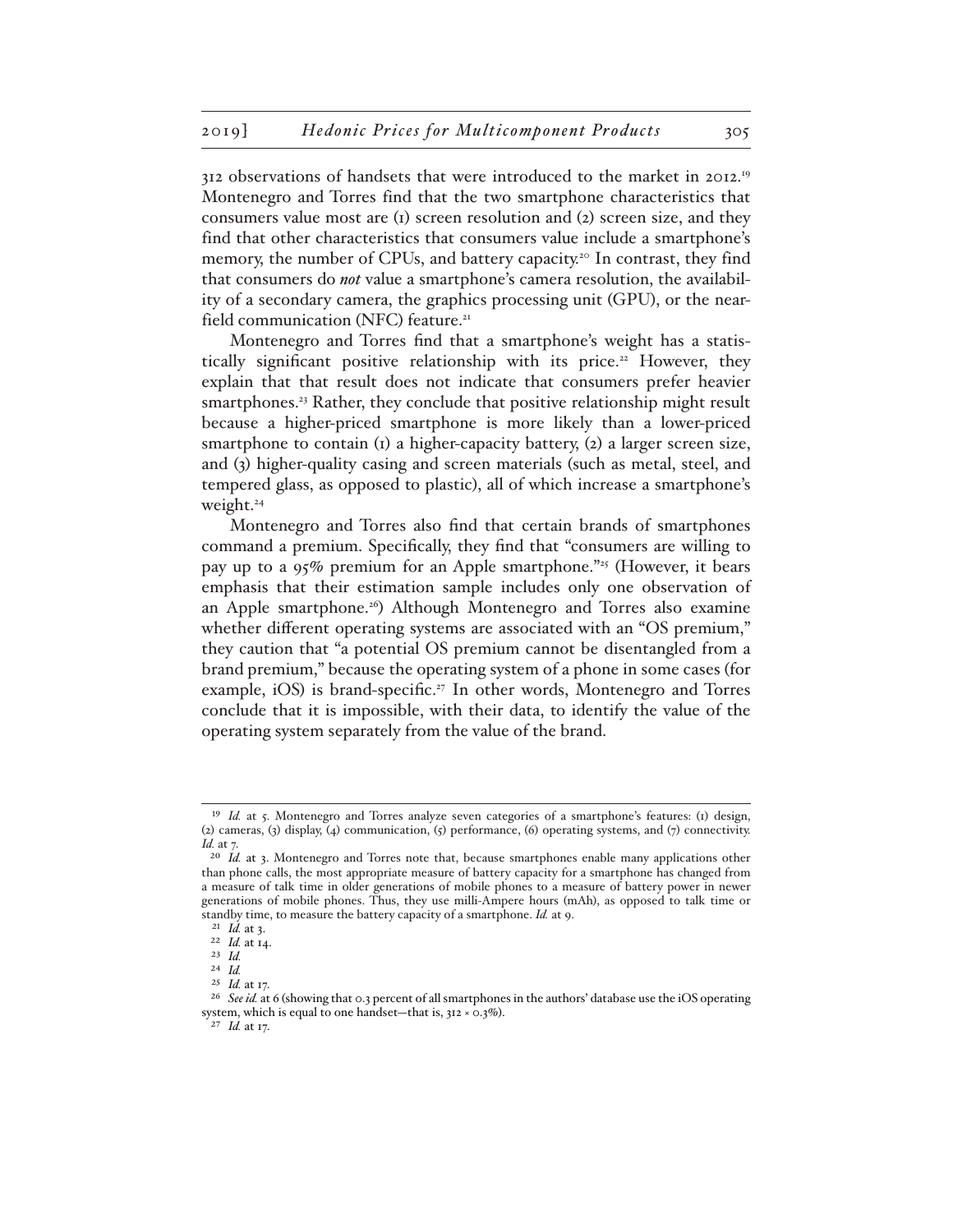#### *B. Ahmad, Ahmed, and Ahmad (2019)*

In their 2019 article, Waseem Ahmad, Tanvir Ahmed, and Bashir Ahmad use a hedonic price model for smartphones sold in Pakistan to estimate the effect that different features of a smartphone have on the smartphone's retail price.28 Their hedonic price analysis uses price data from November 2016 to February  $2017<sub>1</sub><sup>29</sup>$  and their estimation sample includes  $348$  smartphone models.30 Ahmad, Ahmed, and Ahmad include in their hedonic price model indicator variables for (1) types of smartphone brands, (2) levels of weight, (3) levels of battery capacity (measured in mAh), (4) types of operating systems, (5) levels of RAM, (6) levels of storage capacity, (7) levels of display size, (8) generation of the mobile network compatible with the device, (9) levels of rear camera resolution, (10) the availability of a front camera, and ( $\text{II}$ ) the availability of FM radio.<sup>31</sup>

Ahmad, Ahmed, and Ahmad find that a smartphone's battery capacity, weight, RAM, memory size, display size, rear camera resolution, availability of a front camera, and availability of FM radio are features that have a statistically significant positive effect on the smartphone's price.<sup>32</sup> They also find, as Montenegro and Torres do, that a smartphone's weight has a statistically significant positive effect on a smartphone's price.33 Unlike Montenegro and Torres, however, Ahmad, Ahmed, and Ahmad explain that "there is no significant correlation between weight and [battery capacity or screen size] as indicated by the correlation coefficient values."34

With respect to brand, Ahmad, Ahmed, and Ahmad find that the "iPhone is ranked as a top brand with a 240.42 percent premium price in the market," relative to the "other" brand category (which includes brands that offer fewer than 20 models of smartphones in the authors' dataset).<sup>35</sup> Other brands that Ahmad, Ahmed, and Ahmad find command a premium relative to the "other" brand category include Rivo (65.97 percent), Samsung (32.36 percent), Haier (30.05 percent), and Huawei (22.66 percent).36

Ahmad, Ahmed, and Ahmad also analyze a smartphone's operating system and find that, "[o]ther things being equal, the Android system price was significantly higher while the [i]OS operating system showed a non-significant impact on price with reference to the base category,

<sup>28</sup> Waseem Ahmad, Tanvir Ahmed & Bashir Ahmad, *Pricing of Mobile Phone Attributes at the Retail Level in a Developing Country: Hedonic Analysis*, 43 Telecomm. Pol'y 299 (2019).

<sup>29</sup> *Id.* at 299.

<sup>30</sup> *Id.* at 305.

<sup>31</sup> *Id.* at 304.

<sup>32</sup> *Id.* at 306.

<sup>33</sup> *Id.*  34 *Id.* at 305.

<sup>35</sup> *Id.* 

<sup>36</sup> *Id.*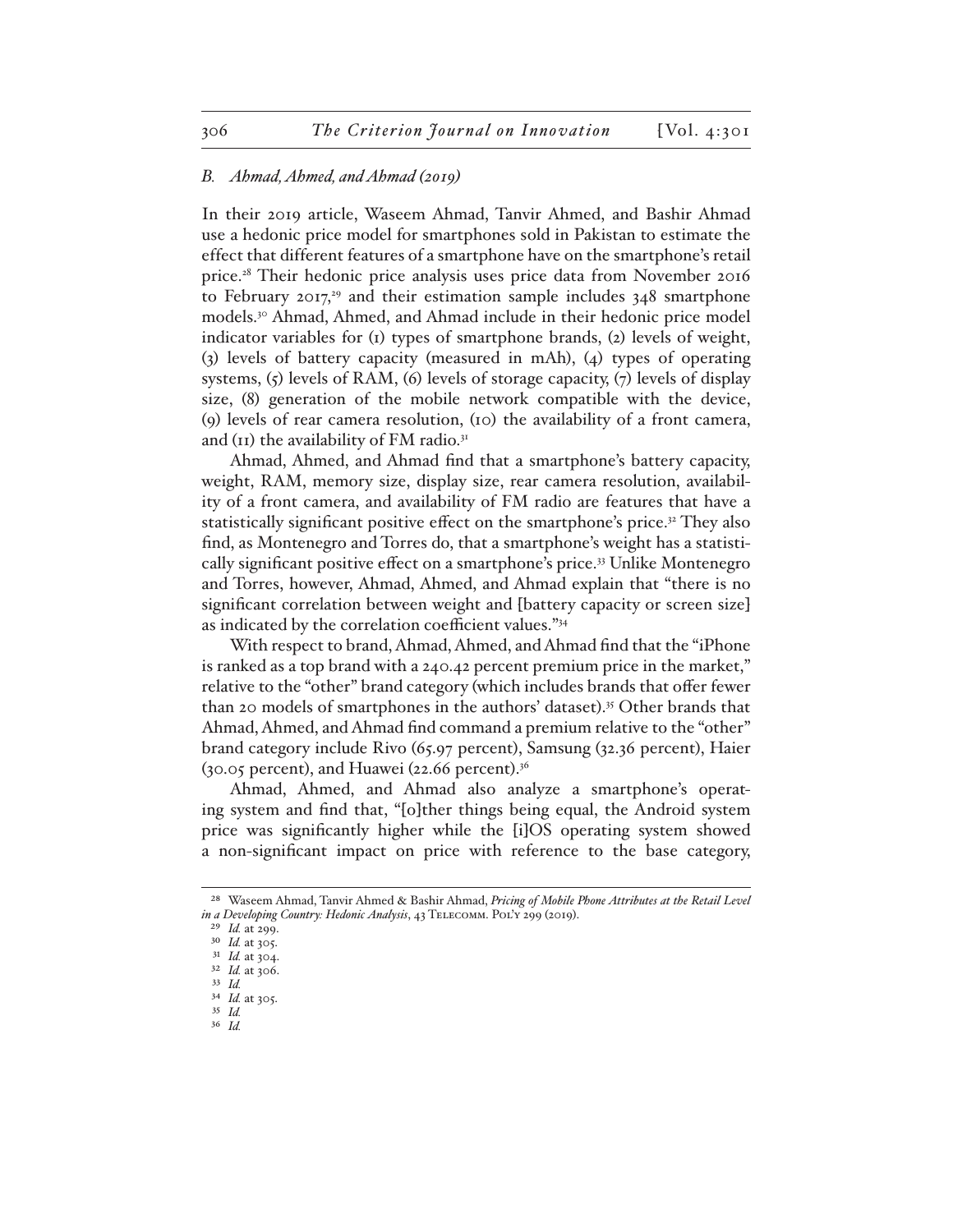Symbian."37 In other words, they find that consumers in Pakistan derive a higher value from the Android operating system than they do from iOS or the Symbian operating system. They explain that that result might be due to two factors: (1) Android, unlike iOS, is an open-source operating system that enables users to download and install third-party applications and (2) more applications are available on the Android operating system than on the Symbian operating system.<sup>38</sup>

However, Ahmad, Ahmed, and Ahmad emphasize that "[o]ne major limitation of th[eir] study is its confinement to only one developing country, Pakistan."39 They explain that the utility that consumers derive from various features of smartphones might differ across countries because of differences in socioeconomic factors.40 Thus, the implications (if any) of the authors' findings for U.S. consumer demand for various smartphone features are not apparent.

#### *C. Summation*

In sum, the nascent economic literature on the hedonic price analysis of consumer demand for smartphone features has not focused on U.S. consumers specifically. To our knowledge, this article is the first publicly reported hedonic price analysis of U.S. consumer demand for smartphone features that seeks to estimate the value that consumers attribute to the brand of a smartphone above and beyond its functional features. Moreover, the hedonic price models in the existing literature contain independent variables for which the selection method is arbitrary or unclear. This article improves upon the existing literature by using an objective statistical optimization technique that applies a machine-learning algorithm to select the independent variables that are most predictive of a smartphone's price.

## II. Estimating the Value Attributable to Various Smartphone Features

Customers differentiate smartphones on the basis of various features, which include storage capacity, camera resolution, battery life, display size, display resolution, and brand value, among others. To estimate the implicit price that consumers have demonstrated that they are willing to pay for various smartphone features, we first use an objective statistical methodology to select the functional features that best predict a smartphone's price. Then, we use a hedonic price model that includes those selected functional features

<sup>37</sup> *Id.* at 306–07.

<sup>38</sup> *Id.* at 307.

<sup>39</sup> *Id.* at 308.

<sup>40</sup> *Id.* at 300.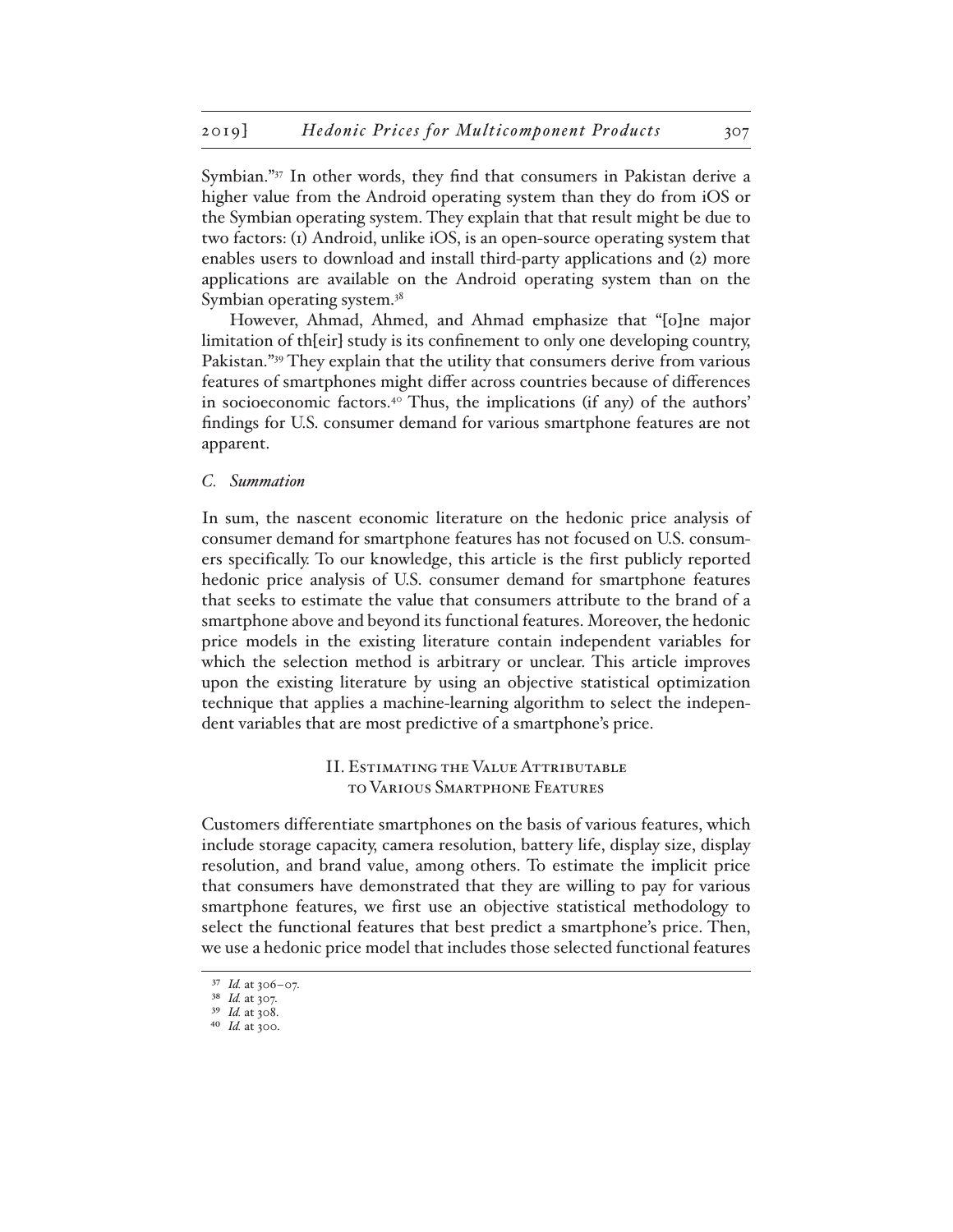to test the hypothesis that a smartphone's brand possesses statistically significant explanatory power for a smartphone's price above and beyond a smartphone's functional features. We find that the regression results support the conclusion that at least some portion of the price that some consumers have demonstrated that they are willing to pay for a smartphone is attributable to factors unrelated to the smartphone's functionality, such as its brand.

### *A. Description of the Data*

We use data retrieved in December 2018 from Strategy Analytics' SpecTRAX database, which tracks more than 300 features and technical specifications of mobile electronic devices including smartphones, feature phones, tablets, and wearables sold worldwide.41 We limit our analysis to smartphones implementing the 4G LTE standard that are available for sale in the United States as of December 2018.42 We also exclude from our analysis smartphone models for which price data do not exist. Our narrowed dataset thus includes information on 370 feature variables (including price) for 711 smartphone models sold by 40 brands. In Appendix I, we describe each feature variable included in our dataset. We now proceed by providing some descriptive statistics for the data.

#### *1. Number of Smartphone Models by Brand*

Figure 1 reports the number of smartphone models available from each brand in our dataset.

<sup>41</sup> *About SpecTRAX*, Strategy Analytics, https://www.strategyanalytics.com/access-services/devices/ mobile-phones/specifications-and-pricing/spectrax/about-spectrax.

<sup>&</sup>lt;sup>42</sup> That is, the analysis includes only devices that indicate (1) "Active" under the "Current Status" column, (2) "Yes" under the "Cellular Connection" column, (3) "4G" under the "Network Generation" column, and (4) "Smartphone" under the "Product Type" column. Strategy Analytics, SpecTRAX Database, *supra*  note 2, tab 2 ("Device Specifications").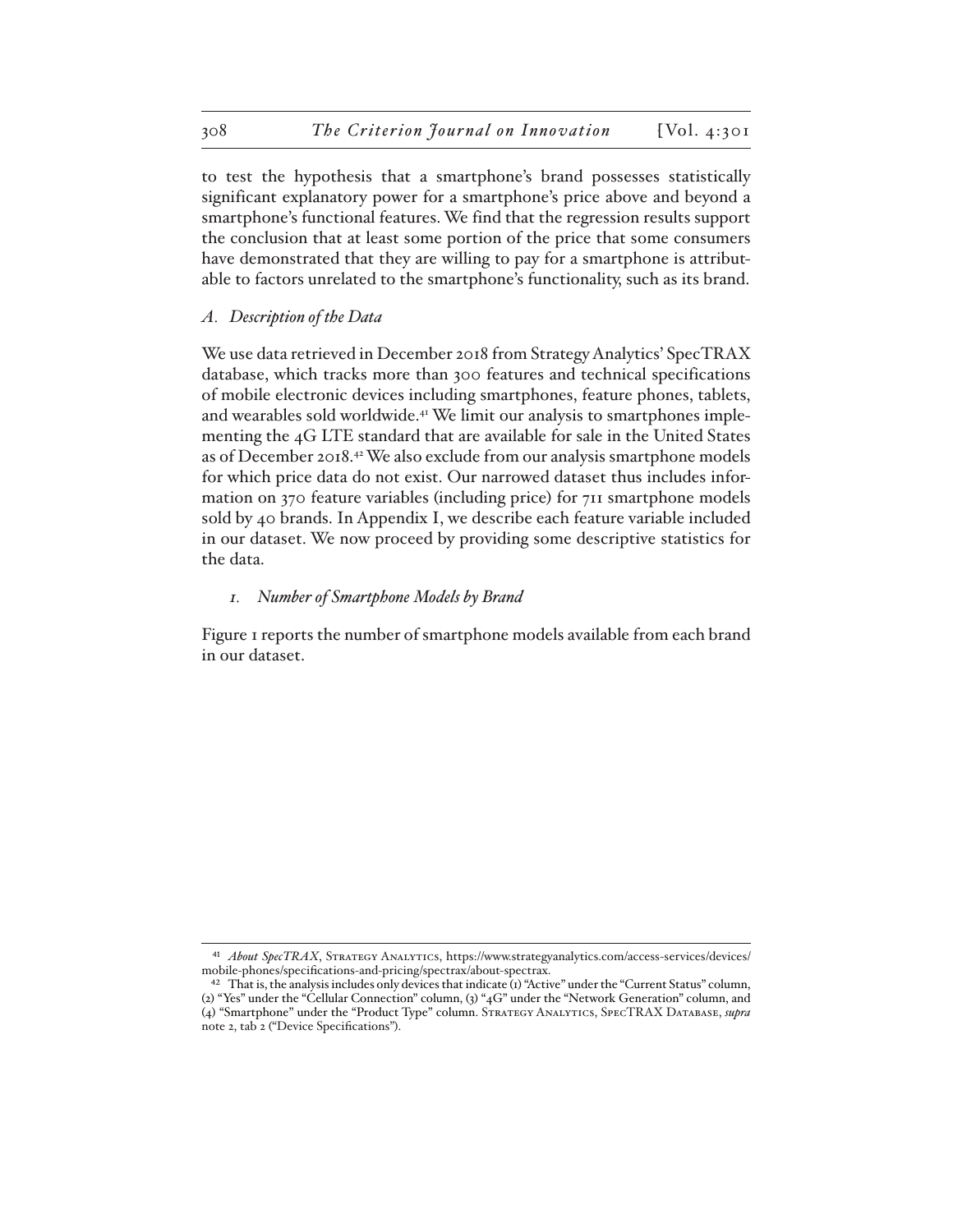

Figure 1. Number of Smartphone Models by Brand

As Figure 1 shows, brands that offer the highest number of smartphone models in the United States include Samsung (175 models), LG (75 models), Apple (74 models), Sony (57 models), and Lenovo (43 models). Together, these five brands account for 59.6 percent of all smartphone models available in our dataset.<sup>43</sup> To analyze whether the high concentration of smartphone models across a few brands affects the results of our hedonic price model, in Part III.B.4 we examine an alternative specification of the model that excludes brands that offer fewer than three smartphone models, and we conclude that our model is robust to the exclusion of those brands that sell fewer smartphone models.

#### *2. Distribution of Smartphone Prices*

Strategy Analytics' SpecTRAX database includes information on the price of each smartphone model as of December 2018, which Strategy Analytics defines as "[t]he recommended retail price (if given by the vendor) unsubsidized."44 Figure 2 shows a boxplot distribution of prices for all smartphones in our dataset.

*Source*: Strategy Analytics, SpecTRAX Service, *supra* note 2, tab 2 ("Device Specifications").

<sup>43</sup> That is,  $(175 + 75 + 74 + 57 + 43) \div 711 = 59.6\%$ .

<sup>44</sup> Strategy Analytics, SpecTRAX Field Definitions for Criterion (Mar. 22, 2019). The price variable in the Strategy Analytics database reflects the "launch price," or the price of a smartphone model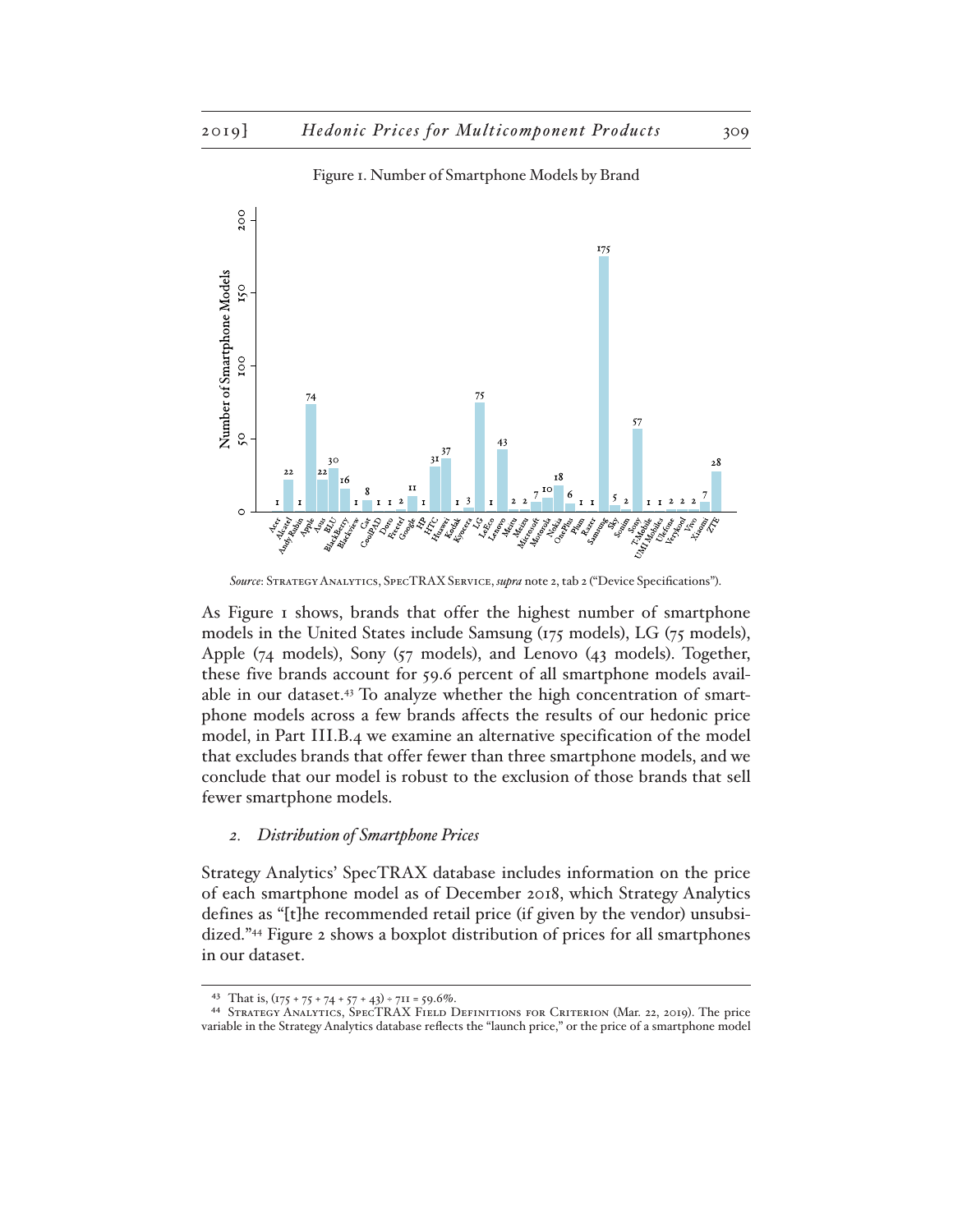Figure 2. Distribution of Smartphone Prices



*Source*: Strategy Analytics, SpecTRAX Service, *supra* note 2, tab 2 ("Device Specifications").

In Figure 2, the vertical line inside the box represents the median of the price distribution for all smartphones in our dataset (\$400.00), the hinge on the left-hand side of the box represents the 25th percentile of the price distribution (\$197.00), and the hinge on the right-hand side of the box represents the 75th percentile of the price distribution  $(\$670.00$ <sup>.45</sup> The vertical line outside the box on the left-hand side represents the lower adjacent value of the distribution—that is, the lowest value in the distribution that exceeds the lower inner fence of the distribution, which equals  $Q_{25} - I.5 \times (Q_{75} - Q_{25})^{46}$ In Figure 2, the lower inner fence of the distribution is  $-$ \$512.50 (that is,  $$197.00 - 1.5 \times ($670.00 - $197.00)$ . Because the lower inner fence is negative in this case, the lower adjacent value of the distribution is simply the minimum price, \$27.00. Similarly, the vertical line outside the box on the right-hand side represents the upper adjacent value of the distribution that is, the highest value in the distribution that falls below the upper inner fence of the distribution, which equals  $Q_{75}$  + 1.5  $\times$  (Q75 – Q25).<sup>47</sup>

at the time of its launch. We analyze whether limiting our hedonic price model to smartphone models that were launched recently (that is, in 2017 or 2018), rather than including all smartphone models that are currently available, changes the conclusion of our analysis, and we find that it does not. Appendix II reports the regression results of an alternative specification of our hedonic price model that is limited to smartphone models that were launched in 2017 or 2018. As Appendix II reports, we still observe that a smartphone's brand possesses statistically significant explanatory power for the smartphone's price unrelated to the smartphone's functional features.

<sup>45</sup> *See* Michael N. Mitchell, A Visual Guide to Stata Graphics 227 (Stata Press 3d ed. 2012).

<sup>46</sup> *See* R. Allan Reese, *Boxplots*, Significance, Sept. 2005, at 134, 134, https://rss.onlinelibrary.wiley.com/ doi/epdf/10.1111/j.1740-9713.2005.00118.x.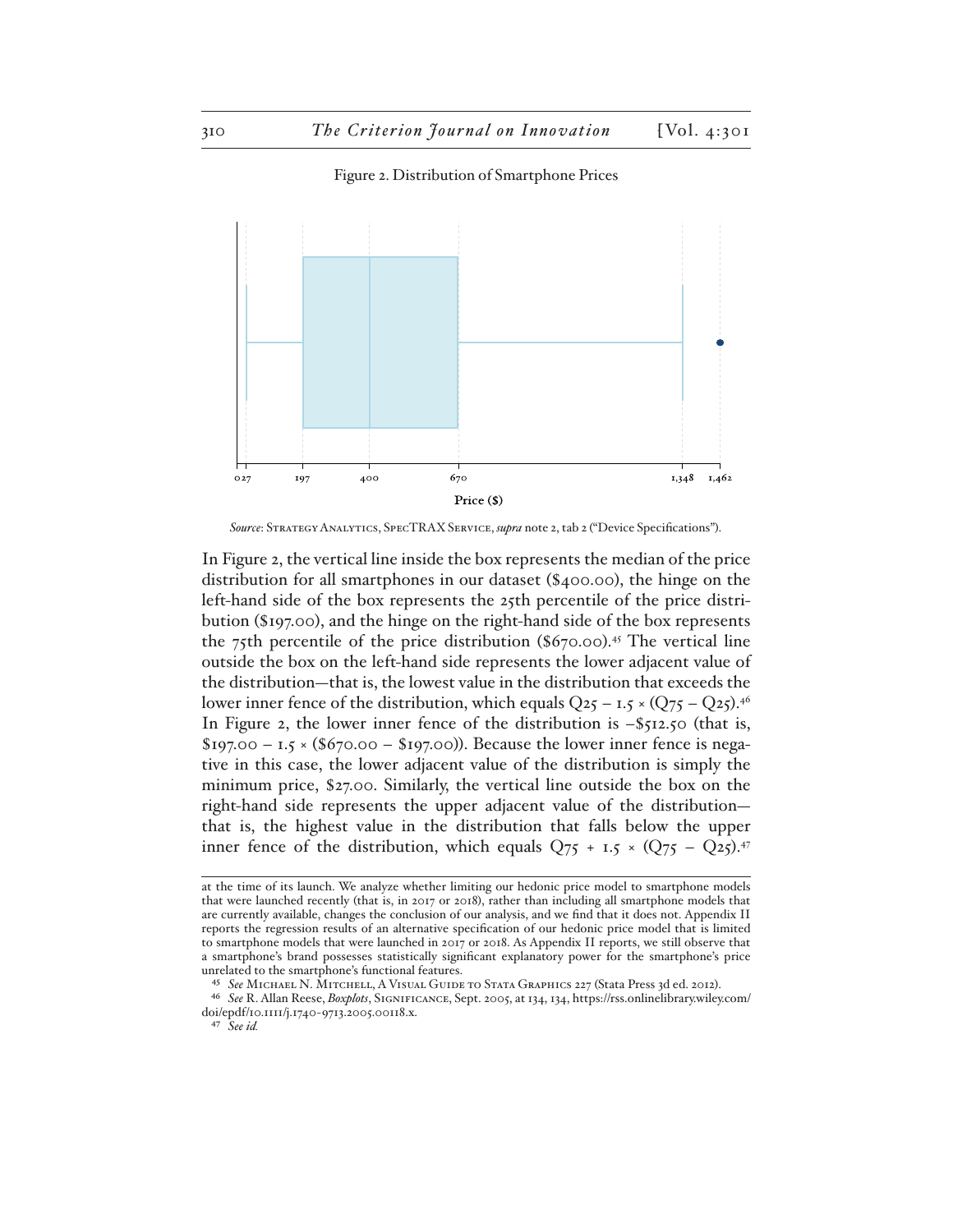In Figure 2, the upper inner fence of the distribution is  $$1,379.50$  (that is,  $$670.00 + I.5 \times ($670.00 - $197.00)$ . The upper adjacent value of the distribution is \$1,348.00, because it is the highest value in the distribution that falls below the upper inner fence. Finally, the dot in Figure 2 represents an outlier of the price distribution (\$1,462.00), which is a value that lies outside the inner fences of the distribution.48 There are no outliers on the left-hand side of the distribution in Figure 2 because all prices in our dataset are positive, and thus they all exceed the value of the lower inner fence (which is negative).

Figure 3 displays a box plot showing the distribution of smartphone prices by brand.



Figure 3. Distribution of Smartphone Prices by Brand

*Source*: Strategy Analytics, SpecTRAX Service, *supra* note 2, tab 2 ("Device Specifications").

As Figure 3 shows, of the 40 brands of smartphones available in our dataset, 11 brands have a median smartphone price that exceeds \$500: Andy Rubin (\$999.00), Apple (\$812.50), BlackBerry (\$537.00), Google (\$870.00), HP (\$777.00), Microsoft (\$521.00), OnePlus (\$548.87), Razer (\$760.00), Samsung (\$540.00), Sonim (\$618.00), and Sony (\$580.00). Some brands (such as Acer, Andy Rubin, Blackview, CoolPAD, Doro, and HP, among others) offer only one model of smartphone. For those brands, the distribution of prices is represented by a single blue dash. For brands that offer multiple smartphone models (such as Alcatel, Apple, HTC, Huawei, LG, Samsung, Sony, and ZTE,

<sup>48</sup> *See id.*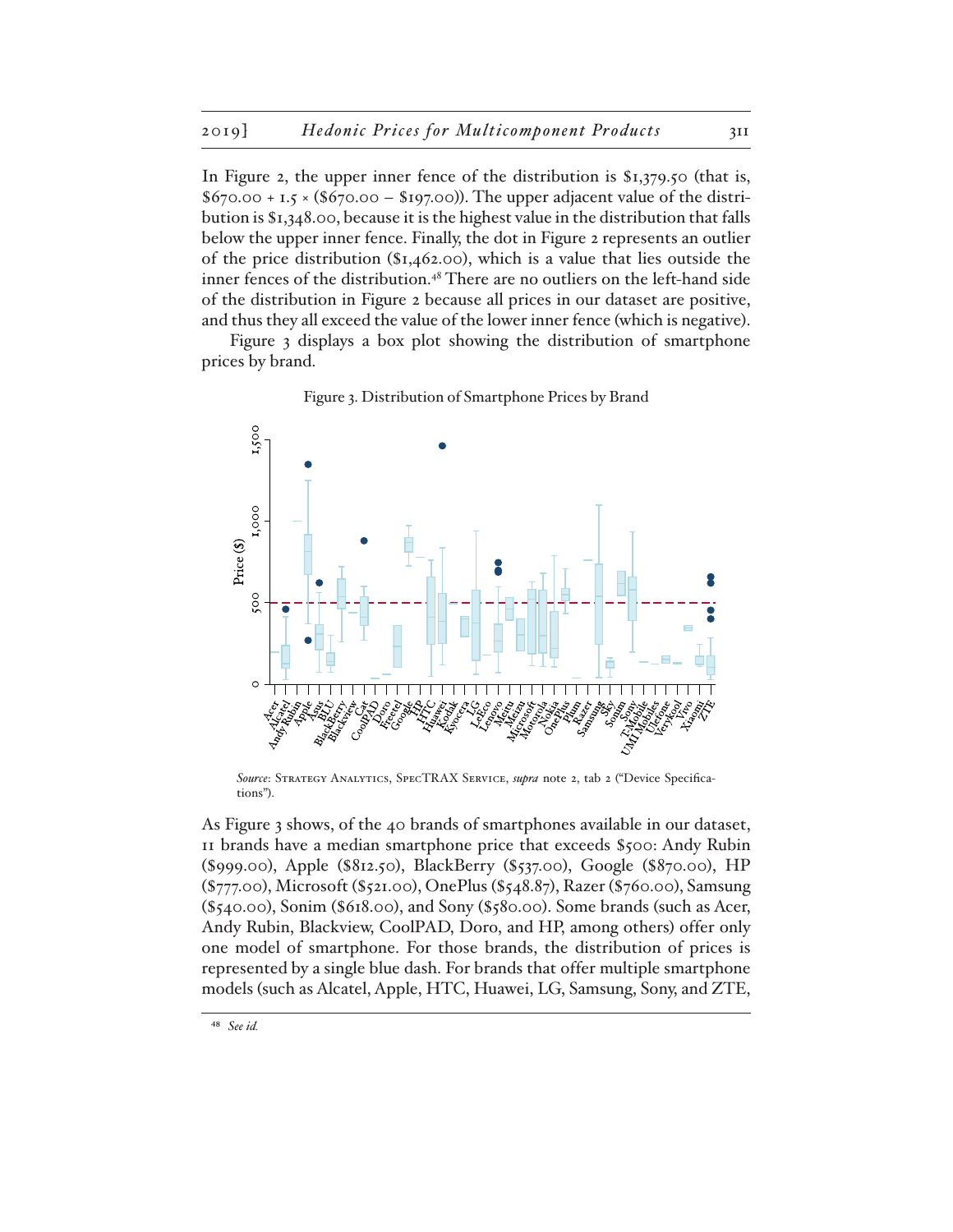among others), the dash inside each box indicates the median of the price distribution for that particular brand, whereas the upper hinge of the box indicates the 75th percentile of the price distribution and the lower hinge of the box represents the 25th percentile of the price distribution for that particular brand.

Figure 4 displays a histogram showing the frequency of smartphone models by price range in \$50 increments. Each bar displays the number of smartphone models that exist within that particular price range. For example, the first bar in Figure 4 indicates the number of smartphone models whose prices fall within the range of \$0 to \$49.99, and the second bar indicates the number of smartphone models whose prices fall within the range of \$50.00 to \$99.99. In Figure 4, we also overlay the histogram with a line representing the "smoothed" version of the histogram that shows the trend in the price distribution.



*Source*: Strategy Analytics, SpecTRAX Service, *supra* note 2, tab 2 ("Device Specifications").

As Figure 4 shows, the distribution of prices appears to be bimodal—that is, there appear to be two distinct modes, or "peaks," in the distribution. One might argue that such a distribution indicates that a smartphone with a lower price point and a smartphone with a higher price point belong in two different market segments. In Part III.B.3, we analyze whether we obtain different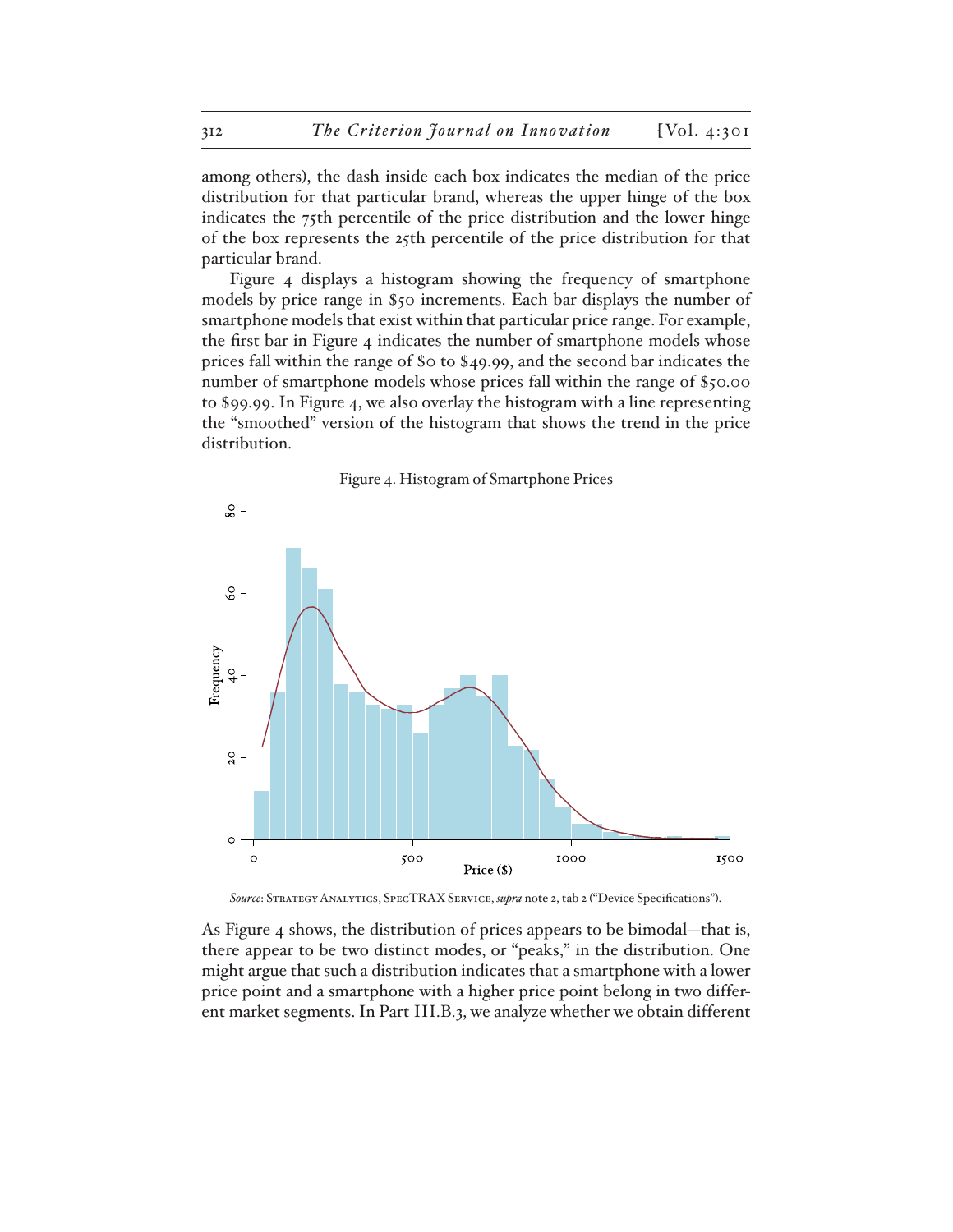results when we limit our analysis to smartphones with higher price points. Specifically, we examine whether our hedonic price model is robust to the alternative specification including only "ultra premium" smartphones with prices exceeding \$500, and we find that it is.

## *B. Selecting Explanatory Variables for a Smartphone's Price Using a LASSO Regression*

Although our dataset includes 372 variables for a smartphone's features, not all of those variables might explain a consumer's demonstrated willingness to pay for a smartphone.49 For example, some features (such as display size) might possess greater explanatory power than others (such as the processor vendor, which typically is not directly observable to a consumer). Which of a smartphone's features best explain a smartphone's price? Typically, when searching for publicly available information on the most important features of a smartphone, one encounters surveys by market research firms whose data and methods are unclear, not replicable, or otherwise deficient owing to possible methodological errors or the criticism that the results are subjective.50 Rather than rely on those surveys, we use an objective and replicable statistical methodology that applies a machine learning algorithm—the "least absolute shrinkage and selection operator" regression<sup>51</sup>-to select explanatory variables to include in our hedonic price model. Put differently, by selecting variables through the LASSO regression, we avoid relying on any idiosyncratic or arbitrary choice of variables.

An econometric model that includes too many predictor variables is susceptible to overfitting, which results when a model includes unnecessary variables that do not add explanatory power to the model.<sup>52</sup> An

<sup>49</sup> Because our hedonic price model uses actual price data, we cannot directly observe the consumer's theoretical *maximum* willingness to pay. Instead, we observe the consumer's *demonstrated* willingness to pay, which is less than or equal to her maximum willingness to pay. *See* Sidak & Skog, *Hedonic Prices and Patent Royalties*, *supra* note 15, at 660; J. Gregory Sidak, *Bargaining Power and Patent Damages*, 19 Stan. Tech. L. Rev. 1, 13 (2015).

<sup>50</sup> *See, e.g.*, Kantar Worldpanel, An Incredible Decade for the Smartphone: What's Next?: The Future of Mobile Is in Combining Devices, Content, and Services 4 (2017), https://www.kantarworldpanel.com/global/News/2017-smartphone-industry-insight-report; *Most Important Smartphone Properties According to U.S. Consumers 2017*, Statista, https://www.statista.com/ statistics/716243/smartphone-properties-important-to-us-consumers/.

<sup>51</sup> *See* Robert Tibshirani, *Regression Shrinkage and Selection via the Lasso*, 58 J. Royal Stat. Soc'y 267 (1996); Sendhil Mullainathan & Jann Spiess, *Machine Learning: An Applied Econometric Approach*, 31 J. Econ. Persp. 87 (2017); Susan Athey, *The Impact of Machine Learning on Economics*, *in* The Economics of Artificial Intelligence: An Agenda (Univ. of Chicago Press forthcoming 2019); *Least Absolute Shrinkage and Selection Operator (LASSO)*, Columbia University Mailman School of Public Health, https://www.mailman.columbia.edu/research/population-health-methods/least-absolute-shrinkage-and-selection-operator-lasso.

<sup>52</sup> *See* Damodar N. Gujarati, Dawn C. Porter & Sangeetha Gunasekar, Basic Econometrics 495, 498 (McGraw Hill 5th ed. 2009); Jeffrey M. Woolridge, Introductory Econometrics: A Modern Approach 83–84 (Cengage Learning, Inc. 2020).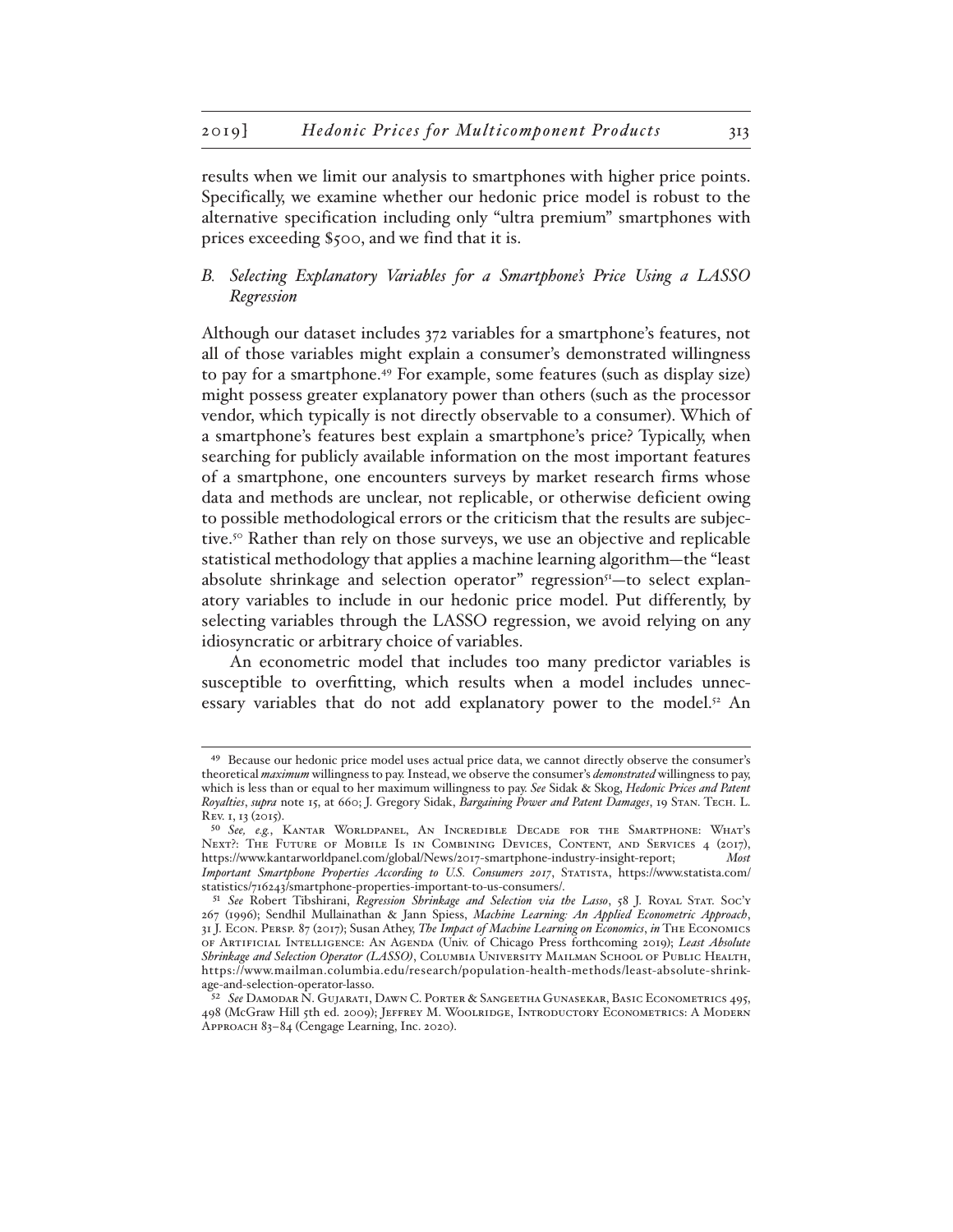overfitted model produces estimates with high variance and low bias.53 That is, the model might predict an existing set of data with high accuracy, but it might not accurately predict new data that one observes. In contrast, an econometric model that includes too few predictor variables is susceptible to underfitting, which results when a model omits relevant variables that add explanatory power to the model.<sup>54</sup> An underfitted model produces estimates with high bias and low variance.<sup>55</sup> That is, the model is likely to predict new data at least as accurately as it predicts the existing data that one uses to estimate the model, but neither prediction will provide a good estimate of the true relationship between the dependent variable and independent variables.

A LASSO regression mitigates the concern of underfitting or overfitting the model by minimizing the model's total mean squared error, which is "[t]he expected squared distance that an estimator is from the population value."56 The LASSO regression is a form of "penalized regression" that selects variables by minimizing a loss function. In other words, it selects variables by penalizing standardized beta coefficients that have little statistical explanatory power and thereby reducing those coefficients to zero (which is equivalent to eliminating the variable from the model).<sup>57</sup> The LASSO regression is particularly useful for large datasets (like ours) where there exist many variables that might not have a strong statistical relationship with the dependent variable.58

Instead of running a LASSO regression on the hundreds of feature variables present in our dataset, we narrow our analysis by first excluding from the LASSO regression (1) binary variables indicating features that are available for all smartphone models in the dataset and thus have little or no variation in value,<sup>59</sup> (2) variables that have missing values for all smartphone models in the dataset,<sup>60</sup> and (3) variables that have missing values for

<sup>53</sup> *See* Gujarati, Porter & Gunasekar, *supra* note 52, at 498; Wooldridge, *supra* note 52, at 84–86.

<sup>54</sup> *See* Gujarati, Porter & Gunasekar, *supra* note 52, at 495–97; Wooldridge, *supra* note 52, at 84–86.

<sup>55</sup> *See* Gujarati, Porter & Gunasekar, *supra* note 52, at 495–97; Wooldridge, *supra* note 52, at 84–86. 56 Wooldridge, *supra* note 52, at 804.

<sup>57</sup> See Least Absolute Shrinkage and Selection Operator (LASSO), COLUMBIA UNIVERSITY MAILMAN SCHOOL of Public Health, *supra* note 51. In Stata, the "lassoregress" command standardizes the variables (that is, it places the variables on the same scale) before running the LASSO regression on the data.

<sup>58</sup> *See id.*

<sup>59</sup> These variables include *Cellular Connection (Y/N)*, *Network Generation*, *LTE (Y/N)*, *Primary Video Capture (Y/N)*, *Video Player (Y/N)*, *Speaker Phone*, *Instant Messaging*, *MMS*, *SMS*, *Email (Y/N)*, *Bluetooth (Y/N)*, *USB (Y/N)*, *Calendar*, and *Touchscreen (Y/N)*. Strategy Analytics, SpecTRAX Service, *supra* note 2, tab 2 ("Device Specifications").

<sup>60</sup> These variables include *General Comments*, *AMPS (Y/N)*, *iDEN (Y/N)*, *TDMA (Y/N)*, *AMPS 800/850 (Y/N)*, *AMPS 1900 (Y/N)*, *CDMA 900 (Y/N)*, *CDMA 1800 (Y/N)*, *iDen 800 (Y/N)*, *PDC (Y/N)*, *TDMA 800/850 (Y/N)*, *TDMA 1900 (Y/N)*, *UMTS 700 (Y/N)*, *UMTS 2600 (Y/N)*, *WiMAX (Y/N)*, *Carrier Aggregation Bands*, *Force Touch (Y/N)*, *Display Form Factor*, *Display Form Factor Details*, *Display FOV*, *EDoF (Y/N)*, *MediaFLO*, *DVB-H*, *CMMB*, *ISDB-T*, *FM Transmitter (Y/N)*, *SMAF*, *ROM (MB)*, *Hard Disk Drive (GB)*, *SDIO*, *Bundled Memory Card*, *SIM card memory*, *USB Ports*, *HDMI Version*, *Data Speed*, *CSD (Y/N)*, *HSCSD (Y/N)*, *BREW (Y/N)*, *WAP Version*, *WML (Y/N)*, *Adobe Flash Version*, *Adobe Flash Features*, *Currency Converter*, and *Humidity Sensor (Y/N)*. *Id.*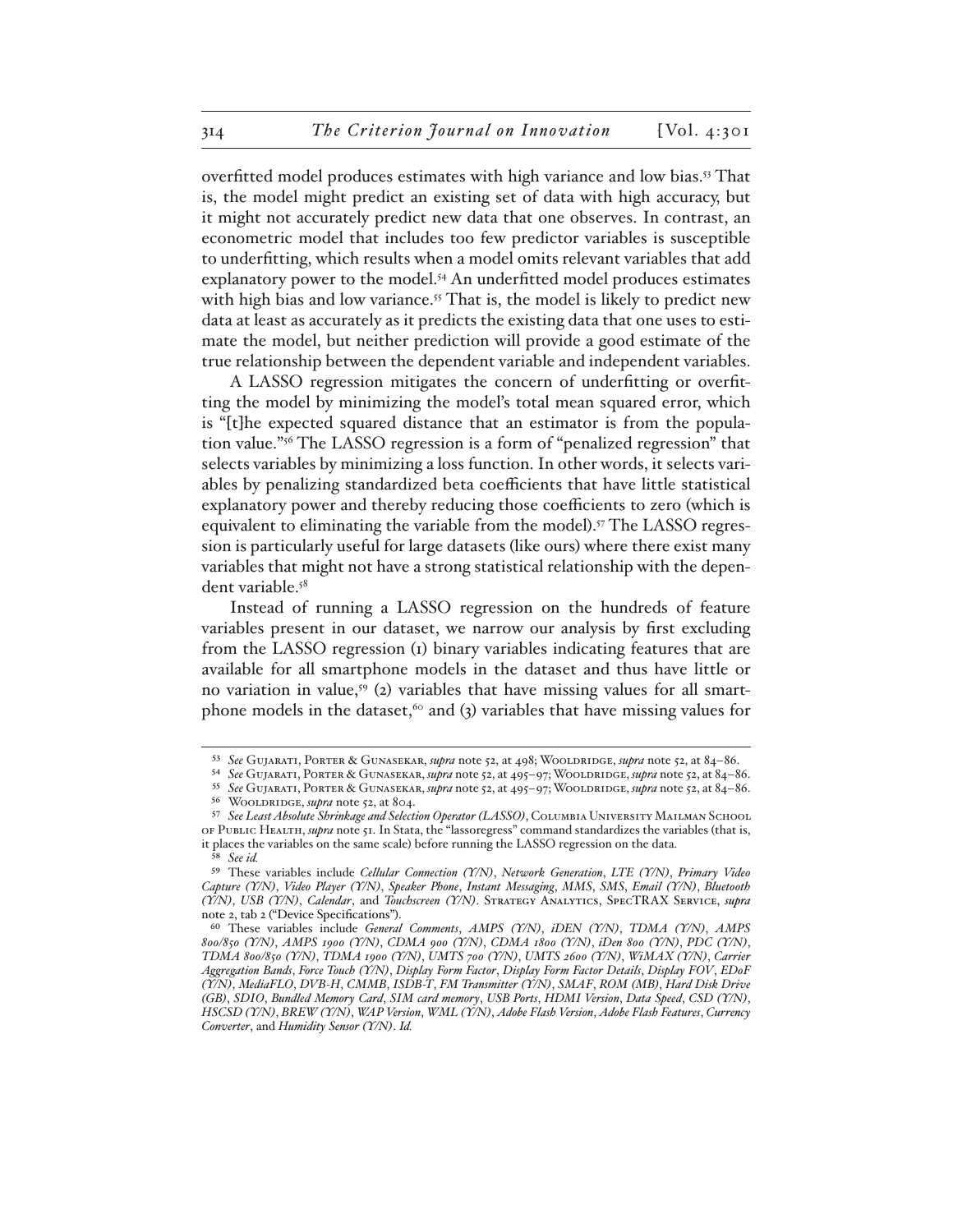95 percent or more observations of all smartphone models in the dataset.<sup>61</sup> We also observe that there exist several groups of variables that are highly correlated (or "imperfectly multicollinear") with one another.<sup>62</sup> When two or more predictor variables are imperfectly multicollinear, the estimation of the coefficient on at least one of those predictor variables will be imprecise and the standard errors will tend to be inflated. $63$  Thus, to avoid imperfect multicollinearity in our model, we include only one variable from each group of highly correlated variables in the LASSO regression. Furthermore, we exclude from the LASSO regression variables that for other reasons are likely to possess minimal explanatory power.<sup>64</sup>

63 *See* James H. Stock & Mark W. Watson, Introduction to Econometrics 205 (Pearson 3d ed. 2015).

<sup>61</sup> These variables include *Product Category*, *Number of Cells*, *Primary Display Colors*, *GSM (Y/N)*, *UMTS/ WCDMA (Y/N)*, *CDMA 1700 (Y/N)*, *GSM 800/850 (Y/N)*, *GSM 1900 (Y/N)*, *UMTS/WCDMA 1800 (Y/N)*, *LTE-FDD (Y/N)*, *RCS (Y/N)*, *Antenna Type*, *Water Pressure Rating (atm)*, *4G Talk Time (min)*, *Touchscreen Technology*, *Keyboard*, *Solar Powered (Y/N)*, *Stylus*, *3D Display (Y/N)*, *Display Notch (Y/N)*, *Secondary Display (Y/N)*, *Secondary Display Type*, *Secondary Display Size Inch*, *Secondary Display Resolution*, *Secondary Display Colors*, *Camera (Y/N)*, *Primary Camera Type*, *Primary Camera Optical Zoom (Y/N)*, *Primary Camera Optical Zoom Strength*, *Autofocus (Y/N)*, *Secondary Camera (Y/N)*, *Secondary Camera Type*, *Flash*, *Video Call*, *DMB*, *H.264*, *Real Video*, *WBMP*, *iMelody*, *MP3*, *MP4*, *Real Audio*, *SMF*, *WAV*, *Push to Talk*, *Picture Messaging*, *EMS*, *Social Networking*, *Attach*, *Synch ML (Y/N)*, *Wi-Fi (Y/N)*, *802.11b (Y/N)*, *802.11g (Y/N)*, *802.11n (Y/N)*, *802.11ad (Y/N)*, *EDGE (Y/N)*, *GPRS (Y/N)*, *HSDPA (Y/N)*, *HSUPA (Y/N)*, *HSPA (Y/N)*, *WAP (Y/N)*, *XML (Y/N)*, *Phonebook Capacity, Adobe Flash (Y/N)*, *PIM (Y/N)*, *Alarm*, *Calculator*, *Clock*, *Games*, *GPS (Y/N)*, *Accelerometer (Y/N)*, *Proximity Sensor (Y/N)*, *Temperature Sensor (Y/N)*, *Pico Projector (Y/N)*, and *Form Factor Group*. *Id.*

<sup>&</sup>lt;sup>62</sup> For example, the correlation coefficient exceeds 0.8 for all possible pairs of variables within each of the following groups of variables: (1) *CDMA (Y/N)*, *CDMA 1900 (Y/N)*, *CDMA 2000 1xRTT (Y/N)*, and *CDMA 800/850 (Y/N)*, (2) *Voice Commands*, *Voice Dialing*, and *Voice Memo*, (3) *Dust Water Protection (Y/N)* and *Ruggedized (Y/N)*, (4) *2G Standby Time (Hr)*, *3G Standby Time (Hr)*, and *4G Standby Time (Hr)*, (5) *Pixels Per Inch (PPI)*, *Display Resn X*, and *Display Resn Y*, and (6) *Max DL Speed (Mbps)* and *Max UL Speed (Mbps)*. *Id.* Similarly, the *Weight (gr)* variable and the *Volume (cm3)* variable are highly correlated (with a correlation coefficient of 0.7348), and the *Volume (cm3)* variable and the *Thickness (mm)* variable are highly correlated (with a correlation coefficient of 0.7672). *Id.* 

<sup>&</sup>lt;sup>64</sup> We exclude variables that reflect a device's compatibility with a particular format or subset of a more general smartphone feature, because those variables are unlikely to reflect general consumer purchase decisions. For example, when choosing between different models of smartphones, a consumer more likely will seek a device that can connect to Wi-Fi generally rather than a device that implements a specific Wi-Fi technology standard. Thus, we use the *Wi-Fi (Y/N)* variable rather than the *Wi-Fi 802.11a*, *Wi-Fi 802.11ac*, *Wi-Fi Hotspot (Y/N)*, and *Wi-Fi Direct (Y/N)* variables; the *GSM (Y/N)* variable rather than the *GSM 900 (Y/N)* and *GSM 1800 (Y/N)* variables; the *UMTS/WCDMA (Y/N)* variable rather than the *UMTS/WCDMA 800 (Y/N)*, *UMTS/WCDMA 850 (Y/N)*, *UMTS/WCDMA 900 (Y/N)*, *UMTS 1700 (Y/N)*, *UMTS/WCDMA 1900 (Y/N)*, and *UMTS/WCDMA 2100 (Y/N)* variables; the *Video Player (Y/N)* variable rather than the *GP*, *ASF*, *AVI*, *BMP*, *DivX*, *GIF*, *H.263*, *HEVC (H.265)*, *JPEG*, *MPEG4*, *PNG*, *WMV*, and *XviD* variables; the *Audio Features* variable rather than the *AAC*, *AAC+*, *eAAC*, *AMR*, *Midi*, and *WMA* variables; and the *Email (Y/N)* variable rather than the *IMAP4*, *POP3*, and *SMTP* variables. Ultimately, we drop the *Wi-Fi (Y/N)*, *GSM (Y/N)*, *UMTS/WCDMA (Y/N)*, and *Audio Feature* variables because more than 95 percent of smartphone models are equipped with those functionalities. We also ultimately drop the *Video Player (Y/N)* and *Email (Y/N)* variables because all smartphone models are equipped with those functionalities.

For groups of variables that might introduce multicollinearity (for example, because they measure similar features or because they are brand-specific features), we include only one variable in the LASSO regression. Thus, we use the *Ruggedized (Y/N)* variable rather than the *MIL-STD-810-G (Y/N)* variable; we use the *Maximum Card Size (GB)* variable rather than the *Memory Card Slot* variable; we exclude the *Heart Rate Sensor* variable (for which 56 of 57 observations are Samsung devices); we use the *Battery Capacity (mAh)* variable rather than the *Battery Voltage* and *Battery Wh (Wh)* variables; we use the *Primary Display Size (Inch)* variable rather than the *Screen to Body Ratio* variable; we exclude the *ANT (Y/N)* variable (for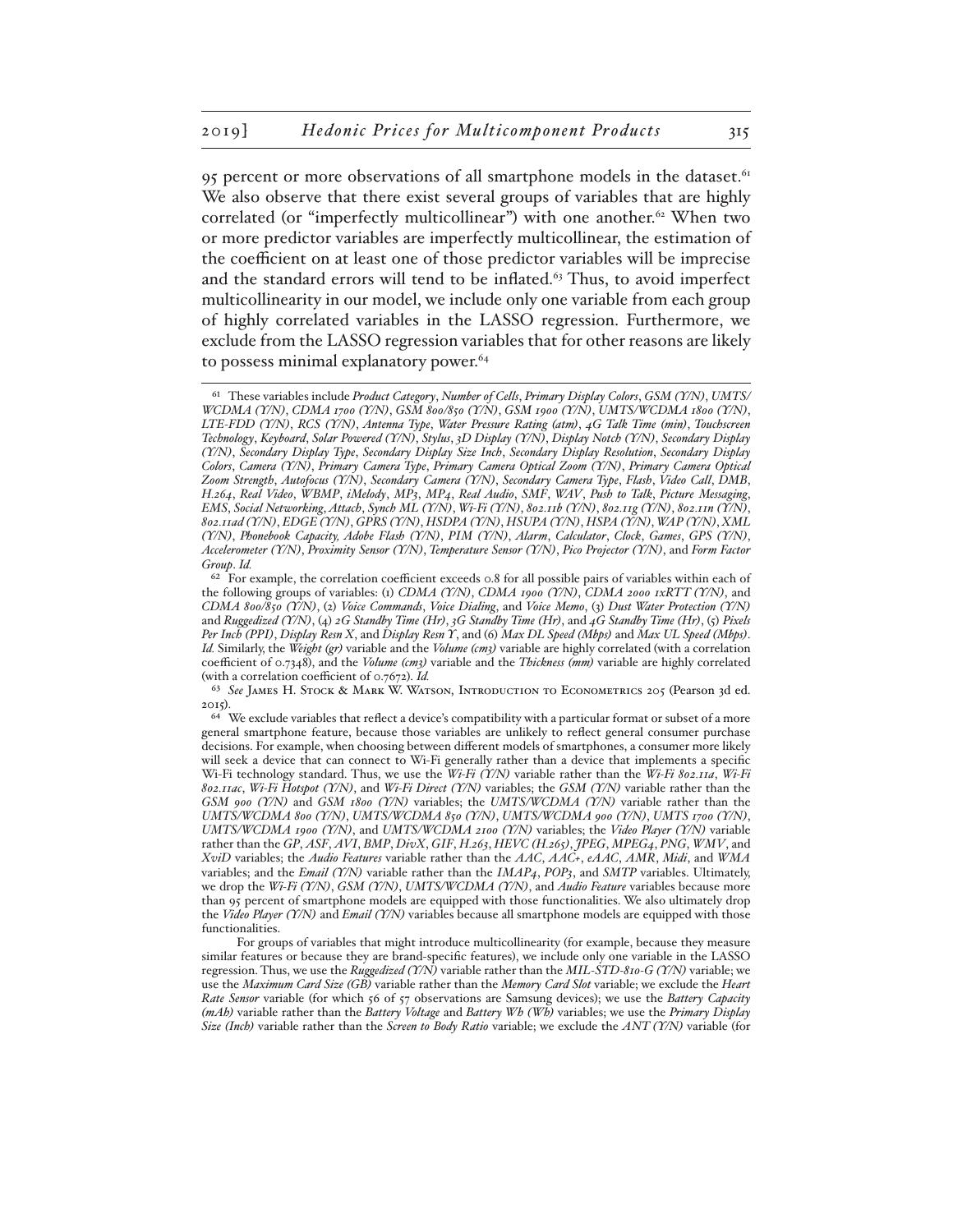After excluding variables with uniform, mostly uniform, or missing values, and after accounting for highly correlated variables, we run the LASSO regression on the remaining 56 variables.65 We exclude the *NAND Flash (GB)* variable from the LASSO regression because it is a categorical variable—that is, a variable that "represents levels of some underlying factor."66 In a regression model, each level of a categorical variable is included as a binary variable that equals one if the value equals that particular level and equals zero otherwise.<sup>67</sup> Because each level of a categorical variable is treated as an individual binary variable, a categorical variable is incompatible with this implementation of a LASSO regression. In other words, the LASSO regression is designed to select (or drop) an explanatory variable in its entirety, and not a particular level of that variable. Table 1 reports the results of the LASSO regression.

We also exclude the *Weight (gr)* variable. As we explained in Part I, earlier studies have obtained the counterintuitive result that a smartphone's weight has a positive and statistically significant relationship with a smartphone's price. Those studies speculate that that positive relationship results because a higher-priced smartphone is more likely than a lower-priced smartphone to contain (1) a higher-capacity battery, (2) a larger screen size, and (3) higher-quality casing and screen materials (such as metal, steel, and tempered glass, as opposed to plastic), all of which are positively correlated with a smartphone's weight. Using our dataset, we find (1) that the *Weight (gr)* variable and the *Battery Capacity (mAh)* variable are positively correlated with a correlation coefficient of 0.6499, and (2) that the *Weight (gr)* variable and the *Primary Display Size (Inch)* variable are positively correlated with a correlation coefficient of 0.5495. Because a smartphone's battery capacity and display size are more likely to influence a consumer's decision to purchase a particular smartphone relative to a smartphone's weight, we include in the LASSO regression the *Primary Display Size (Inch)* variable and the *Battery Capacity (mAh)* variable rather than the *Weight (gr)* variable. As we report in Appendix III, even when we *do* include the *Weight (gr)* variable in the LASSO regression, the estimated coefficient on the *Weight (gr)* variable is zero, indicating that that variable possesses little explanatory power for a smartphone's price. Furthermore, to test whether our model is robust to the exclusion of this variable, we run a regression for a specification of our hedonic price model that includes the *Weight (gr)* variable (in addition to the other variables included in the original specification of our hedonic price model). We report the results of that alternative specification in Appendix IV. In contrast to earlier studies that we describe in Part I, we find that the *Weight (gr)*  variable has a negative but not statistically significant relationship with price in our hedonic price model when using nonimputed data, and that the variable has a negative and statistically significant relationship (at the 90-percent confidence level) with price in our hedonic price model when using imputed data. This result matches our expectations that, controlling for other features, consumers would value a lighter phone. Regardless of whether we use imputed data or nonimputed data, we find that the inclusion of the *Weight (gr)* variable in our hedonic price model does not alter our conclusion that a smartphone's brand possesses statistically significant explanatory power for a smartphone's price above and beyond a smartphone's functional features.

65 These variables include *3G Talk Time (min)*, *Primary Video Frame Rate (fps)*, *Battery Capacity (mAh)*, *Primary Display Size (Inch)*, *Pixels Per Inch (PPI)*, *Primary Camera Size (MP)*, *Max DL Speed (Mbps)*, *Processor Speed (MHz)*, *Maximum Simultaneous Cores*, *Maximum Card Size (GB)*, *RAM (MB)*, *CDMA (Y/N)*, *LTE-A (Y/N)*, *TD-SCDMA (Y/N)*, *TD-LTE (Y/N)*, *VoLTE (Y/N)*, *VoWiFi (Y/N)*, *Ruggedized (Y/N)*, *Removable Battery (Y/N)*, *Wireless Charging (Y/N)*, *Pred Text (Y/N)*, *Dual Main Camera (Y/N)*, *Primary Camera Digital Zoom*, *TV Out (Y/N)*, *Handsfree*, *Voice Commands*, *Text to Speech (Y/N)*, *HD Voice (Y/N)*, *Bluetooth Low Energy (BLE) (Y/N)*, *Infrared (Y/N)*, *PC Synch (Y/N)*, *Microsoft Active Sync (Y/N)*, *USB Type-C (Y/N)*, *UMA (Y/N)*, *NFC*, *DLNA (Y/N)*, *HDMI (Y/N)*, *MHL (Y/N)*, *Wireless Display Support (Y/N)*, *FOTA (Y/N)*, *HTML (Y/N)*, *AI Assistant (Y/N)*, *ECML Digital Wallet*, *Organiser*, *Vibrate*, *Haptic Feedback*, *G-Sensor (Y/N)*, *Gyroscope (Y/N)*, *Magnetometer (Y/N)*, *Ambient Light Sensor (Y/N)*, *Pressure Sensor (Y/N)*, *Fingerprint Sensor (Y/N)*, *Gesture Sensor (Y/N)*, *Hall Sensor (Y/N)*, *Flash Light Torch*, and *TTY/TDD (Y/N)*.

66 William H. Greene, Econometric Analysis 194 (Pearson 7th ed. 2012).

67 *See id.*

which 90 of 92 observations are Samsung devices); we use the *Primary Camera Size (MP)* variable rather than the *Primary Camera 2 Size (MP)* and *Secondary Camera Size (MP)* variables; we use the *Processor Speed (MHz)* variable rather than the *Effective Clock Speed (MHz)* variable.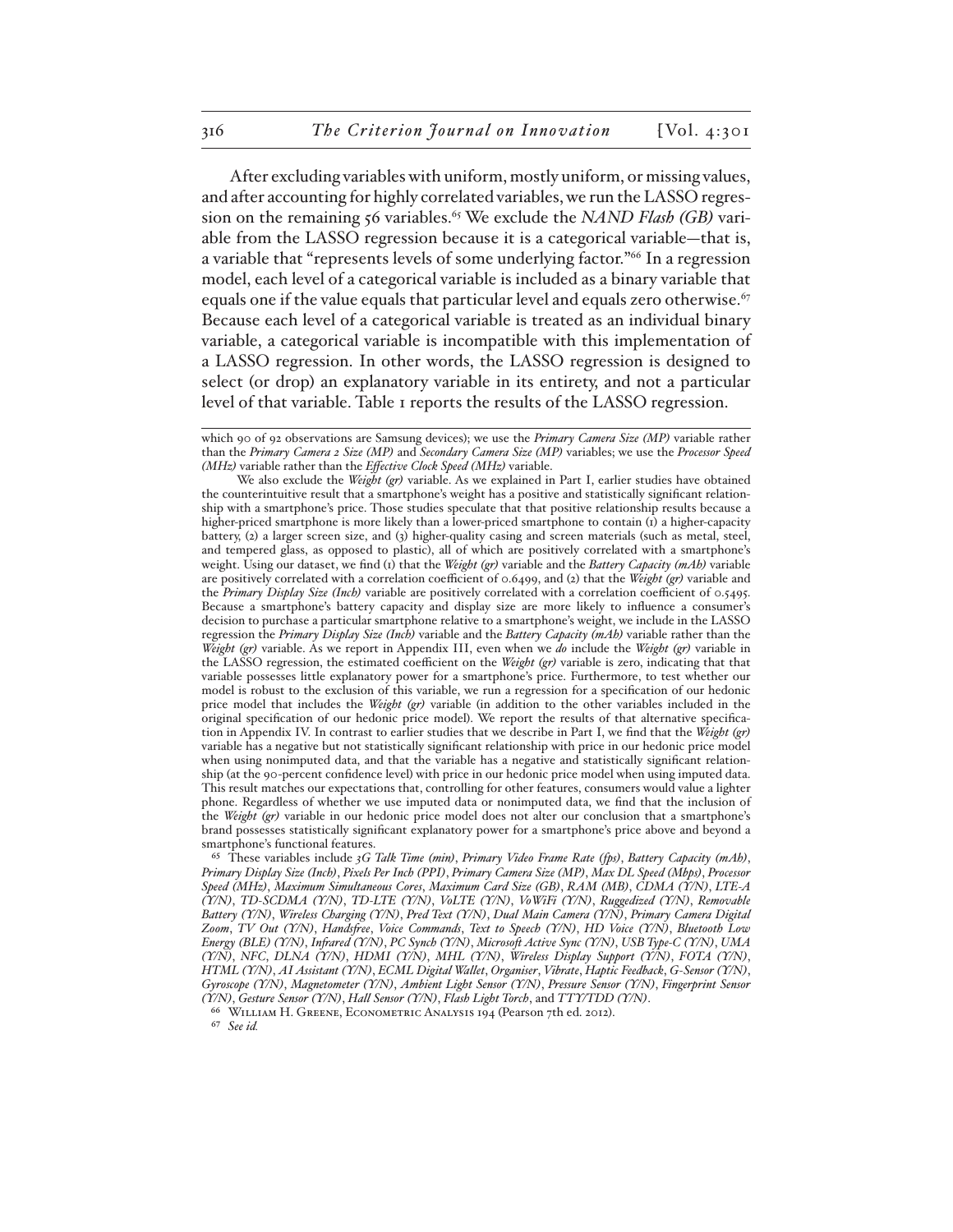| Variable                         | <b>Estimated Coefficient</b> |
|----------------------------------|------------------------------|
| CDMA (Y/N)                       | $\circ$                      |
| <i>LTE-A (Y/N)</i>               | 50.97825                     |
| TD-SCDMA (Y/N)                   | $\circ$                      |
| TD-LTE (Y/N)                     | 28.88796                     |
| VoLTE (Y/N)                      | $\circ$                      |
| <i>VoWiFi (Y/N)</i>              | 4.193028                     |
| Ruggedized (Y/N)                 | O                            |
| Removable Battery (Y/N)          | $-75.75001$                  |
| Wireless Charging (Y/N)          | $\circ$                      |
| Pred Text (Y/N)                  | $\circ$                      |
| Dual Main Camera (Y/N)           | 68.05674                     |
| Primary Camera Digital Zoom      | 34.87644                     |
| TV Out (Y/N)                     | 125.8113                     |
| Handsfree                        | 77.61186                     |
| Voice Commands                   | 152.7513                     |
| Text to Speech (Y/N)             | $-20.48235$                  |
| HD Voice (Y/N)                   | $-26.97099$                  |
| Bluetooth Low Energy (BLE) (Y/N) | O                            |
| Infrared (Y/N)                   | 12.80762                     |
| PC Synch (Y/N)                   | 44.73105                     |
| Microsoft Active Sync (Y/N)      | $\circ$                      |
| USB Type-C (Y/N)                 | $\circ$                      |
| UMA (Y/N)                        | $\circ$                      |
| $N\!F\!C$                        | III.0268                     |
| DLNA (Y/N)                       | 34.29581                     |
| HDMI (Y/N)                       | $\circ$                      |
| MHL (Y/N)                        | $\circ$                      |
| Wireless Display Support (Y/N)   | $-33.72669$                  |
| FOTA (Y/N)                       | $-41.26724$                  |
| HTML (Y/N)                       | 6.674135                     |
| AI Assistant (Y/N)               | $\circ$                      |
| <b>ECM</b> Digital Wallet        | $\circ$                      |
| Organiser                        | $\circ$                      |

Table 1. LASSO Regression Results for Smartphone Prices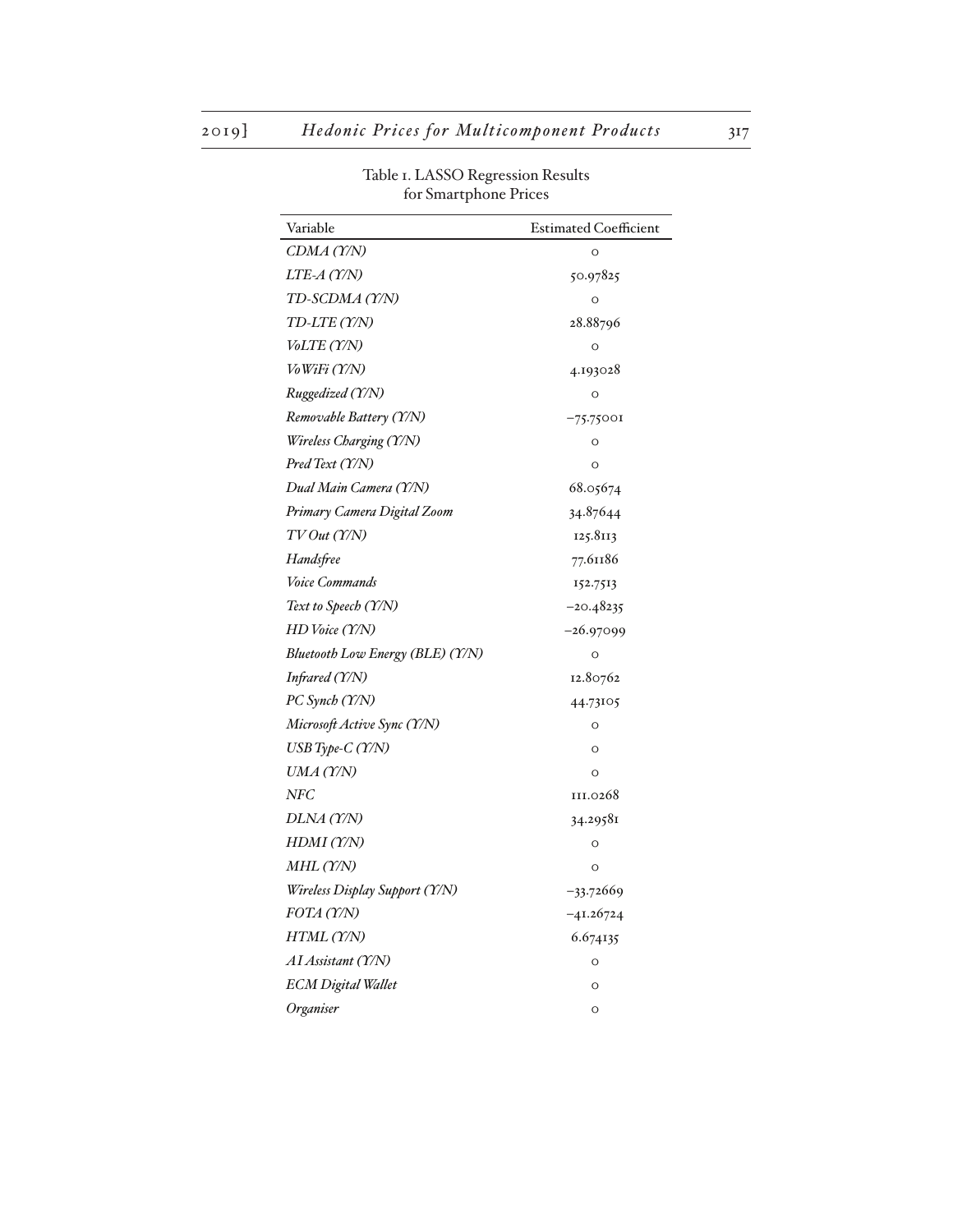| Vibrate                             | O            |  |  |
|-------------------------------------|--------------|--|--|
| Haptic Feedback                     | $-110.0153$  |  |  |
| G-Sensor (Y/N)                      | $\circ$      |  |  |
| Gyroscope (Y/N)                     | 37.94766     |  |  |
| Magnetometer (Y/N)                  | O            |  |  |
| Ambient Light Sensor (Y/N)          | O            |  |  |
| Pressure Sensor (Y/N)               | 129.6001     |  |  |
| Fingerprint Sensor (Y/N)            | $-61.05685$  |  |  |
| Gesture Sensor (Y/N)                | 43.21653     |  |  |
| Hall Sensor (Y/N)                   | $-61.13251$  |  |  |
| Flash Light Torch                   | O            |  |  |
| TTY/TDD(Y/N)                        | -29.13583    |  |  |
| 3G Talk Time (min)                  | 0.0843343    |  |  |
| Primary Video Frame Rate (fps)      | $-0.2740468$ |  |  |
| Battery Capacity (mAh)              | $-0.0418611$ |  |  |
| Primary Display Size (Inch)         | 30.9792      |  |  |
| Pixels Per Inch (PPI)               | 0.7170097    |  |  |
| Primary Camera Size (MP)            | O            |  |  |
| Max DL Speed (Mbps)                 | 0.1879811    |  |  |
| Processor Speed (MHz)               | $\circ$      |  |  |
| <b>Maximum Simultaneous Cores</b>   | $-11.99584$  |  |  |
| Maximum Card Size (GB)              | -0.0465666   |  |  |
| RAM (MB)                            | $\circ$      |  |  |
| Constant                            | $-160.1533$  |  |  |
| <b>Observations</b>                 | 313          |  |  |
| $R^2$                               | 0.8627       |  |  |
| alpha                               | I.0000       |  |  |
| lambda                              | 1.1230       |  |  |
| Cross-validation Mean Squared Error | 12763.2081   |  |  |

*Source*: Strategy Analytics, SpecTRAX Service, *supra* note 2, tab 2 ("Device Specifications").

*Notes*: The estimated coefficients reported in this table are strictly meant to guide the selection of explanatory variables and do not indicate the incremental value that consumers have demonstrated that they are willing to pay for a specific feature. We use an OLS regression to estimate that incremental value and report the results of that regression in Part II.C.

As Table 1 reports, the LASSO regression results show that 33 variables have a non-zero coefficient, meaning that those variables possess sufficient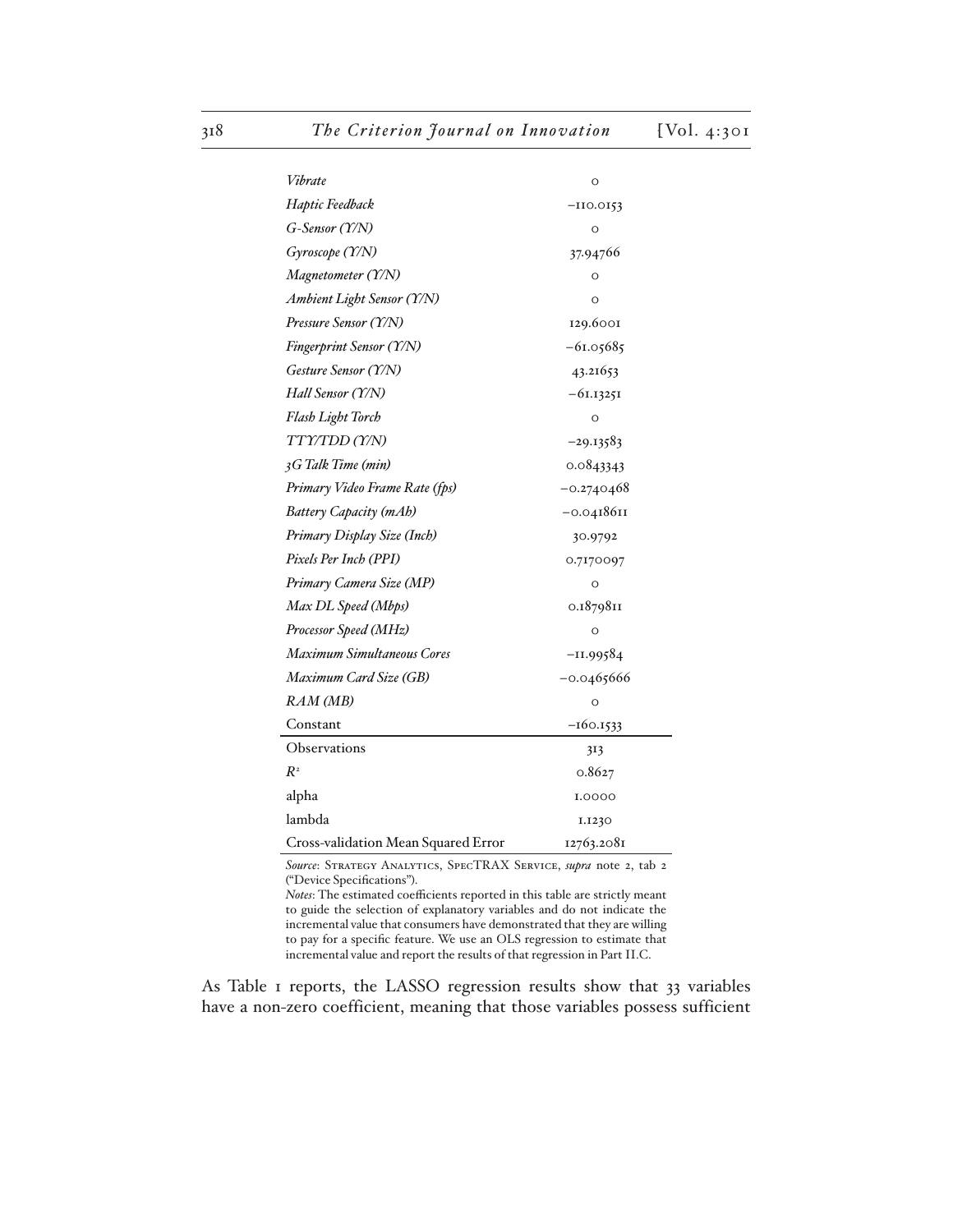explanatory power for a smartphone's price to justify their inclusion in our hedonic price model. Although we exclude the *NAND Flash (GB)* categorical variable from the LASSO regression for reasons explained earlier, we find that the inclusion of that variable in our hedonic price model is justified because (1) the *NAND Flash (GB)* categorical variable has a statistically significant relationship with a smartphone's price $68$  and (2) the variable adds explanatory power to our hedonic price model.<sup>69</sup>

In sum, we include in our hedonic price model  $(i)$  the 33 variables selected by the LASSO regression, (2) the *NAND Flash (GB)* categorical variable, and (3) indicator variables for each of the 40 brands of smartphones in the dataset to account for the idiosyncratic differences in value that consumers might assign to certain brands of smartphones.

*C. Testing the Hypothesis That a Smartphone's Brand Possesses Statistically Significant Explanatory Power Above and Beyond the Smartphone's Functional Features*

In Part II.B, we used the LASSO regression to select a combination of explanatory variables that best predicts a smartphone's price. Relying in part on the results of the LASSO regression, in this part we develop a hedonic price model to test the hypothesis that some consumers are willing to pay a premium for a smartphone's brand above and beyond the value attributable to the functional features of that smartphone. To test that hypothesis, we include in our hedonic price model indicator variables for each brand of smartphone in our dataset, in addition to the 33 LASSO-selected variables and the categorical variable for a smartphone's internal NAND Flash storage capacity. This hedonic price model enables us to test whether a smartphone's brand possesses statistically significant explanatory power above and beyond the functional features of a smartphone that best predict a smartphone's price, and we conclude that it does.

<sup>68</sup> As we report in Appendix V, we perform a univariate regression of smartphone prices on the *NAND Flash (GB)* categorical variable and find that the estimated coefficient for 16GB of NAND flash memory is positive and statistically significant at the 95-percent confidence level, and that the estimated coefficients for 32GB, 64GB, 128GB, and 256GB of NAND flash memory are positive and statistically significant at the 99-percent confidence level.

<sup>&</sup>lt;sup>69</sup> As we report later in Table 5, we find that the specification of our hedonic price model including the *NAND Flash (GB)* categorical variable has an *R*-squared value of 0.9313, which means that the model explains 93.13 percent of the variation in the smartphone price data. In contrast, as we report in Appendix VI, the specification of our hedonic price model that includes the same variables but *excludes* the *NAND Flash (GB)* categorical variable has an *R*-squared value of 0.9107, which means that that specification of the model explains 91.07 percent of the variation in the smartphone price data. We also find that higher levels of the *NAND Flash (GB)* categorical variable are statistically significant in the regression results reported in Table 5.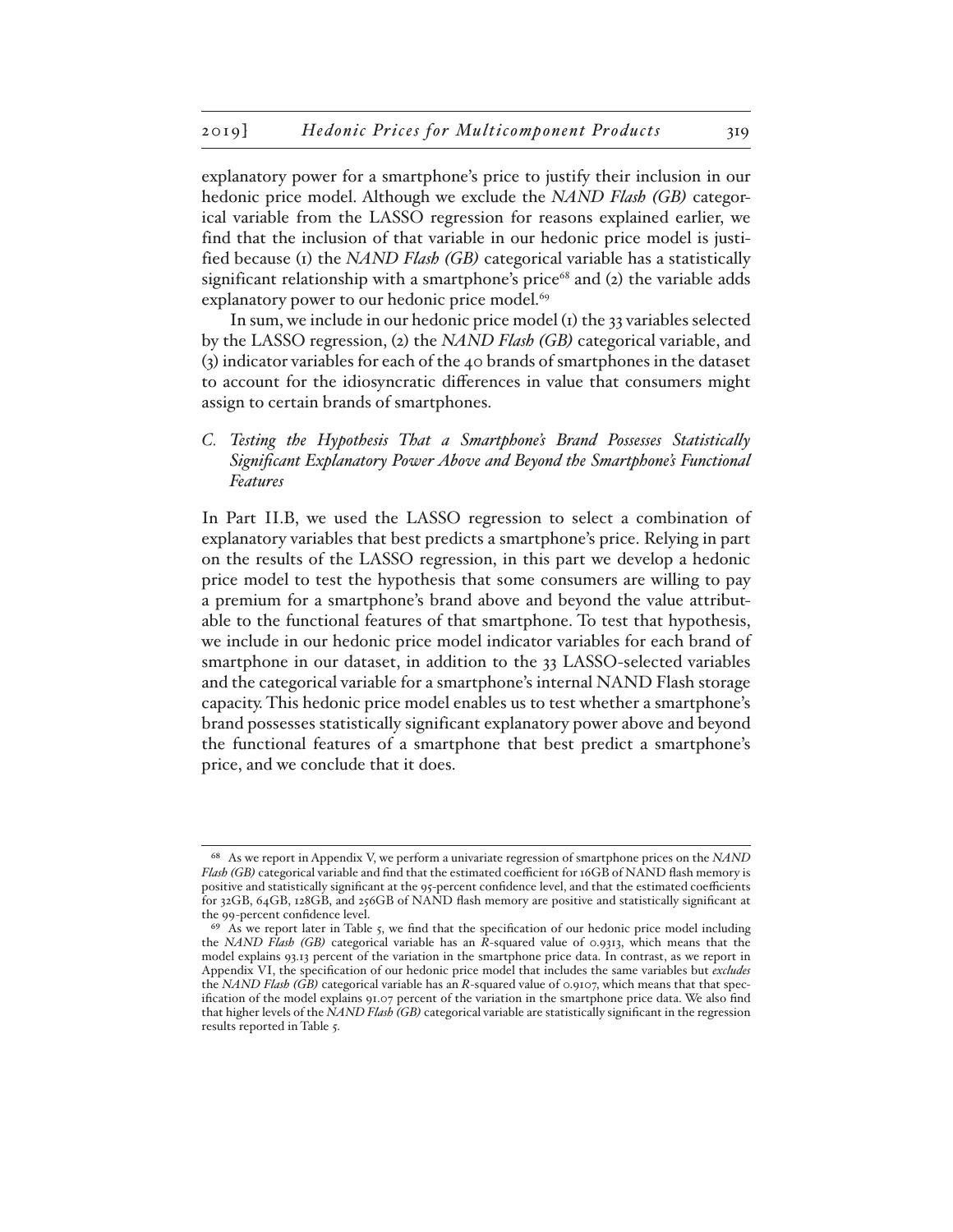*1. The Model to Derive the Value Attributable to Various Smartphone Features, Including Brand*

Our hedonic price model is expressed in the following equation:

$$
Price = a + \sum_{i=1, 2, ..., 33} (\beta_i \times LASSO-Selected Variable) +
$$
  
\n
$$
\beta_j \times NAND \; Flash \; (GB)_j + \sum_{k=1, 2, ..., 40} (\beta_k \times Brand_k) + \varepsilon,
$$
 (1)

where *Price* is the smartphone's unsubsidized retail price specified by the vendor, *α* is the constant term, *LASSO-Selected Variable<sub>;</sub>* indicates each of the 33 variables selected by the LASSO regression in Part II.B, *NAND Flash (GB)j* is a series of indicator variables for each level of memory capacity measured in gigabytes, and *Brand<sub>k</sub>* is a series of binary variables indicating each of the 40 brands of smartphones in our dataset.<sup>70</sup>

For each continuous variable, the estimated beta coefficient (*β*) measures the average incremental value that improving a given feature by one unit contributes to a consumer's demonstrated willingness to pay for a given smartphone model. For example, the beta coefficient for the *Pixels Per Inch (PPI)* variable measures the average effect that increasing display resolution by one PPI has on the price of a smartphone.

For the *NAND Flash (GB)* categorical variable, which is included as a series of indicator variables for each level of memory, *β<sup>j</sup>* identifies the incremental value that having each level of memory (identified by the values of *j*) adds to the value of a smartphone relative to the base level (4GB), while holding all of the phone's other features constant. For example, the coefficient of the indicator variable for 64GB NAND Flash memory (which equals 0 when a smartphone model does not have 64GB NAND Flash memory and equals 1 when a smartphone model does have 64GB NAND Flash memory) reflects the average incremental amount that a consumer is willing to pay for a smartphone with 64 GB of NAND Flash memory relative to the base smartphone with 4GB of NAND Flash memory, holding all other features constant.

For each binary variable (which equals 0 when a smartphone model does not have a particular feature and equals 1 when the smartphone model does have that feature), the beta coefficient measures the average incremental value that incorporating that particular smartphone feature contributes to a

<sup>70</sup> Strategy Analytics, SpecTRAX Service, *supra* note 2, tab 2 ("Device Specifications"). Because only Apple smartphones use the iOS operating system, the operating system of a smartphone is collinear with the brand of a smartphone. Consequently, we cannot distinguish the value attributable to the operating system of a smartphone from the value attributable to other brand-specific fixed effects. To allow for heterogeneity among the various brands of Android phones, we do not examine the value of a smartphone's operating system.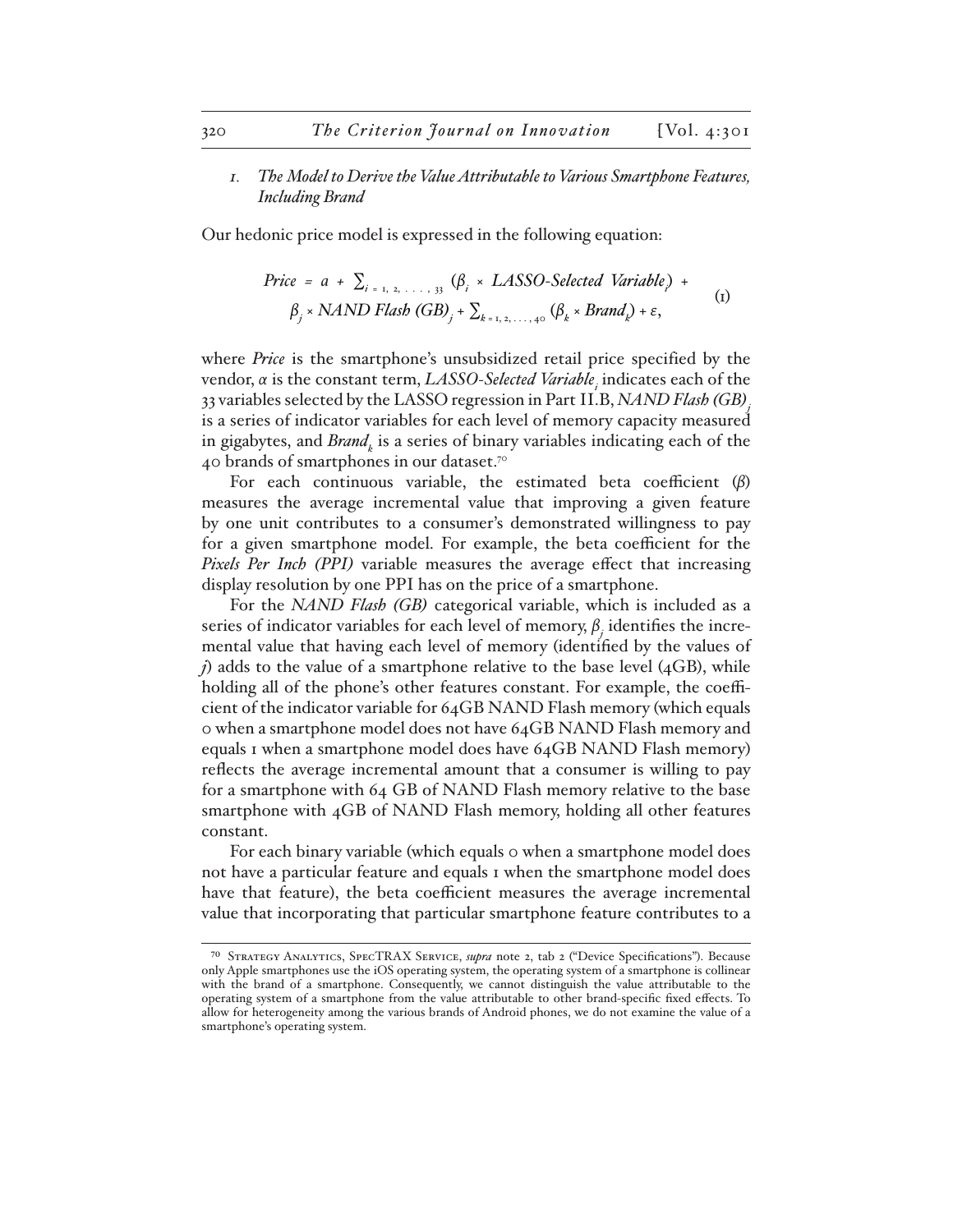consumer's demonstrated willingness to pay for a smartphone. For example,  $\beta_k$  measures the incremental value that a consumer has demonstrated that she is willing to pay for a phone of a certain brand for each of the *k* brands, relative to a base brand (HTC), while holding all of the phone's other features constant. We use the HTC brand as the base brand because HTC had 31 different smartphone models with price data available for sale in the United States as of December 2018, and the average retail price of those smartphone models was \$424.35, which is within one standard deviation of the average retail price of all smartphone models in the sample  $(\$442.99).$ <sup>71</sup>

This hedonic price model enables us to identify consumers' demonstrated willingness to pay for various features and to separate the functionality of a particular smartphone from other non-functional factors that might affect its price, such as its perceived brand value.

### *2. Summary Statistics for Variables Included in Our Hedonic Price Model*

Table 2 reports the summary statistics for each binary variable that we include in our hedonic price model.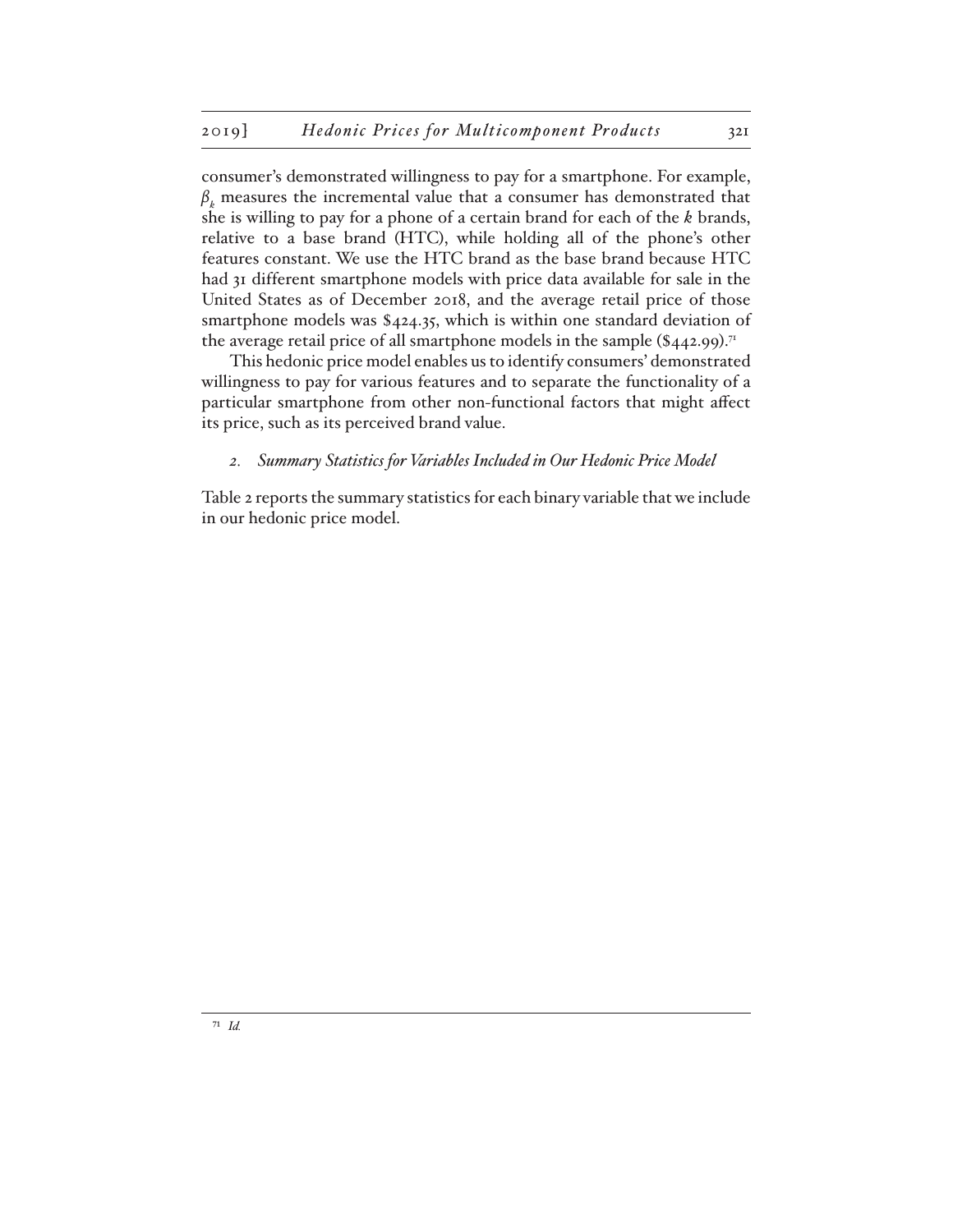| Variable                       | Frequency of<br>Smartphone<br>Models Without<br>the Feature | Frequency of<br>Smartphone<br>Models With the<br>Feature | <b>Total Number</b><br>of Smartphone<br>Models |
|--------------------------------|-------------------------------------------------------------|----------------------------------------------------------|------------------------------------------------|
| $LTE-A$ (Y/N)                  | 400                                                         | 3II                                                      | 7II                                            |
|                                | $(56.26\%)$                                                 | $(43.74\%)$                                              | $(100.00\%)$                                   |
| TD-LTE (Y/N)                   | 384                                                         | 327                                                      | 7II                                            |
|                                | $(54.01\%)$                                                 | $(45.99\%)$                                              | $(100.00\%)$                                   |
| <i>VoWiFi (Y/N)</i>            | 584                                                         | <b>127</b>                                               | 711                                            |
|                                | $(82.14\%)$                                                 | (17.86%)                                                 | $(100.00\%)$                                   |
| Removable Battery (Y/N)        | 587                                                         | 124                                                      | 711                                            |
|                                | (82.56%)                                                    | $(17.44\%)$                                              | $(100.00\%)$                                   |
| Dual Main Camera (Y/N)         | 620                                                         | 91                                                       | 7II                                            |
|                                | $(87.20\%)$                                                 | $(12.80\%)$                                              | $(100.00\%)$                                   |
| Primary Camera Digital Zoom    | 253                                                         | 458                                                      | 7II                                            |
|                                | (35.58%)                                                    | (64.42%)                                                 | $(100.00\%)$                                   |
| TVOut(T/N)                     | 595                                                         | 116                                                      | 7II                                            |
|                                | (83.68%)                                                    | (16.32%)                                                 | $(100.00\%)$                                   |
| Handsfree                      | 605                                                         | 106                                                      | 7II                                            |
|                                | $(85.09\%)$                                                 | (14.91%)                                                 | $(100.00\%)$                                   |
| Voice Commands                 | IO4                                                         | 607                                                      | 7II                                            |
|                                | (14.63%)                                                    | (85.37%)                                                 | $(100.00\%)$                                   |
| Text to Speech (Y/N)           | 658                                                         | 53                                                       | 7II                                            |
|                                | (92.55%)                                                    | (7.45%)                                                  | $(100.00\%)$                                   |
| HD Voice (Y/N)                 | 587                                                         | 124                                                      | 711                                            |
|                                | (82.56%)                                                    | $(17.44\%)$                                              | $(100.00\%)$                                   |
| Infrared (Y/N)                 | 606                                                         | IO <sub>5</sub>                                          | 7II                                            |
|                                | (85.23%)                                                    | (14.77%)                                                 | $(100.00\%)$                                   |
| PC Synch (Y/N)                 | II3                                                         | 598                                                      | 7II                                            |
|                                | (15.89%)                                                    | $(84.11\%)$                                              | $(100.00\%)$                                   |
| NFC                            | 243                                                         | 468                                                      | 711                                            |
|                                | (34.18%)                                                    | (65.82%)                                                 | $(100.00\%)$                                   |
| DLNA (Y/N)                     | 514                                                         | 197                                                      | 7II                                            |
|                                | (72.29%)                                                    | (27.71%)                                                 | $(100.00\%)$                                   |
| Wireless Display Support (Y/N) | 330                                                         | 38I                                                      | 7II                                            |
|                                | $(46.41\%)$                                                 | $(53.59\%)$                                              | $(100.00\%)$                                   |
| FOTA (Y/N)                     | 133                                                         | 578                                                      | 711                                            |
|                                | (18.71%)                                                    | (81.29%)                                                 | $(100.00\%)$                                   |
| HTML (Y/N)                     | 73                                                          | 638                                                      | 7II                                            |
|                                | (10.27%)                                                    | (89.73%)                                                 | $(100.00\%)$                                   |

Table 2. Summary Statistics for Each Binary Variable Included in the Hedonic Price Model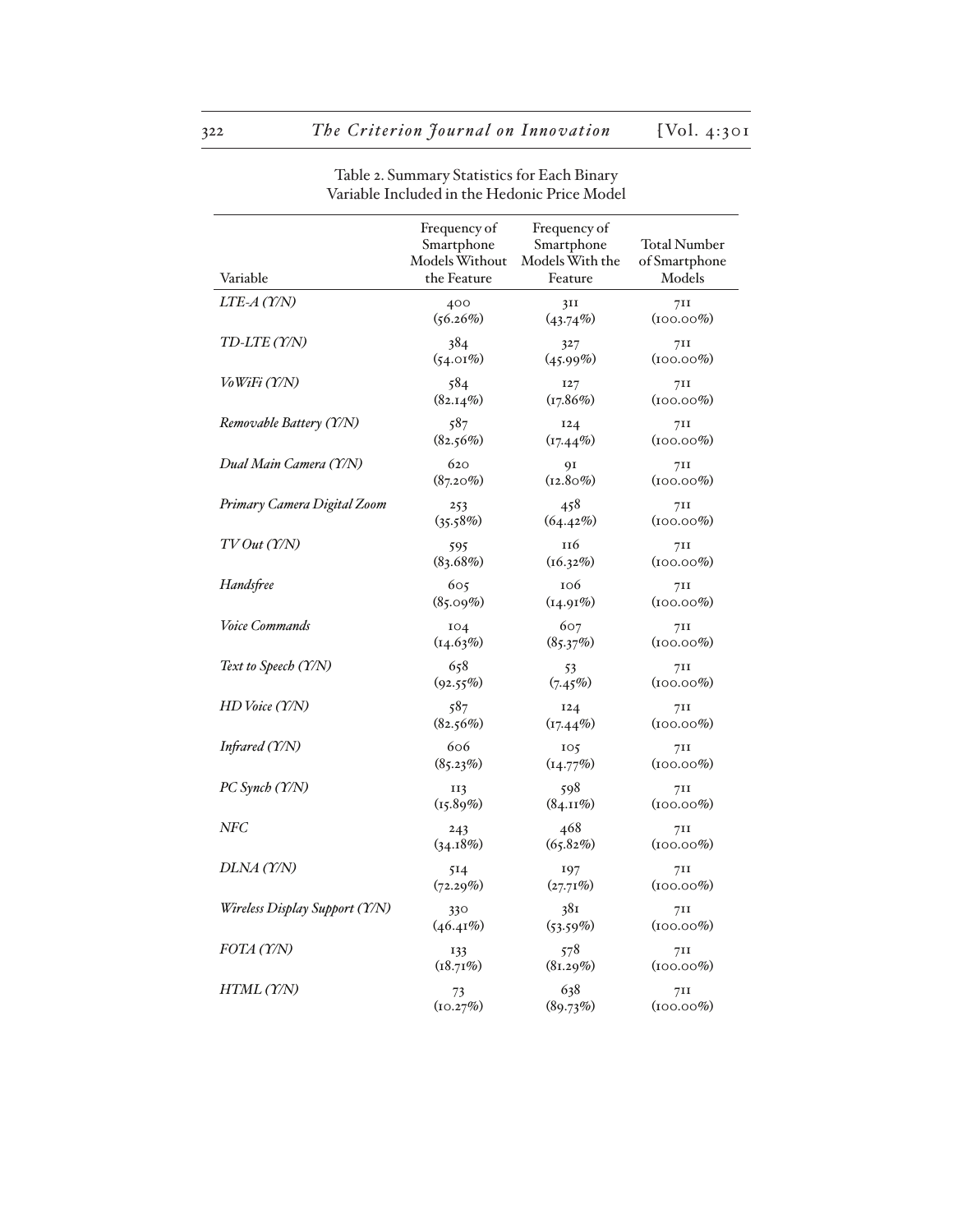| Haptic Feedback                 | I40         | 57I         | 711          |
|---------------------------------|-------------|-------------|--------------|
|                                 | (19.69%)    | $(80.31\%)$ | $(100.00\%)$ |
| Gyrscope (Y/N)                  | 238         | 473         | 711          |
|                                 | (33.47%)    | (66.53%)    | $(100.00\%)$ |
| Pressure Sensor (Y/N)           | 531         | 180         | 7II          |
|                                 | (74.68%)    | (25.32%)    | $(100.00\%)$ |
| <b>Fingerprint Sensor (Y/N)</b> | 338         | 373         | 711          |
|                                 | $(47.54\%)$ | $(52.46\%)$ | $(100.00\%)$ |
| Gesture Sensor (Y/N)            | 611         | 100         | 711          |
|                                 | $(85.94\%)$ | $(14.06\%)$ | $(100.00\%)$ |
| Hall Sensor (Y/N)               | 517         | 194         | 71I          |
|                                 | (72.71%)    | (27.29%)    | $(100.00\%)$ |
| <i>TTY/TDD (Y/N)</i>            | 546         | 165         | 711          |
|                                 | (76.79%)    | $(23.21\%)$ | $(100.00\%)$ |

*Source*: Strategy Analytics, SpecTRAX Service, *supra* note 2, tab 2 ("Device Specifications"). *Note*: Most binary variables have values that either equal "Yes" or are missing, such that no values equal

"No." For purposes of our analysis, we assume that all missing values indicate "No."

As Table 2 shows, the prevalence of each feature across smartphones varies. For example, 87.20 percent of the smartphone models in our dataset do not have the dual main camera feature, whereas 85.94 percent of smartphone models *do* have the gesture sensor feature. Some features (such as the fingerprint sensor feature and wireless display support feature) are available in roughly half of the smartphone models in our dataset.

Table 3 reports the summary statistics for the *NAND Flash (GB)* categorical variable that we include in our hedonic price model.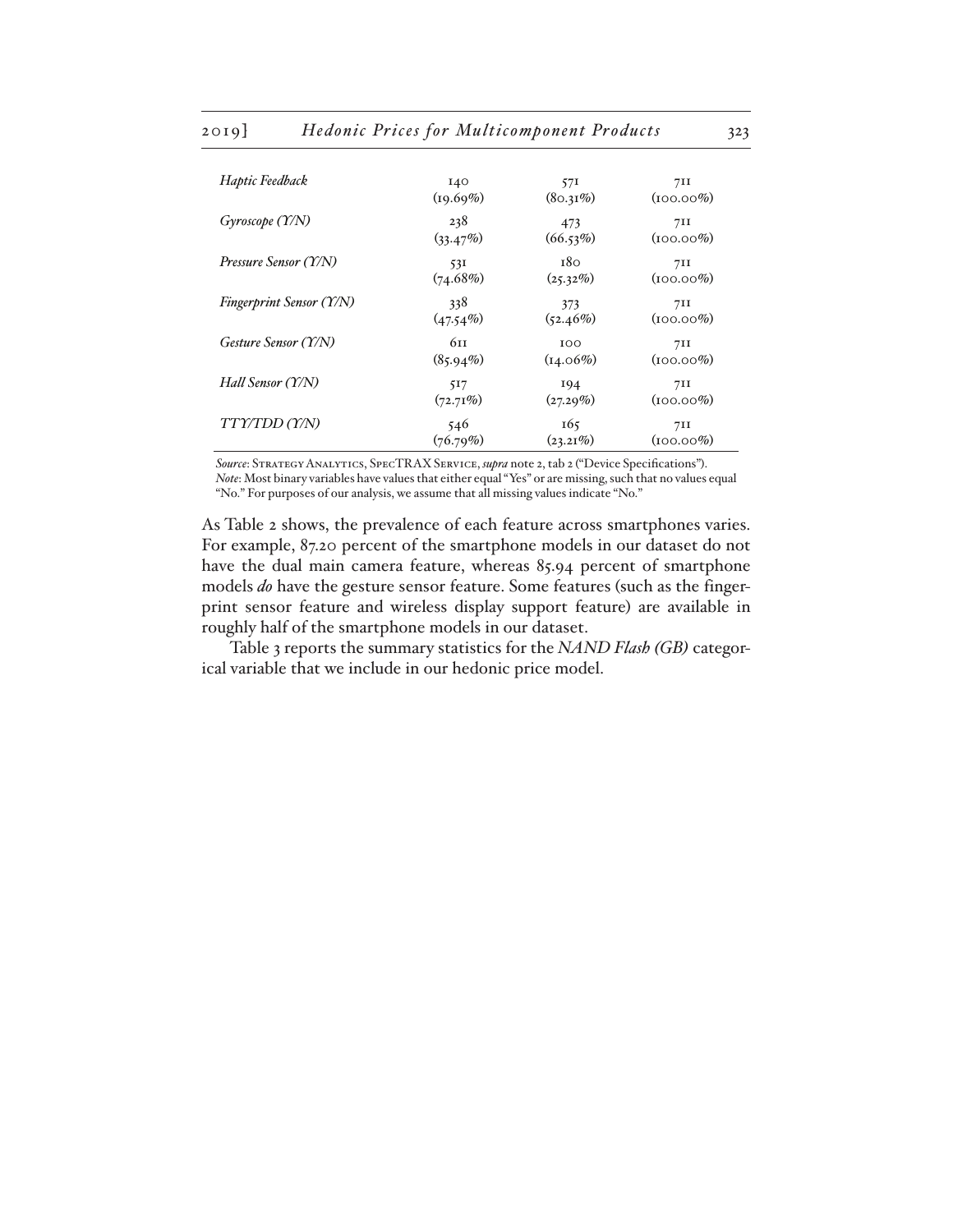| Value of the    |                         |
|-----------------|-------------------------|
| NAND Flash (GB) | Frequency of Smartphone |
| Variable        | Models                  |
| 4               | 5<br>$(0.70\%)$         |
| 8               | 80                      |
|                 | (11.25%)                |
| 16              | 222                     |
|                 | (31.22%)                |
| 32              | 219                     |
|                 | $(30.80\%)$             |
| 64              | 137                     |
|                 | (19.27%)                |
| 128             | 35                      |
|                 | (4.92%)                 |
| 256             | 13                      |
|                 | (1.83%)                 |
| Total           | 7II                     |

Table 3. Summary Statistics for the *NAND Flash (GB)* Categorical Variable Included in the Hedonic Price Model

*Source*: Strategy Analytics, SpecTRAX Service, *supra* note 2, tab 2 ("Device Specifications").

As Table 3 shows, we observe that 16GB is the most prevalent amount of NAND flash memory in our database of smartphones. Smartphones containing 16GB of NAND flash memory comprise 31.22 percent of all observations in our dataset. The second most prevalent amount of NAND flash memory is 32GB (30.80 percent), followed by 64GB (19.27 percent), 8GB (11.25 percent), 128GB (4.92 percent), 256GB (1.83 percent), and 4GB (0.70 percent).

Finally, Table 4 reports the summary statistics for each continuous variable that we include in our hedonic price model.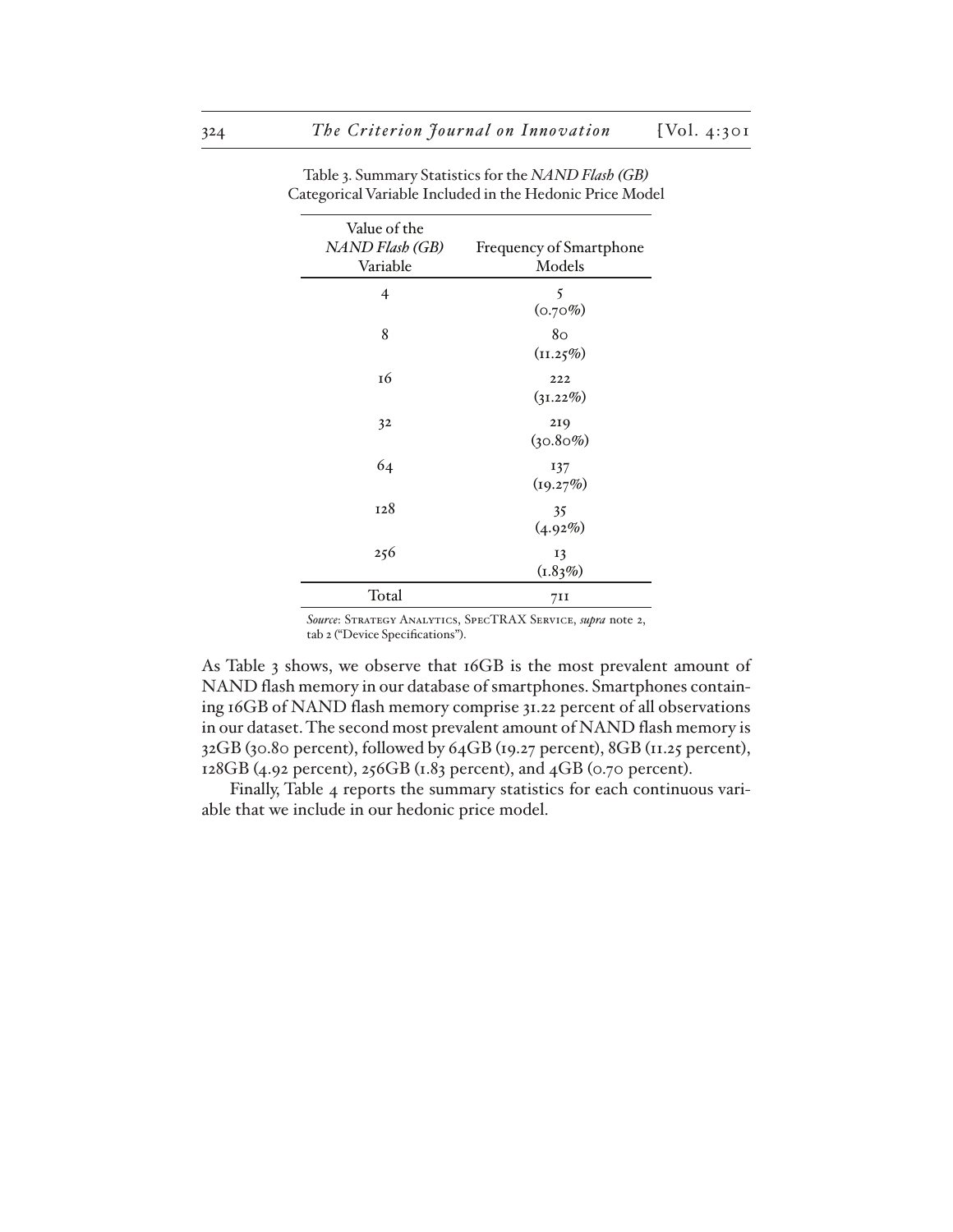| Variable                          | <b>Observations</b> | Median         | Mean     | Standard<br>Deviation |
|-----------------------------------|---------------------|----------------|----------|-----------------------|
| 3G Talk Time (min)                | 367                 | 1020           | 1125.692 | 432.1804              |
| Primary Video Frame Rate (fps)    | 622                 | 30             | 33.11576 | 10.52056              |
| Battery Capacity (mAh)            | 7II                 | 3000           | 2882.991 | 680.1341              |
| Primary Display Size (Inch)       | 7II                 | 5.2            | 5.252768 | 0.4978505             |
| Pixels Per Inch (PPI)             | 709                 | 400.53         | 386.101  | <b>II2.II2</b>        |
| Max DL Speed (Mbps)               | 629                 | 300            | 331.5164 | 282.78                |
| <b>Maximum Simultaneous Cores</b> | 7II                 | $\overline{4}$ | 4.578059 | 1.979976              |
| Maximum Card Size (GB)            | 70I                 | 128            | 360.9244 | 648.2308              |

Table 4. Summary Statistics for Each Continuous Variable Included in the Hedonic Price Model

*Source*: Strategy Analytics, SpecTRAX Service, *supra* note 2, tab 2 ("Device Specifications").

Although our dataset contains 711 observations of smartphone models with launch price information, we find that only 331 of those observations have information on every continuous variable that we include in our hedonic price model. The other 380 observations are missing information for at least one of the eight continuous variables that we include in our hedonic price model. Consequently, some of the rows in Table  $4$  report summary statistics for fewer than 711 observations of smartphone models.

### *3. Results of Our Hedonic Price Regression on Smartphone Price Data*

In multivariate regression analysis, an estimation sample will exclude any observation that has only partial information—that is, an observation that is missing information for at least one of the model's variables.72 Consequently, the estimation sample of a multivariate regression that we perform on our dataset would include only 331 observations for which complete information exists. It is possible that including only those 331 observations for which complete information exists in our estimation sample might produce biased results that are not representative of the entire population of smartphone models (which includes both observations with complete information and observations with partial information).73

As the number of variables included in a model increases, it becomes increasingly likely that fewer observations will be included in the estimation

<sup>72</sup> Wooldridge, *supra* note 52, at 314 ("If data are missing for an observation on either the dependent variable or one of the independent variables, then the observation cannot be used in a standard multiple regression analysis. In fact, provided missing data have been properly indicated, all modern regression packages keep track of missing data and simply ignore observations when computing a regression.").

<sup>73</sup> *See* Lu Ann Aday & Llewellyn J. Cornelius, Designing and Conducting Health Surveys: A COMPREHENSIVE GUIDE 350 (John Wiley & Sons 3d ed. 2006).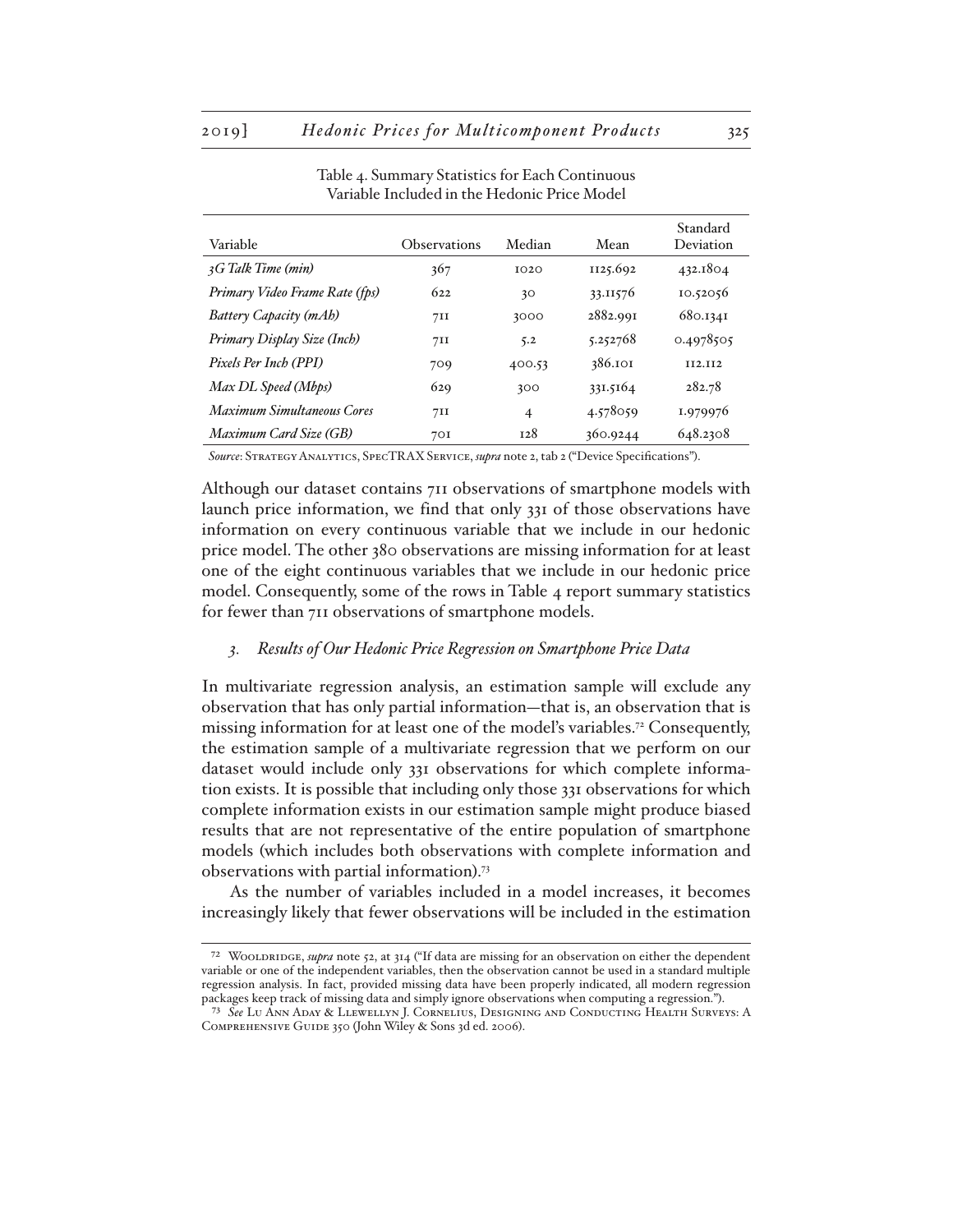sample, because an observation will be excluded if it is missing information on even one of those variables. Some researchers might attempt to increase the estimation sample by reducing the number of variables that the model includes. However, because we seek to specify an objective model of a smartphone's price, we include every LASSO-selected variable in our model and examine an alternative method to mitigate the concern with a reduced sample size, rather than reduce the number of variables in our hedonic price model. In particular, we perform a regression by imputing missing data for the 380 observations that have partial information, such that our estimation sample includes all 711 observations of smartphone models. Specifically, we use the overall mean imputation method, which replaces the missing observations of each variable with the mean value of the non-missing observations of that variable.74

Table 5 reports the results of our hedonic price regression on the price data, showing how customers value a smartphone's various features and the brand value of a smartphone, relative to the base smartphone (that is, an HTC-brand smartphone with 4GB NAND Flash storage capacity). We report our regression results both (1) based on nonimputed data (which includes only smartphone models with complete information) in column 1 and (2) based on imputed data (which includes both smartphone models with complete information and those with partial information) in column 2.

<sup>74</sup> *See id.* at 351. The variable that we are most interested in testing for statistical significance—a smartphone's brand—is never missing in our dataset.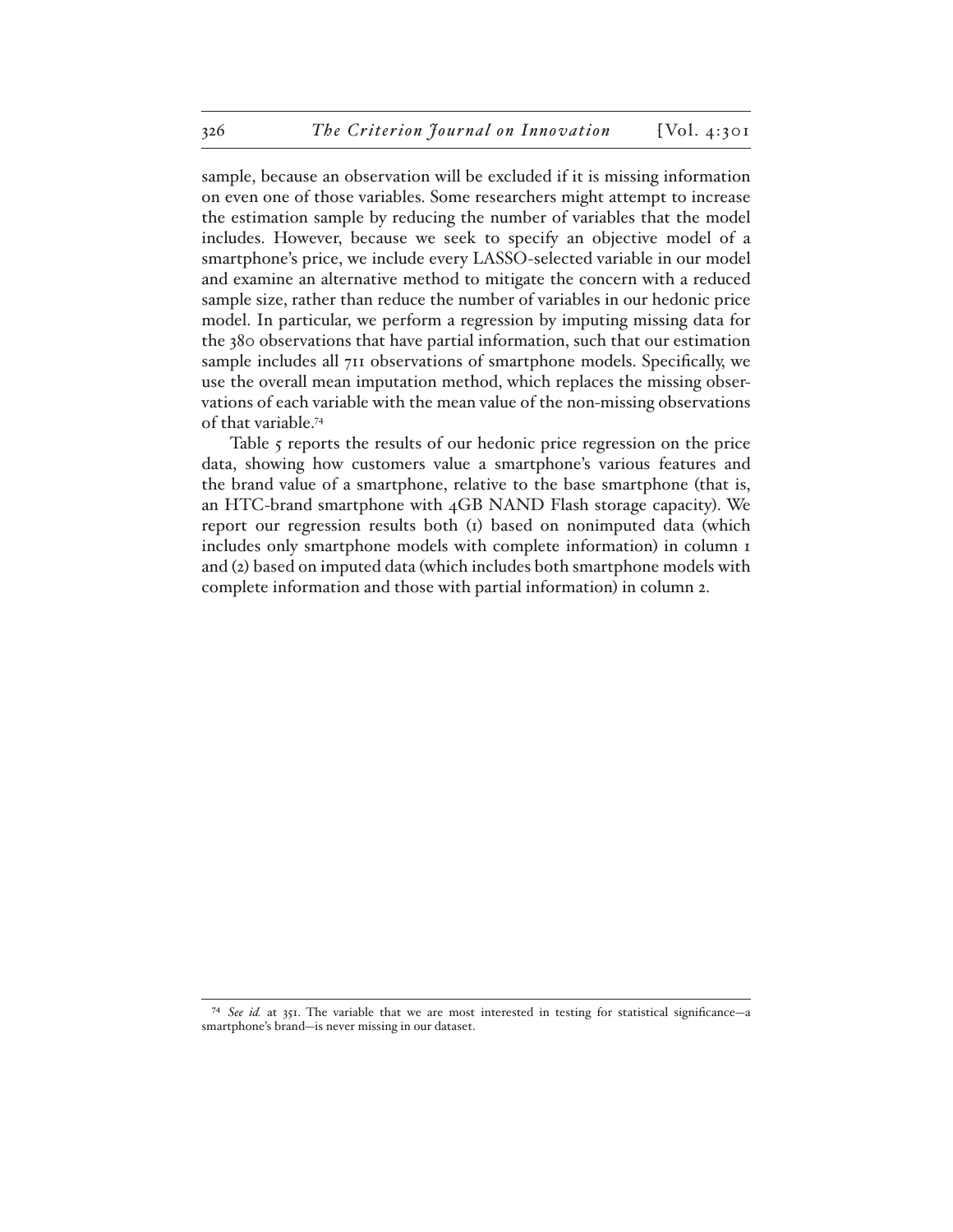| Variable                       | Regression<br>Based on<br>Nonimputed<br>Data | Regression<br>Based on<br><b>Imputed Data</b> |
|--------------------------------|----------------------------------------------|-----------------------------------------------|
| LTE-A (Y/N)                    | 47.2348***<br>(18.1996)                      | 35.3580***<br>(13.4942)                       |
| TD-LTE (Y/N)                   | 5.8623<br>(13.4134)                          | $-16.4549*$<br>(9.7323)                       |
| VoWiFi (Y/N)                   | $-45.7357***$<br>(21.8353)                   | $-48.7108***$<br>(15.9615)                    |
| Removable Battery (Y/N)        | $-61.0543***$<br>(21.3383)                   | $-39.3506***$<br>(13.6778)                    |
| Dual Main Camera (Y/N)         | 36.2012<br>(23.7987)                         | $-12.0416$<br>(15.1174)                       |
| Primary Camera Digital Zoom    | 9.3950<br>(15.6760)                          | 10.1908<br>(11.2549)                          |
| TV Out (Y/N)                   | 78.1580***<br>(22.2858)                      | $63.2184***$<br>(15.9512)                     |
| Handsfree                      | 41.3436**<br>(20.4593)                       | $32.7294***$<br>(16.1887)                     |
| Voice Commands                 | 142.0157***<br>(42.9020)                     | 107.6537***<br>(27.4674)                      |
| Text to Speech (Y/N)           | 20.7032<br>(29.3312)                         | 35.0504<br>(21.7956)                          |
| HD Voice (Y/N)                 | 42.5067**<br>(19.4181)                       | 6.0076<br>(13.2886)                           |
| Infrared (Y/N)                 | $72.2019***$<br>(24.0013)                    | 89.2028***<br>(15.3371)                       |
| PC Synch (Y/N)                 | 50.9499<br>(31.5331)                         | 26.5866<br>(22.9603)                          |
| <b>NFC</b>                     | 29.1555<br>(20.2166)                         | 48.1306***<br>(13.2500)                       |
| DLNA (Y/N)                     | $51.4799$ <sup>**</sup><br>(21.3224)         | 79.2503***<br>(14.4137)                       |
| Wireless Display Support (Y/N) | $-69.1538***$<br>(14.2898)                   | $-29.9492***$<br>(10.5869)                    |
| FOTA (Y/N)                     | $-6.1473$<br>(32.4838)                       | $-14.9725$<br>(24.2898)                       |
| HTML (Y/N)                     | 41.5559<br>(40.8430)                         | 42.8059**<br>(18.1783)                        |

Table 5. Hedonic Price Regression Results for Smartphone Launch Prices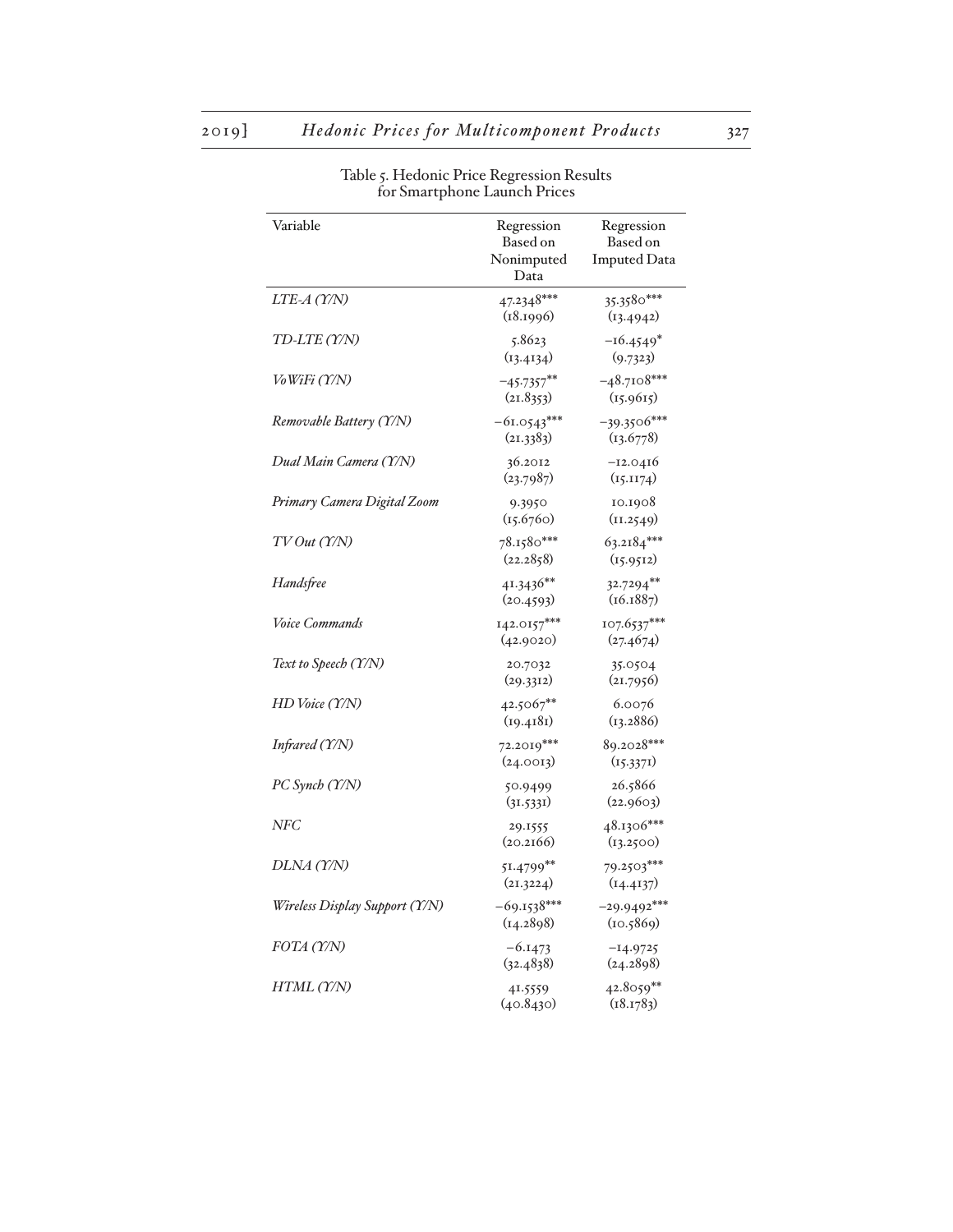| Haptic Feedback                             | $-142.1532***$<br>(33.8939) | $-97.8073***$<br>(26.7549) |
|---------------------------------------------|-----------------------------|----------------------------|
| Gyroscope (Y/N)                             | 9.9983<br>(18.8212)         | 16.9727<br>(14.2543)       |
| Pressure Sensor (Y/N)                       | 107.5538***<br>(21.6778)    | 75.0562***<br>(15.3628)    |
| Fingerprint Sensor (Y/N)                    | $-68.9596***$<br>(18.3469)  | $-48.7961***$<br>(13.0137) |
| Gesture Sensor (Y/N)                        | $-7.4448$<br>(22.6622)      | $-18.6366$<br>(i5.0004)    |
| Hall Sensor (Y/N)                           | $-67.2767***$<br>(17.8832)  | $-22.9032*$<br>(11.7719)   |
| TTY/TDD (Y/N)                               | $-9.5013$<br>(17.1434)      | $-15.4429$<br>(13.3640)    |
| 3G Talk Time $(min)^C$                      | 0.0273<br>(0.0243)          | $0.0422**$<br>(0.0166)     |
| Primary Video Frame Rate (fps) <sup>C</sup> | $-0.3855$<br>(0.5477)       | $-0.3021$<br>(0.4887)      |
| Battery Capacity (mAh) <sup>C</sup>         | $-0.0165$<br>(0.0189)       | $-0.0076$<br>(0.0116)      |
| Primary Display Size (Inch) <sup>C</sup>    | 84.4025***<br>(21.6457)     | 62.0354***<br>(14.5608)    |
| Pixels Per Inch (PPI) <sup>C</sup>          | $0.8279***$<br>(0.0924)     | $0.6372***$<br>(0.0617)    |
| Max DL Speed (Mbps) <sup>C</sup>            | $0.1243***$<br>(0.0408)     | $0.1267***$<br>(0.0286)    |
| Maximum Simultaneous Cores <sup>C</sup>     | $-5.3307$<br>(3.3191)       | $-10.5322***$<br>(2.5330)  |
| Maximum Card Size (GB) <sup>C</sup>         | $-0.0193$<br>(0.0134)       | $-0.0106$<br>(0.0081)      |
| NAND Flash (GB)                             |                             |                            |
| 8                                           | $-79.0918$<br>(88.771)      | 19.1579<br>(47.9652)       |
| 16                                          | $-34.3806$<br>(89.8321)     | 40.3568<br>(48.9503)       |
| 32                                          | $-25.9483$<br>(91.5715)     | 65.1928<br>(50.9952)       |
| 64                                          | 40.2973<br>(92.7905)        | 124.0119**<br>(52.5742)    |
| 128                                         | 115.9830<br>(93.6278)       | 213.0594***<br>(55.2171)   |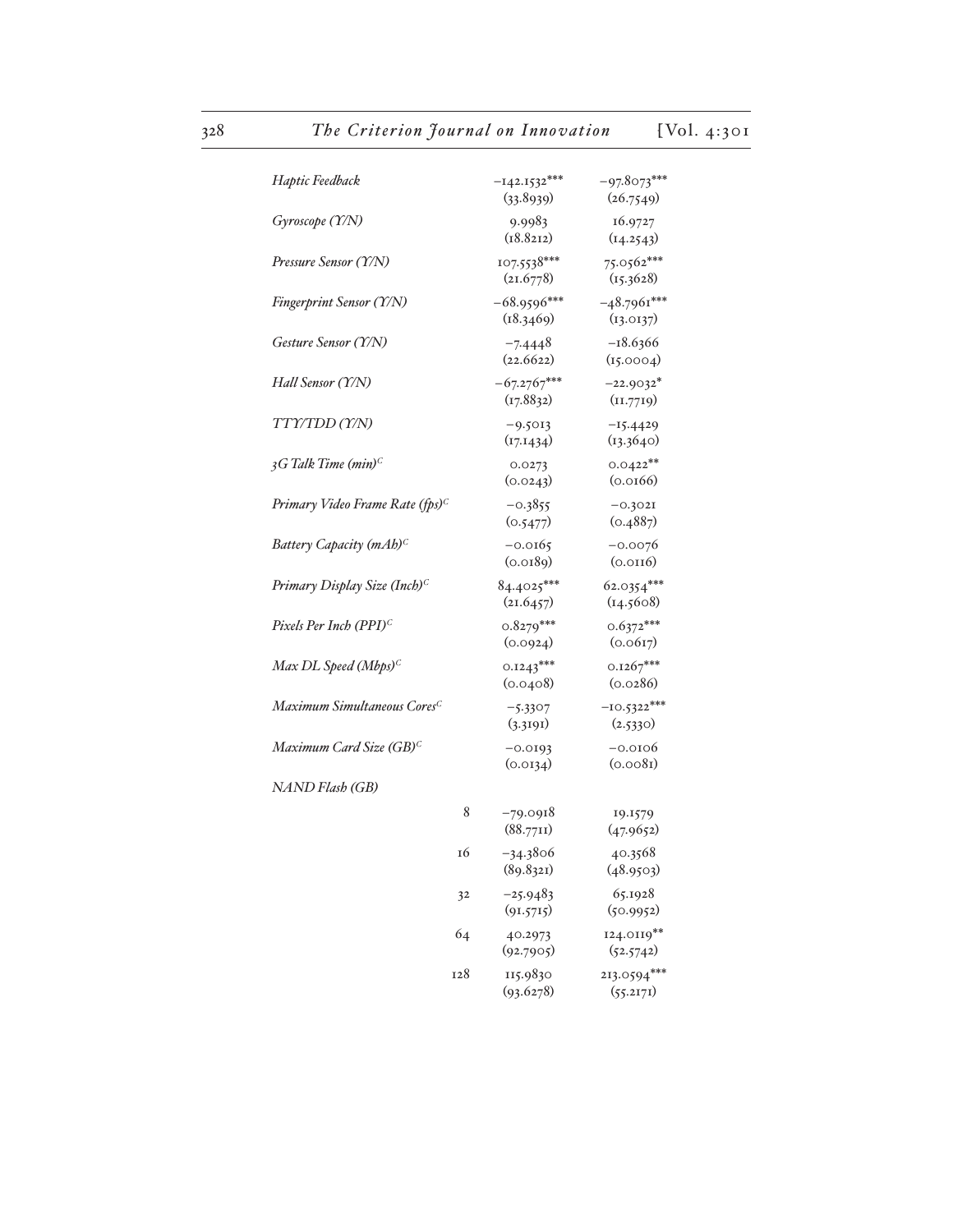| 256        | 222.0765**<br>(97.1359)     | 400.8248***<br>(61.6583)    |
|------------|-----------------------------|-----------------------------|
| Brand      |                             |                             |
| Acer       |                             | $-18.5965$<br>(107.0333)    |
| Alcatel    | $-116.8565***$<br>(42.2436) | $-46.7974$<br>(31.6435)     |
| Andy Rubin |                             | 237.5085**<br>(108.3179)    |
| Apple      | 238.3294***<br>(48.3873)    | 299.3931***<br>(35.1997)    |
| Asus       | $-70.6361$<br>(44.6131)     | $-45.8635$<br>(32.9885)     |
| BlackBerry | 63.3546<br>(44.0921)        | 126.8421***<br>(35.4504)    |
| Blackview  |                             | 102.6413<br>(108.9630)      |
| <b>BLU</b> | $-120.5218***$<br>(39.4384) | $-79.5368**$<br>(31.6276)   |
| Cat        | 19.3121<br>(101.8705)       | 213.9446***<br>(46.9331)    |
| CoolPAD    | $-194.5165*$<br>(101.8588)  | $-141.7976$<br>(105.1390)   |
| Doro       |                             | $-89.4023$<br>(106.0624)    |
| Freetel    |                             | 40.6799<br>(77.4159)        |
| Google     | 82.5084<br>(55.9176)        | $165.4592***$<br>(43.7355)  |
| HP         |                             | 225.1122**<br>(109.8214)    |
| Huawei     | $-86.7011*$<br>(51.6442)    | $-33.3554$<br>(29.4363)     |
| Kodak      |                             | 264.8498**<br>(106.2375)    |
| Kyocera    |                             | 44.6163<br>(66.9648)        |
| LeEco      |                             | $-236.9928**$<br>(106.5448) |
| Lenovo     | 23.8248<br>(55.4466)        | $-13.0224$<br>(28.1765)     |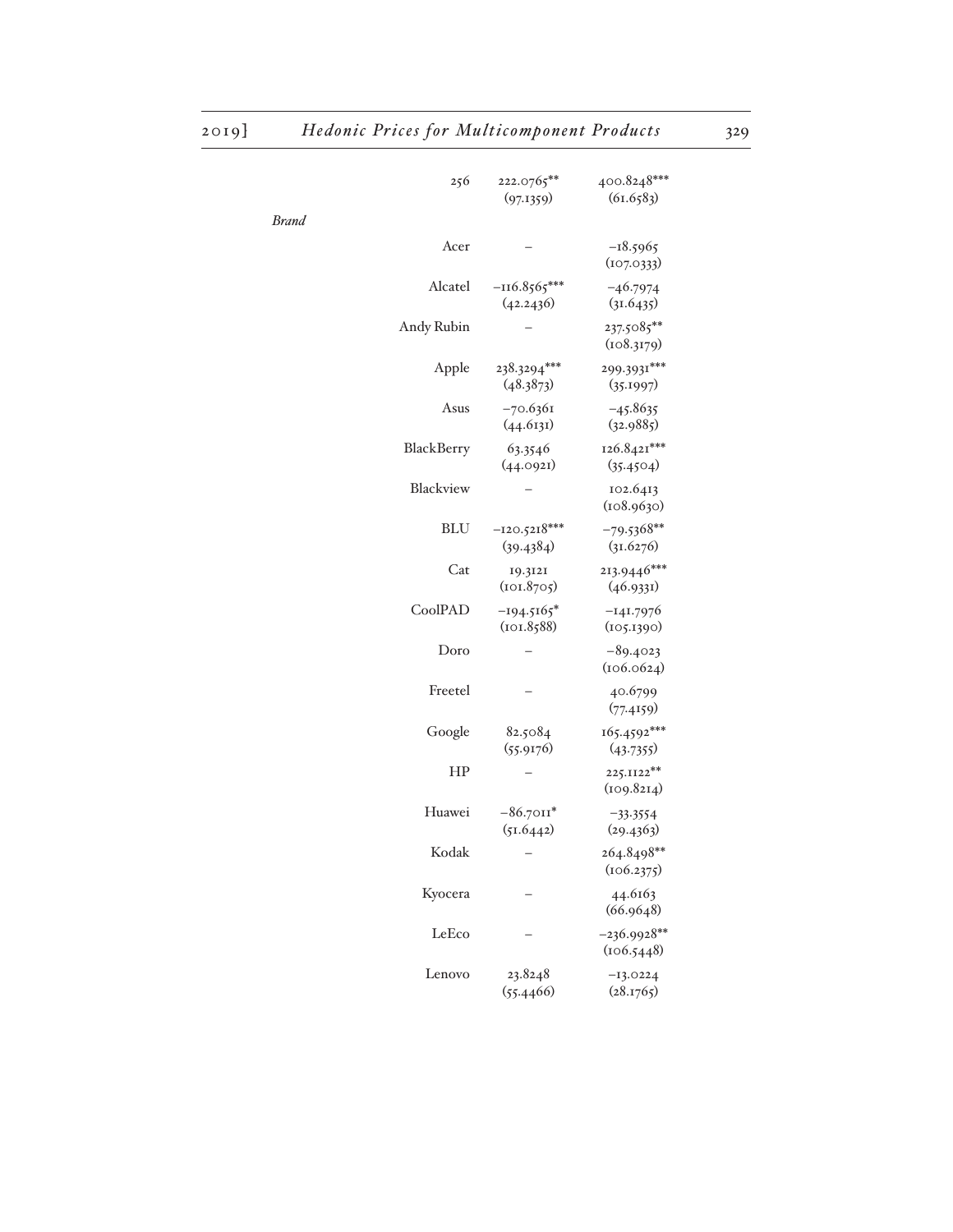| LG                 | $-110.9331***$<br>(40.0316)  | $-42.1021*$<br>(24.7573)    |
|--------------------|------------------------------|-----------------------------|
| Meitu              |                              | 202.8408**<br>(83.6207)     |
| Meizu              |                              | $-77.0155$<br>(77.3097)     |
| Microsoft          | $-211.7718***$<br>(60.9289)  | $-127.7599**$<br>(54.3493)  |
| Motorola           | $-9.7006$<br>(96.4850)       | $-19.5326$<br>(38.8367)     |
| Nokia              | 14.8767<br>(42.7481)         | 40.0600<br>(35.4345)        |
| OnePlus            |                              | $-77.9807$<br>(50.1465)     |
| Plum               | $-67.8412$<br>(97.3443)      | $-76.3516$<br>(105.6096)    |
| Razer              |                              | 302.9332***<br>(107.0985)   |
| Samsung            | 18.9959<br>(33.4708)         | 56.8683**<br>(24.7873)      |
| Sky                |                              | $-19.2090$<br>(54.7365)     |
| Sonim              |                              | 436.6757***<br>(88.6453)    |
| Sony               | 34.5849<br>(40.1189)         | 25.0200<br>(28.83I)         |
| T-Mobile           | 24.3087<br>(100.5546)        | 43.7713<br>(107.3600)       |
| Ulefone            |                              | $-63.4662$<br>(82.1075)     |
| <b>UMI</b> Mobiles |                              | 10.3359<br>(107.7340)       |
| Verykool           | $-0.6711$<br>(71.0507)       | 27.1279<br>(75.9181)        |
| Vivo               |                              | $-38.4103$<br>(79.7382)     |
| Xiaomi             | $-74.9723$<br>(102.6683)     | $-141.0789***$<br>(50.3046) |
| <b>ZTE</b>         | $-166.8439***$<br>(49.9576)  | $-55.2414*$<br>(32.6211)    |
| Constant           | $-395.8151***$<br>(132.8051) | $-371.1475***$<br>(76.0988) |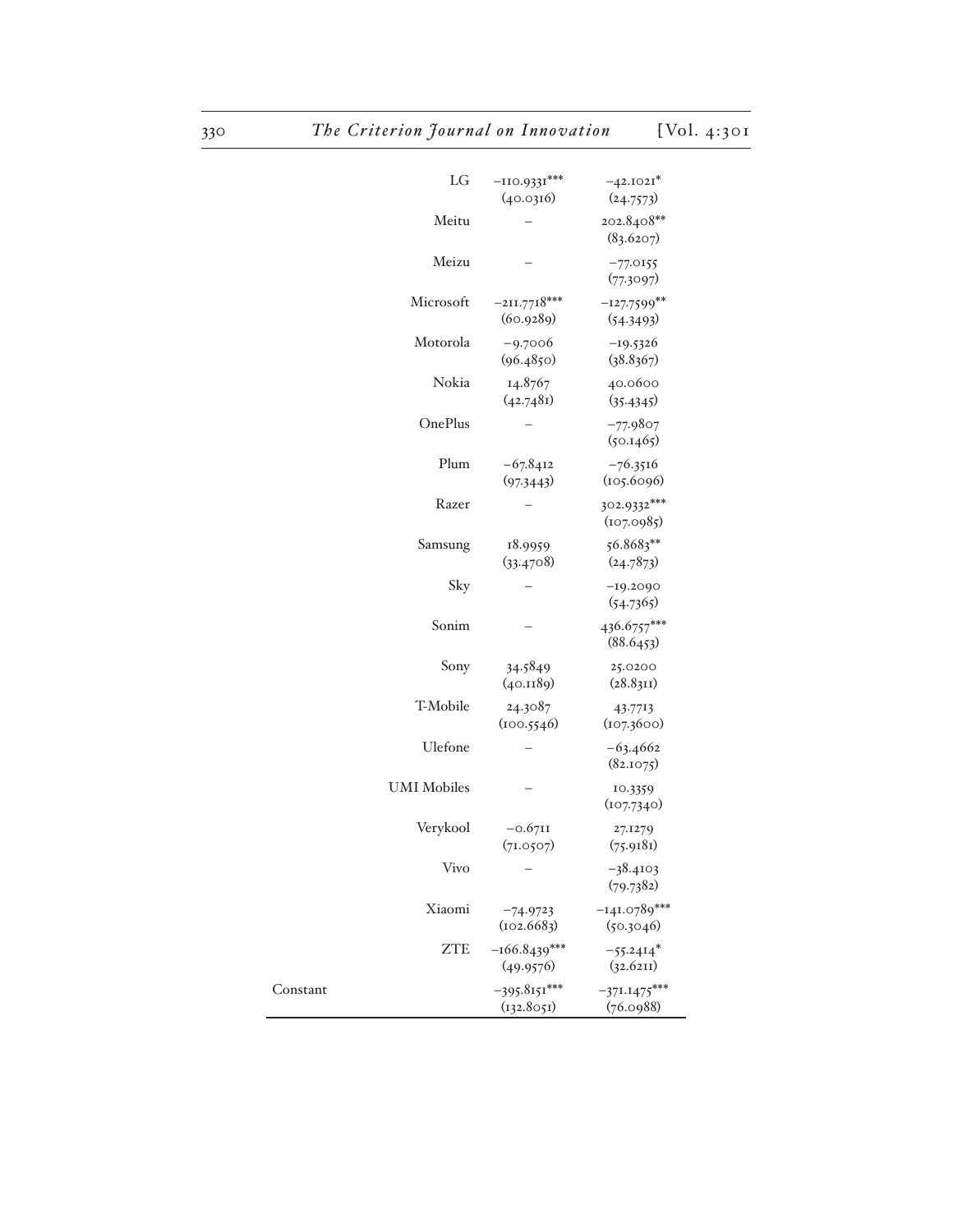| <b>Observations</b>     | 33I      | 711    |
|-------------------------|----------|--------|
| $R^2$                   | 0.9313   | 0.8844 |
| <i>F</i> -Statistic     | 61.03    | 62.01  |
| Prob > F                | $\Omega$ | O      |
| Root Mean Squared Error | 83.56    | 100.2  |
|                         |          |        |

*Source*: Strategy Analytics, SpecTRAX Service, *supra* note 2, tab 2 ("Device Specifications").

*Notes*: \* indicates statistical significance at the 90-percent confidence level, \*\* indicates statistical significance at the 95-percent confidence level, and \*\*\* indicates statistical significance at the 99-percent confidence level. *C* indicates that the variable is continuous.

In Table 5, a positive coefficient indicates the average incremental value that adding one unit of the feature (in the case of a continuous variable) or implementing the feature (in the case of a binary variable) contributes to a consumer's demonstrated willingness to pay for a smartphone model. For a feature that we include in our model as a continuous variable, a positive coefficient indicates that the greater the number of units of that feature that a smartphone incorporates, the higher the demonstrated price that a consumer is willing to pay for that smartphone. For example, the coefficient on the *Primary Display Size (Inch)* variable is positive and statistically significant at the 99-percent confidence level in both columns 1 and 2. These results indicate that consumers have demonstrated that they are willing to pay a positive and statistically significant amount to obtain a smartphone with a larger display size.

In contrast, a negative coefficient indicates the average incremental value that adding one unit of the feature (in the case of a continuous variable) or implementing the feature (in the case of a binary variable) *subtracts* from a consumer's demonstrated willingness to pay for a smartphone model. A negative coefficient does not necessarily imply that consumers have demonstrated that they are willing to pay to avoid implementing a feature in a smartphone, but rather that the feature might be less common in more expensive smartphone models.75 Put differently, consumers of more expensive smartphone models might not value the feature as highly and therefore might be willing to forgo that feature. A smartphone manufacturer will include in a given smartphone model a finite number of features, likely subject to some technical constraint (such as the requirement to maintain a given amount of battery life) or physical constraint (such as the requirement that a smartphone weigh less than a given amount). Consequently, a manufacturer might include features that consumers value highly in a more expensive smartphone model,

<sup>75</sup> *See* Timothy Erickson, *On "Incorrect" Signs in Hedonic Regression* (U.S. Bureau of Labor Statistics Working Paper No. 490, July 2016).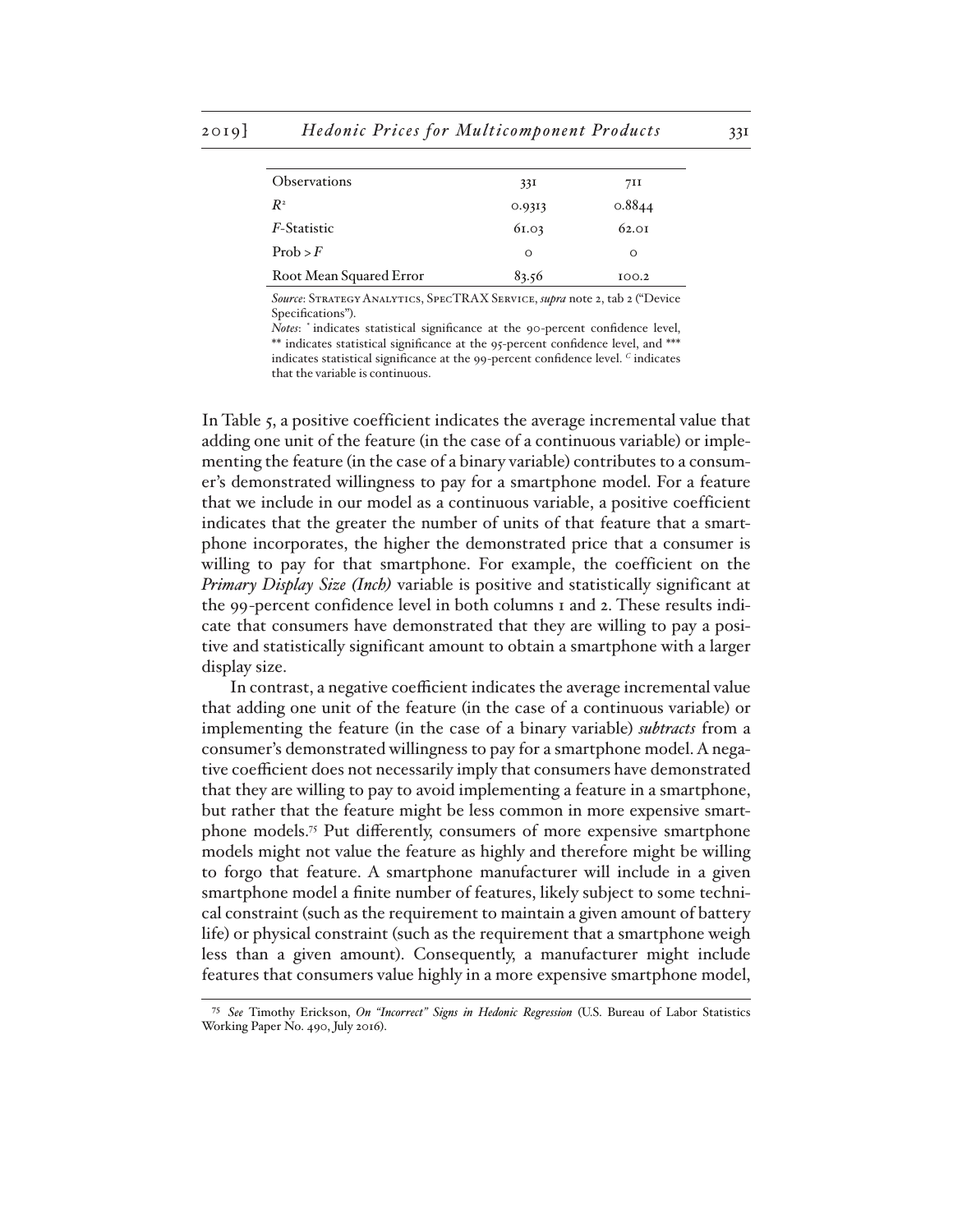at the expense of excluding other features that consumers might value less. In Table 5, the *Removable Battery (Y/N)* variable has a negative coefficient that is statistically significant at the 99-percent confidence level in both columns 1 and 2. These results indicate that removable batteries are implemented more frequently in less expensive smartphone models relative to more expensive smartphone models.

Some clinical researchers have expressed the concern that the overall mean imputation method might introduce bias into the estimation results.76 To ensure that our imputation methodology does not introduce bias into the estimated coefficients, we compare the regression results based on imputed data with the regression results based on nonimputed data.77 We find that the sign of the estimated coefficients remains consistent across both regressions for all variables except the *TD-LTE (Y/N)* variable, the *Dual Main Camera (Y/N)* variable, the indicator variables for 8GB, 16GB, and 32GB of NAND Flash memory, and the indicator variables for the Lenovo brand and Verykool brand. In six of the seven aforementioned instances in which the sign of the estimated coefficient does change across the two regressions, we observe that the estimated coefficient is statistically significant in neither regression. The *TD-LTE (Y/N)* variable is the only instance where the estimated coefficient both (1) changes in sign and (2) changes from being not statistically significant (in the regression based on nonimputed data) to statistically significant (in the regression based on imputed data). We test whether the two estimated coefficients are statistically significantly different from each other, and we find that they are not.<sup>78</sup> These results indicate that our imputation method does not introduce bias into our regression results.

As Table 5 shows, we find that many of the LASSO-selected variables are statistically significant when included in the hedonic price model and thus help predict the price of a smartphone. Most of the variables have coefficients that are similar in sign and magnitude whether we run the regression (1) using nonimputed data or (2) using imputed data. Our results indicate that consumers derive positive value from some features that are easily observable, such as a smartphone's display size (as measured in inches), screen resolution (as measured in pixels per square inch), and data speed (as measured by maximum downlink speed in megabits per second). Other features such as battery capacity and maximum card size are not individually statistically

<sup>76</sup> *See* A. Rogier T. Donders, Geert J.M.G. van der Heijden, Theo Stijnen & Karel G.M. Moons, *Review: A Gentle Introduction to Imputation of Missing Values*, 59 J. Clinical Epidemiology 1087, 1087 (2006).

<sup>77</sup> *See* Aday & Cornelius, *supra* note 73, at 358 ("To attempt to minimize the possible biases in the estimates generated from the data, the investigator can use several different approaches to imputation, compare findings based on imputed and nonimputed data, and document whether the substantive results emanating from the various methods are confirmed.").

<sup>78</sup> We obtain a chi-squared statistic of 3.30 and a *p*-value of 0.0691, which indicates that we cannot reject the null hypothesis that the two estimated coefficients are equal to each other at the five-percent confidence level.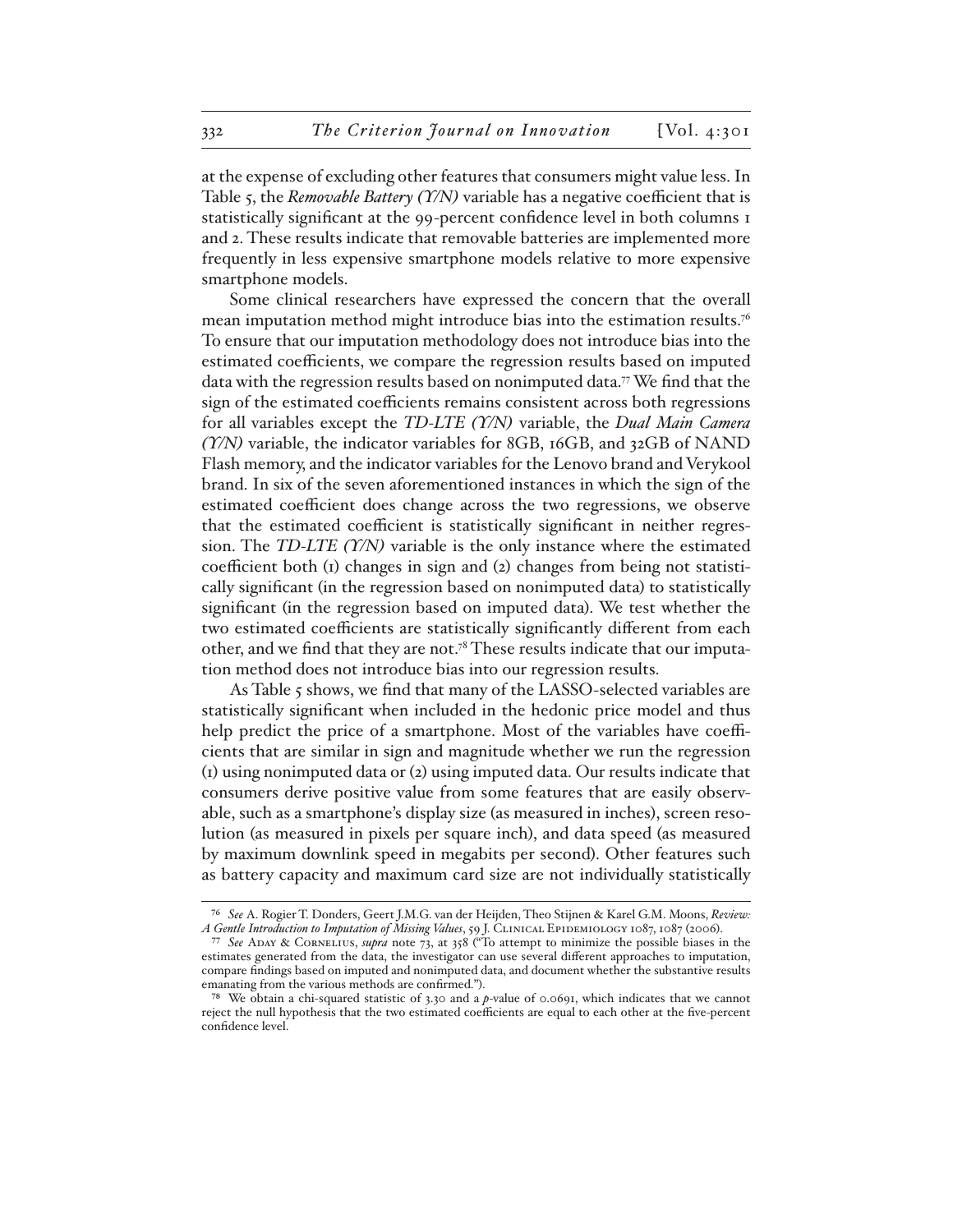significant in our hedonic price regression, although their selection by the LASSO regression algorithm indicates that those variables might jointly possess explanatory power for a smartphone's price. We test whether those variables that are not individually statistically significant in our hedonic price regression are *jointly* statistically significant, and we find that they are.79

Regardless of whether we use the imputed data or nonimputed data, we find that our hypothesis that a smartphone's brand possesses statistically significant explanatory power for a smartphone's price above and beyond a smartphone's functional features holds true. As column I in Table 5 reports, when we estimate the regression coefficients by using nonimputed data, we find that consumers have demonstrated that they are willing to pay a statistically significant premium for Apple (\$238.33). As column 2 reports, when we estimate the regression coefficients by using imputed data, we find that consumers have demonstrated that they are willing to pay a statistically significant premium for brands including Andy Rubin (\$237.51), Apple (\$299.39), Blackberry (\$126.84), Cat (\$213.94), Google (\$165.46), HP (\$225.11), Kodak (\$264.85), Meitu (\$202.84), Razer (\$302.93), Samsung (\$56.89), and Sonim (\$436.68) relative to the base brand (HTC) smartphone, holding all other smartphone features constant. Regardless of whether we use imputed data or nonimputed data, the regression results support the conclusion that at least some portion of the price that some consumers have demonstrated that they are willing to pay for a smartphone is attributable to factors unrelated to the smartphone's functionality, such as its brand.

To test the overall statistical significance of the original specification for our hedonic price model, we also perform a Wald test,<sup>80</sup> from which we obtain an *F-*statistic of 61.03 and a *p*-value of 0.0000 when not accounting

<sup>79</sup> When we use the nonimputed data, we obtain an *F*-statistic of 1.69 and a *p*-value of 0.0482, which indicates that we can reject the null hypothesis (at the 95-percent confidence level) that those variables are jointly not statistically significant in our model. When we use the imputed data, we obtain an *F*-statistic of 4.64 and a *p*-value of 0.0000, which indicates that we can reject the null hypothesis (at the 99-percent confidence level) that those variables are jointly not statistically significant in our model.

<sup>80</sup> *See* Greene, *supra* note 66, at 155 ("The Wald test is the most commonly used procedure [for testing the hypothesis that an explanatory variable or group of explanatory variables is statistically significant]. It is often called a 'significance test.' The operating principle of the procedure is to fit the regression without the restrictions, and then assess whether the results appear, within sampling variability, to agree with the hypothesis."); Helvi Kyngäs & Marianne Rissanen, *Support as a Crucial Predictor of Good Compliance of Adolescents with a Chronic Disease*, 10 J. Clinical Nursing 767, 774 (2001) ("The Wald test is a way of testing the significance of particular explanatory variables in a statistical model. . . . If for a particular explanatory variable, or group of explanatory variables, the Wald test is significant, then we would conclude that the parameters associated with these variables are not zero, so that the variables should be included in the model. If the Wald test is not significant[,] then these explanatory variables can be omitted from the model."); *FAQ: How Are the Likelihood Ratio, Wald, and Lagrange Multiplier (Score) Tests Different and/ or Similar?*, UCLA Institute for Digital Research and Education, http://stats.idre.ucla.edu/other/ mult-pkg/faq/general/faqhow-are-the-likelihood-ratio-wald-and-lagrange-multiplier-score-tests-differentandor-similar/ ("The Wald test works by testing the null hypothesis that a set of parameters is equal to some value. . . . [T]he Wald test can be used to test multiple parameters simultaneously."); *see also* Stock & WATSON, *supra* note 63, at 720 ("[T]he homoscedastic-only F-statistic . . . and the Wald F-statistic are two versions of the same statistic. That is, the two expressions are equivalent.").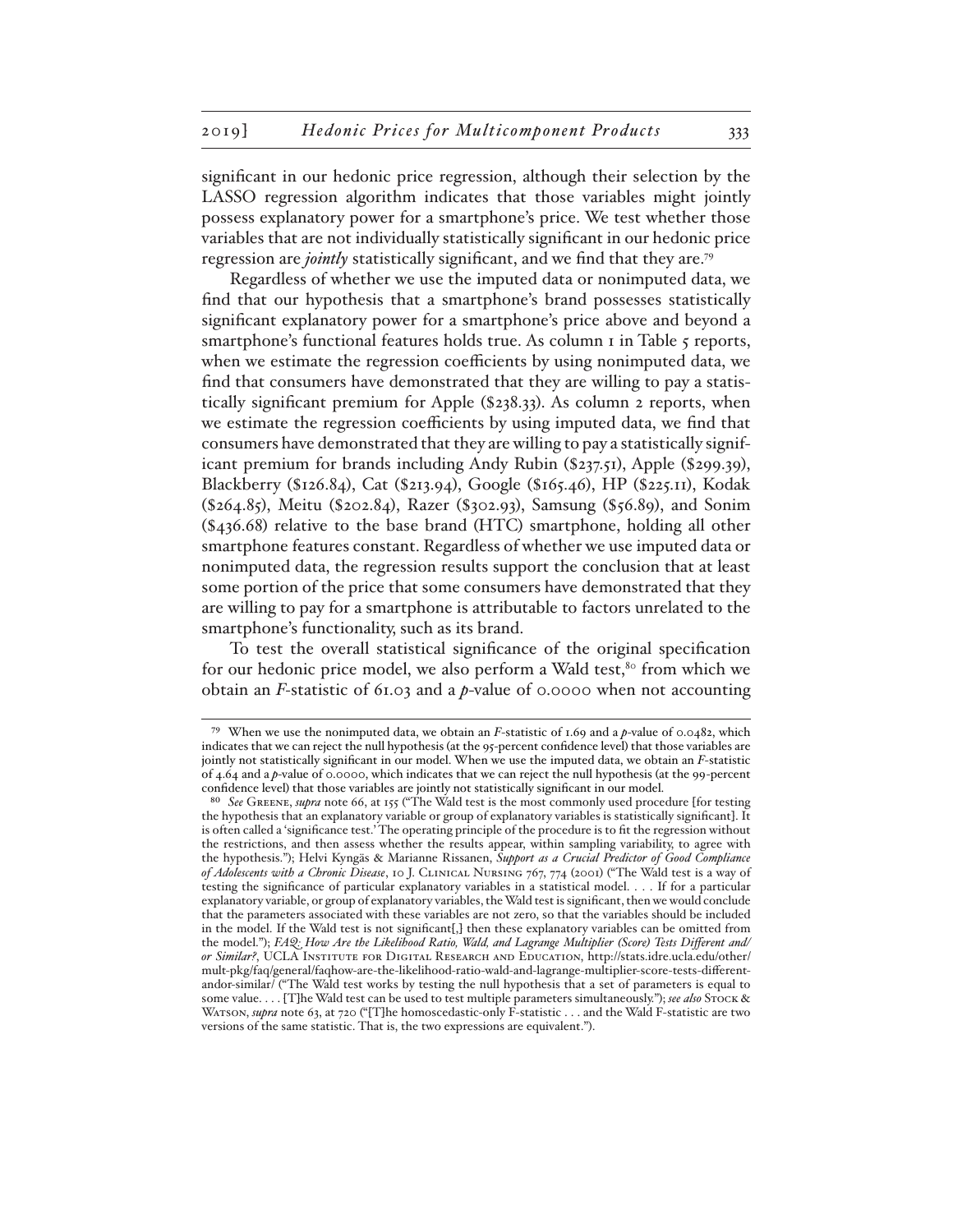for missing data and an *F-*statistic of 62.01 and a *p*-value of 0.0000 when accounting for missing data, as reported in columns 1 and 2 of Table 5. These results enable us to reject the null hypothesis that the results of our hedonic price regression are not statistically significant.<sup>81</sup> Put differently, a Wald test confirms the overall statistical significance of our hedonic price model and indicates that the observable characteristics of smartphones provide useful information to explain the variation in the prices for those smartphones.

Next, we examine the results of our hedonic price model to ensure that they meet the statistical assumptions for ordinary least squares regression and hypothesis testing.

## III. Robustness of the Model to Derive the Brand Value Attributable to Various Smartphones

We now examine several alternative specifications of our hedonic price model to test whether our finding that consumers are willing to pay a premium for certain smartphone brands is robust to alternative specifications of the econometric model, such as the inclusion of different variables to measure each smartphone's features. We find that our result is robust to these tests, and we confirm our hypothesis that a large portion of the retail prices for certain brands is attributable to brand value, which is *not* related to the value attributable to the functionality of smartphones. On the basis of these robustness checks, we confirm that consumers derive some incremental value from various features and brands of smartphones, as manifested by their demonstrated willingness to pay for those features and brands.

#### *A. Does Our Hedonic Price Model Accurately Predict Smartphone Prices?*

To assess whether our hedonic price model accurately predicts the price of a smartphone, in Figure  $\zeta$  we compare actual smartphone prices with smartphone prices as predicted by our hedonic price model by plotting actual price on the *y*-axis and predicted price on the *x*-axis.

<sup>81</sup> The *F*-statistic indicates whether our hedonic regression model has any explanatory power. *See* Wooldridge, *supra* note 52, at 147 ("This null hypothesis is, in a way, very pessimistic. It states that *none* of the explanatory variables has any effect on *y*." (emphasis in original)); *see also* David R. Anderson, Dennis J. Sweeney & Thomas A. Williams, Statistics for Business and Economics 658 (South-Western 11th ed. 2011) ("The *F* test is used to determine whether a significant relationship exists between the dependent variable and the set of all independent variables.").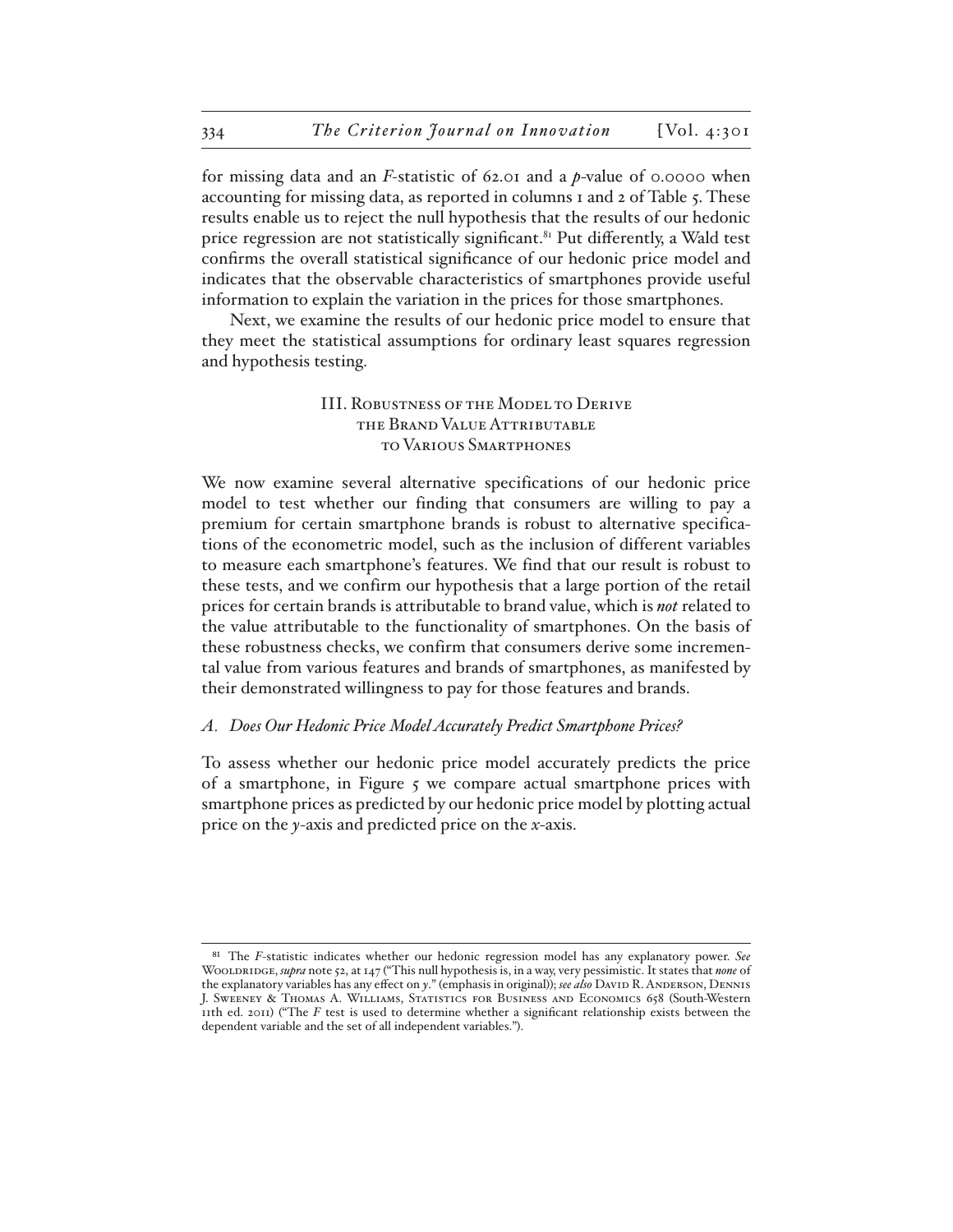

Figure 5. Distribution of Actual Smartphone Price and Predicted Smartphone Price

*Source*: Strategy Analytics, SpecTRAX Service, *supra* note 2, tab 2 ("Device Specifications").

*Notes*: The LG Tribute Dynasty SP200 is the only smartphone model in our dataset that has a negative predicted price. That smartphone model has an actual price of \$182 as of December 2018. *Id.* However, because it possesses multiple features that are prevalent in cheaper phones (such as a removable battery and the haptic feedback feature) and thus have negative coefficients in our hedonic price model, its predicted price is negative.

As Figure 5 shows, the scatterplot generally follows the 45-degree line (along which actual price equals predicted price), indicating that our model is generally accurate in predicting a smartphone's price based on the selected features and that the selected features can explain phone prices across the price spectrum, from the least-expensive smartphones to the most-expensive smartphones. In Figure 5, the vertical distance between each plotted predicted price and the 45-degree line represents the residual—that is, the difference between actual price and predicted price.

Figure 6 plots the residual values on the *y*-axis and predicted price on the *x*-axis to examine whether the distribution of residuals is biased. That is, we examine whether our model systematically overestimates or underestimates smartphone price.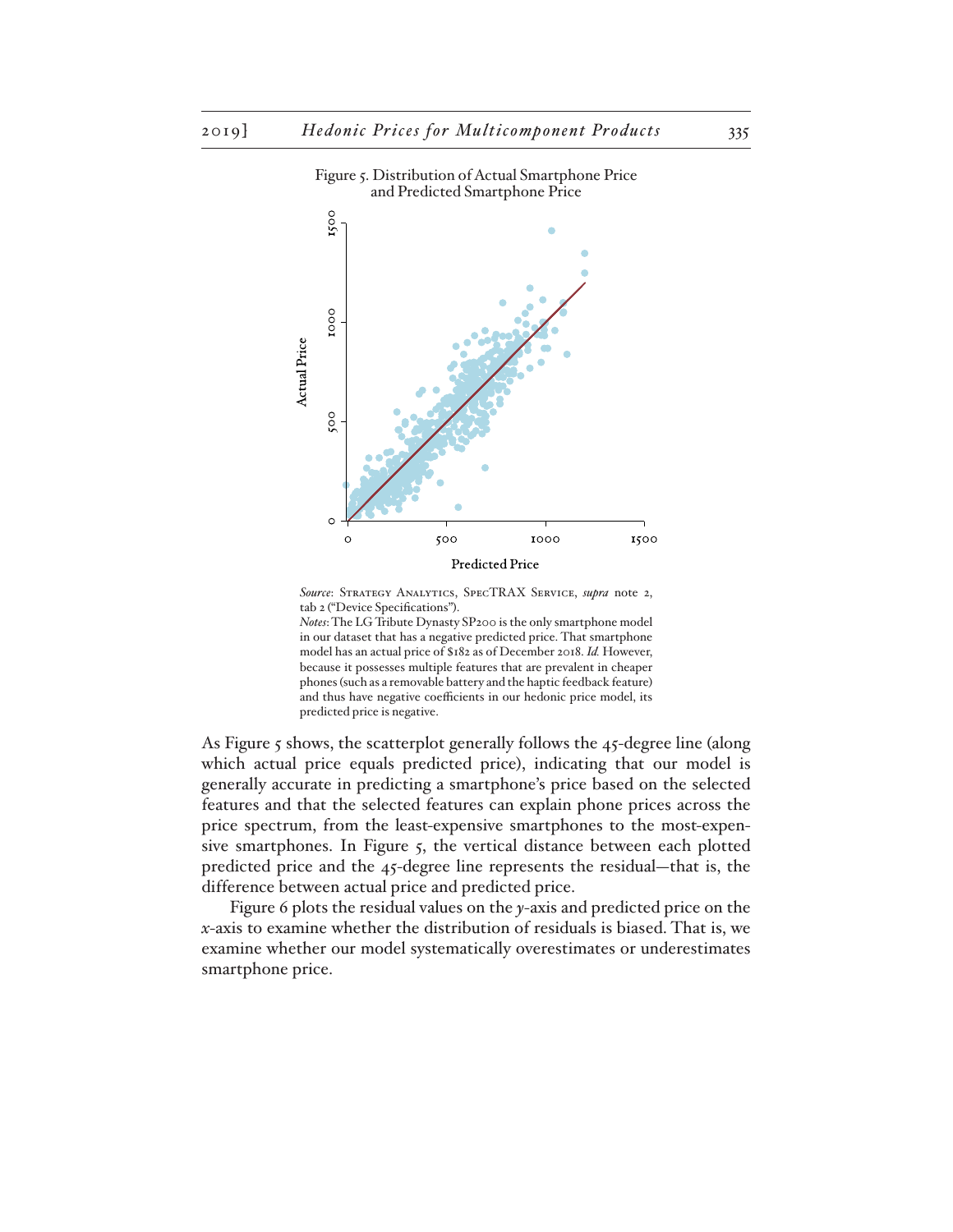

Figure 6. Distribution of Residuals Across Predicted Values of Smartphone Price

*Source*: Strategy Analytics, SpecTRAX Service, *supra* note 2, tab 2 ("Device Specifications").

| Table 6 reports summary statistics for the residual values plotted in Figure 6. |  |  |  |
|---------------------------------------------------------------------------------|--|--|--|
|---------------------------------------------------------------------------------|--|--|--|

| <b>Observations</b>                                                                           | 71I                   |
|-----------------------------------------------------------------------------------------------|-----------------------|
| Mean                                                                                          | $4.99 \times 10^{-7}$ |
| Median                                                                                        | $-2.685865$           |
| <b>Standard Deviation</b>                                                                     | 94.51374              |
| 25th Percentile                                                                               | $-51.20398$           |
| 75th Percentile                                                                               | 47.12769              |
| Source: STRATEGY ANALYTICS, SPECTRAX SERVICE, supra<br>note a tab a ("Dorigo Specifications") |                       |

Table 6. Summary Statistics for Residual Values

note 2, tab 2 ("Device Specifications").

As Figure 6 and Table 6 show, the residual values are distributed around zero and do not display evidence of heteroskedasticity—that is, they do not display evidence that the variance of residuals is nonconstant<sup>82</sup>—indicating that our hedonic price model does not produce biased results and that we can use common hypothesis-testing methods to evaluate the statistical significance of our model's results.

<sup>82</sup> Stock & Watson, *supra* note 63, at 774.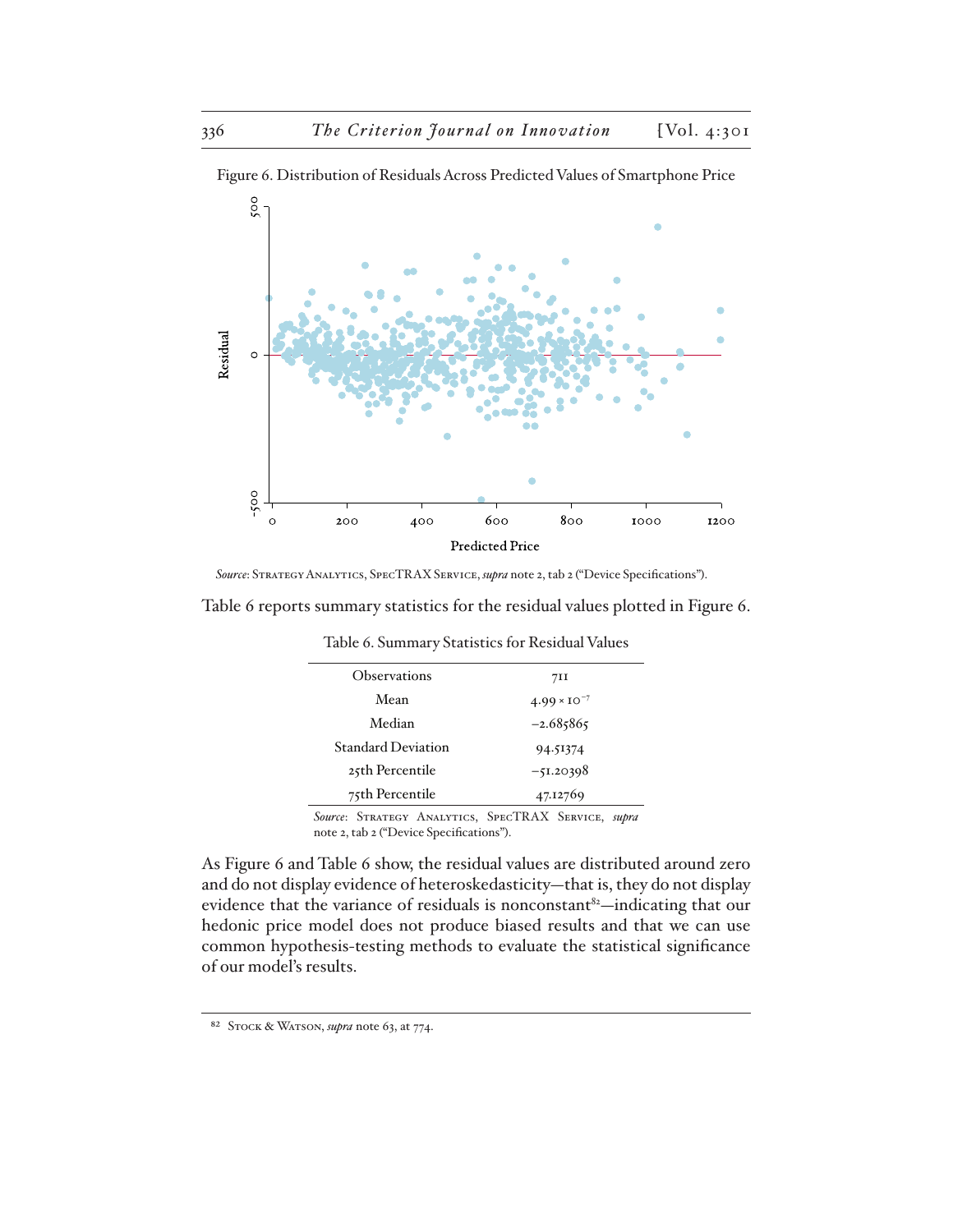### *B. The Robustness of Our Conclusions to Alternative Specifications of the Hedonic Price Model*

Here, we present four alternative specifications of our hedonic price model and examine whether the results of the original specification of our hedonic price analysis are robust to those alternative specifications. We first explain each of those alternative specifications of our hedonic price model and subsequently report the results for those alternative specifications in Table 9.

### *1. Testing Whether the Hedonic Price Model Is Robust to the Inclusion of Only "Key" Features of Smartphones*

Our hedonic price model includes several explanatory variables for a smartphone's price, including the 33 LASSO-selected variables, the *NAND Flash (GB)* categorical variable, and indicator variables for each brand of smartphone available in our dataset. However, a consumer who wishes to purchase a smartphone might not consider all of those features when choosing among different models of smartphones. Thus, we also examine the alternative specification of our hedonic price model including only "key features" of a smartphone as identified by market research firms.

Strategy Analytics identifies the following features as "key specifications" of mobile devices: LTE bands, network generation, thickness, weight, battery capacity, primary display size, primary display resolution, primary camera resolution, RAM, NAND flash, maximum downlink speed, maximum uplink speed, applications processor vendor, and applications processor chip.<sup>83</sup> We modify this list of key features for purposes of our analysis. First, because we have already limited our dataset to 4G smartphones available in the United States, we exclude the *Network Generation* variable and the *LTE Bands* variable (which indicates the frequency of the LTE network) from the alternative specification of our model. We also exclude the weight variable from the alternative specification of our model because, as explained in Part II.B, the weight variable (1) is positively correlated with a smartphone's battery capacity and display size and (2) possesses little explanatory power for a smartphone's price, as demonstrated by the zero coefficient on the weight variable in the LASSO regression.<sup>84</sup> We exclude the thickness variable because it is highly correlated with the volume variable, which in turn is highly correlated with a smartphone's weight. $85$  We also exclude maximum uplink speed from the alternative specification of our model because it is highly correlated with maximum downlink speed, as explained in Part II.B. Finally, because a typical

<sup>83</sup> Strategy Analytics, SpecTRAX Service, *supra* note 2, tab 1.

<sup>84</sup> *See supra* note 64.

<sup>85</sup> *See supra* note 62.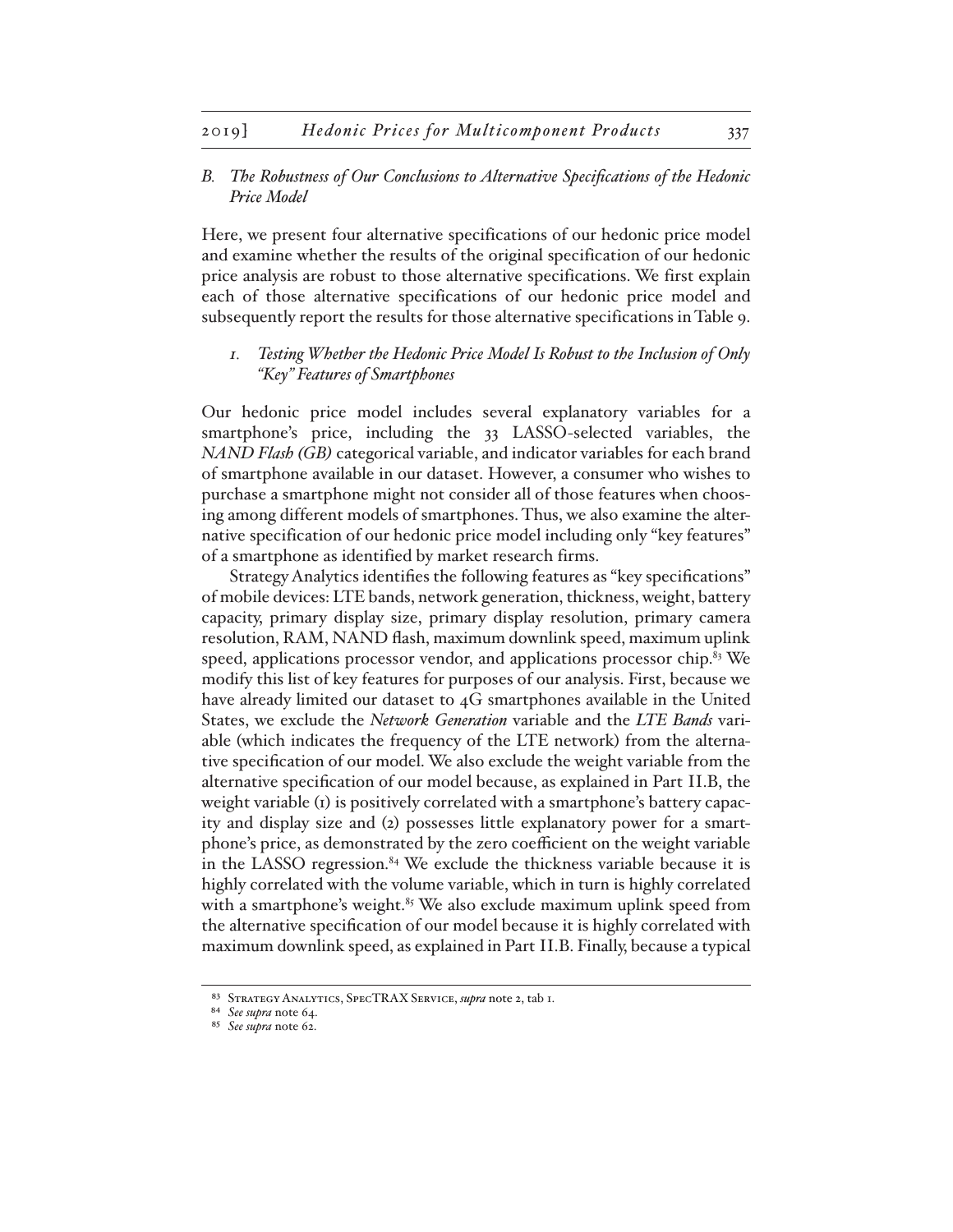consumer of smartphones is unaware of the type or the vendor of applications processor embedded in the device, we include processor speed (which consumers more directly observe when making purchasing decisions) in our alternative specification rather than the applications processor vendor and applications processor chip. We find that including only these key features of smartphones in our hedonic price model does not alter our conclusion that brand value accounts for a considerable portion of a smartphone's price. We report the results of this alternative specification of our hedonic price model in column 3 of Table 9.

*2. Testing Whether the Hedonic Price Model Is Robust to the Exclusion of the*  3G Talk Time (min) *Variable*

The *3G Talk Time (min)* variable is missing in 48.38 percent of all observations in our dataset.86 We also observe that the *3G Talk Time (min)* variable has a correlation coefficient of 0.7066 with the *Battery Capacity (mAh)* variable.<sup>87</sup> Thus, we analyze whether excluding the *3G Talk Time (min)* variable from our model (and thereby increasing the size of our estimation sample with non-imputed data) materially changes the results of our analysis. We find that, regardless of whether we include or exclude the *3G Talk Time (min)* variable from our model, our conclusion that brand value accounts for a considerable portion of a smartphone's price (above the value of features related to functionality) still holds. We report the results of this alternative specification of our hedonic price model in column 4 of Table 9.

*3. Testing Whether the Hedonic Price Model Is Robust to Smartphone "Tiers"*

Industry sources generally classify smartphones into different "tiers" on the basis of price. For example, Strategy Analytics defines the "Product Tier" of each smartphone model in the dataset on the basis of the price of the smartphone. Table 7 reports the range of prices corresponding to each tier of smartphone, as defined by Strategy Analytics.

<sup>86</sup> *Id.* tab 2 ("Device Specifications").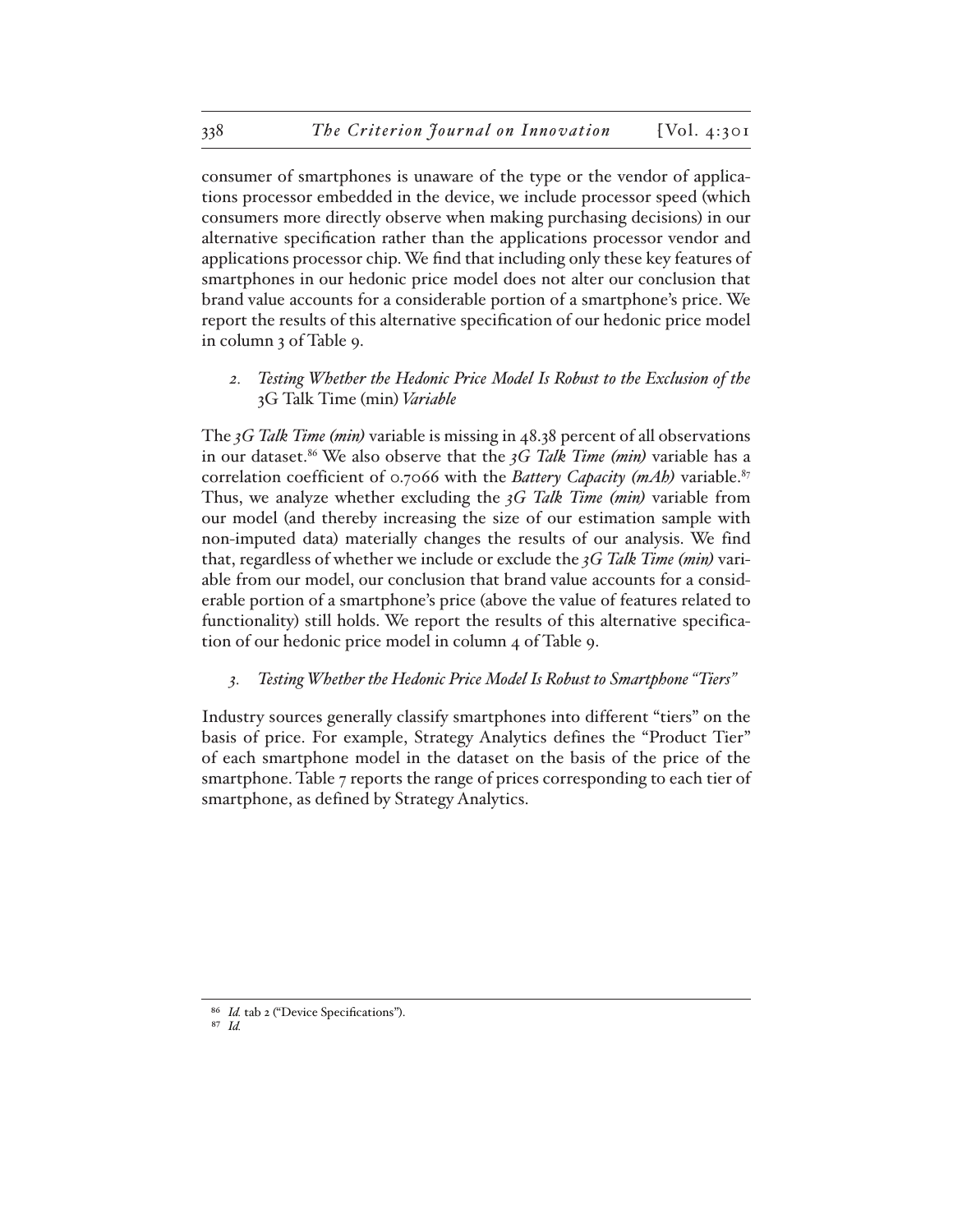| Product Tier  | Launch Price Range         |
|---------------|----------------------------|
| Entry         | $\langle$ S <sub>100</sub> |
| Mid           | $$100 - $300$              |
| High          | $$300 - $400$              |
| Premium       | $$400 - $500$              |
| Ultra Premium | $\geq$ \$500               |

Table 7. Product Tiers as Defined by Strategy Analytics

*Source*: Strategy Analytics, SpecTRAX Service, *supra* note 2, tab 2 ("Device Specifications").

One might contend that a consumer who purchases an "Ultra Premium" tier smartphone model exhibits different purchasing behavior and preferences than a consumer who purchases an "Entry" tier smartphone model (although we disagree with that assertion).<sup>88</sup> For example, a consumer of "Ultra Premium" smartphones might be willing to pay a higher price for a particular brand of smartphone. In addition, an "Ultra Premium" tier device might incorporate more advanced functional features than an "Entry" tier device.

Thus, to test whether our hedonic price model is robust to the categorization of smartphone models based on such smartphone tiers, we analyze whether limiting the sample to only smartphones that Strategy Analytics labels as "Ultra Premium" alters the conclusions of our analysis. We find that restricting the regression sample to "Ultra Premium" phones does not alter our conclusion that the prices of many smartphone devices include the value attributable to brand name. In addition, we find that several of the variables that measure the functional features of a smartphone are still statistically

<sup>88</sup> From an economic perspective, it would be non-rigorous to define a product market around a subset of smartphones on the basis of such tiers. First, the definition of such tiers is not uniform across industry sources. For example, whereas Strategy Analytics' highest tier of smartphones has prices that equal or exceed \$500 (as shown in Table 7), IDC, another market research firm, reports that "ultra-high end" smartphones have prices that equal or exceed \$700. *See* Press Release, IDC, Smartphone Rankings Shaken Up Once Again as Huawei Surpasses Apple, Moving into Second Position While Overall Market Declined 1.8% in Q2 2018, According to IDC (July 31, 2018), https://www.idc.com/getdoc.jsp?containerId=prUS44188018. Consequently, a given smartphone might fall under a different tier depending on the particular definition of smartphone tier used.

Second, the arbitrary and formalistic categorization of smartphones into different tiers does not necessarily inform what consumers consider to be substitutes for a given device. Suppose that a consumer wants to buy a new smartphone and her top choice is device *A*, which has a price of \$410 and is thus categorized as a "premium"-tier smartphone by Strategy Analytics. Suppose further that device *A* becomes unavailable. From an economic perspective, the consumer will choose the next-best available substitute for device *A*. In the absence of any further facts, there is no reason to assume that that consumer, who was willing to spend \$410 for device *A*, will be more willing to turn to a \$499 phone than to a \$399.99 phone (which, according to Strategy Analytics' classification, is a "high"-tier phone but not a "premium"-tier phone) if device *A* becomes unavailable. Thus, there is no valid economic reason to expect that consumers will not consider a given device to be a substitute for another device unless the two devices belong to the same tier. Future research could apply hedonic price analysis to examine whether a consumer might consider a particular smartphone model to be a substitute for another model. However, that analysis exceeds the scope of this article.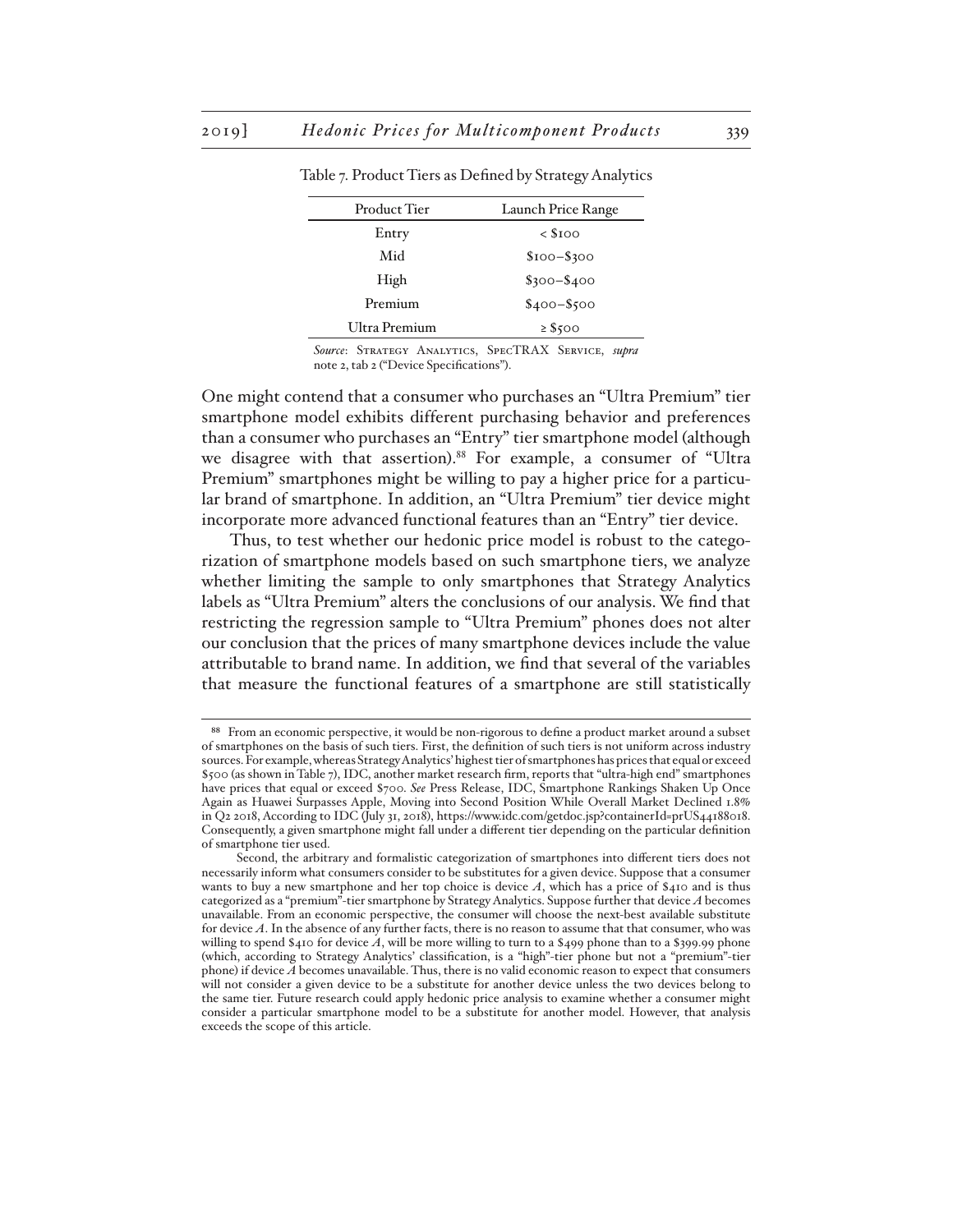significant under that alternative specification of the model. We report the results of this alternative specification of our hedonic price model in column 5 of Table 9.

*4. Testing Whether the Hedonic Price Model Is Robust to the Exclusion of Brands with Fewer Than Three Observations of Smartphone Models*

We observe that 19 of the 40 brands present in our dataset offer fewer than 3 models of smartphones in the United States. Specifically, Acer, Andy Rubin, Blackview, CoolPAD, Doro, HP, Kodak, LeEco, Plum, Razer, T-Mobile, and UMI Mobiles offer only one smartphone model, and Freetel, Meitu, Meizu, Sonim, Ulefone, Verykool, and Vivo offer only two smartphone models. Figure 7 shows the number of smartphone models offered by each brand, ranked from the lowest number of smartphone models to the highest number of smartphone models.

Figure 7. Number of Smartphone Models Offered by Each Brand, Ranked



*Source*: Strategy Analytics, SpecTRAX Service, *supra* note 2, tab 2 ("Device Specifications").

As Figure 7 shows, the number of smartphone models is concentrated among a few brands, such that those few brands account for a high proportion of the total number of available smartphone models. To analyze the inequality in the distribution of the number of smartphone models, we also plot a Lorenz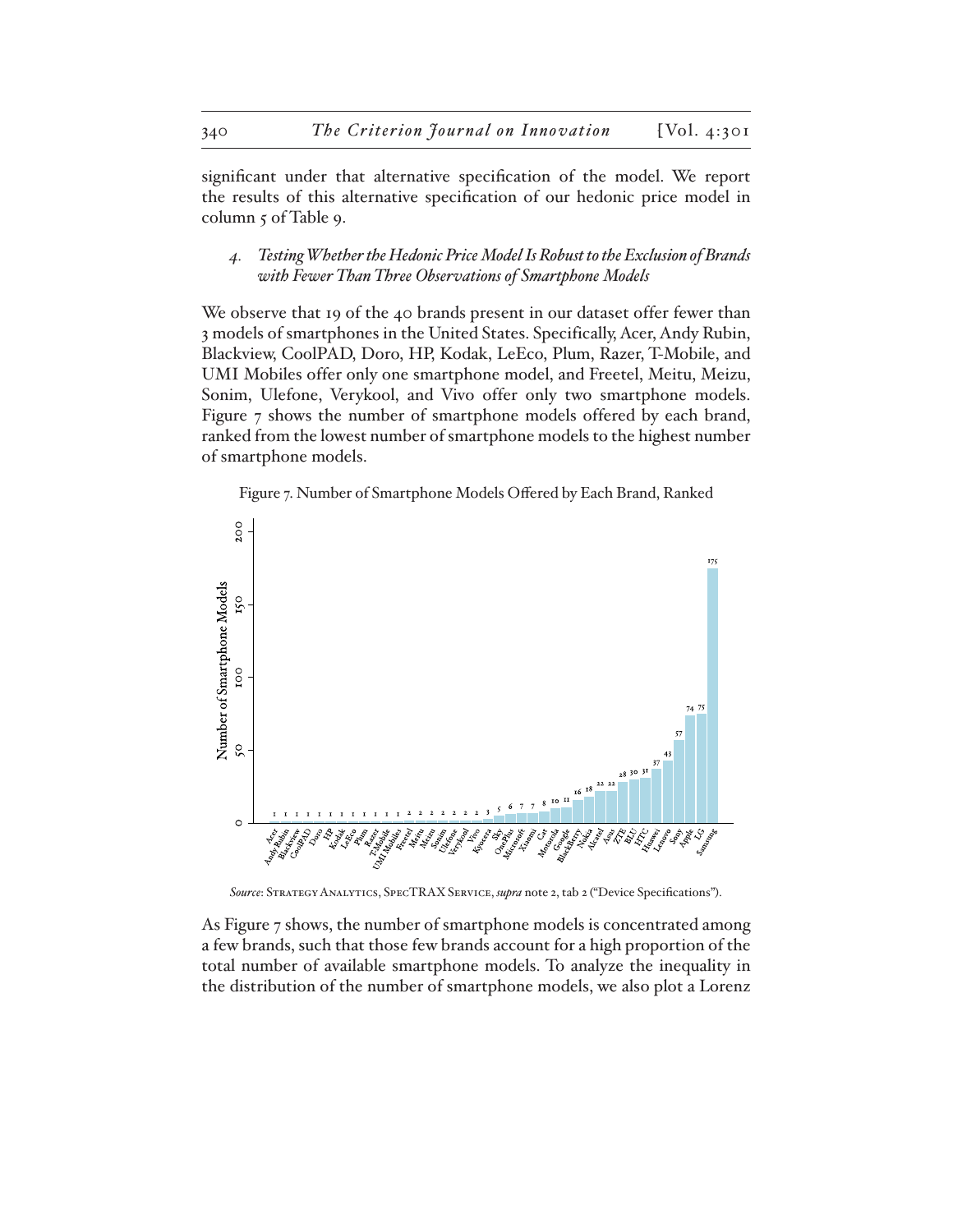curve,<sup>89</sup> a tool that economists use to measure the inequality in distributions, such as the distribution of income within and among nations.<sup>90</sup>

Figure 8 shows a Lorenz curve with the cumulative share of smartphone models on the *y*-axis and the cumulative share of brands from lowest to highest number of smartphone models on the *x-*axis.

Figure 8. Lorenz Curve for the Distribution of Smartphone Models Across Brands



*Source*: Strategy Analytics, SpecTRAX Service, *supra* note 2, tab 2 ("Device Specifications").

In Figure 8, the 45-degree line (represented by the diagonal red line) is the line that would be drawn if each brand offered the same number of smartphone models. The degree to which the Lorenz curve deviates from the 45-degree line is a measure of the inequality of the distribution of the number of smartphone models across brands. The convex shape of the dotted curve (the Lorenz curve) in Figure 8 indicates that the number of smartphone models is not distributed equally across brands.

<sup>89</sup> For the definition of the Lorenz curve, see N.C. Kakwani, *Applications of Lorenz Curves in Economic Analysis*, 45 Econometrica 719, 719 (1977) ("The Lorenz curve relates the cumulative proportion of income units to the cumulative proportion of income received when units are arranged in ascending order of their income."); Daniel B. Levine & Neil M. Singer, *The Mathematical Relation Between the Income Density Function and the Measurement of Income Inequality*, 38 Econometrica 324, 324 (1970) ("The Lorenz curve exhibits income distribution by plotting the interdependence of . . . the percentage of total income earned by the percentage of population.").

<sup>90</sup> *See, e.g.*, Kakwani, *supra* note 89, at 719; Martin Bronfenbrenner, Income Distribution Theory 47–50 (Aldine Transaction 1971).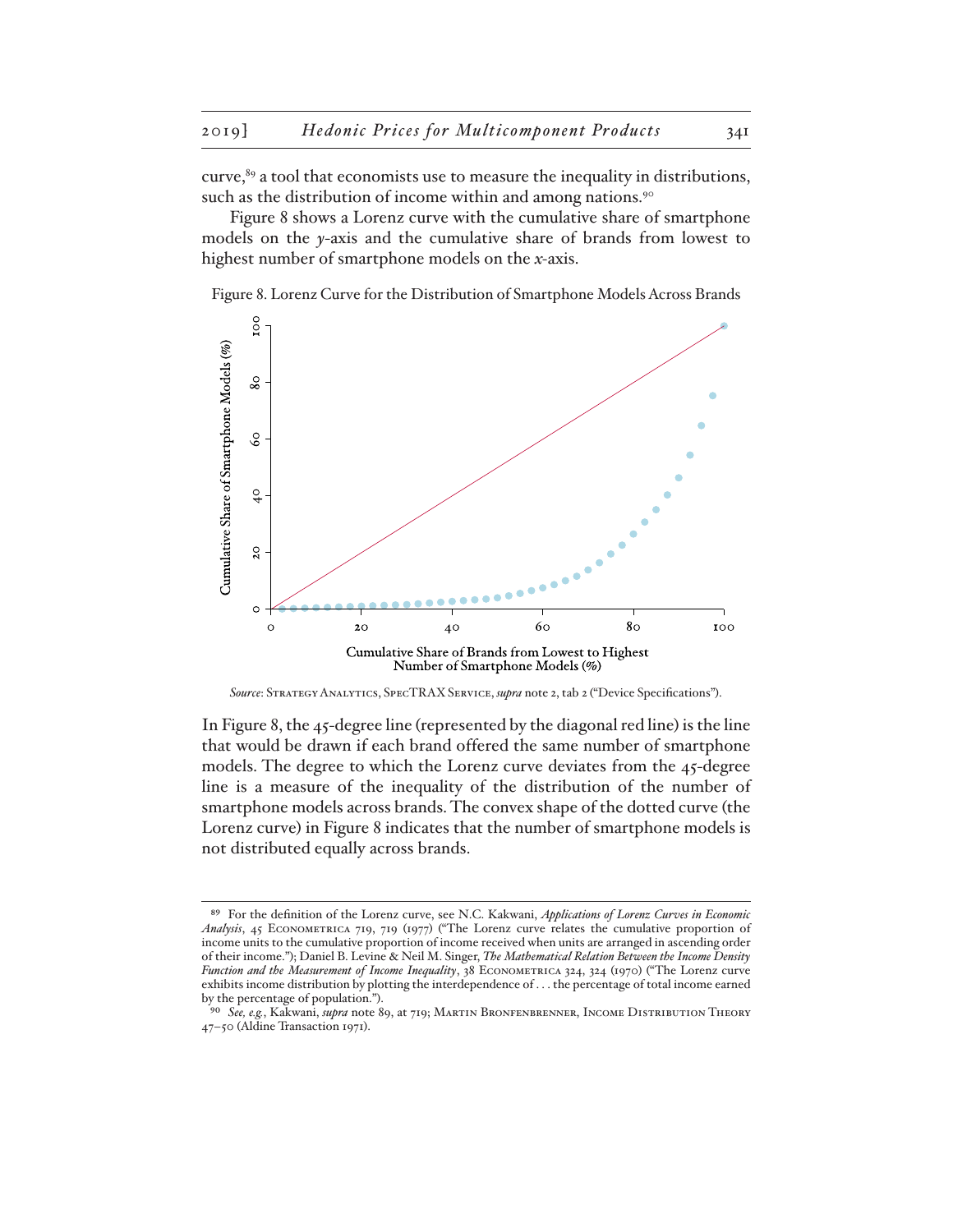To account for the possibility that brands that offer fewer models of smartphones are specialized (for example, for military use) and therefore do not represent the general population of smartphone models available to consumers, in an alternative specification of our hedonic price model, we test whether this inequality in the distribution of the number of smartphone models affects the results of our analysis. Put differently, we test whether the exclusion of smaller brands from our estimation sample affects the results of our analysis. We find that excluding smaller brands from our regression sample does not alter our conclusion that the prices of many smartphone devices include the value that consumers attribute to brand name. We report the results of this alternative specification of our hedonic price model in column 6 of Table 9.

#### *5. Summary of Robustness Checks*

In sum, to test the robustness of our hedonic price analysis, we analyze alternative forms of our hedonic price model, including (1) the alternative specification including only key features of smartphones, (2) the alternative specification excluding the *3G Talk Time (min)* variable, (3) the alternative specification using only smartphone models that Strategy Analytics defines as "Ultra Premium," and (4) the alternative specification excluding brands with fewer than three smartphone models in the dataset. For each of these alternative specifications, we include only smartphone models with complete information for each of the variables included in the model. Put differently, we do not impute missing values for smartphones containing only partial information.

Table 8 reports the summary statistics for each continuous variable that we include in the alternative specifications of our hedonic price model.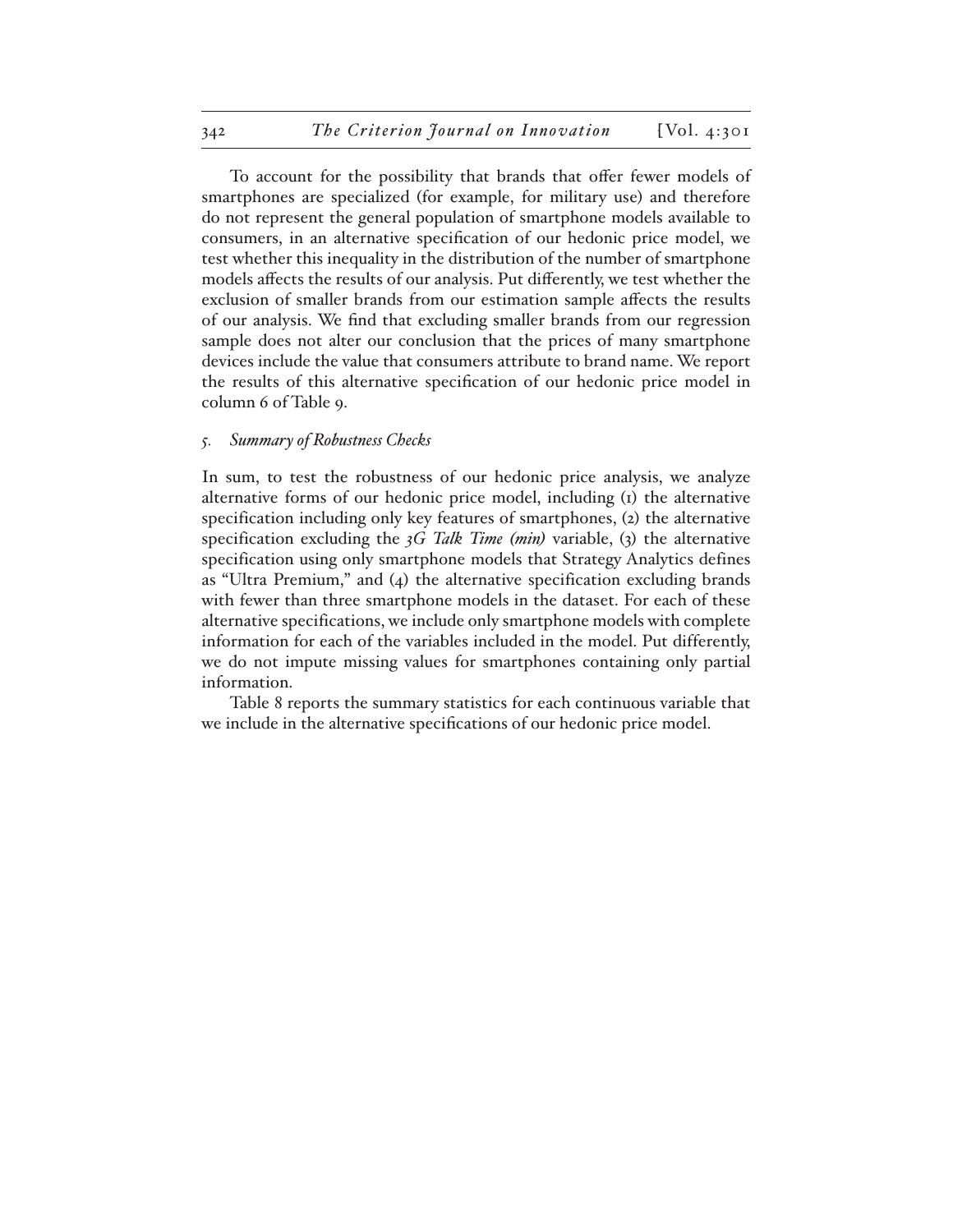| Variable                                    | Observations | Median         | Mean     | Standard<br>Deviation |
|---------------------------------------------|--------------|----------------|----------|-----------------------|
| 3G Talk Time (min) <sup>*</sup>             | 367          | IO2O           | 1125.692 | 432.1804              |
| Primary Video Frame Rate (fps) <sup>*</sup> | 622          | 30             | 33.11576 | 10.52056              |
| Battery Capacity (mAh)*                     | 711          | 3000           | 2882.991 | 680.1341              |
| Primary Display Size (Inch) <sup>*</sup>    | 711          | 5.2            | 5.252768 | 0.4978505             |
| Pixels Per Inch (PPI) <sup>*</sup>          | 709          | 400.53         | 386.101  | <b>II2.II2</b>        |
| Max DL Speed (Mbps) <sup>*</sup>            | 629          | 300            | 331.5164 | 282.78                |
| Maximum Simultaneous Cores*                 | 71I          | $\overline{4}$ | 4.578059 | 1.979976              |
| Maximum Card Size (GB)*                     | 701          | 128            | 360.9244 | 648.2308              |
| Primary Camera Size (MP)                    | 711          | I3             | 12.70633 | 4.25849               |
| RAM (MB)                                    | 706          | 3072           | 2725.382 | 1274.131              |
| Processor Speed (MHz)                       | 693          | 1800           | 1781.804 | 453.6366              |

Table 8. Summary Statistics for Each Continuous Variable Included in Alternative Specifications of the Hedonic Price Model

*Source*: Strategy Analytics, SpecTRAX Service, *supra* note 2, tab 2 ("Device Specifications"). *Note*: \* indicates that the variable is also included in the original specification of our hedonic price model.

In Table 9, we present the results of the four alternative specifications (in columns 3 through 6), as well as the results of our original specifications reported earlier in Part II.C.3 (in columns 1 and 2 of Table 5).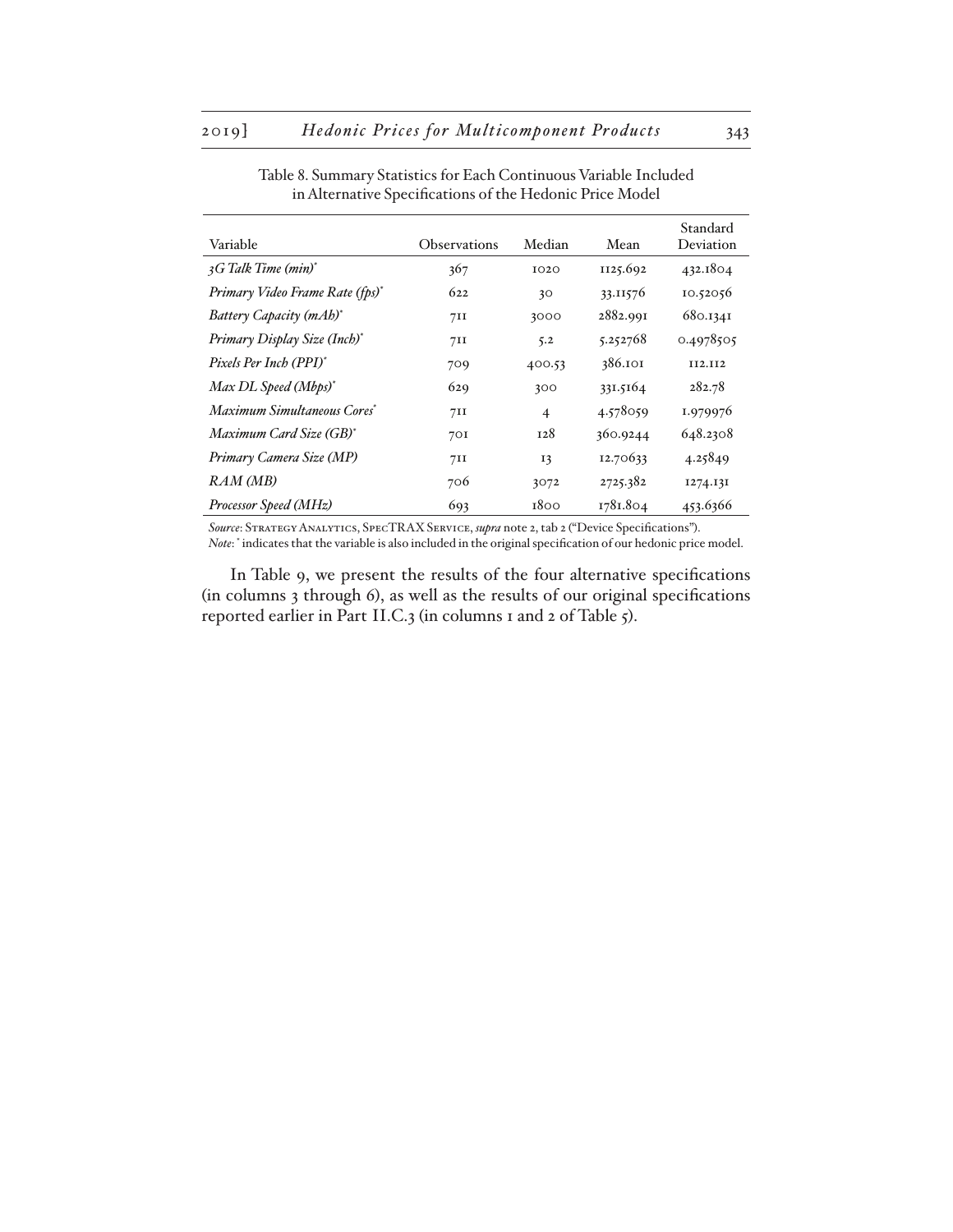|                                                  |                                                                  |                                                           | Robustness<br>Check $#I$ :              | Robustness                                          | Robustness<br>Check $#_3$ :               | Robustness<br>Check $#_4$ :                                      |
|--------------------------------------------------|------------------------------------------------------------------|-----------------------------------------------------------|-----------------------------------------|-----------------------------------------------------|-------------------------------------------|------------------------------------------------------------------|
|                                                  | Original<br>Specification<br>(Missing<br>Data<br>Not<br>Imputed) | Original<br>Specification<br>(Missing<br>Data<br>Imputed) | "Key"<br>Smartphone<br>Features<br>Only | Check $#_2$ :<br>Excluding<br>3G Talk Time<br>(min) | "Ultra<br>Premium"<br>Smartphones<br>Only | Excluding<br>Brands with<br>Fewer Than 3<br>Smartphone<br>Models |
| Variable                                         | $\{\mathrm{r}\}$                                                 | [2]                                                       | $[3]$                                   | [4]                                                 | $\{5\}$                                   | [6]                                                              |
| LTE-A (Y/N)                                      | $47.2348***$<br>(18.1996)                                        | 35.3580***<br>(13.4942)                                   | $\overline{a}$                          | 33.9222**<br>(14.4200)                              | 40.2375<br>(41.1284)                      | 47.1978**<br>(18.2261)                                           |
| <b>TD-LTE</b><br>$(\gamma/\gamma)$               | 5.8623<br>(13.4134)                                              | $-16.4549*$<br>(9.7323)                                   | $\overline{\phantom{0}}$                | $-11.1569$<br>(10.2303)                             | $-21.3646$<br>(22.7121)                   | 6.0046<br>(13.4362)                                              |
| $V_0W$ iFi $(Y/N)$                               | $-45.7357***$<br>(21.8353)                                       | $-48.7108***$<br>(15.9615)                                |                                         | $-40.4784**$<br>(16.1564)                           | $-24.4339$<br>(38.9369)                   | $-45.6875***$<br>(21.8672)                                       |
| Removable<br>Battery (Y/N)                       | $-61.0543***$<br>(21.3383)                                       | $-39.3506***$<br>(13.6778)                                |                                         | $-36.1222**$<br>(15.0399)                           | 45.1720<br>(64.2464)                      | $-60.6182***$<br>(21.3893)                                       |
| Dual Main<br>Camera (Y/N)                        | 36.2012<br>(23.7987)                                             | $-12.0416$<br>(15.1174)                                   | $\overline{\phantom{0}}$                | 4.1715<br>(15.7761)                                 | 16.9724<br>(31.8055)                      | 36.3369<br>(23.8349)                                             |
| Primary<br>Camera Digital<br>Zoom                | 9.3950<br>(15.6760)                                              | 10.1908<br>(11.2549)                                      | $\equiv$                                | 3.0553<br>(12.3570)                                 | 38.5210<br>(32.3530)                      | 9.2227<br>(15.7029)                                              |
| TVOut(T/N)                                       | 78.1580***<br>(22.2858)                                          | $63.2184***$<br>(15.9512)                                 | $\overline{a}$                          | 47.8808***<br>(16.6449)                             | 37.2714<br>(27.9689)                      | 78.0039***<br>(22.3204)                                          |
| Handsfree                                        | 41.3436**<br>(20.4593)                                           | 32.7294**<br>(16.1887)                                    | $\overline{\phantom{0}}$                | $34.8102**$<br>(16.8309)                            | 41.9691<br>(29.6399)                      | 41.3642**<br>(20.4889)                                           |
| Voice<br>Commands                                | $142.0157***$<br>(42.9020)                                       | 107.6537***<br>(27.4674)                                  | $\overline{\phantom{0}}$                | 147.8052***<br>(31.0123)                            |                                           | 143.7955***<br>(43.1309)                                         |
| Text to Speech<br>(1)                            | 20.7032<br>(29.3312)                                             | 35.0504<br>(21.7956)                                      |                                         | 12.4267<br>(23.1260)                                | $-11.4119$<br>(47.2368)                   | 20.4915<br>(29.377)                                              |
| <b>HD</b> Voice<br>(1)                           | 42.5067**<br>(19.4181)                                           | 6.0076<br>(13.2886)                                       |                                         | 6.3125<br>(13.5496)                                 | 57.9049*<br>(31.7166)                     | 42.5893**<br>(19.4469)                                           |
| Infrared (Y/N)                                   | 72.2019***<br>(24.0013)                                          | 89.2028***<br>(15.3371)                                   | $\overline{a}$                          | 104.9425***<br>(17.5298)                            | $-26.3260$<br>(39.6539)                   | 72.7509***<br>(24.0645)                                          |
| PC Synch<br>(1)                                  | 50.9499<br>(31.5331)                                             | 26.5866<br>(22.9603)                                      | $\overline{\phantom{0}}$                | 32.8681<br>(26.0935)                                | $-95.2004$<br>(128.4036)                  | 52.1649<br>(31.6845)                                             |
| NFC                                              | 29.1555<br>(20.2166)                                             | 48.1306***<br>(13.2500)                                   |                                         | 35.1068**<br>(14.4641)                              | $-37.6973$<br>(91.3077)                   | 29.2104<br>(20.2461)                                             |
| DLNA (Y/N)                                       | 51.4799**<br>(21.3224)                                           | 79.2503***<br>(14.4137)                                   |                                         | 77.8320***<br>(15.5659)                             | II.I342<br>(55.0019)                      | 51.5498**<br>(21.3538)                                           |
| Wireless<br>Display Support<br>$(\gamma/\gamma)$ | $-69.1538***$<br>(14.2898)                                       | $-29.9492***$<br>(10.5869)                                |                                         | $-37.5729***$<br>(11.3021)                          | $-81.2465***$<br>(29.2686)                | $-69.4387***$<br>(14.3233)                                       |
| FOTA (Y/N)                                       | $-6.1473$<br>(32.4838)                                           | $-14.9725$<br>(24.2898)                                   |                                         | $-17.2652$<br>(26.5210)                             | $-60.9325$<br>(89.7443)                   | $-6.0986$<br>(32.5310)                                           |

#### Table 9. Hedonic Price Regression Results for Smartphone Prices, Original and Alternative Specifications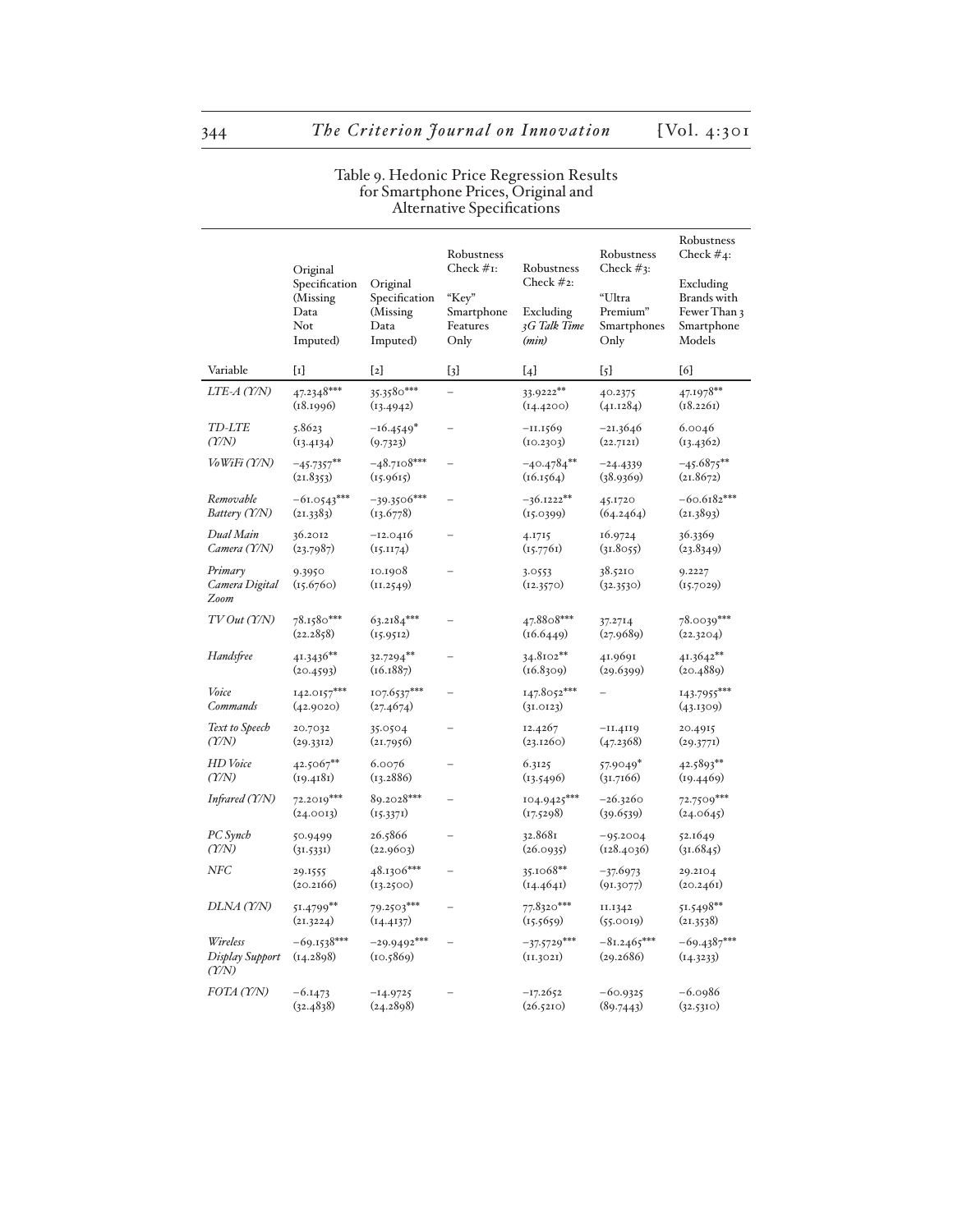# 2019] *Hedonic Prices for Multicomponent Products* 345

|                                         | Original<br>Specification<br>(Missing)<br>Data<br>Not<br>Imputed) | Original<br>Specification<br>(Missing)<br>Data<br>Imputed) | Robustness<br>Check $#I$ :<br>"Key"<br>Smartphone<br>Features<br>Only | Robustness<br>Check $#_2$ :<br>Excluding<br>3G Talk Time<br>(min) | Robustness<br>Check $#_3$ :<br>"Ultra<br>Premium"<br>Smartphones<br>Only | Robustness<br>Check $#_4$ :<br>Excluding<br>Brands with<br>Fewer Than 3<br>Smartphone<br>Models |
|-----------------------------------------|-------------------------------------------------------------------|------------------------------------------------------------|-----------------------------------------------------------------------|-------------------------------------------------------------------|--------------------------------------------------------------------------|-------------------------------------------------------------------------------------------------|
| Variable                                | $\{\mathrm{r}\}$                                                  | [2]                                                        | [3]                                                                   | [4]                                                               | $\{5\}$                                                                  | [6]                                                                                             |
| HTML (Y/N)                              | 41.5559<br>(40.8430)                                              | $42.8059**$<br>(18.1783)                                   |                                                                       | 61.8736**<br>(27.2388)                                            | 197.5845*<br>(101.1738)                                                  | 40.8169<br>(40.9324)                                                                            |
| Haptic<br>Feedback                      | $-142.1532***$<br>(33.8939)                                       | $-97.8073***$<br>(26.7549)                                 |                                                                       | $-117.3105***$<br>(28.4514)                                       | 43.3915<br>(68.4716)                                                     | $-142.6893***$<br>(33.9621)                                                                     |
| Gyroscope<br>$(\gamma/\gamma)$          | 9.9983<br>(18.8212)                                               | 16.9727<br>(14.2543)                                       |                                                                       | 11.8716<br>(14.9159)                                              |                                                                          | 10.1166<br>(18.8501)                                                                            |
| Pressure Sensor<br>$(\gamma/\gamma)$    | 107.5538***<br>(21.6778)                                          | 75.0562***<br>(15.3628)                                    |                                                                       | 86.7229***<br>(16.0214)                                           | 64.2044<br>(45.5463)                                                     | 107.3111***<br>(21.7153)                                                                        |
| Fingerprint<br>Sensor (Y/N)             | $-68.9596***$<br>(18.3469)                                        | $-48.7961***$<br>(13.0137)                                 |                                                                       | $-51.3706***$<br>(13.7484)                                        | $-159.9005***$<br>(40.0118)                                              | $-68.6353***$<br>(18.3865)                                                                      |
| Gesture Sensor<br>$(\gamma/\gamma)$     | $-7.4448$<br>(22.6622)                                            | $-18.6366$<br>(15.0004)                                    |                                                                       | $-20.4495$<br>(15.8968)                                           | $-13.0100$<br>(41.5524)                                                  | $-7.3823$<br>(22.6953)                                                                          |
| <b>Hall Sensor</b><br>$(\gamma/\gamma)$ | $-67.2767***$<br>(17.8832)                                        | $-22.9032*$<br>(11.7719)                                   |                                                                       | $-28.1552**$<br>(13.0693)                                         | $-68.8133$<br>(54.1593)                                                  | $-67.1488***$<br>(17.9112)                                                                      |
| <b>TTY/TDD</b><br>(1)                   | $-9.5013$<br>(17.1434)                                            | $-15.4429$<br>(13.3640)                                    |                                                                       | $-3.5047$<br>(13.8355)                                            | $-16.2683$<br>(28.3083)                                                  | $-9.6144$<br>(17.1699)                                                                          |
| 3G Talk Time<br>(min)                   | 0.0273<br>(0.0243)                                                | $0.0422**$<br>(0.0166)                                     |                                                                       |                                                                   | $-0.1540***$<br>(0.0555)                                                 | 0.027I<br>(0.0244)                                                                              |
| Primary Video<br>Frame Rate<br>(fps)    | $-0.3855$<br>(0.5477)                                             | $-0.3021$<br>(0.4887)                                      |                                                                       | $-0.0019$<br>(0.4804)                                             | $-0.1257$<br>(0.677I)                                                    | $-0.3819$<br>(0.5486)                                                                           |
| Battery<br>Capacity (mAh)               | $-0.0165$<br>(0.0189)                                             | $-0.0076$<br>(0.0116)                                      | $-0.0019$<br>(0.0142)                                                 | 0.0005<br>(0.0116)                                                | $0.1067**$<br>(0.0432)                                                   | $-0.0167$<br>(0.0189)                                                                           |
| Primary<br>Display Size<br>(Incb)       | 84.4025***<br>(21.6457)                                           | 62.0354***<br>(14.5608)                                    | $33.2082*$<br>(19.7580)                                               | 77.0482***<br>(16.9715)                                           | 66.7436<br>(44.7011)                                                     | 85.0509***<br>(21.7209)                                                                         |
| Pixels Per Inch<br>(PPI)                | $0.8279***$<br>(0.0924)                                           | $0.6372***$<br>(0.0617)                                    | $0.9333***$<br>(0.0812)                                               | 0.7062***<br>(0.0680)                                             | $0.5792**$<br>(0.2681)                                                   | $0.8264***$<br>(0.0926)                                                                         |
| Max DL Speed<br>(Mbps)                  | $0.1243***$<br>(0.0408)                                           | $0.1267***$<br>(0.0286)                                    | $0.0676*$<br>(0.0354)                                                 | $0.1065***$<br>(0.0310)                                           | $0.0921*$<br>(0.0548)                                                    | $0.1241***$<br>(0.0408)                                                                         |
| Maximum<br>Simultaneous<br>Cores        | -5.3307<br>(3.3191)                                               | $-10.5322***$<br>(2.5330)                                  |                                                                       | $-9.3946***$<br>(2.5419)                                          | $-15.5261*$<br>(8.5181)                                                  | $-5.3572$<br>(3.3244)                                                                           |
| Maximum Card<br>Size (GB)               | $-0.0193$<br>(0.0134)                                             | $-0.0106$<br>(0.0081)                                      |                                                                       | $-0.0003$<br>(0.0087)                                             | 0.0154<br>(0.0259)                                                       | $-0.0194$<br>(0.0134)                                                                           |
| Primary<br>Camera Size<br>(MP)          |                                                                   |                                                            | 3.244I<br>(2.2155)                                                    |                                                                   |                                                                          |                                                                                                 |
| RAM (MB)                                |                                                                   |                                                            | $-0.0319***$<br>(0.0104)                                              |                                                                   |                                                                          |                                                                                                 |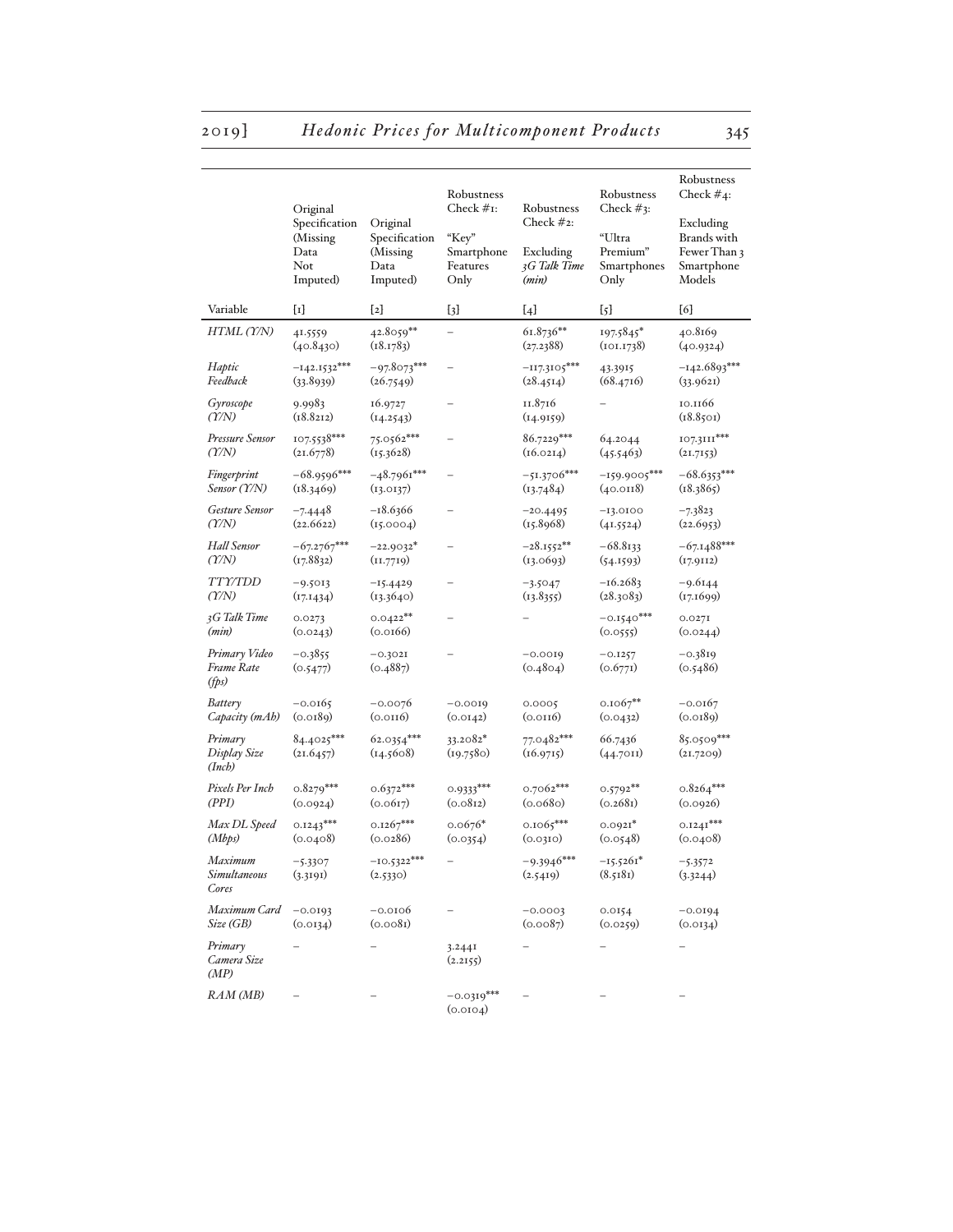|                           | Original<br>Specification<br>(Missing)<br>Data<br>Not<br>Imputed) | Original<br>Specification<br>(Missing)<br>Data<br>Imputed) | Robustness<br>Check $#I$ :<br>"Key"<br>Smartphone<br>Features<br>Only | Robustness<br>Check $#_2$ :<br>Excluding<br>3G Talk Time<br>(min) | Robustness<br>Check $#_3$ :<br>"Ultra<br>Premium"<br>Smartphones<br>Only | Robustness<br>Check $#_4$ :<br>Excluding<br>Brands with<br>Fewer Than 3<br>Smartphone<br>Models |
|---------------------------|-------------------------------------------------------------------|------------------------------------------------------------|-----------------------------------------------------------------------|-------------------------------------------------------------------|--------------------------------------------------------------------------|-------------------------------------------------------------------------------------------------|
| Variable                  | $\{1\}$                                                           | [2]                                                        | [3]                                                                   | [4]                                                               | [5]                                                                      | [6]                                                                                             |
| Processor Speed<br>(MHz)  |                                                                   |                                                            | $0.1501***$<br>(0.0235)                                               |                                                                   |                                                                          |                                                                                                 |
| <b>NAND</b> Flash<br>(GB) |                                                                   |                                                            |                                                                       |                                                                   |                                                                          |                                                                                                 |
| 8                         | $-79.0918$<br>(88.7711)                                           | 19.1579<br>(47.9652)                                       | 21.5952<br>(77.5608)                                                  | $-34.2220$<br>(69.7197)                                           |                                                                          | $-78.4641$<br>(88.9095)                                                                         |
| 16                        | $-34.3806$<br>(89.8321)                                           | 40.3568<br>(48.9503)                                       | 31.1513<br>(77.6074)                                                  | 2.6083<br>(69.9314)                                               |                                                                          | $-34.1207$<br>(89.9638)                                                                         |
| 32                        | $-25.9483$<br>(91.5715)                                           | 65.1928<br>(50.9952)                                       | 43.1358<br>(80.2384)                                                  | 18.3154<br>(71.5561)                                              | $38.2037*$<br>(21.9934)                                                  | $-25.6866$<br>(91.7057)                                                                         |
| 64                        | 40.2973<br>(92.7905)                                              | 124.0119**<br>(52.5742)                                    | 91.6953<br>(82.3425)                                                  | 65.7592<br>(72.6669)                                              | 109.2320***<br>(22.7438)                                                 | 40.4418<br>(92.9252)                                                                            |
| 128                       | 115.9830<br>(93.6278)                                             | 213.0594***<br>(55.2171)                                   | 214.8055**<br>(8, 5.2462)                                             | 159.4344**<br>(74.4832)                                           | 174.7583***<br>(24.7033)                                                 | 116.2647<br>(93.7652)                                                                           |
| 256                       | 222.0765**<br>(97.1359)                                           | 400.8248***<br>(61.6583)                                   | 395.6275***<br>(97.2142)                                              | 288.7970***<br>(79.3010)                                          | 274.3724***<br>(32.9637)                                                 | 222.2416**<br>(97.2770)                                                                         |
| <b>Brand</b>              |                                                                   |                                                            |                                                                       |                                                                   |                                                                          |                                                                                                 |
| Acer                      |                                                                   | $-18.5965$<br>(107.0333)                                   |                                                                       |                                                                   |                                                                          |                                                                                                 |
| Alcatel                   | $-116.8565***$<br>(42.2436)                                       | $-46.7974$<br>(31.6435)                                    | $-116.5138***$<br>(40.2106)                                           | $-62.2572*$<br>(33.9209)                                          |                                                                          | $-117.0106***$<br>(42.3060)                                                                     |
| Andy Rubin                |                                                                   | 237.5085**<br>(108.3179)                                   | 162.8897<br>(134.2294)                                                | 225.5938**<br>(102.9526)                                          |                                                                          |                                                                                                 |
| Apple                     | 238.3294***<br>(48.3873)                                          | 299.3931***<br>(35.1997)                                   | 282.4458***<br>(34.9850)                                              | $303.8255***$<br>(36.6321)                                        | 224.7296***<br>(80.2481)                                                 | 238.3269***<br>(48.4573)                                                                        |
| Asus                      | $-70.6361$<br>(44.6131)                                           | $-45.8635$<br>(32.9885)                                    | $-139.6649***$<br>(40.5309)                                           | $-82.2212**$<br>(35.5917)                                         | 34.9277<br>(134.7132)                                                    | $-70.6664$<br>(44.6777)                                                                         |
| BlackBerry                | 63.3546<br>(44.0921)                                              | $126.8421***$<br>(35.4504)                                 | 37.3511<br>(51.7712)                                                  | 72.0926*<br>(42.3353)                                             | $-31.7337$<br>(78.3842)                                                  | 63.4190<br>(44.1561)                                                                            |
| Blackview                 |                                                                   | 102.6413<br>(108.9630)                                     | $-63.2397$<br>(136.8615)                                              | -                                                                 | -                                                                        |                                                                                                 |
| <b>BLU</b>                | $-120.5218***$<br>(39.4384)                                       | $-79.5368**$<br>(31.6276)                                  | $-161.5788***$<br>(37.5329)                                           | $-103.2738***$<br>(33.6071)                                       |                                                                          | $-120.6091***$<br>(39.4959)                                                                     |
| Cat                       | 19.3121<br>(101.8705)                                             | 213.9446***<br>(46.9331)                                   | 96.5755<br>(67.8442)                                                  | 136.1939**<br>(55.3064)                                           |                                                                          | 20.4487<br>(102.0466)                                                                           |
| CoolPAD                   | $-194.5165*$<br>(101.8588)                                        | $-141.7976$<br>(105.1390)                                  | $-221.8465*$<br>(132.2345)                                            | $-132.6587$<br>(102.1277)                                         |                                                                          |                                                                                                 |
| Doro                      |                                                                   | $-89.4023$<br>(106.0624)                                   |                                                                       |                                                                   |                                                                          |                                                                                                 |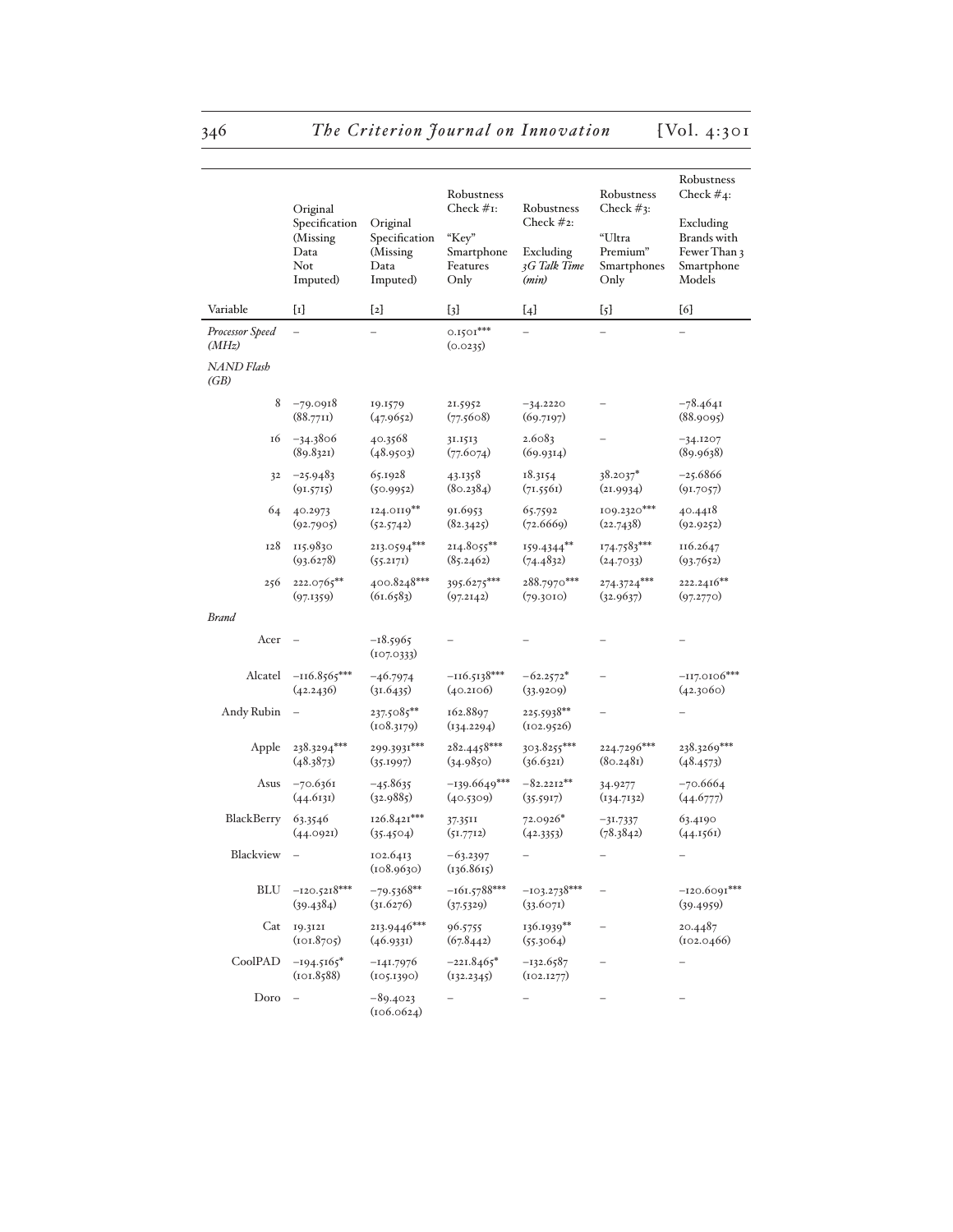|           | Original<br>Specification<br>(Missing<br>Data<br>Not<br>Imputed) | Original<br>Specification<br>(Missing<br>Data<br>Imputed) | Robustness<br>Check $#I$ :<br>"Key"<br>Smartphone<br>Features<br>Only | Robustness<br>Check $#_2$ :<br>Excluding<br>3G Talk Time<br>(min) | Robustness<br>Check $#_3$ :<br>"Ultra<br>Premium"<br>Smartphones<br>Only | Robustness<br>Check $#_4$ :<br>Excluding<br>Brands with<br>Fewer Than 3<br>Smartphone<br>Models |
|-----------|------------------------------------------------------------------|-----------------------------------------------------------|-----------------------------------------------------------------------|-------------------------------------------------------------------|--------------------------------------------------------------------------|-------------------------------------------------------------------------------------------------|
| Variable  | $\{1\}$                                                          | $\{2\}$                                                   | [3]                                                                   | [4]                                                               | [5]                                                                      | [6]                                                                                             |
| Freetel   | $\sim$                                                           | 40.6799<br>(77.4159)                                      | $-227.9921*$<br>(132.9416)                                            | 25.5382<br>(103.1499)                                             |                                                                          |                                                                                                 |
| Google    | 82.5084<br>(55.9176)                                             | 165.4592***<br>(43.7355)                                  | 200.3101***<br>(48.878)                                               | $167.1821***$<br>(45.3062)                                        | $157.0324*$<br>(80.0508)                                                 | 82.0810<br>(56.0059)                                                                            |
| HP        |                                                                  | 225.II22**<br>(109.8214)                                  | 162.4815<br>(133.7811)                                                | 190.9302*<br>(104.4668)                                           |                                                                          |                                                                                                 |
| Huawei    | $-86.7011*$<br>(51.6442)                                         | $-33.3554$<br>(29.4363)                                   | $-76.5579**$<br>(36.0672)                                             | $-77.0924**$<br>(33.4582)                                         |                                                                          | $-86.4841*$<br>(51.7210)                                                                        |
| Kodak     |                                                                  | 264.8498**<br>(106.2375)                                  |                                                                       |                                                                   |                                                                          |                                                                                                 |
| Kyocera   |                                                                  | 44.6163<br>(66.9648)                                      | 31.3088<br>(80.0801)                                                  | 16.9440<br>(64.7138)                                              |                                                                          |                                                                                                 |
| LeEco     |                                                                  | $-236.9928**$<br>(106.5448)                               | $-278.9914**$<br>(131.7565)                                           | $-249.9708**$<br>(101.2380)                                       |                                                                          |                                                                                                 |
| Lenovo    | 23.8248<br>(55.4466)                                             | $-13.0224$<br>(28.1765)                                   | $-125.7946***$<br>(34.3226)                                           | $-33.0466$<br>(29.9892)                                           | 123.2666<br>(108.9875)                                                   | 23.9040<br>(55.5271)                                                                            |
| LG        | $-110.9331***$<br>(40.0316)                                      | $-42.1021*$<br>(24.7573)                                  | $-69.8606**$<br>(31.1710)                                             | $-100.6014***$<br>(29.3012)                                       | $-345.0189***$<br>(96.3679)                                              | $-111.8081***$<br>(40.1328)                                                                     |
| Meitu     |                                                                  | 202.8408**<br>(83.6207)                                   |                                                                       |                                                                   |                                                                          |                                                                                                 |
| Meizu     |                                                                  | $-77.0155$<br>(77.3097)                                   |                                                                       |                                                                   |                                                                          |                                                                                                 |
| Microsoft | $-211.7718***$<br>(60.9289)                                      | $-127.7599$ **<br>(54.3493)                               | $-70.3075$<br>(56.0205)                                               | $-164.2729***$<br>(54.2403)                                       | $-370.5630***$<br>(108.4833)                                             | $-212.2835***$<br>(61.0268)                                                                     |
| Motorola  | $-9.7006$<br>(96.485)                                            | $-19.5326$<br>(38.8367)                                   | $-83.3331$<br>(51.6134)                                               | $-31.4158$<br>(40.2816)                                           | 22.6182<br>(134.4055)                                                    | $-9.7513$<br>(96.6246)                                                                          |
| Nokia     | 14.8767<br>(42.7481)                                             | 40.0600<br>(35.4345)                                      | $-23.7092$<br>(41.0328)                                               | 4.4870<br>(36.7590)                                               | 39.5873<br>(106.3754)                                                    | 14.5601<br>(42.8152)                                                                            |
| OnePlus   |                                                                  | $-77.9807$<br>(50.1465)                                   | $-35.4557$<br>(69.1218)                                               | $-87.2754*$<br>(49.6160)                                          |                                                                          |                                                                                                 |
| Plum      | $-67.8412$<br>(97.3443)                                          | $-76.3516$<br>(105.6096)                                  | $-133.4491$<br>(132.8702)                                             | $-34.9486$<br>(100.5444)                                          |                                                                          |                                                                                                 |
| Razer     |                                                                  | 302.9332***<br>(107.0985)                                 |                                                                       |                                                                   |                                                                          |                                                                                                 |
| Samsung   | 18.9959<br>(33.4708)                                             | 56.8683**<br>(24.7873)                                    | 18.1090<br>(28.4257)                                                  | 43.6112<br>(27.4116)                                              | 27.9540<br>(52.4642)                                                     | 18.7690<br>(33.5227)                                                                            |
| Sky       |                                                                  | $-19.2090$<br>(54.7365)                                   | $-135.0827$<br>(82.9858)                                              |                                                                   |                                                                          |                                                                                                 |

# 2019] *Hedonic Prices for Multicomponent Products* 347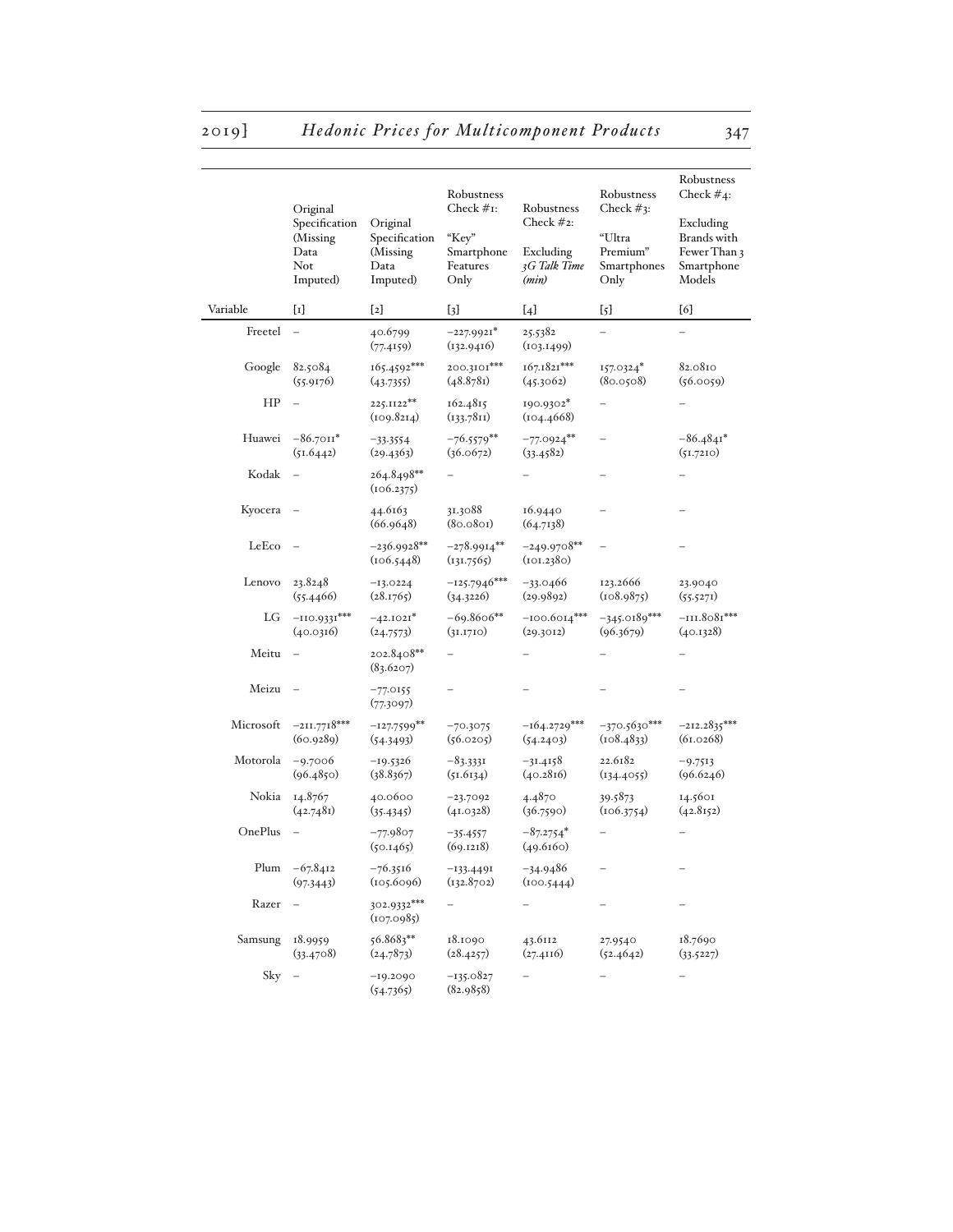|                            | Original<br>Specification<br>(Missing<br>Data<br>Not<br>Imputed) | Original<br>Specification<br>(Missing<br>Data<br>Imputed) | Robustness<br>Check $#I$ :<br>"Kev"<br>Smartphone<br>Features<br>Only | Robustness<br>Check $#_2$ :<br>Excluding<br>3G Talk Time<br>(min) | Robustness<br>Check $#_3$ :<br>"Ultra<br>Premium"<br>Smartphones<br>Only | Robustness<br>Check $#_4$ :<br>Excluding<br>Brands with<br>Fewer Than 3<br>Smartphone<br>Models |
|----------------------------|------------------------------------------------------------------|-----------------------------------------------------------|-----------------------------------------------------------------------|-------------------------------------------------------------------|--------------------------------------------------------------------------|-------------------------------------------------------------------------------------------------|
| Variable                   | $\{1\}$                                                          | $\lceil 2 \rceil$                                         | [3]                                                                   | [4]                                                               | $\{5\}$                                                                  | [6]                                                                                             |
| Sonim                      | $\equiv$                                                         | 436.6757***<br>(88.6453)                                  | $\equiv$                                                              |                                                                   | $\overline{\phantom{0}}$                                                 |                                                                                                 |
| Sony                       | 34.5849<br>(40.1189)                                             | 25.0200<br>(28.83I)                                       | $-15.3246$<br>(35.5184)                                               | 8.9085<br>(30.3667)                                               | $-35.1034$<br>(54.8145)                                                  | 34.8055<br>(40.1797)                                                                            |
| T-Mobile                   | 24.3087<br>(100.5546)                                            | 43.7713<br>(107.3600)                                     | $-164.0979$<br>(132.5559)                                             | $-6.2270$<br>(100.8748)                                           |                                                                          |                                                                                                 |
| Ulefone                    |                                                                  | $-63.4662$<br>(82.1075)                                   | $-235.2425$ <sup>*</sup><br>(I40.1407)                                |                                                                   |                                                                          |                                                                                                 |
| <b>UMI</b> Mobiles         |                                                                  | 10.3359<br>(107.7340)                                     |                                                                       |                                                                   |                                                                          |                                                                                                 |
| Verykool                   | $-0.6711$<br>(71.0507)                                           | 27.1279<br>(75.9181)                                      | $-28.6322$<br>(96.6247)                                               | II.4043<br>(72.9127)                                              |                                                                          |                                                                                                 |
| Vivo                       |                                                                  | $-38.4103$<br>(79.7382)                                   | $-144.3294$<br>(96.3675)                                              | $-38.6455$<br>(76.3284)                                           |                                                                          |                                                                                                 |
| Xiaomi                     | $-74.9723$<br>(102.6683)                                         | $-141.0789***$<br>(50.3046)                               | $-196.5674**$<br>(97.0245)                                            | $-129.8410*$<br>(76.4080)                                         |                                                                          | $-72.9812$<br>(102.9042)                                                                        |
| <b>ZTE</b>                 | $-166.8439***$<br>(49.9576)                                      | $-55.2414*$<br>(32.6211)                                  | $-173.6014***$<br>(44.7656)                                           | $-97.4006**$<br>(39.5007)                                         |                                                                          | $-167.3429***$<br>(50.0411)                                                                     |
| Constant                   | $-395.8151***$<br>(132.8051)                                     | $-371.1475***$<br>(76.0988)                               | $-381.3626**$<br>(106.9913)                                           | $-425.8371***$<br>(99.4070)                                       | $-75.2139$<br>(217.6280)                                                 | $-399.8678***$<br>(133.2770)                                                                    |
| <b>Observations</b>        | 33I                                                              | 711                                                       | 608                                                                   | 57I                                                               | 149                                                                      | 326                                                                                             |
| $R^2$                      | 0.9313                                                           | 0.8844                                                    | 0.7839                                                                | 0.8995                                                            | 0.8796                                                                   | 0.9294                                                                                          |
| F-Statistic                | 61.03                                                            | 62.01                                                     | 46.42                                                                 | 68.33                                                             | 16.21                                                                    | 63.20                                                                                           |
| Prob > F                   | $\circ$                                                          | $\circ$                                                   | $\circ$                                                               | $\circ$                                                           | $\circ$                                                                  | $\circ$                                                                                         |
| Root Mean<br>Squared Error | 83.56                                                            | 100.2                                                     | 128.6                                                                 | 92.95                                                             | 66.76                                                                    | 83.68                                                                                           |

*Source*: Strategy Analytics, SpecTRAX Service, *supra* note 2, tab 2 ("Device Specifications"). *Notes*: \* indicates statistical significance at the 90-percent confidence level, \*\* indicates statistical significance at the 95-percent confidence level, and \*\*\* indicates statistical significance at the 99-percent confidence level.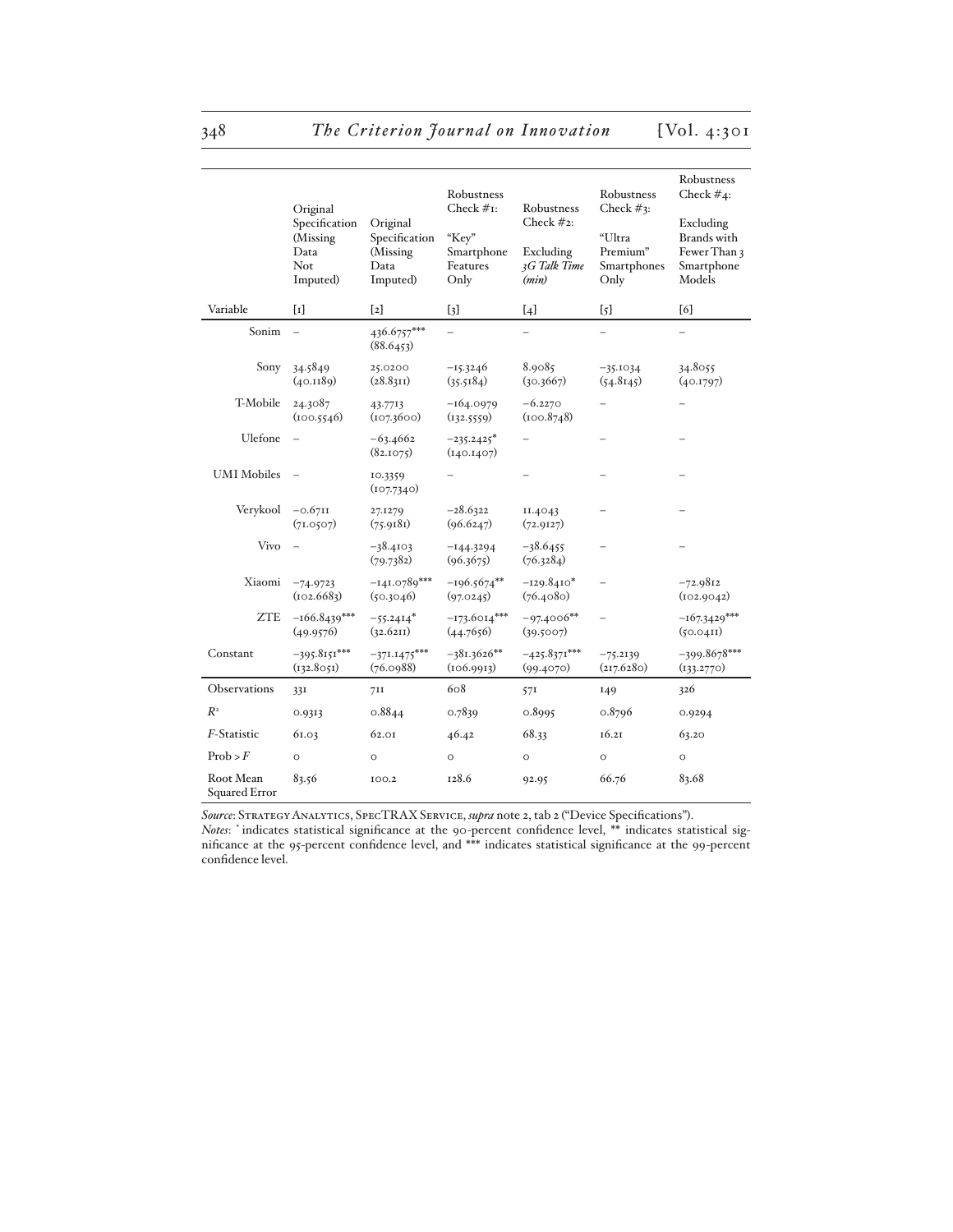As Table 9 reports, regardless of the chosen specification of our hedonic price model, Apple commands a statistically significant premium for its brand relative to the base brand (HTC) smartphone, keeping all other features constant. Similarly, Google commands a statistically significant premium for its brand in all regression models except those reported in column 1 (the original specification of our hedonic price model based on nonimputed data) and column 6 (which excludes brands with fewer than three smartphone models), relative to the base brand (HTC) smartphone, keeping all other features constant. Similarly, the *Pixels Per Inch (PPI)* variable and the *Max DL Speed (Mbps)* variable possess a statistically significant positive value in all specifications of the hedonic price model, indicating that those features are among the most explanatory of a smartphone's price.

We observe fewer features with a statistically significant effect on price in the alternative specification of the hedonic price model that includes only "Ultra Premium" smartphones, the results of which we report in column 5. We obtain this result likely because that alternative specification of the hedonic price model includes only 149 observations, which is fewer than half of the 331 observations included in the original specification of the hedonic price model based on nonimputed data (the results of which we report earlier in Part II.C.3). When testing whether an estimated coefficient is statistically significant, one typically examines the *t*-statistic, which is inversely proportional to the standard error.91 A higher *t*-statistic indicates that the estimated coefficient is statistically significant at a higher confidence level. The "standard error" of an estimated coefficient—that is, an estimate from a particular sample of the standard deviation in the estimated coefficient<sup>92</sup> equals the sample standard deviation divided by the square root of the number of observations in the sample.93 Thus, holding all other factors constant, a smaller estimation sample will produce estimated coefficients with a higher standard error and, consequently, a lower statistical significance. Indeed, we observe that the standard error associated with the estimated coefficient of each variable in the model that includes only "Ultra Premium" smartphones exceeds the standard error associated with that particular variable in the original specification of our hedonic price model, except in the case of the *NAND Flash (GB)* categorical variable. We observe a lower standard error associated with the *NAND Flash (GB)* categorical variable in the model that includes only "Ultra Premium" smartphones because the deviation in the levels of NAND Flash memory among "Ultra Premium" smartphones is lower than the deviation in the levels of NAND Flash memory among all smartphones.

<sup>91</sup> Stock & Watson, *supra* note 63, at 76.

<sup>92</sup> *Id.* at 75.

<sup>93</sup> *Id.*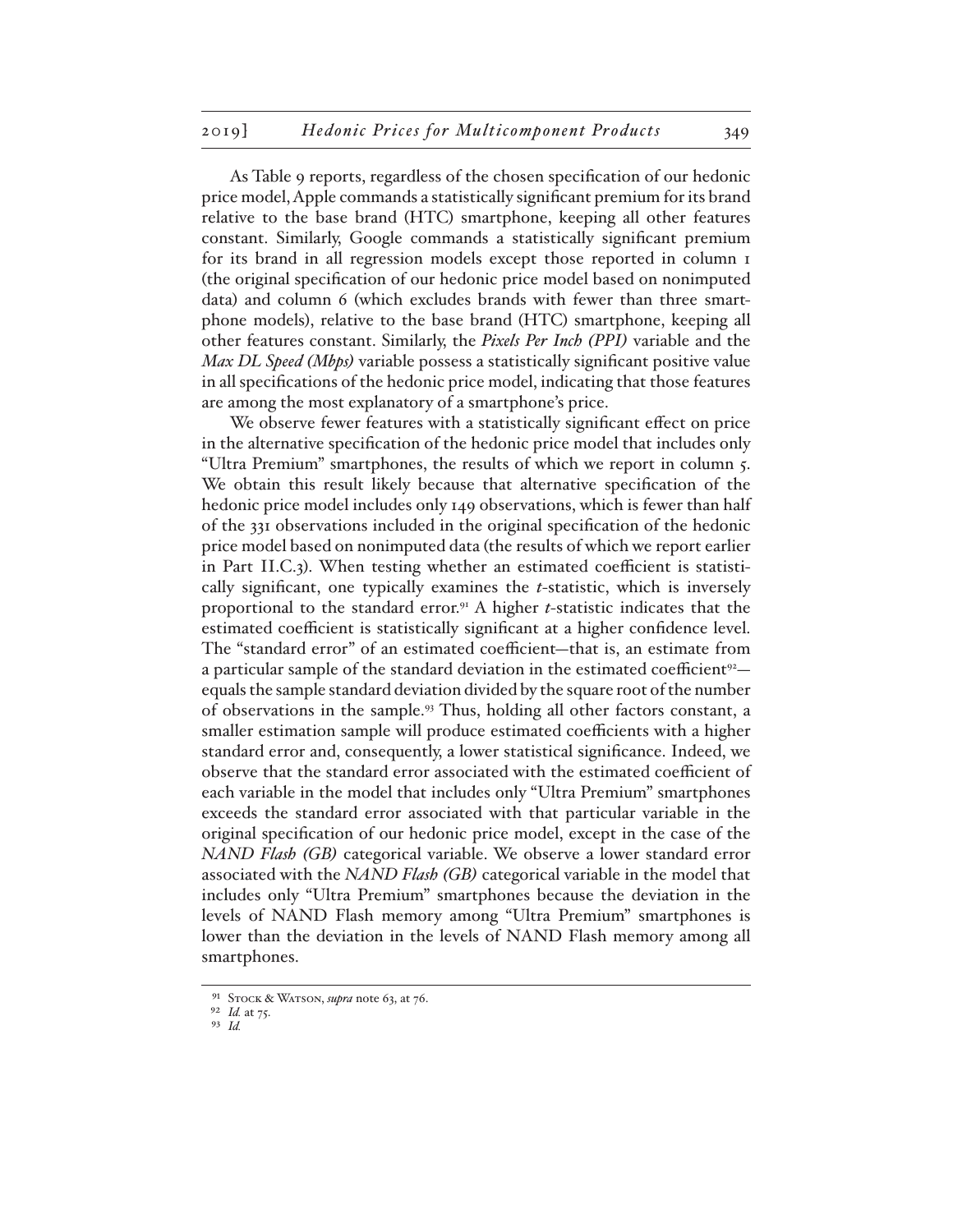#### **CONCLUSION**

By regressing a multicomponent product's total price on the product's individual features, hedonic price analysis enables one to determine how much consumers are willing to pay for each observable feature of a multicomponent product, including a product's brand. In this article, we conduct hedonic price analysis to test whether a smartphone's brand name possesses statistically significant explanatory power for a smartphone's price that is unrelated to the technical functionality of the smartphone, and we find that it does. As of April 2019, this article is the first publicly reported hedonic price analysis of the demand for features of smartphones in the United States that uses the "least absolute shrinkage and selector operator" (LASSO) regression—an objective variable selection method based on a machine learning algorithm—to identify the functional features that are the best predictors of a smartphone's price.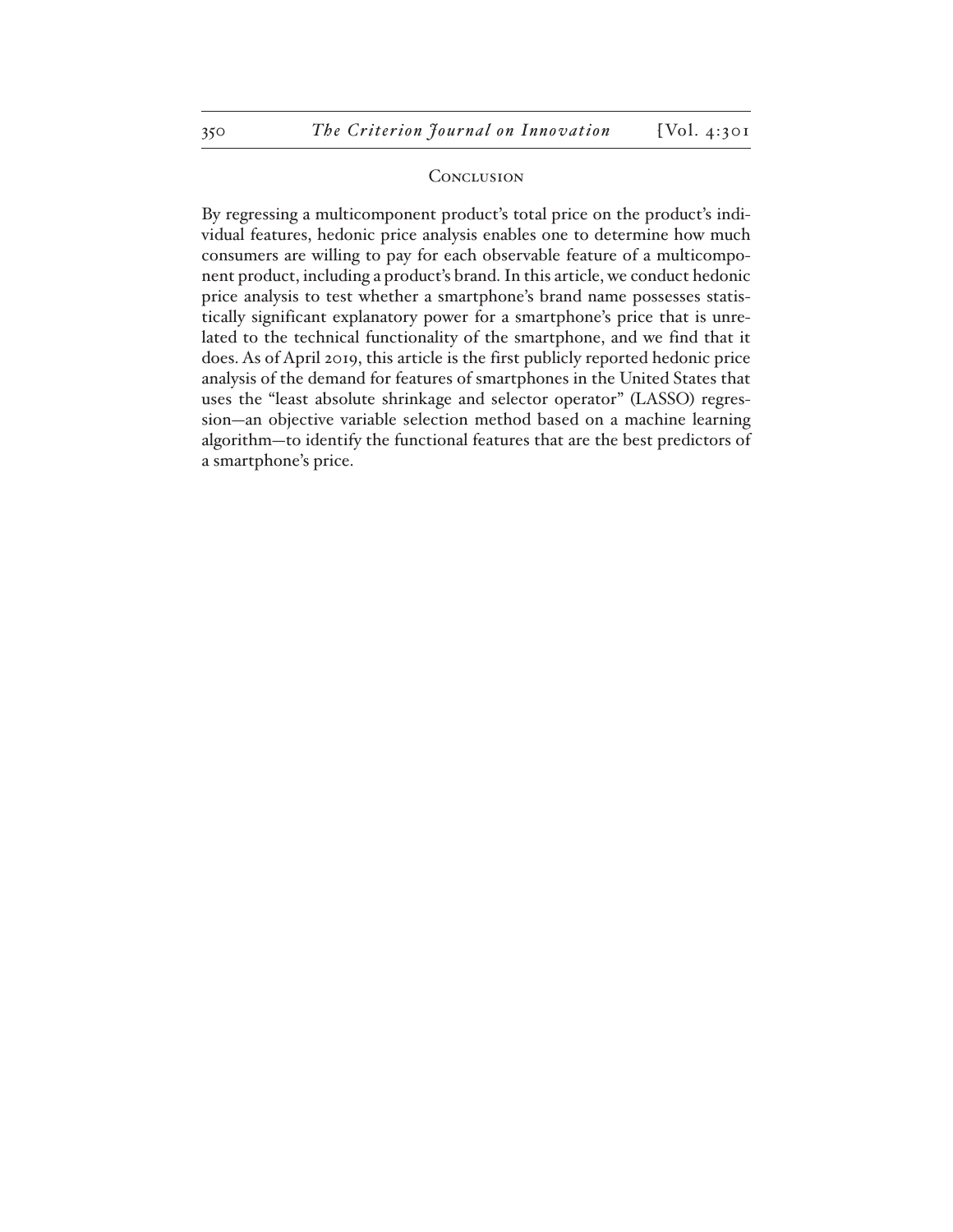### Appendix I. Description of Each Smartphone Feature Included in Strategy Analytics' SpecTRAX Database

| <b>Field Name</b>          | Description (by Strategy Analytics)                                                                                              |
|----------------------------|----------------------------------------------------------------------------------------------------------------------------------|
| SpecTRAX ID                | A unique identifier for each device on the database                                                                              |
| <b>Brand</b>               | The vendor's name                                                                                                                |
| Model Name                 | The name of the device model                                                                                                     |
| <b>Phone Name</b>          | ="Brand" + "Model Name"                                                                                                          |
| Model Family Name          | Used to group similar devices from the same vendor under a<br>common name (eg Galaxy S)                                          |
| <b>Phone Name Comments</b> | Comments on the name of the device.                                                                                              |
| FCC Approval               | ID given by FCC                                                                                                                  |
| Month Added to Database    | Self-explanatory                                                                                                                 |
| Date Announced             | The quarter in which the handset was announced                                                                                   |
| Date Launched              | The quarter in which the handset first became available<br>through a network operator                                            |
| Current Status             | Describes whether "Active", "Pre-launch", "Discontinued",<br>"Cancelled"                                                         |
| Product Type               | Broad categorisation of product type                                                                                             |
| <b>Product Category</b>    | A subjective detailed categorisation of the market<br>positioning of the device, based on specs and the vendor's<br>advertising  |
| Country of Origin          | In which country is the headquarters of the brand                                                                                |
| <b>Launch Price</b>        | The recommended retail price [at launch] (if given by the<br>vendor) unsubsidised                                                |
| Launch Price Range         | Converted into dollars                                                                                                           |
| Product Tier               | Not currently used                                                                                                               |
| <b>General Comments</b>    | Self-explanatory                                                                                                                 |
| Variant Identifier         | Detailed information showing whether the device variant<br>is designed to work in a specific country or on a specific<br>network |
| <b>Cellular Connection</b> | Does the device have cellular capabilities?                                                                                      |
| <b>Network Generation</b>  | Used to categorise the device as $3G$ or $3.5G$ etc                                                                              |
| Multi SIM                  | How many SIM cards does the device support?                                                                                      |
| Multi Standby              | For multi-SIM swapping, eg Dual standby, single standby                                                                          |
| AMPS(Y/N)                  | 'Yes' if one of the AMPS fields equals Yes.                                                                                      |
| CDMA(Y/N)                  | 'Yes' if one of the CDMA fields equals Yes.                                                                                      |
| GSM (Y/N)                  | 'Yes' if one of the GSM fields equals Yes.                                                                                       |
| $i$ DEN $(Y/N)$            | 'Yes' if one of the iDEN fields equals Yes.                                                                                      |
| TDMA (Y/N)                 | 'Yes' if one of the TDMA fields equals Yes.                                                                                      |
| UMTS/WCDMA(Y/N)            | 'Yes' if one of the UMTS / WCDMA fields equals Yes.                                                                              |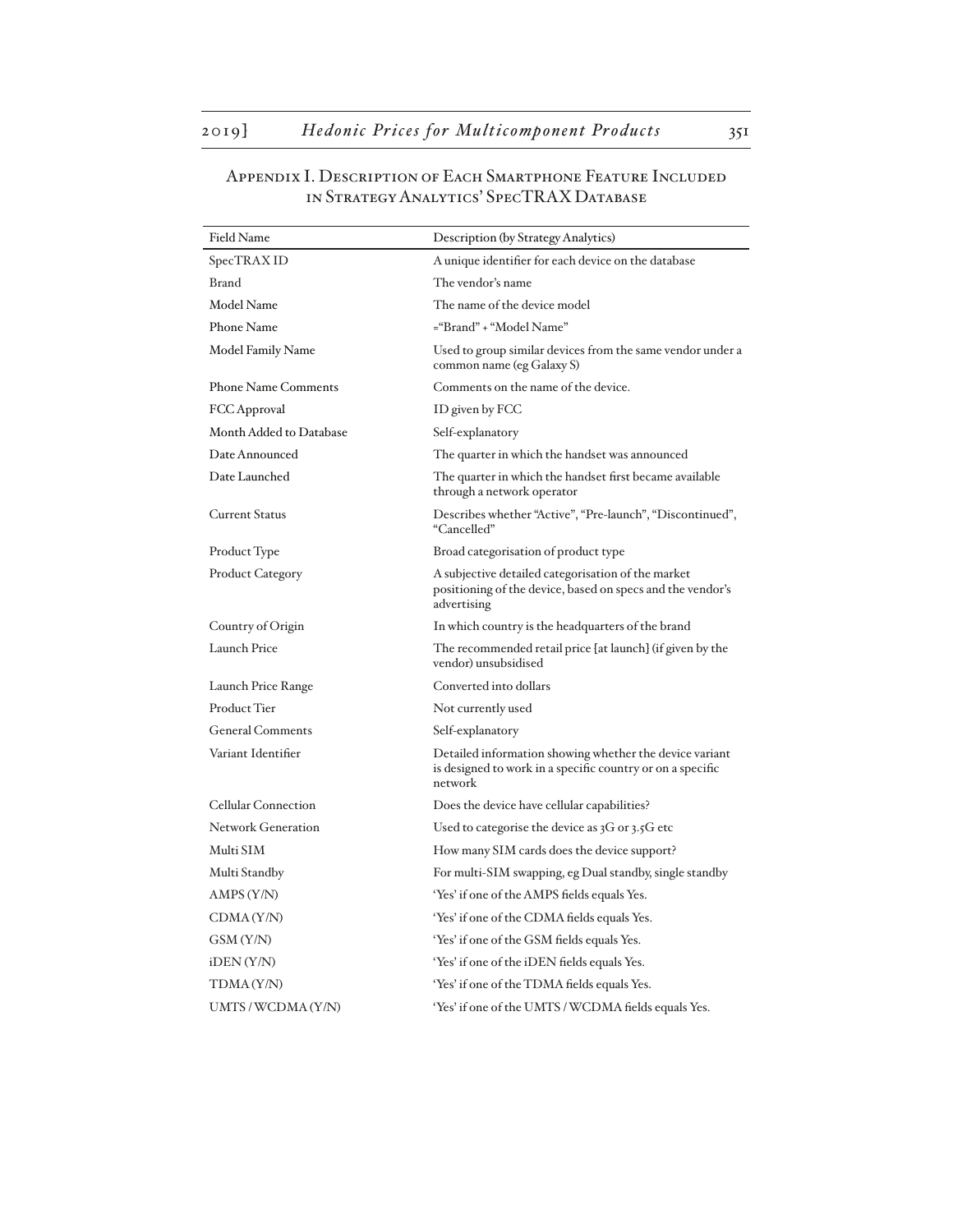GSM 900 (Y/N) Yes if the handset supports GSM 900 iDen 800 (Y/N) Yes if the handset supports iDen 800 PDC (Y/N) Yes if the handset supports PDC WiMAX (Y/N) Yes if the handset supports WiMAX

Form Factor Physical shape of the handset

LTE (Y/N) Yes if one of the LTE fields equals Yes. LTE-A (Y/N) Yes if the handset supports LTE Advanced AMPS 800 / 850 (Y/N) Yes if the handset supports AMPS 800 or AMPS 850 AMPS 1900 (Y/N) Yes if the handset supports AMPS 1900 CDMA 800 / 850 (Y/N) Yes if the handset supports CDMA 800 or CDMA 850 CDMA 900 (Y/N) Yes if the handset supports CDMA 900 CDMA 1700 (Y/N) Yes if the handset supports CDMA 1700 CDMA 1800 (Y/N) Yes if the handset supports CDMA 1800 CDMA 1900 (Y/N) Yes if the handset supports CDMA 1900 GSM 800 / 850 (Y/N) Yes if the handset supports GSM 800 or GSM 850 GSM 1800 (Y/N) Yes if the handset supports GSM 1800 GSM 1900 (Y/N) Yes if the handset supports GSM 1900 TDMA 800 / 850 (Y/N) Yes if the handset supports TDMA 800 or TDMA 850 TDMA 1900 (Y/N) Yes if the handset supports TDMA 1900 UMTS 700 (Y/N) Yes if the handset supports UMTS / WCDMA 700 UMTS / WCDMA 800 (Y/N) Yes if the handset supports UMTS / WCDMA 800 UMTS / WCDMA 850 (Y/N) Yes if the handset supports UMTS / WCDMA 850 UMTS/WCDMA 900 (Y/N) Yes if the handset supports UMTS/WCDMA 900 UMTS 1700 (Y/N) Yes if the handset supports UMTS / WCDMA 1700 UMTS / WCDMA 1800 (Y/N) Yes if the handset supports UMTS / WCDMA 1800 UMTS / WCDMA 1900 (Y/N) Yes if the handset supports UMTS / WCDMA 1900 UMTS / WCDMA 2100 (Y/N) Yes if the handset supports UMTS / WCDMA 2100 UMTS 2600 (Y/N) Yes if the handset supports UMTS / WCDMA 2600 TD-SCDMA (Y/N) Yes if the handset supports TD-SCDMA LTE-FDD (Y/N) Yes if the handset supports Frequency Division LTE TD-LTE (Y/N) Yes if the handset supports Time Division LTE VoLTE (Y/N) Yes if the device supports VoIP over LTE VoWIFI (Y/N) Yes if the device supports Voice over WiFi RCS (Y/N) Yes if the device supports Rich Communication Systems LTE Bands A list of the LTE bands (from 1 to 40+) supported by the device Carrier Aggregation Bands A list of the LTE bands that support Carrier Aggregation Network Comments Text comments relating to networks supported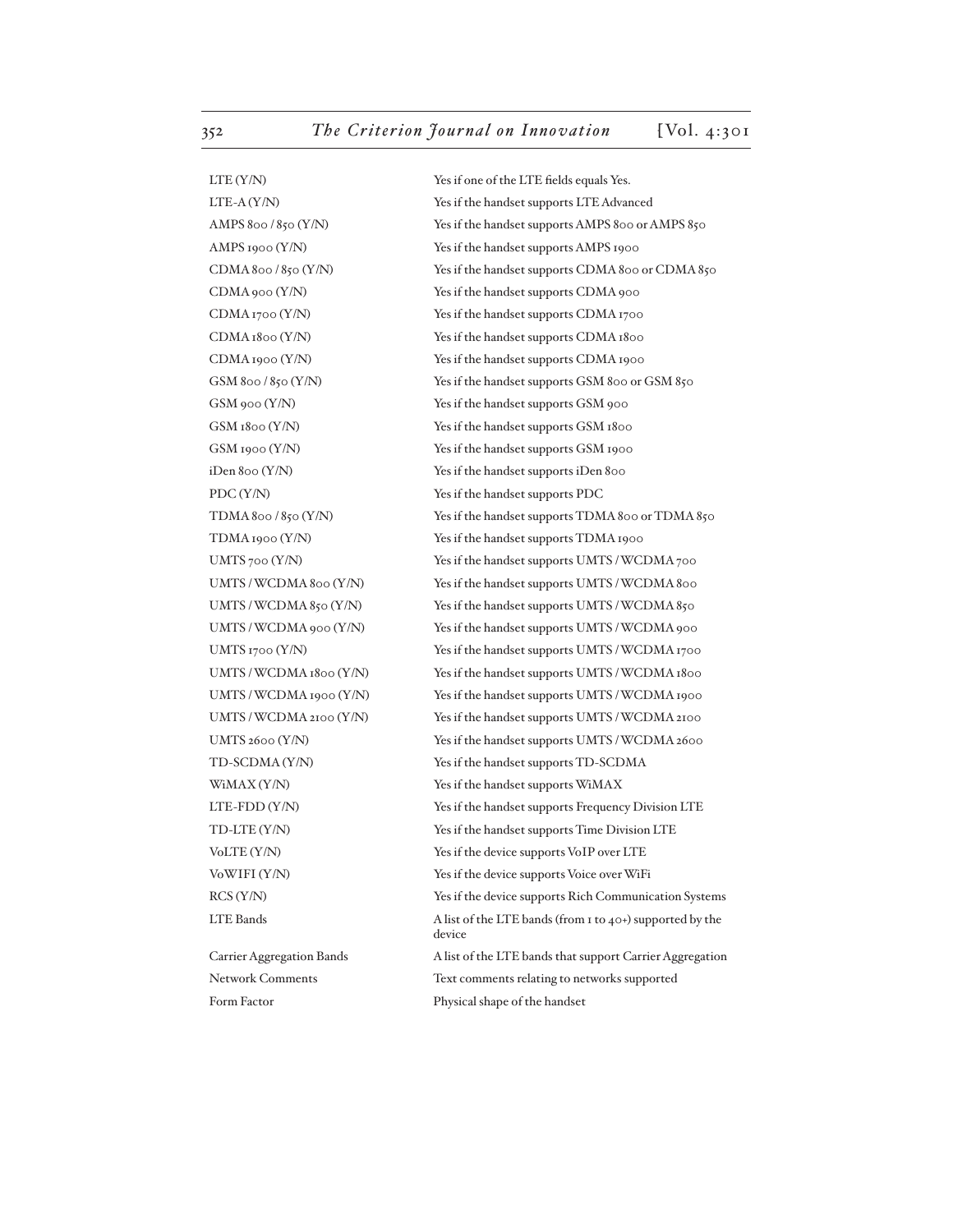| Dimensions (mm)                  | In the format: height x width x thickness                                                         |
|----------------------------------|---------------------------------------------------------------------------------------------------|
| Thickness (mm)                   | the thickness of the handset in mm                                                                |
| Volume (cm3)                     | calculated as height * width * thickness or recorded as a<br>value if specified                   |
| Weight (gr)                      | handset weight including standard battery                                                         |
| Antenna Type                     | Typically internal these days                                                                     |
| SIM Card Size                    | What size SIM card does the device support                                                        |
| Device Color                     | A list of the colors the device is available in                                                   |
| Ruggedized $(Y/N)$               | Does the device have protection against water/dust/impact?                                        |
| $MIL-STD-8IOG (Y/N)$             | Does the device support the military standard 810G?                                               |
| Dust/Water Protection (Y/N)      | Does the device have protection against water and/or dust?                                        |
| <b>IP Dust Protection Rating</b> | What is the full ingress protection dust rating of the device                                     |
| IP Water Protection Rating       | What is the full ingress protection water rating of the<br>device                                 |
| Water Pressure Rating (atm)      | What are the pressure/depth and time ratings for the<br>waterproofness of the device              |
| Default Case Materials           | What are the main materials used in the body of the device,<br>eg glass, aluminium, wood, plastic |
| <b>Physical Comments</b>         | Includes comments such as colours available or metallic<br>finishes                               |
| <b>Battery</b> Type              | Chemistry of the standard battery                                                                 |
| Removable Battery (Y/N)          | Can the battery be removed from the device by the user?                                           |
| Number of Cells                  | How many battery cells (in series or parallel) are in the<br>device?                              |
| <b>Battery Voltage</b>           | What is the nominal voltage of the single cell or battery<br>combination?                         |
| Battery Capacity (mAh)           | Capacity of the standard battery                                                                  |
| Battery Wh (Wh)                  | Capacity of the standard battery in Watt-hours                                                    |
| 2G Standby Time (Hr)             | Maximum standby time in hours of the standard battery as<br>specified by the manufacturer         |
| 2G Talk Time (min)               | Maximum talk time in minutes of the standard battery as<br>specified by the manufacturer          |
| 3G Standby Time (Hr)             | Maximum standby time in hours of the standard battery as<br>specified by the manufacturer         |
| 3G Talk Time (min)               | Maximum talk time in minutes of the standard battery as<br>specified by the manufacturer          |
| 4G Standby Time (Hr)             | Maximum standby time in hours of the standard battery as<br>specified by the manufacturer         |
| 4G Talk Time (min)               | Maximum talk time in minutes of the standard battery as<br>specified by the manufacturer          |
| Music Playback Time (Hrs)        | Maximum time in hours of the standard battery as specified<br>by the manufacturer                 |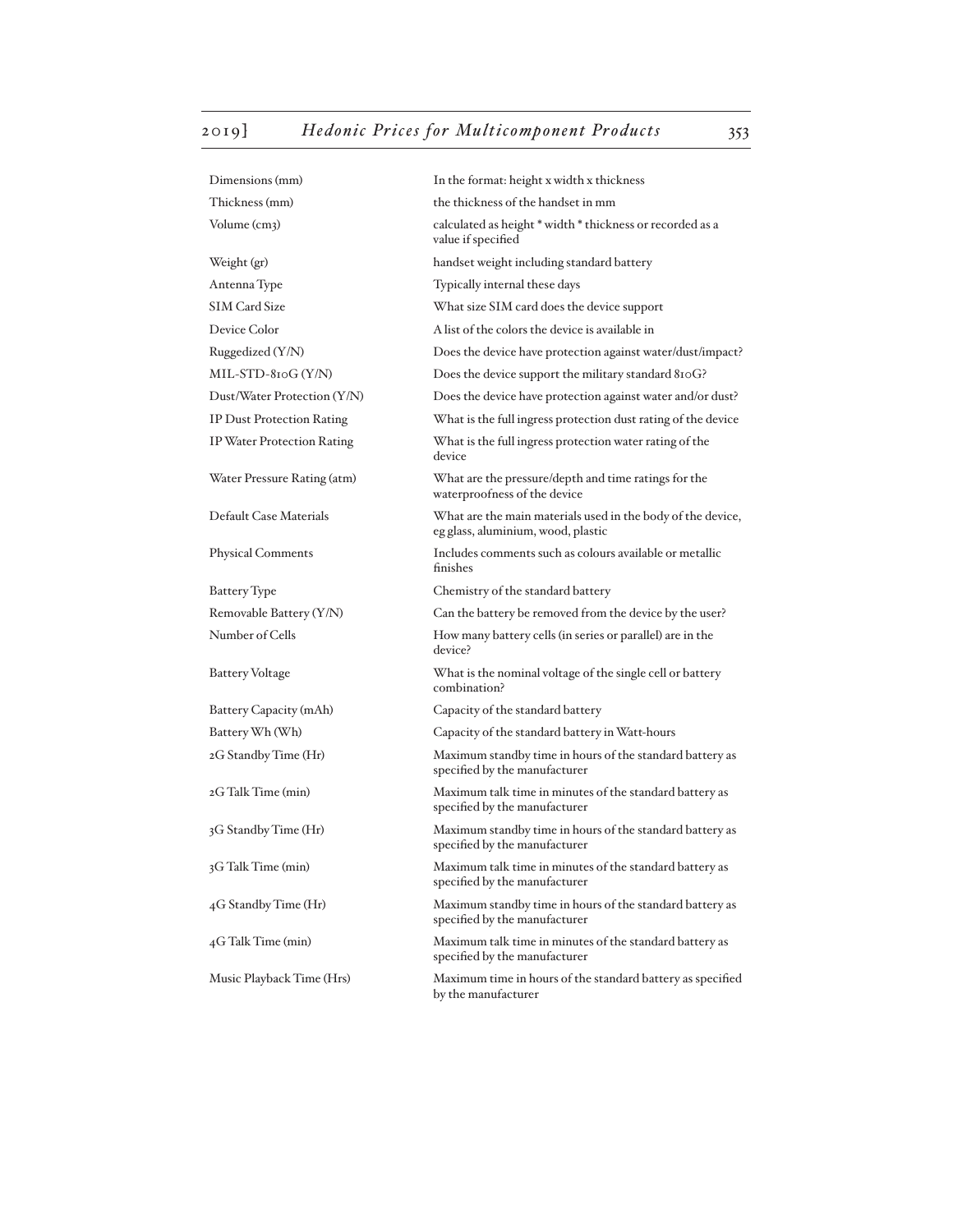| Video Playback Time (Hr)     | Maximum time in hours of the standard battery as specified<br>by the manufacturer                                           |
|------------------------------|-----------------------------------------------------------------------------------------------------------------------------|
| Web Browsing Time (Hr)       | Maximum time in hours of the standard battery as specified<br>by the manufacturer                                           |
| Runtime (Hr)                 | Maximum time in hours of the standard battery as specified<br>by the manufacturer                                           |
| Wireless Charging (Y/N)      | Maximum talk time in minutes of the standard battery as<br>specified by the manufacturer                                    |
| Solar Powered (Y/N)          | Does the device have built-in solar panels for charging?                                                                    |
| Charging Method              | If the device supports fast charge, which method is<br>employed, eg Quick Charge, VOOC                                      |
| Battery Comments             | Includes specs such as music playback time, video recording<br>time, teleconference time where available                    |
| Keyboard                     | Type of keyboard/keypad. In the process of being updated<br>from a text field to a list validation field                    |
| Stylus                       | Can the device be operated with (and does it come with) a<br>stylus/pen?                                                    |
| Pred Text (Y/N)              | Does the device support predictive text?                                                                                    |
| Pred Text Type               | Type of predictive text, eg T9, eZi                                                                                         |
| <b>Input Comments</b>        | Includes comments such as handwriting recognition, hard<br>keys for camera/music functions                                  |
| Primary Display Type         | Technology of the primary display, typically TFT LCD,<br>CSTN LCD or OLED.                                                  |
| 3D Display (Y/N)             | Does the display support autostereoscopic 3D viewing?                                                                       |
| Display Notch (Y/N)          | Does the display include and integrated notch?                                                                              |
| Primary Display Size (Inch)  | Diagonal size of main display, expressed as a number                                                                        |
| Screen-to-Body Ratio         | Display size as percentage of device footprint (to one<br>decimal place)                                                    |
| Primary Display Resolution   | In the format "320 x 240 Pixels"                                                                                            |
| Primary Display Aspect Ratio | What is the ratio between the display height and width. An<br>asterix (*) indicates that the pixels are oblong, not square. |
| Display Resn X               | What is the horizontal resolution of the display                                                                            |
| Display Resn Y               | What is the vertical resolution of the display                                                                              |
| Pixels Per Inch (PPI)        | What is the pixel density of the display?                                                                                   |
| Primary Display Colors       | In the format 65,536 or 262,144 or 16,777,216 colours for<br>example                                                        |
| Touchscreen (Y/N)            | Does the screen support touch input                                                                                         |
| Touchscreen Technology       | Which touchscreen technology is used                                                                                        |
| Force Touch (Y/N)            | Does the display support force/pressure detection. Details<br>given in Display Comments.                                    |
| Secondary Display (Y/N)      | Does the device have a secondary display, eg as in clamshall<br>handsets                                                    |
| Secondary Display Type       | What is the technology of the secondary display                                                                             |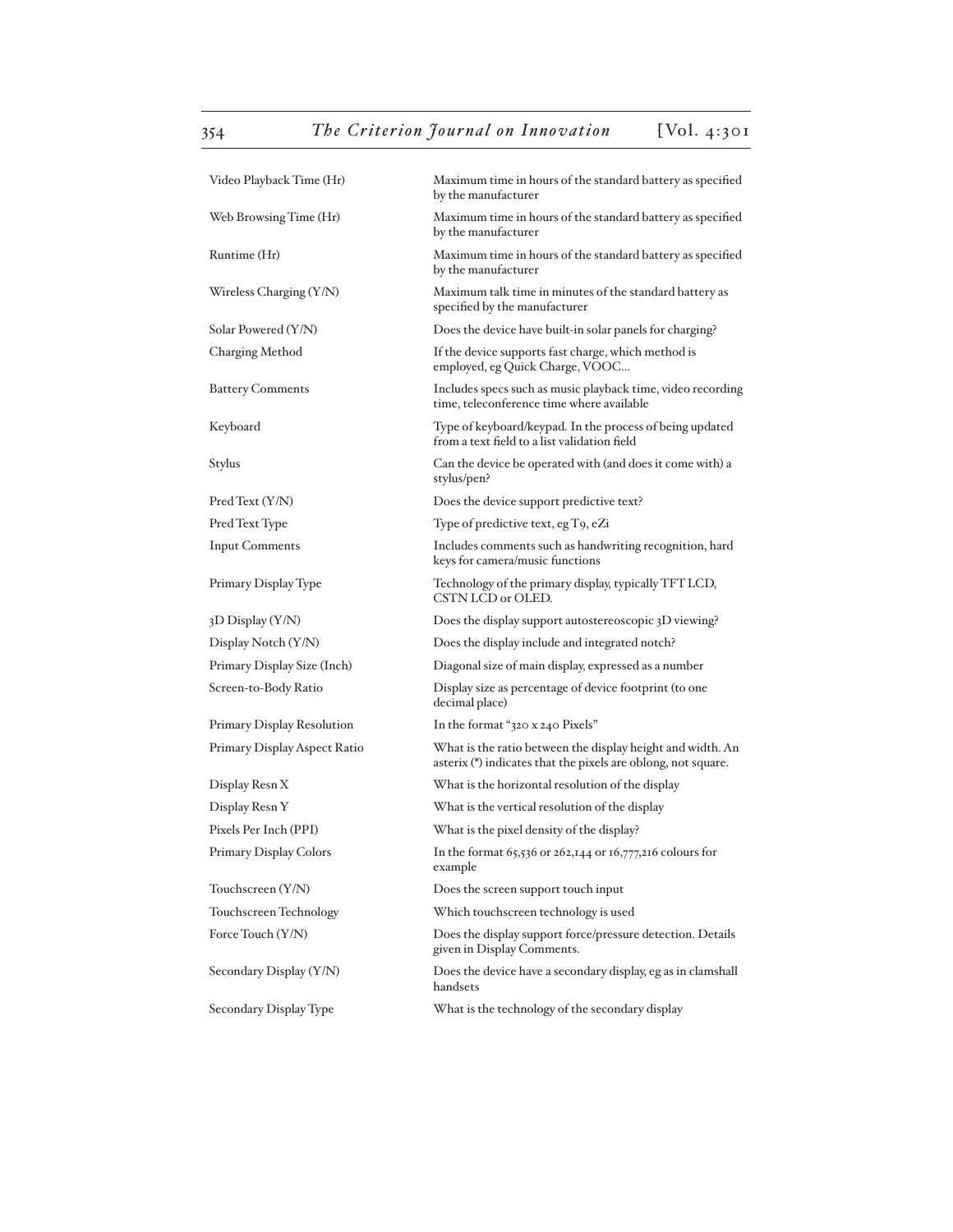Secondary Display Size (Inch) Diagonal size of secondary display, expressed as a number Secondary Display Resolution In the format "320 x 240 Pixels" Secondary Display Colors In the format 65,536 or 262,144 or 16,777,216 colours for example Display Form Factor What shape is the display? Display Form Factor Details Does the Display have curved edges or is it flat? Display FOV Display Field of View angle Display Comments Includes comments such as the touchscreen technology type (eg capacitive) where known Camera (Y/N) Does the handset support a camera? Yes/No Primary Camera Type Is the camera integrated, attachable, fixed or swivel? Primary Camera Sensor Type What is the technology of the primary camera sensor? Dual Main Camera (Y/N) Does the device have 2 main cameras? Primary Camera Size (MP) How many megapixels is the camera sensor Primary Camera Resolution In the format "2560 x 1920 Pixels" Primary Camera Optical Zoom (Y/N) Does the camera module support optical zoom Primary Camera Optical Zoom Strength What strength is the optical zoom, eg 2x, 3x Primary Camera Digital Zoom What strength is the digital zoom, eg 3x, 4x, 8x Primary Camera 2 Size For devices with dual main camera, what is the resolution (in megapixels) of the second camera sensor? Flash Does the camera module support a camera flash Autofocus (Y/N) Does the camera module incorporate an autofocus facility EDoF (Y/N) Does the camera module use Extended Depth of Field? (a software alternative to the mechanical autofocus) Secondary Camera (Y/N) If applicable, normally an inward facing lower-resolution camera used for video-conferencing Secondary Camera Type Is the secondary camera integrated, attachable, fixed or swivel? Secondary Camera Sensor Type What is the technology of the secondary camera Secondary Camera Size (MP) How many megapixels is the secondary camera sensor Secondary Camera Resolution In the format "640 x 480 Pixels" Primary Video Capture (Y/N) Does the device support video capture? Primary Video Resolution (pixels) eg "640 x 480 Pixels" video capture resolution Primary Video Frame Rate (fps) eg 15, to represent 15 frames per second Streaming Video "Yes" if the handset supports streaming video, the ability to display real-time content over the network Video Call "Yes" if the handset supports two-way video conversations" Video Player (Y/N) Does the device play video? Video Player Details Details Camera and Video Comments Includes comments such as face detection, blink detection, where known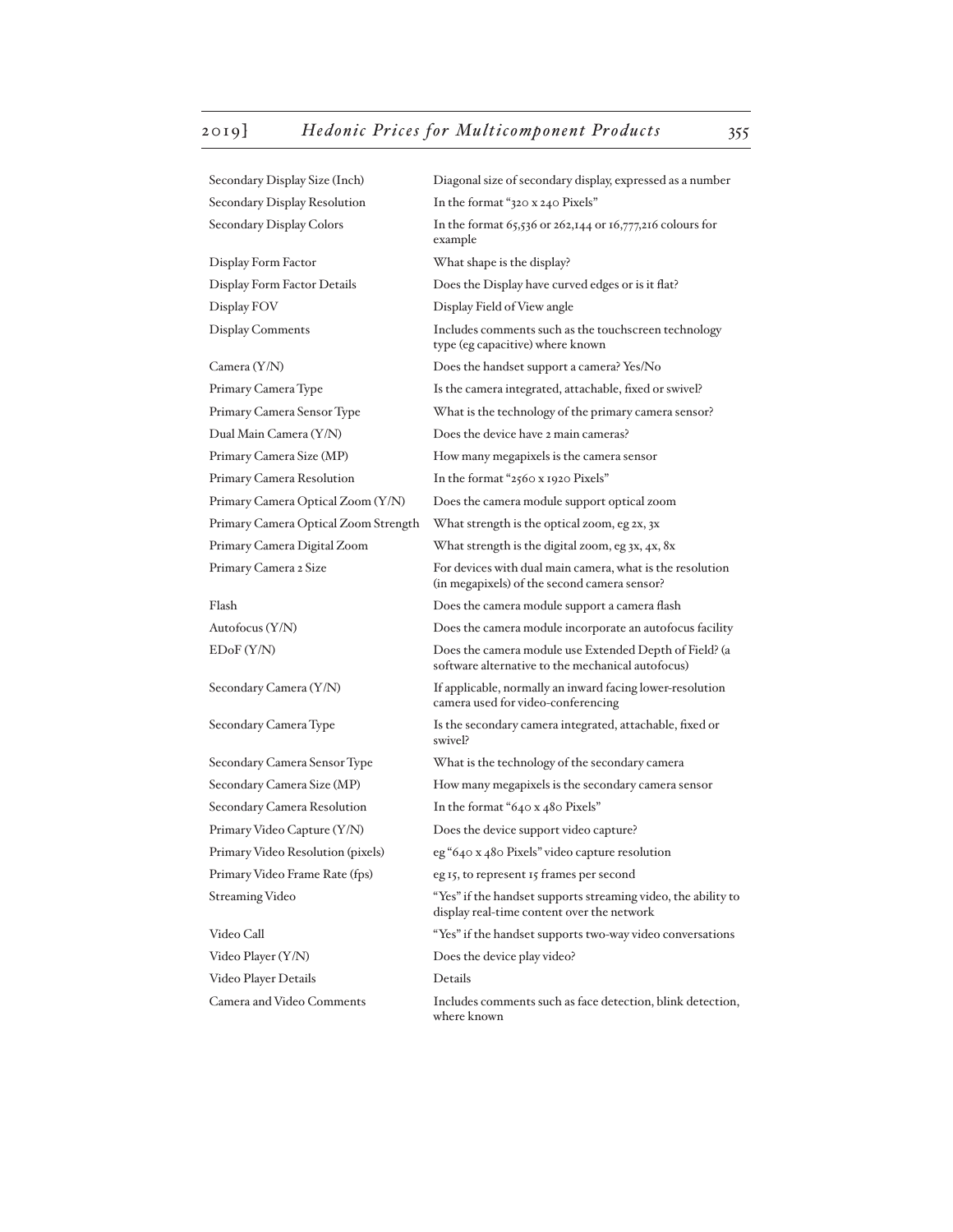| MediaFLO                     | Broadcast TV standard developed by Qualcomm, using its<br>own network frequencies                                           |
|------------------------------|-----------------------------------------------------------------------------------------------------------------------------|
| DVB-H                        | Digital Video Broadcasting - Handheld. Broadcast TV<br>standard developed by the DVB Organisation                           |
| <b>CMMB</b>                  | China Multimedia Mobile Broadcasting based on the<br>2.6GHz frequency                                                       |
| DMB                          | Digital Multimedia Broadcasting. Korean TV standard.<br>Includes sattelite (S-DMB) and terrestrial (T-DMB)                  |
| ISDB-T                       | Integrated Services Digital Broadcasting - Terrestrial.<br>Japanese TV standard, includes 1seg.                             |
| <b>TV</b> Details            | Includes additional details such as 1seg, T-DMB.                                                                            |
| TV Out (Y/N)                 | The ability to connect the device to a television using a<br>cable for streaming content                                    |
| 3GP                          | Multimedia container format for use on 3G devices. Similar<br>to MPEG-4 Part 14                                             |
| ASF                          | Advanced Systems Format. Proprietary Microsoft audio/<br>video container format                                             |
| AVI                          | Audio Video Interleave, a multimedia container format<br>developed by Microsoft                                             |
| BMP                          | Bitmap image format                                                                                                         |
| DivX                         | A video compression standard                                                                                                |
| <b>GIF</b>                   | Graphics Interchange Format                                                                                                 |
| H.263                        | Video codec standard originally developed for teleconfer-<br>encing                                                         |
| H.264                        | A video compression standard                                                                                                |
| $HEVC$ (H.265)               | High Efficiency Video Codec standard                                                                                        |
| JPEG                         | Joint Photographic Experts Group. Compression standard<br>used for photographic images                                      |
| MPEG <sub>4</sub>            | A collection of video, audio and speech compression<br>standards                                                            |
| <b>PNG</b>                   | Portable Network Graphics. A bitmapped image format<br>superceding GIF.                                                     |
| Real Video                   | Proprietary video format developed by RealNetworks.<br>Suitable for use in streaming video                                  |
| WBMP                         | Officially "Wireless Application Protocol Bitmap Format"<br>or simply wireless bitmap. A monochrome graphics file<br>format |
| WMV                          | Windows Media Video. A compressed video file format.                                                                        |
| XviD                         | A video compression standard                                                                                                |
| <b>Video Format Comments</b> | Includes additional detail such as Real video v7, v8, v9, v10,<br>GIF87a, GIF89a, TIFF                                      |
| Radio                        | Includes FM Radio, Stereo FM Radio, Digital radio, RDS                                                                      |
| FM Transmitter (Y/N)         | Does the device incorporate an FM transmitter, used in-car<br>to send audio feed to the car's radio                         |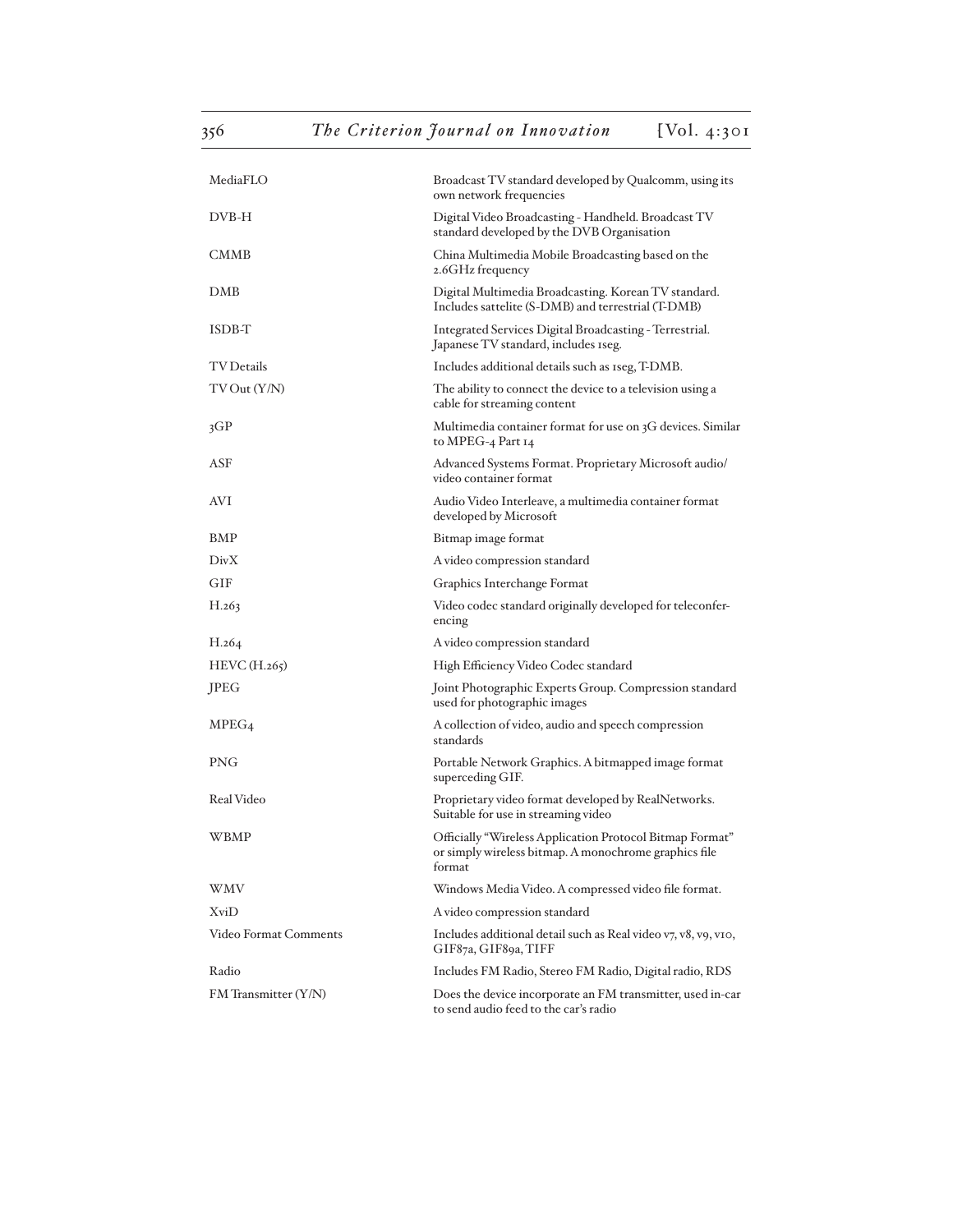| Headset                      | Description of the physical characteristics of the headset<br>socket, eg 3.5mm jack, proprietary jack                         |
|------------------------------|-------------------------------------------------------------------------------------------------------------------------------|
| Speaker                      | Description of the support for mono or stereo speakers                                                                        |
| Audio Features               | Additional comments                                                                                                           |
| <b>Audio Comments</b>        | Additional comments such as 3D surround sound                                                                                 |
| <b>AAC</b>                   | Advanced Audio Coding. An audio compression format.                                                                           |
| AAC+                         | AAC+ is the term used by Nokia, Sony Ericsson and<br>Samsung for High-Efficiency AAC VI.                                      |
| eAAC+                        | Enhanced AAC+ is the term used by Nokia, Sony Ericsson<br>and Samsung for High-Efficiency AAC V2.                             |
| AMR                          | Adaptive multi-rate compression. Optimised for speech<br>compression.                                                         |
| iMelody                      | Ringtone format developed by Ericsson                                                                                         |
| Midi                         | Musical Instrument Digital Interface. A control protocol.                                                                     |
| MP <sub>3</sub>              | Also known as MPEG-I Audio Layer 3.                                                                                           |
| MP <sub>4</sub>              | Also known as MPEG-4 Part 14. A multimedia container<br>format.                                                               |
| Real Audio                   | Proprietary Audio format developed by RealNetworks.<br>Suitable for use in streaming audio and music                          |
| <b>SMAF</b>                  | Synthetic Music Mobile Application Format. A music data<br>format developed by Yamaha. Suitabel for ringtones                 |
| <b>SMF</b>                   | Standard MIDI File.                                                                                                           |
| WAV                          | Waveform Audio format. A file format for uncompressed<br>audio developed by Microsoft and IBM.                                |
| WMA                          | Windows Media Audio. Proprietary audio data<br>compression technology developed by Microsoft                                  |
| <b>Audio Format Comments</b> | Includes additional information on audio formats<br>supported.                                                                |
| Push to Talk                 | PTT. A half-duplex communication system like<br>walkie-talkie                                                                 |
| Speaker Phone                | Yes if the device includes a speaker that can be used during<br>voice calls to enable the device to be held away from the ear |
| Handsfree                    | Yes if the device can be used with a hands-free kit in a car                                                                  |
| Voice Commands               | Uses speech recognition to initiate actions on the device<br>hands-free                                                       |
| Voice Dialing                | Uses speech recognition to enable a call to be initiated by<br>speaking the contact's name                                    |
| Voice Memo                   | Yes if the device can be used like a dictaphone to record<br>short messages                                                   |
| Text to Speech (Y/N)         | Does the device support TTS for message reading, Caller<br>ID, Navigation or Song Information?                                |
| $HD$ Voice $(Y/N)$           | Does the device support High Definition voice calls                                                                           |
| <b>Voice Comments</b>        | Includes additional information on audio features, such as<br>which text to speech software is installed?                     |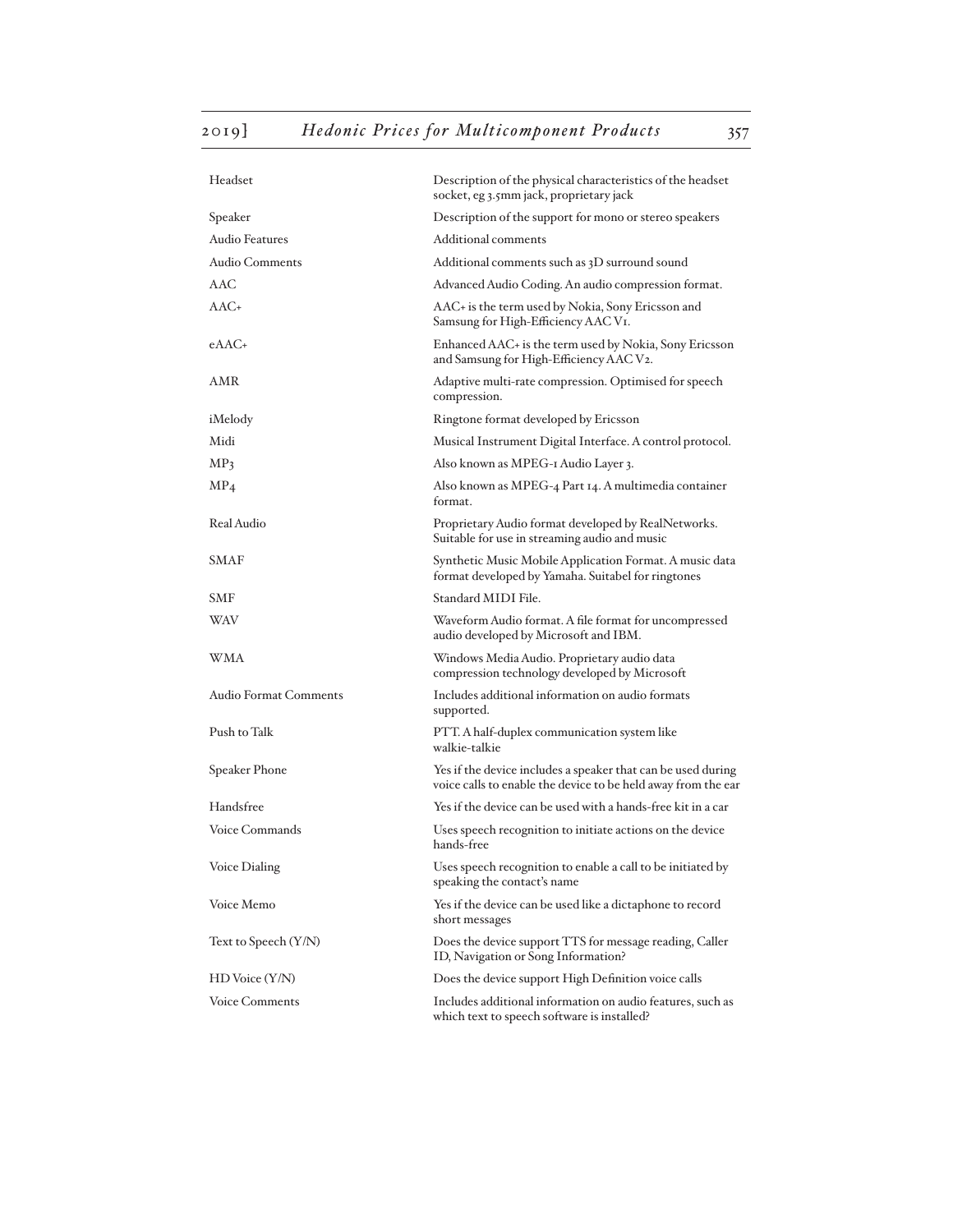| <b>Instant Messaging</b>         | Yes if the device supports Yahoo, MSN Messenger, ICQ,<br>AOL etc for internet-based chat                                    |
|----------------------------------|-----------------------------------------------------------------------------------------------------------------------------|
| Picture Messaging                | Does the device support picture messaging?                                                                                  |
| EMS                              | Enhanced Messaging Service. Enables small photos,<br>graphics, audio etc to be sent to a contact. Not as powerful<br>as MMS |
| <b>MMS</b>                       | Multimedia Messaging Service. Enables long text messages<br>and the sending of photos, videos and audio clips               |
| <b>SMS</b>                       | Short Message Service. The ability to send and receive<br>short text messages.                                              |
| Social Networking                | Ability to support sites like Facebook, MySpace, Bebo,<br>Twitter                                                           |
| <b>Messaging Comments</b>        | Additional comments such as which instant messaging<br>software is supported, and details of social networking<br>support   |
| Email $(Y/N)$                    | Does the device support sending/receiving of emails?                                                                        |
| IMAP <sub>4</sub>                | Internet Message Access Protocol.                                                                                           |
| POP <sub>3</sub>                 | Post Office Protocol. An email protocol                                                                                     |
| <b>SMTP</b>                      | Simple Mail Transfer Protocol. Complimentary to POP and<br><b>IMAP</b>                                                      |
| Attach                           | Does the device's email client support attachments?                                                                         |
| <b>Email Comments</b>            | Includes details of the specific email service supported<br>eg Gmail, Yahoo, Outlook, AIM and attachment size               |
| RAM (MB)                         | Random Access Memory (volatile)                                                                                             |
| ROM (MB)                         | Read Only Memory (non-volatile) typically used for system<br>memory                                                         |
| NAND Flash (GB)                  | User memory                                                                                                                 |
| Hard Disk Drive (GB)             | Does the device contain an HDD type of storage                                                                              |
| <b>Internal Memory Comments</b>  | Details of the RAM and ROM capacity                                                                                         |
| Memory Card Slot                 | Does the device support a removable memory card?                                                                            |
| <b>SDIO</b>                      | Secure Digital Input/Output.                                                                                                |
| Memory Card Slot Type            | Card slot format. T-Flash or Translfash are coded as<br>microSD                                                             |
| Maximum Card Size (GB)           | What is the maximum capacity of removable memory card<br>that the device can support?                                       |
| <b>Bundled Memory Card</b>       | What, if any, size memory card is bundled as standard with<br>the device                                                    |
| SIM card memory                  | Can the SIM card store a significant amount of user data?                                                                   |
| <b>Memory Comments</b>           | Includes maximum card capacity, eg 8GB, where available                                                                     |
| Bluetooth (Y/N)                  | Does the device support the Bluetooth standard                                                                              |
| <b>Bluetooth Version</b>         | Which version does it support                                                                                               |
| Bluetooth Low Energy (BLE) (Y/N) | Does the device support BLE                                                                                                 |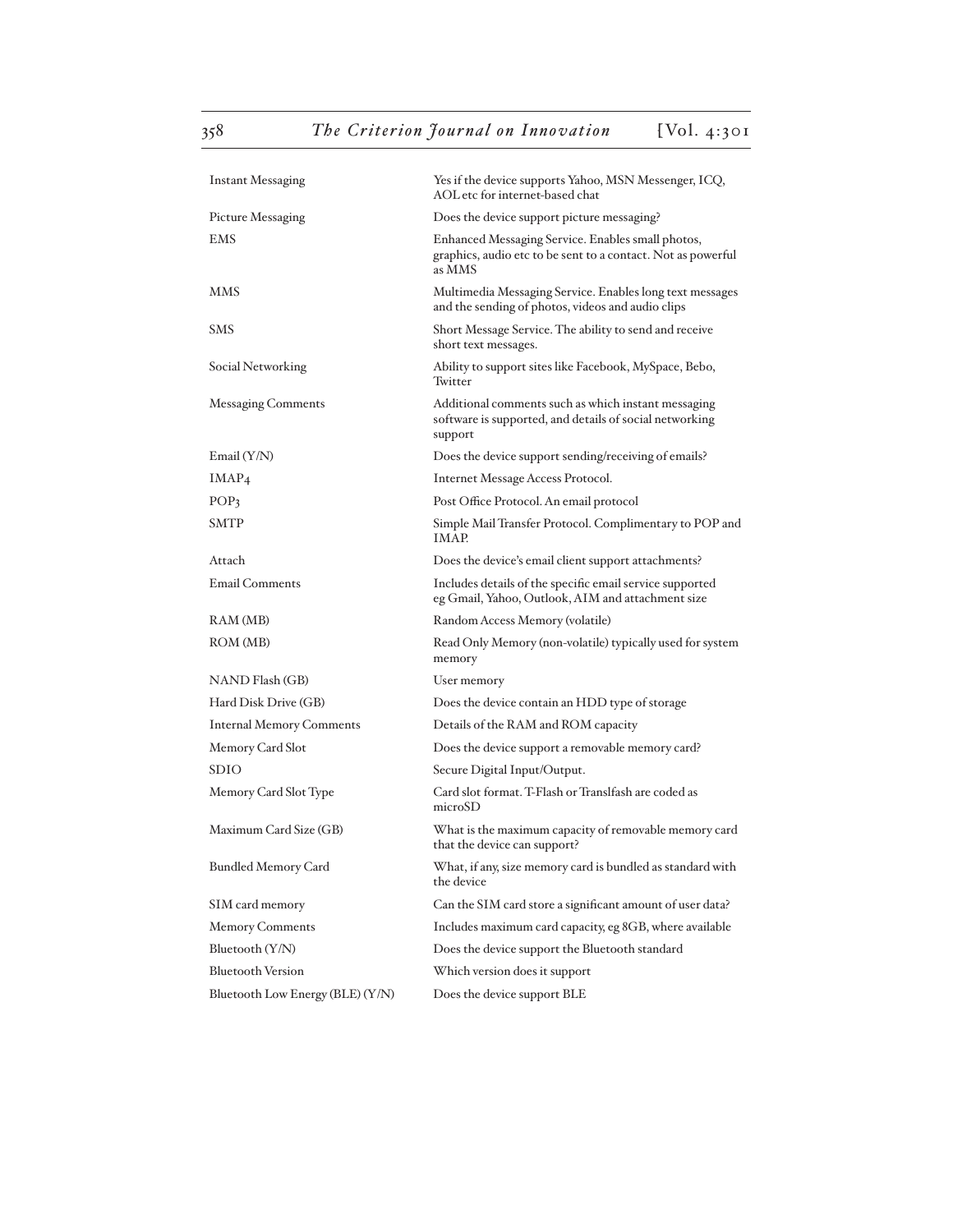| Profile Codes                           | Which profiles? A comma-separated list of profile codes eg<br>"A2DP, AVRCP, BIP, BPP, DUN, FTP, "                         |
|-----------------------------------------|---------------------------------------------------------------------------------------------------------------------------|
| Infrared $(Y/N)$                        | Rarely used now. Does the device support infrared<br>capability                                                           |
| PC Synch (Y/N)                          | Can the device be connected to a PC via a cable for syn-<br>chronisation of calendar/contacts                             |
| Synch ML (Y/N)                          | A synchronisation standard for connection campatible<br>devices via cable, bluetooth etc                                  |
| Microsoft ActiveSync (Y/N)              | Microsoft's synchronisation                                                                                               |
| $\mathrm{USB}\left(\mathrm{Y/N}\right)$ | Universal Serial Bus. A Yes/No field. More details are given<br>in Connectivity Comments                                  |
| USB Type-C $(Y/N)$                      | Does the device have a USB Type-C connector?                                                                              |
| <b>USB</b> Version                      | Which version of USB does the device support?                                                                             |
| $W_i$ -Fi $(Y/N)$                       | Support for 802.11. A Yes/No field. More details are given in<br><b>Connectivity Comments</b>                             |
| Wi-Fi Version                           | Which version of Wi-Fi is supported?                                                                                      |
| 802.11a (Y/N)                           | Does the device support this Wi-Fi standard?                                                                              |
| $802$ .IIb $(Y/N)$                      | Does the device support this Wi-Fi standard?                                                                              |
| $802.$ IIg $(Y/N)$                      | Does the device support this Wi-Fi standard?                                                                              |
| $802.$ IIn $(Y/N)$                      | Does the device support this Wi-Fi standard?                                                                              |
| 802.11ac (Y/N)                          | Does the device support this Wi-Fi standard?                                                                              |
| $8$ 02.11ad $(Y/N)$                     | Does the device support this Wi-Fi standard?                                                                              |
| Wi-Fi Hotspot $(Y/N)$                   | Does the device support tethering of other Wi-Fi devices<br>such as laptops?                                              |
| $Wi$ -Fi Direct $(Y/N)$                 | Does the device support Wi-Fi connections with other<br>compatible devices without the need for a Wi-Fi router or<br>hub? |
| UMA(Y/N)                                | Support for Unlicensed Mobile Access                                                                                      |
| NFC                                     | Near Field Communication                                                                                                  |
| DLNA (Y/N)                              | Digital Living Network Alliance                                                                                           |
| HDMI (Y/N)                              | Does the device support HDMI?                                                                                             |
| MHL(Y/N)                                | Does the device support the Mobile High Definition<br>standard for linking to HDTVs?                                      |
| $ANT+ (Y/N)$                            | Does the device support ANT+                                                                                              |
| Wireless Display Support (Y/N)          | Does the device support wireless data transfer to a<br>compatible TV?                                                     |
| Wireless Display Standards              | Which standards are supported?                                                                                            |
| <b>Connectivity Comments</b>            | Includes other connectivity methods such as MS<br>ActiveSync and details of micro USB or mini USB etc                     |
| Data Speed                              | The maximum data throughput eg 236.8 kbps                                                                                 |
| CSD(Y/N)                                | Circuit Switched Data. The original method of transmit-<br>ting data on phones. Maximum throughput 9.6kbps                |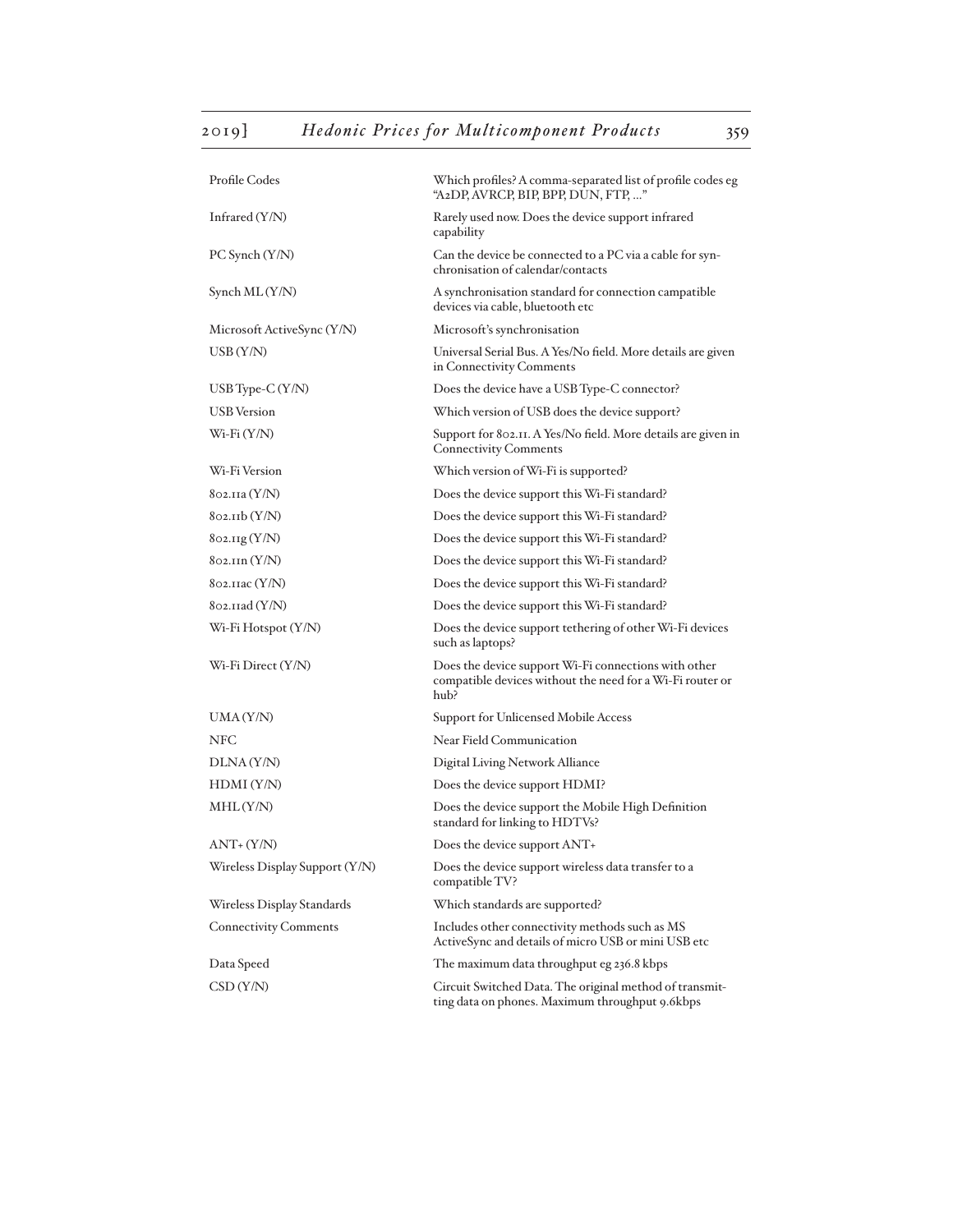| CDMA2000 IxRTT(Y/N)                 | Basic 3G improvement on standard CDMA2000. Enables<br>data rates of 144 kbps                                                  |
|-------------------------------------|-------------------------------------------------------------------------------------------------------------------------------|
| CDMA2000 IxEV-DO (Y/N)              | Evolution-Data Only. Improved evolution of standard<br>CDMA2000. Enables data rates of 2.4 Mbps                               |
| EDGE (Y/N)                          | Enhanced Data for Global Evolution. Also know as 2.75G.                                                                       |
| <b>EDGE Details</b>                 | Enhanced Data for Global Evolution. Upgrade to GPRS.<br>Includes Class and speed details where available                      |
| GPRS (Y/N)                          | General Packet Radio Service. Also known as 2.5G.                                                                             |
| <b>GPRS</b> Details                 | General Packet Radio Service. Includes Class and speed<br>details where available                                             |
| HSCSD (Y/N)                         | High-speed circuit-switched data. Enables transfer speeds<br>up to $38.4$ kbps                                                |
| HSDPA (Y/N)                         | Does the device support High Speed Downlink Packet<br>Access?                                                                 |
| HSDPA Speed                         | Maximum speed supported                                                                                                       |
| HSUPA (Y/N)                         | Does the device support High Speed Uplink Packet Access?                                                                      |
| <b>HSUPA</b> Speed                  | Maximum speed supported                                                                                                       |
| $HSPA+ (Y/N)$                       | Does the device support HSPA+? HSPA+ supports data<br>rates up to 84Mbps using MIMO, unlike LTE which uses<br>OFDMA and MIMO. |
| LTE DL Speed                        | What is the downlink speed for LTE, if present?                                                                               |
| LTE UL Speed                        | What is the uplink speed for LTE, if present?                                                                                 |
| LTE UE Category                     | Which LTE Cat standard does the device meet?                                                                                  |
| Max DL Speed (Mbps)                 | Maximum downlink speed (selected from LTE, HSPA,<br>EDGE, GPRS and CDMA fields)                                               |
| Max UL Speed (Mbps)                 | Maximum uplink speed (selected from LTE, HSPA, EDGE,<br>GPRS and CDMA fields)                                                 |
| Data Comments                       | Provides more detail for the Yes/No fields                                                                                    |
| Operating System at Launch          | Full details of the operating system supported at launch<br>eg "Android vsn 4.0 Ice Cream Sandwich"                           |
| <b>Highest OS Version Supported</b> | What is the highest version of the operating system that is<br>currently supported on the device?                             |
| User Interface                      | eg TouchWiz, S60, MOAP, UIQ                                                                                                   |
| <b>Baseband Vendor</b>              | The name of the vendor of the baseband processor<br>eg Qualcomm, Infineon, MediaTek                                           |
| <b>Baseband Chip</b>                | $\operatorname{\sf eg}$ "Integrated in AP" or the name of the baseband chip                                                   |
| Apps Processor Vendor               | The name of the vendor of the applications processor<br>eg TI, NVIDIA, Samsung, Qualcomm etc                                  |
| Apps Processor Chip                 | eg "Tegra 2", "OMAP4430" etc                                                                                                  |
| <b>GPU</b> Vendor                   | Graphics Processor, eg Imagination, ARM, NVIDIA                                                                               |
| <b>GPU</b> Name                     | Name of the GPU core, eg PowerVR SGX544 MP                                                                                    |
| Co-processor Vendor                 | The name of the vendor of the separate multimedia co-pro-<br>cessor, if applicable                                            |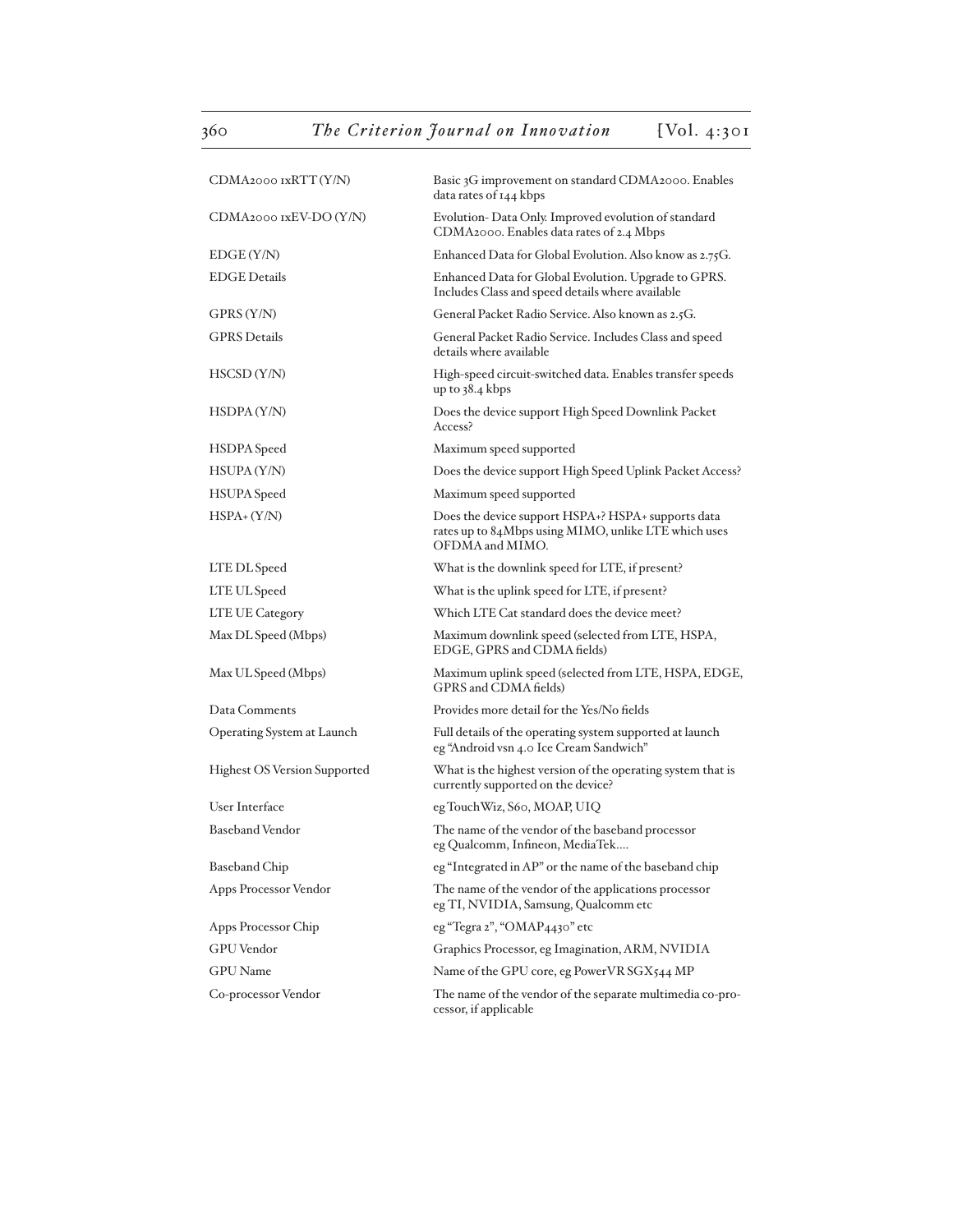| Co-processor Chip           | The name of the co-processor chip, eg BCM2727                                                                                                                                                                                                                                               |
|-----------------------------|---------------------------------------------------------------------------------------------------------------------------------------------------------------------------------------------------------------------------------------------------------------------------------------------|
| <b>Processor Comments</b>   | eg "Application Processor: Marvell PXA310, 624 MHz;<br>Base-band Processor: Qualcomm MSM6280"                                                                                                                                                                                               |
| Processor Speed (MHz)       | Numerical value of the maximum processor speed for each<br>CPU core                                                                                                                                                                                                                         |
| Effective Clock Speed (MHz) | A calculation based on the number of processor cores and<br>the clock speed of each processor core. It is not a linear re-<br>lationship. Dual-core effective clock spped is calculated as<br>1.7x clock speed of each core, while quad-core is calculated<br>as 3x the speed of each core. |
| Core Count                  | How many CPU cores does the processor have? (doesn't<br>not include GPU)                                                                                                                                                                                                                    |
| Maximum Simultaneous Cores  | How many of the CPU cores can be used simultaneously                                                                                                                                                                                                                                        |
| Processor Architecture      | $32$ -bit or $64$ -bit                                                                                                                                                                                                                                                                      |
| <b>CPU</b> Core             | Abbreviated ARM/x86 core details                                                                                                                                                                                                                                                            |
| FOTA (Y/N)                  | Firmware over the Air                                                                                                                                                                                                                                                                       |
| <b>System Comments</b>      | eg "Operating System Kernel: 5.2; CPU Core: ARMII;<br>Instruction Set: ARM v6"                                                                                                                                                                                                              |
| <b>JAVA</b>                 | eg "CLDC-1.1, MIDP-2.0"                                                                                                                                                                                                                                                                     |
| BREW (Y/N)                  | Support for Qualcomm's BREW platform                                                                                                                                                                                                                                                        |
| Browser Type                | eg "xHTML", "NetFront v3.4", "Openwave 7.2", "Opera<br>Mini" etc                                                                                                                                                                                                                            |
| WAP (Y/N)                   | Wireless Application Protocol. Allows specially-created<br>made-for-mobile websites to be displayed on the device                                                                                                                                                                           |
| <b>WAP</b> Version          | $eg$ "WAP $2.1$ "                                                                                                                                                                                                                                                                           |
| HTML(Y/N)                   | HyperText Markup Language. More typical in PCs and<br>high-end devices                                                                                                                                                                                                                      |
| WML(Y/N)                    | Wireless Markup Language. Old WAP standard. Typically<br>superceded by xHTML                                                                                                                                                                                                                |
| XML(Y/N)                    | eXtensible Markup Language. An umbrella standard<br>including xHTML, RSS and SyncML.                                                                                                                                                                                                        |
| Adobe Flash (Y/N)           | Does the device run Flash Player or Flash Lite. Enables<br>video and applications to be run on it                                                                                                                                                                                           |
| <b>Adobe Flash Version</b>  | Which version of Flash Player/Flash Lite does it support?                                                                                                                                                                                                                                   |
| Adobe Flash Features        | Does the device support Flash for the UI, for applications,<br>for the browser or as a web plug-in                                                                                                                                                                                          |
| AI Assistant (Y/N)          | Does the device have an intergrated AI Assistant                                                                                                                                                                                                                                            |
| AI Assistant Details        | Details of onboard AI Assistant                                                                                                                                                                                                                                                             |
| Pre-Installed Apps/Services | Which apps/services are pre-installed on the device?                                                                                                                                                                                                                                        |
| Software Comments           | Additional information on any of the software fields                                                                                                                                                                                                                                        |
| PIM(Y/N)                    | Personal Information Management. A suite of functions<br>including alarm, calendar, organiser etc                                                                                                                                                                                           |
| Alarm                       | Alarm clock                                                                                                                                                                                                                                                                                 |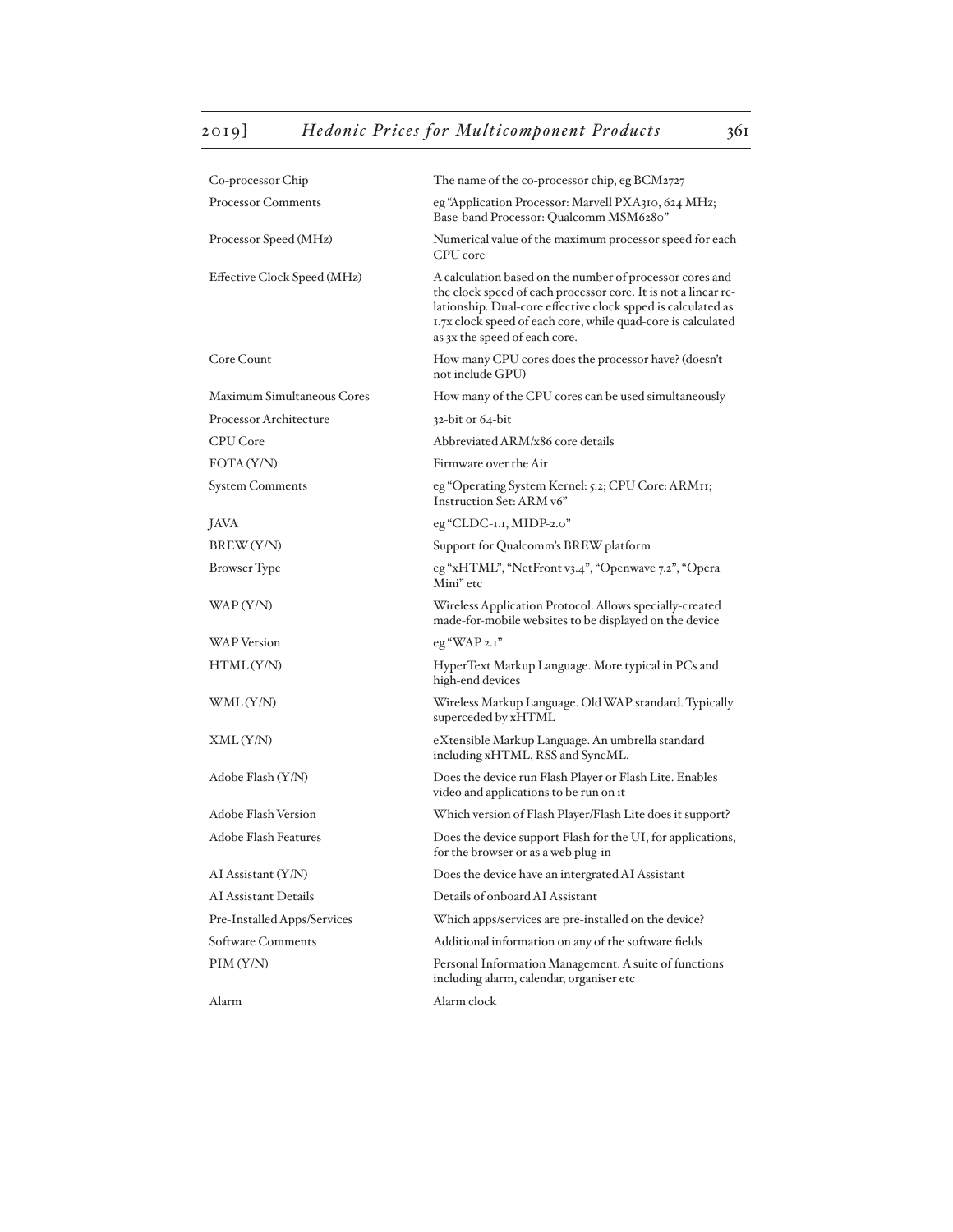| Calculator                   | Self-explanatory                                                                                                                                         |
|------------------------------|----------------------------------------------------------------------------------------------------------------------------------------------------------|
| Calendar                     | Self-explanatory                                                                                                                                         |
| Clock                        | 12 or 24 hour clock                                                                                                                                      |
| <b>Currency Converter</b>    | Self-explanatory                                                                                                                                         |
| ECML / Digital Wallet        | Electronic Commerce Modeling Language. A protocol for<br>electronic transactions                                                                         |
| Organiser                    | To do list, alerts and other functions                                                                                                                   |
| Games (Y/N)                  | Does the device support standalone or online games that<br>can be sideloaded or downloaded                                                               |
| <b>Organisation Comments</b> | Additional information on any of the organisation fields                                                                                                 |
| Phonebook Capacity           | Commentary on the number of contacts that can be stored<br>in the device's memory and whether hame and email and<br>multiple contacts can be stored      |
| Vibrate                      | Does the device support vibration mode and how many<br>types of vibration does it support                                                                |
| Haptic Feedback              | Does the device provide vibration feedback in response to<br>actions. Often used with touchscreens to give positive feel<br>to touching a virtual button |
| GPS (Y/N)                    | Global Positioning by Sattelite. Used for location-based<br>services and navigation                                                                      |
| GPS Details                  | Which GPS systems are supported?                                                                                                                         |
| Accelerometer (Y/N)          | Enables automatic switching of the display from landscape<br>to portrait as the device is rotated                                                        |
| G-Sensor (Y/N)               | Does the device have a gravity sensor?                                                                                                                   |
| Gyroscope (Y/N)              | 2-axis or 3-axis gyroscopes enable new game interactions<br>and help eliminate camera shake                                                              |
| Magnetometer (Y/N)           | Does the device detect magnetic fields?                                                                                                                  |
| Proximity Sensor (Y/N)       | Detects whether device is near face or other object, to<br>disable touchscreen to elimiate false screen presses                                          |
| Ambient Light Sensor (Y/N)   | Used to help control the backlight or screen brightness in<br>light or dark environments                                                                 |
| Temperature Sensor (Y/N)     | Does the device support this sensor?                                                                                                                     |
| Humidity Sensor (Y/N)        | Does the device support this sensor?                                                                                                                     |
| Pressure Sensor (Y/N)        | Does the device support this sensor?                                                                                                                     |
| Heart Rate Sensor (Y/N)      | Does the device support this sensor?                                                                                                                     |
| Fingerprint Sensor (Y/N)     | Does the device support this sensor?                                                                                                                     |
| Gesture Sensor (Y/N)         | Does the device support this sensor?                                                                                                                     |
| Hall Sensor (Y/N)            | Does the device support this sensor?                                                                                                                     |
| Pico Projector (Y/N)         | Small, low power projector built into the device                                                                                                         |
| Flash Light (Torch)          | Does the device have a built-in torch/bright light                                                                                                       |
| TTY/TDD(Y/N)                 | Telecommunication Device for the Deaf. Allows deaf<br>people to communicate using voice-text-voice conversion<br>software                                |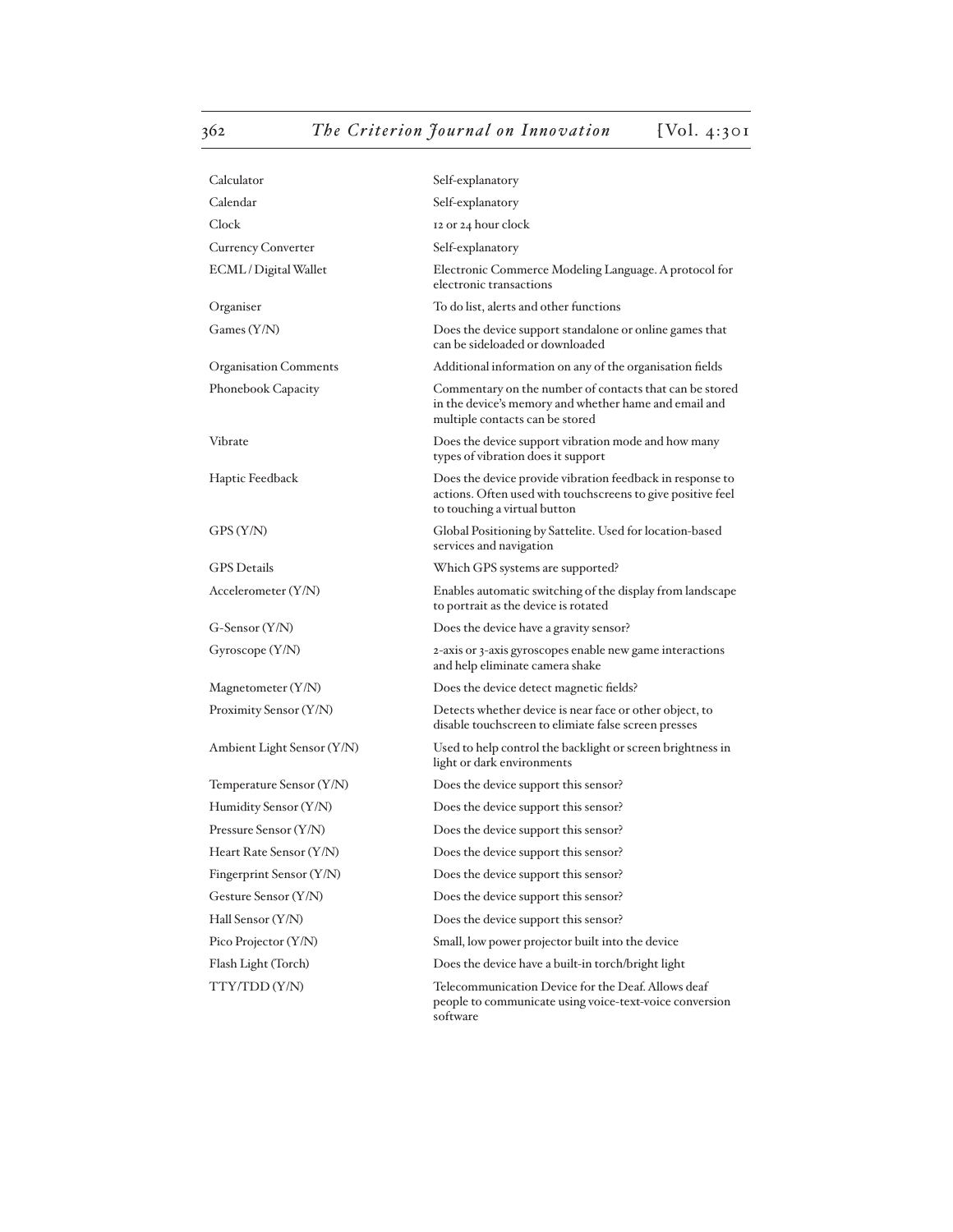| Misc. Comments                 | Additional information, includes type of GPS supported, eg<br>A-GPS, or E911, Goggle Maps |
|--------------------------------|-------------------------------------------------------------------------------------------|
| Form Factor Group              | Summary of Form Factor field, with values categorised<br>from a list                      |
| Thickness Range                | Summary of Dimensions field, with values categorised from<br>a list                       |
| Weight Range                   | Summary of Weight field, with values categorised from a list                              |
| Network Group                  | Summary of Network field, with values categorised from<br>a list                          |
| DL Speed Range                 | Summary of the 2G, 3G, 4G etc downlink data speeds                                        |
| UL Speed Range                 | Summary of the $2G$ , $3G$ , $4G$ etc uplink data speeds                                  |
| <b>Battery Capacity Range</b>  | Summary of Battery Capacity field, with values categorised<br>from a list                 |
| Standby Time Range             | Summary of Standby Time field, with values categorised<br>from a list                     |
| Talk Time Range                | Summary of Talk Time field, with values categorised from<br>a list                        |
| Display Type Group             | Summary of Display Type field, with values categorised<br>from a list                     |
| Display Size Range             | Summary of Display Size field, with values categorised from<br>a list                     |
| Display Resolution Group       | Summary of Display Resolution field, with values<br>categorised from a list               |
| Display Colour Depth           | Summary of Display Colour Depth field, with values<br>categorised from a list             |
| <b>Camera Resolution Range</b> | Summary of Camera Resolution field, with values<br>categorised from a list                |
| <b>Internal Memory Group</b>   | Summary of Internal NAND Flash Memory details, with<br>values categorised from a list     |
| Headset Jack                   | Summary of Headset Jack field, with values categorised<br>from a list                     |
| Processor Speed Range          | Summary of Processor Speed field, with values categorised<br>from a list                  |
| OS Group                       | Summary of Operating System field, with values<br>categorised from a list                 |
| Manufacturer Group             | Summary of Brand field, with values categorised from a list                               |
| Manufacturer's source          | URL of the manufacturer's website where the specs were<br>found                           |

*Source*: Strategy Analytics, SpecTRAX Field Definitions for Criterion, *supra* note 44.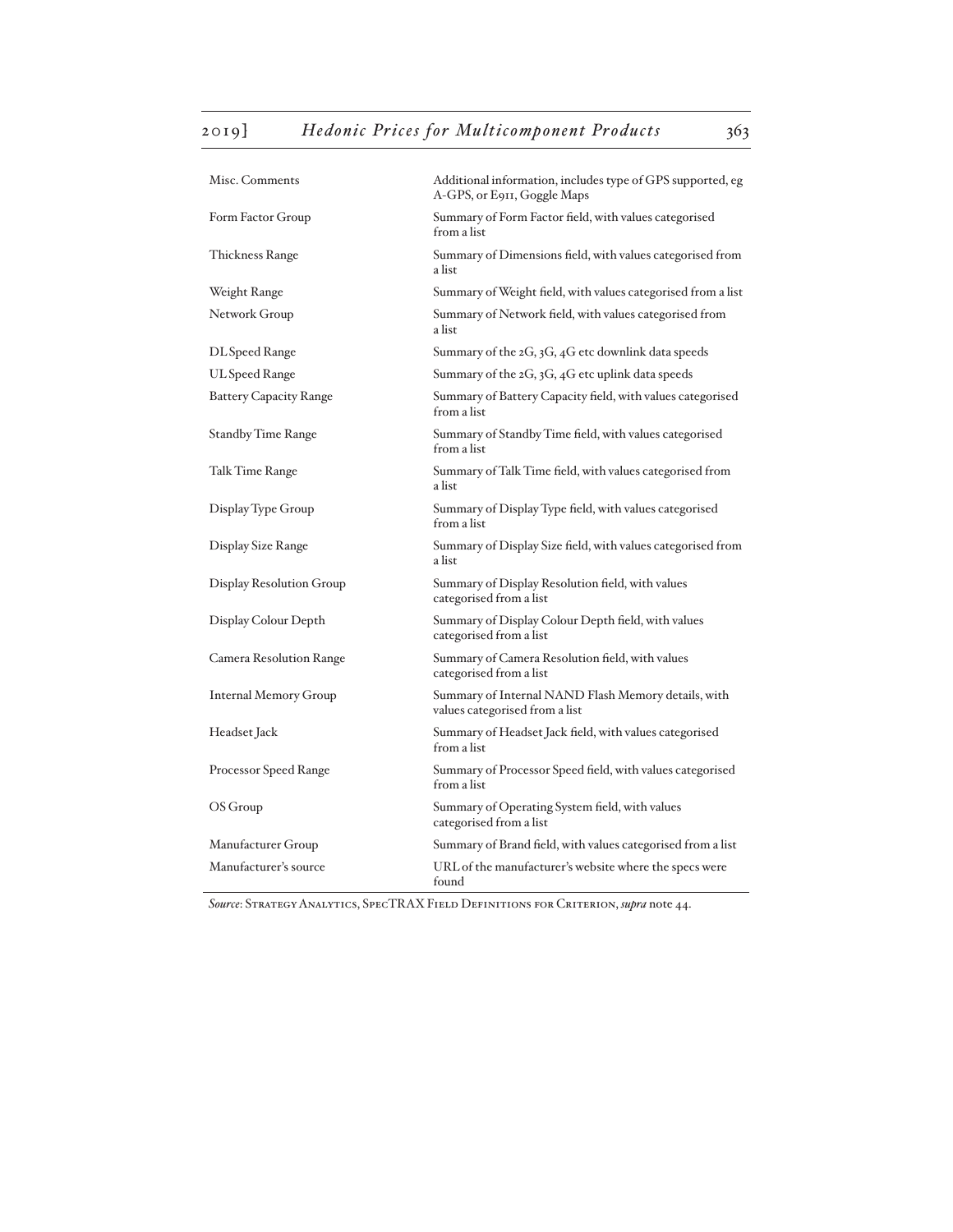### APPENDIX II. SPECIFICATION OF THE Hedonic Price Model Including Only Smartphone Models Launched in 2017 or 2018

| Variable                       | Original      | Original      | Specification                                                | Specification                                            |
|--------------------------------|---------------|---------------|--------------------------------------------------------------|----------------------------------------------------------|
|                                | Specification | Specification | Including Only                                               | <b>Including Only</b>                                    |
|                                | (Missing Data | (Missing Data | Smartphone                                                   | Smartphone                                               |
|                                | Not Imputed)  | Imputed)      | Models                                                       | Models                                                   |
|                                |               |               | Launched in<br>2017 or 2018<br>(Missing Data<br>Not Imputed) | Launched in<br>2017 or 2018<br>(Missing Data<br>Imputed) |
| $LTE-A$ (Y/N)                  | $47.2348***$  | $35.3580***$  | $-4.9416$                                                    | 21.8385                                                  |
|                                | (18.1996)     | (13.4942)     | (38.657)                                                     | (26.8176)                                                |
| TD-LTE (Y/N)                   | 5.8623        | $-16.4549*$   | $55.3282**$                                                  | 24.8113                                                  |
|                                | (13.4134)     | (9.7323)      | (22.7004)                                                    | (19.1772)                                                |
| $V_0W$ iFi $(Y/N)$             | $-45.7357***$ | $-48.7108***$ | $-24.1132$                                                   | $-7.1255$                                                |
|                                | (21.8353)     | (15.9615)     | (55.1742)                                                    | (30.9705)                                                |
| Removable Battery (Y/N)        | $-61.0543***$ | $-39.3506***$ | $-52.2881$                                                   | 10.0564                                                  |
|                                | (21.3383)     | (13.6778)     | (65.9599)                                                    | (31.0102)                                                |
| Dual Main Camera (Y/N)         | 36.2012       | $-12.0416$    | 34.2101                                                      | -14.6624                                                 |
|                                | (23.7987)     | (15.1174)     | (45.3596)                                                    | (25.5063)                                                |
| Primary Camera Digital Zoom    | 9.3950        | 10.1908       | 17.9807                                                      | 35.0037                                                  |
|                                | (15.6760)     | (11.2549)     | (31.6248)                                                    | (23.5482)                                                |
| TVOut(T/N)                     | 78.1580***    | $63.2184***$  | 363.4989**                                                   | $-29.5680$                                               |
|                                | (22.2858)     | (15.9512)     | (166.0617)                                                   | (52.5146)                                                |
| Handsfree                      | 41.3436**     | 32.7294**     | 7.2161                                                       | 0.8703                                                   |
|                                | (20.4593)     | (16.1887)     | (129.1865)                                                   | (62.6405)                                                |
| Voice Commands                 | $142.0157***$ | 107.6537***   | $-606.7085***$                                               | $-21.9027$                                               |
|                                | (42.9020)     | (27.4674)     | (206.8537)                                                   | (73.8641)                                                |
| Text to Speech (Y/N)           | 20.7032       | 35.0504       | $-306.5924**$                                                | 42.2240                                                  |
|                                | (29.3312)     | (21.7956)     | (150.0589)                                                   | (78.3960)                                                |
| HD Voice (Y/N)                 | 42.5067**     | 6.0076        | 2.1394                                                       | $-6.7717$                                                |
|                                | (19.4181)     | (13.2886)     | (48.5989)                                                    | (25.9332)                                                |
| Infrared (Y/N)                 | 72.2019***    | 89.2028***    | $210.9904*$                                                  | 48.1506                                                  |
|                                | (24.0013)     | (15.3371)     | (108.2089)                                                   | (53.8885)                                                |
| PC Synch (Y/N)                 | 50.9499       | 26.5866       | $-29.9753$                                                   | 0.9708                                                   |
|                                | (31.5331)     | (22.9603)     | (109.8387)                                                   | (63.6842)                                                |
| NFC                            | 29.1555       | 48.1306***    | $-22.7099$                                                   | $68.5892**$                                              |
|                                | (20.2166)     | (13.2500)     | (62.3497)                                                    | (29.2397)                                                |
| DLNA (Y/N)                     | $51.4799$ **  | 79.2503***    | 137.7994                                                     | 118.3080***                                              |
|                                | (21.3224)     | (I4.4I37)     | (128.0187)                                                   | (35.4672)                                                |
| Wireless Display Support (Y/N) | $-69.1538***$ | $-29.9492***$ | $-4.4445$                                                    | $-14.3261$                                               |
|                                | (14.2898)     | (10.5869)     | (61.1939)                                                    | (49.7534)                                                |
| FOTA (Y/N)                     | $-6.1473$     | $-14.9725$    | 6.6313                                                       | $-3.6375$                                                |
|                                | (32.4838)     | (24.2898)     | (141.0069)                                                   | (46.7577)                                                |
| HTML (Y/N)                     | 41.5559       | $42.8059**$   | $-13.3434$                                                   | 34.2830                                                  |
|                                | (40.8430)     | (18.1783)     | (80.0733)                                                    | (34.2496)                                                |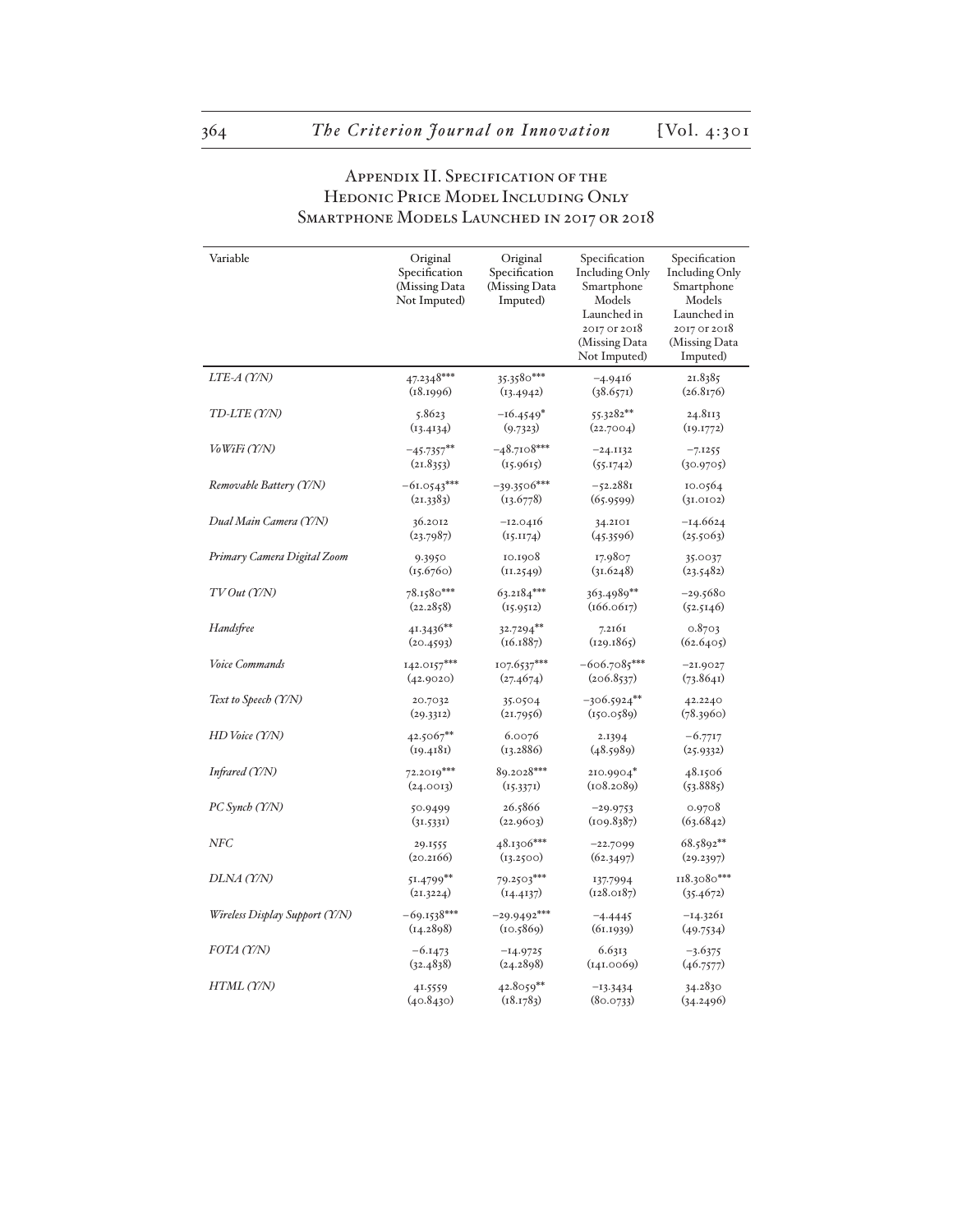## 2019] *Hedonic Prices for Multicomponent Products* 365

| Haptic Feedback                             | $-142.1532***$         | $-97.8073***$            | 609.1418**    | 42.1825      |
|---------------------------------------------|------------------------|--------------------------|---------------|--------------|
|                                             | (33.8939)              | (26.7549)                | (233.5137)    | (90.4525)    |
| Gyroscope (Y/N)                             | 9.9983                 | 16.9727                  | $-23.8837$    | $-27.2394$   |
|                                             | (18.8212)              | (14.2543)                | (37.8332)     | (26.5992)    |
| Pressure Sensor (Y/N)                       | 107.5538***            | 75.0562***               | 80.8349       | 98.7391***   |
|                                             | (21.6778)              | (15.3628)                | (61.0355)     | (32.7577)    |
| <b>Fingerprint Sensor (Y/N)</b>             | $-68.9596***$          | $-48.7961***$            | $-74.1396**$  | $-17.5381$   |
|                                             | (18.3469)              | (13.0137)                | (29.2174)     | (25.9414)    |
| Gesture Sensor (Y/N)                        | $-7.4448$              | $-18.6366$               | 200.5631*     | 0.5426       |
|                                             | (22.6622)              | (15.0004)                | (101.0027)    | (42.9299)    |
| Hall Sensor (Y/N)                           | $-67.2767***$          | $-22.9032*$              | 82.9245       | 9.5895       |
|                                             | (17.8832)              | (11.7719)                | (53.8670)     | (27.5392)    |
| TTY/TDD (Y/N)                               | $-9.5013$              | $-15.4429$               | 16.2715       | $-67.8167**$ |
|                                             | (17.1434)              | (13.3640)                | (46.2982)     | (31.8843)    |
| 3G Talk Time $(min)^C$                      | 0.0273                 | $0.0422**$               | $-0.0009$     | 0.0496       |
|                                             | (0.0243)               | (0.0166)                 | (0.0426)      | (0.0329)     |
| Primary Video Frame Rate (fps) <sup>C</sup> | $-0.3855$              | $-0.3021$                | 12.4388**     | 1.3530       |
|                                             | (0.5477)               | (0.4887)                 | (5.6464)      | (1.4570)     |
| Battery Capacity $(mAb)^C$                  | $-0.0165$              | $-0.0076$                | $-0.0034$     | $-0.0008$    |
|                                             | (0.0189)               | (0.0116)                 | (0.0320)      | (0.0184)     |
| Primary Display Size (Inch) <sup>C</sup>    | $84.4025***$           | 62.0354***               | $110.8590***$ | 98.8330***   |
|                                             | (21.6457)              | (14.5608)                | (38.6068)     | (30.6981)    |
| Pixels Per Inch (PPI) <sup>c</sup>          | $0.8279***$            | $0.6372***$              | $0.5524***$   | $0.3249**$   |
|                                             | (0.0924)               | (0.0617)                 | (0.2277)      | (0.1283)     |
| Max DL Speed (Mbps) $\mathcal{C}$           | $0.1243***$            | $0.1267***$              | $0.2202**$    | $0.1189**$   |
|                                             | (0.0408)               | (0.0286)                 | (0.0999)      | (0.0517)     |
| Maximum Simultaneous Cores <sup>C</sup>     | $-5.3307$              | $-10.5322***$            | $-5.6815$     | $-8.4543$    |
|                                             | (3.3191)               | (2.5330)                 | (10.1926)     | (5.4431)     |
| Maximum Card Size (GB) <sup>c</sup>         | $-0.0193$              | $-0.0106$                | $-0.0220$     | $-0.0109$    |
|                                             | (0.0134)               | (0.008I)                 | (0.0379)      | (0.0169)     |
| NAND Flash (GB)                             |                        |                          |               |              |
| 8                                           | $-79.0918$<br>(88.771) | 19.1579<br>(47.9652)     |               |              |
| 16                                          | -34.3806               | 40.3568                  | 62.5213       | 18.7062      |
|                                             | (89.8321)              | (48.9503)                | (46.6230)     | (38.4149)    |
| 32                                          | $-25.9483$             | 65.1928                  | 87.7188       | 28.7499      |
|                                             | (91.5715)              | (50.9952)                | (54.9600)     | (48.6027)    |
| 64                                          | 40.2973                | 124.0119**               | 91.1310       | 135.6436***  |
|                                             | (92.7905)              | (52.5742)                | (59.5249)     | (51.8758)    |
| 128                                         | 115.9830               | 213.0594***              | 157.9163**    | 207.8045***  |
|                                             | (93.6278)              | (55.2171)                | (65.8534)     | (60.3291)    |
| 256                                         | 222.0765**             | 400.8248***              | 244.3275***   | 374.1500***  |
|                                             | (97.1359)              | (61.6583)                | (66.3993)     | (68.8017)    |
| <b>Brand</b>                                |                        |                          |               |              |
| Acer                                        |                        | $-18.5965$<br>(107.0333) |               |              |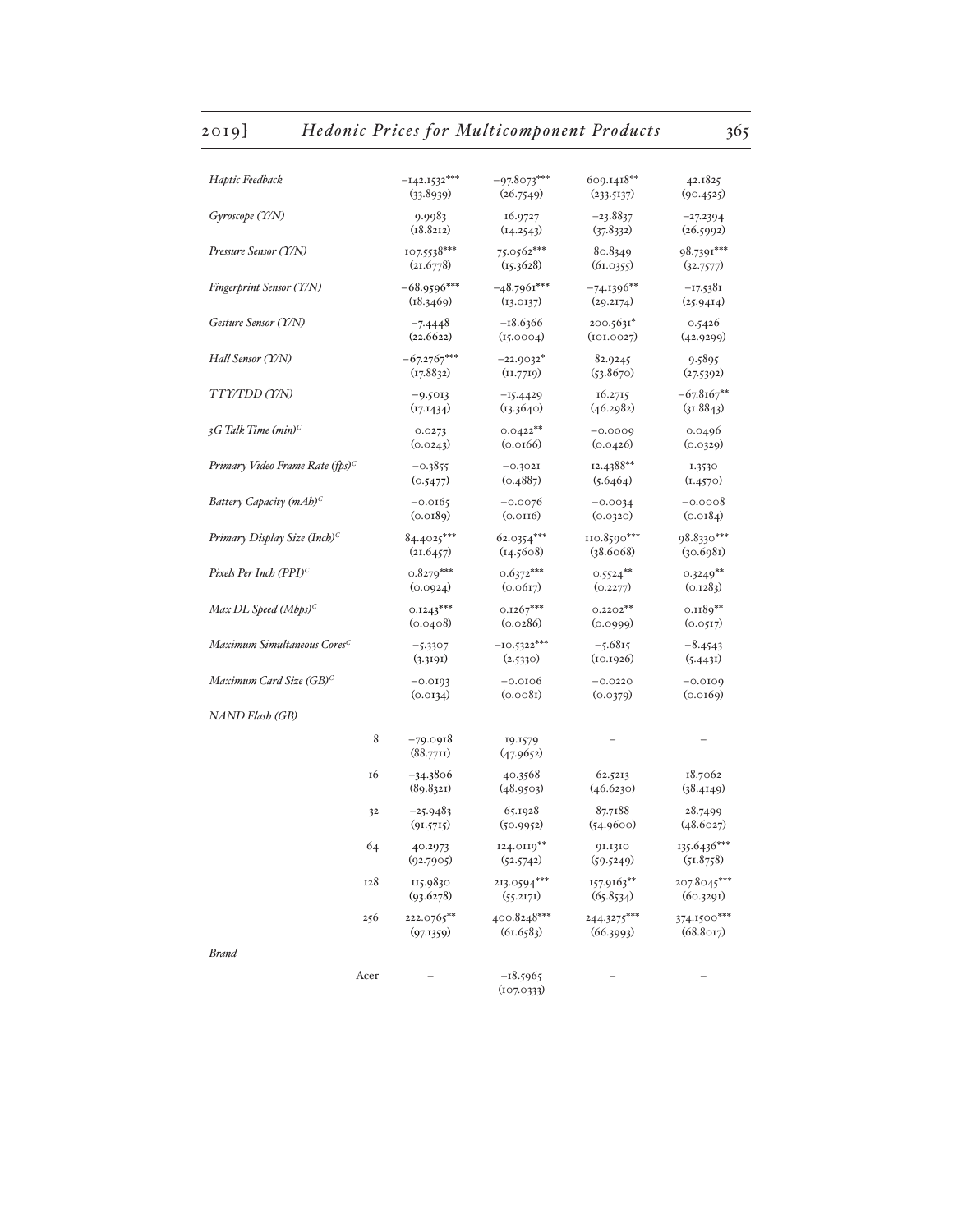# 366 The Criterion Journal on Innovation [Vol. 4:301]

| Alcatel    | $-116.8565***$<br>(42.2436) | $-46.7974$<br>(31.6435)     | $-155.8665$<br>(142.9499)   | $-8.0284$<br>(72.0382)    |
|------------|-----------------------------|-----------------------------|-----------------------------|---------------------------|
| Andy Rubin |                             | 237.5085**<br>(108.3179)    |                             | 292.6662**<br>(130.2201)  |
| Apple      | 238.3294***<br>(48.3873)    | 299.3931***<br>(35.1997)    |                             | 353.1428***<br>(82.5854)  |
| Asus       | -70.6361<br>(44.6131)       | -45.8635<br>(32.9885)       | $-52.3612$<br>(145.9312)    | $-7.2284$<br>(81.5061)    |
| BlackBerry | 63.3546<br>(44.0921)        | 126.8421***<br>(35.4504)    |                             | 283.2096***<br>(106.0687) |
| Blackview  |                             | 102.6413<br>(108.9630)      |                             | 128.2066<br>(136.0497)    |
| <b>BLU</b> | $-120.5218***$<br>(39.4384) | $-79.5368**$<br>(31.6276)   | $-67.1276$<br>(137.9509)    | $-36.8866$<br>(71.0302)   |
| Cat        | 19.3121<br>(101.8705)       | 213.9446***<br>(46.9331)    | 161.5419<br>(169.0066)      | 312.1984***<br>(97.2179)  |
| CoolPAD    | $-194.5165*$<br>(101.8588)  | -141.7976<br>(105.1390)     |                             |                           |
| Doro       |                             | $-89.4023$<br>(106.0624)    |                             |                           |
| Freetel    |                             | 40.6799<br>(77.4159)        |                             |                           |
| Google     | 82.5084<br>(55.9176)        | 165.4592***<br>(43.7355)    |                             | 192.3621*<br>(99.2054)    |
| ΗP         |                             | 225.II22**<br>(109.8214)    |                             |                           |
| Huawei     | $-86.7011*$<br>(51.6442)    | $-33.3554$<br>(29.4363)     | -135.9762<br>(158.7750)     | $-25.6786$<br>(70.1983)   |
| Kodak      |                             | 264.8498**<br>(106.2375)    |                             |                           |
| Kyocera    |                             | 44.6163<br>(66.9648)        |                             | 140.7159<br>(135.8382)    |
| LeEco      |                             | $-236.9928**$<br>(106.5448) |                             |                           |
| Lenovo     | 23.8248<br>(55.4466)        | $-13.0224$<br>(28.1765)     | 182.6693<br>(162.2942)      | $-6.0524$<br>(67.6368)    |
| LG         | $-110.9331***$<br>(40.0316) | $-42.1021*$<br>(24.7573)    | $-291.1562**$<br>(135.5508) | -39.5135<br>(65.4726)     |
| Meitu      |                             | 202.8408**<br>(83.6207)     |                             | 187.1801<br>(115.0202)    |
| Meizu      |                             | $-77.0155$<br>(77.3097)     |                             | $-31.0842$<br>(127.7945)  |
| Microsoft  | $-211.7718***$<br>(60.9289) | $-127.7599**$<br>(54.3493)  |                             |                           |
| Motorola   | -9.7006<br>(96.4850)        | -19.5326<br>(38.8367)       |                             |                           |
| Nokia      | 14.8767<br>(42.7481)        | 40.0600<br>(35.4345)        | $-77.2682$<br>(129.9760)    | -19.4067<br>(77.7963)     |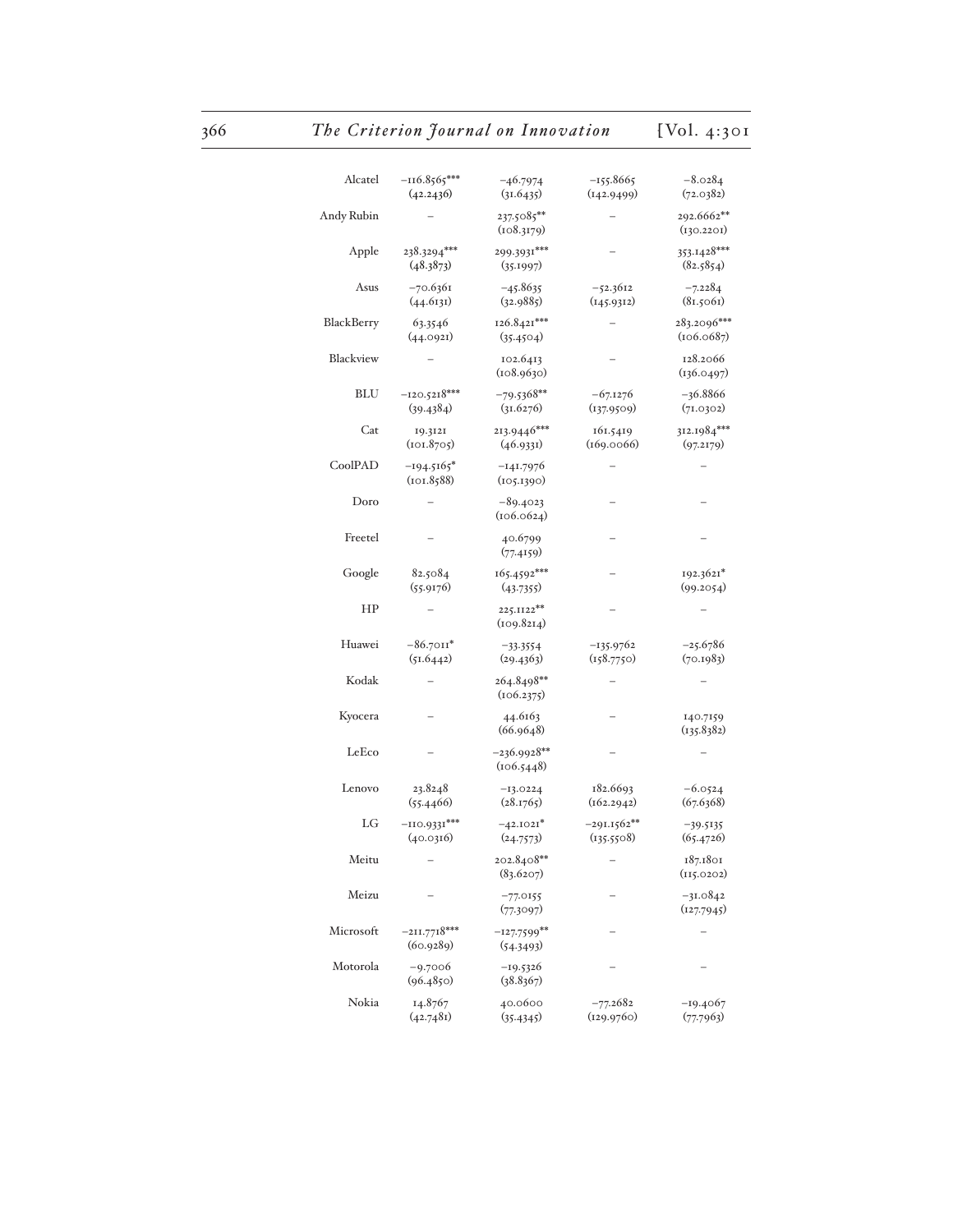| OnePlus                    |                              | $-77.9807$<br>(50.1465)     |                              | $-149.8576*$<br>(79.5958)    |
|----------------------------|------------------------------|-----------------------------|------------------------------|------------------------------|
| Plum                       | $-67.8412$<br>(97.3443)      | $-76.3516$<br>(105.6096)    |                              |                              |
| Razer                      |                              | 302.9332***<br>(107.0985)   |                              | 302.4391**<br>(134.2178)     |
| Samsung                    | 18.9959<br>(33.4708)         | $56.8683**$<br>(24.7873)    | $-20.0397$<br>(115.7004)     | 24.7047<br>(71.1423)         |
| Sky                        |                              | $-19.2090$<br>(54.7365)     |                              |                              |
| Sonim                      |                              | 436.6757***<br>(88.6453)    |                              | 262.2597*<br>(157.5930)      |
| Sony                       | 34.5849<br>(40.1189)         | 25.0200<br>(28.831)         |                              | $-3.0574$<br>(65.3245)       |
| T-Mobile                   | 24.3087<br>(100.5546)        | 43.7713<br>(107.3600)       | $-267.4083*$<br>(159.0497)   | 47.3348<br>(131.4280)        |
| Ulefone                    |                              | $-63.4662$<br>(82.1075)     |                              | $-78.9033$<br>(126.9212)     |
| <b>UMI</b> Mobiles         |                              | 10.3359<br>(107.7340)       |                              | 7.5475<br>(139.7411)         |
| Verykool                   | $-0.6711$<br>(71.0507)       | 27.1279<br>(75.9181)        |                              |                              |
| Vivo                       |                              | $-38.4103$<br>(79.7382)     |                              |                              |
| Xiaomi                     | $-74.9723$<br>(102.6683)     | $-141.0789***$<br>(50.3046) | $-236.6968$<br>(242.1902)    | $-88.6644$<br>(118.1678)     |
| <b>ZTE</b>                 | $-166.8439***$<br>(49.9576)  | $-55.2414*$<br>(32.6211)    | $-88.7146$<br>(132.3104)     | 33.3815<br>(77.6061)         |
| Constant                   | $-395.8151***$<br>(132.8051) | $-371.1475***$<br>(76.0988) | $-909.2119***$<br>(331.6330) | $-607.6591***$<br>(146.3890) |
| Observations               | 33I                          | 7II                         | 98                           | 262                          |
| $\mathbb{R}^{\frac{1}{2}}$ | 0.9313                       | 0.8844                      | 0.9842                       | 0.9123                       |
| F-Statistic                | 61.03                        | 62.01                       | 58.70                        | 32.03                        |
| $\mathrm{Prob}$ > $F$      | $\circ$                      | $\circ$                     | $\circ$                      | $\circ$                      |
| Root Mean Squared Error    | 83.56                        | 100.2                       | 57.55                        | 103.4                        |

*Source*: Strategy Analytics, SpecTRAX Service, *supra* note 2, tab 2 ("Device Specifications"). *Notes*: \* indicates statistical significance at the 90-percent confidence level, \*\* indicates statistical significance at the 95-percent confidence level, and \*\*\* indicates statistical significance at the 99-percent confidence level. *C* indicates that the variable is continuous.

We use the *Date Launched* variable in Strategy Analytics' database to identify smartphone models that were launched in 2017 or 2018. The *Date Announced* is identical to the *Date Launched* in 63.21 percent of observations for which date information exists, and the *Date Announced* is within one month of the *Date Launched* for 88.96 percent of observations for which date information exists. Thus, we use the value of the *Date Announced* variable when the *Date Launched* variable is missing.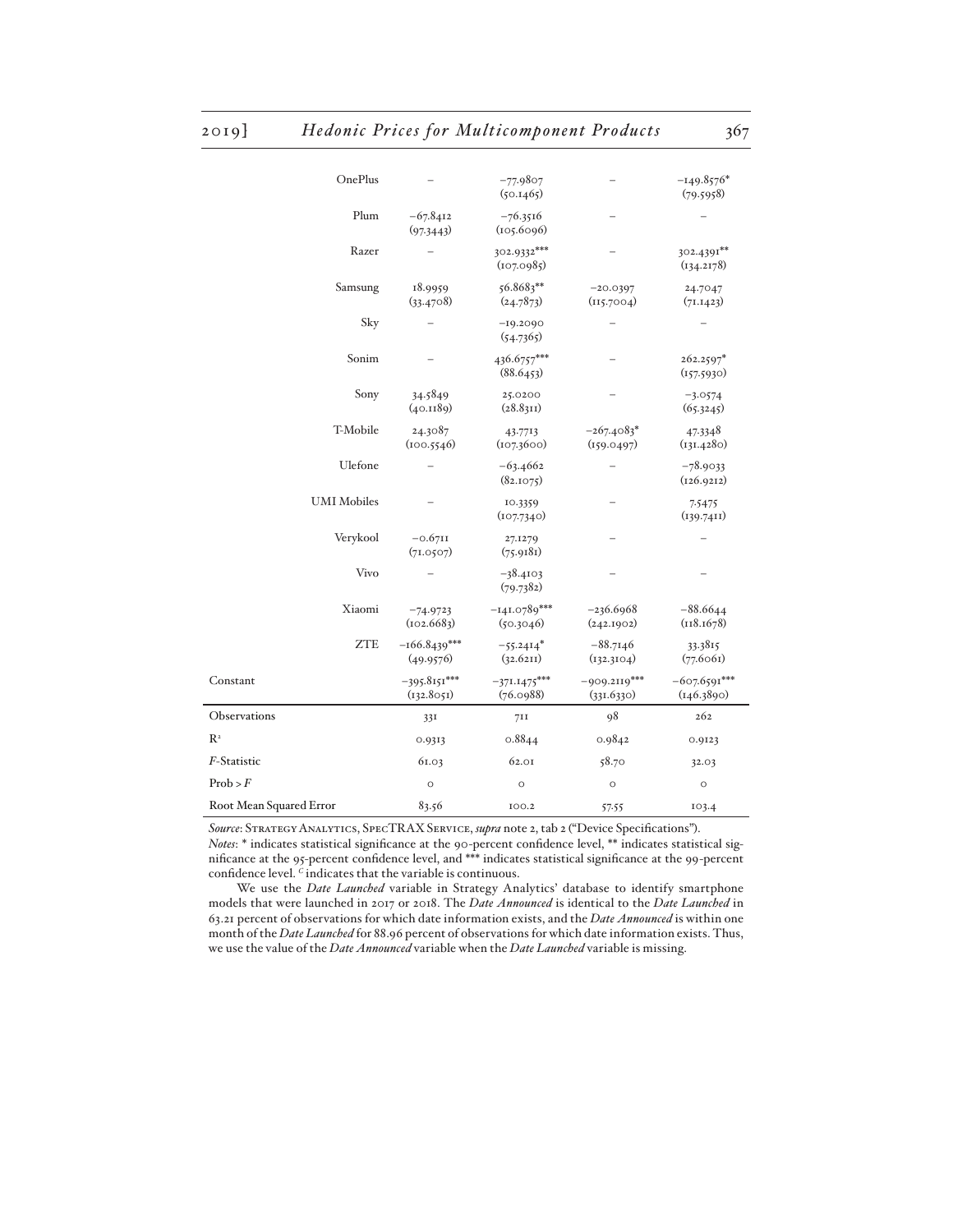| Variable                                | Estimated<br>Coefficient |
|-----------------------------------------|--------------------------|
| CDMA (Y/N)                              | $\circ$                  |
| LTE-A (Y/N)                             | 45.41155                 |
| TD-SCDMA (Y/N)                          | $\circ$                  |
| TD-LTE (Y/N)                            | 31.44572                 |
| <i>VoLTE (Y/N)</i>                      | 13.06219                 |
| VoWiFi (Y/N)                            | $\circ$                  |
| Ruggedized (Y/N)                        | $\circ$                  |
| Removable Battery (Y/N)                 | $-79.06405$              |
| Wireless Charging (Y/N)                 | $\circ$                  |
| Pred Text (Y/N)                         | $\circ$                  |
| Dual Main Camera (Y/N)                  | 49.64039                 |
| Primary Camera Digital Zoom             | 52.60044                 |
| TV Out (Y/N)                            | 105.0254                 |
| Handsfree                               | 86.44581                 |
| Voice Commands                          | 157.8764                 |
| Text to Speech (Y/N)                    | $-14.75285$              |
| HD Voice (Y/N)                          | $-26.89681$              |
| <b>Bluetooth Low Energy (BLE) (Y/N)</b> | $\circ$                  |
| Infrared (Y/N)                          | 6.870466                 |
| PC Synch (Y/N)                          | 43.6379                  |
| Microsoft Active Sync (Y/N)             | $\circ$                  |
| USB Type C (Y/N)                        | $-25.55161$              |
| UMA (Y/N)                               | $\circ$                  |
| NFC                                     | 109.9462                 |
| DLNA (Y/N)                              | 37.69178                 |
| HDMI (Y/N)                              | $\circ$                  |
| MHL(T/N)                                | $\circ$                  |
| Wireless Display Support (Y/N)          | -30.50761                |
| FOTA (Y/N)                              | $-36.22347$              |
| HTML (Y/N)                              | 15.11274                 |
| AI Assistant (Y/N)                      | 65.56574                 |
| <b>ECML</b> Digital Wallet              | $\circ$                  |

Appendix III. Lasso Regression Results for Smartphone Prices, Including the *Weight (gr)* Variable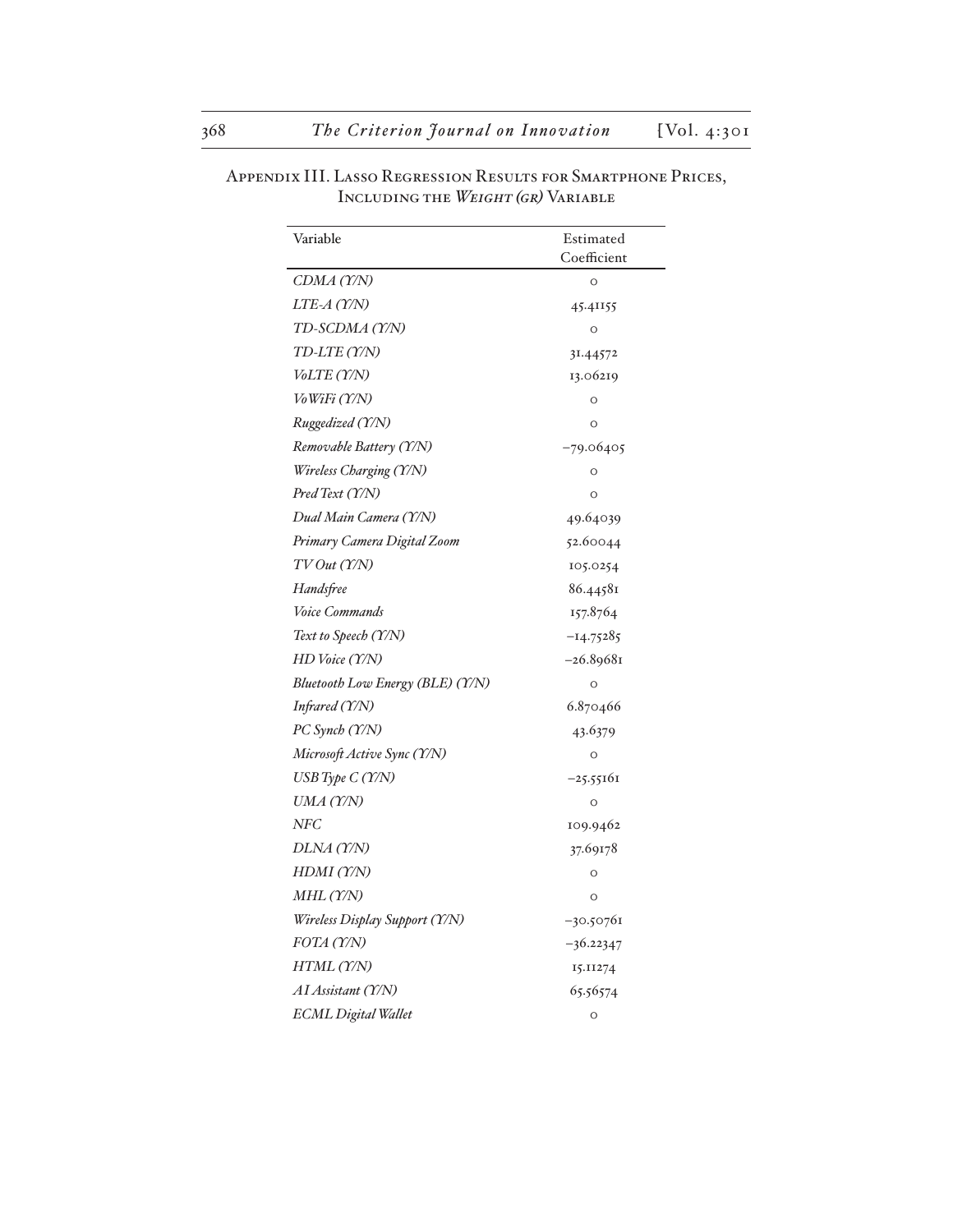| Organiser                           | $\circ$      |
|-------------------------------------|--------------|
| Vibrate                             | $\circ$      |
| Haptic Feedback                     | $-121.6833$  |
| G Sensor (Y/N)                      | $\circ$      |
| Gyroscope (Y/N)                     | 33.51363     |
| Magnetometer (Y/N)                  | O            |
| Ambient Light Sensor (Y/N)          | $\circ$      |
| Pressure Sensor (Y/N)               | 129.7017     |
| Fingerprint Sensor (Y/N)            | $-69.8438$   |
| Gesture Sensor (Y/N)                | 22.53068     |
| Hall Sensor (Y/N)                   | $-54.0455$   |
| Flash Light Torch                   | $\circ$      |
| TTY/TDD (Y/N)                       | $-21.25393$  |
| $3G$ Talk Time (min) C              | 0.0468953    |
| Primary Video Frame Rate (fps)C     | -0.3275169   |
| Battery Capacity (mAh)C             | $\circ$      |
| Primary Display Size (Inch)C        | 11.15155     |
| Pixels Per Inch (PPI)C              | 0.7267368    |
| Primary Camera Size (MP)            | $\circ$      |
| Max DL Speed (Mbps)C                | 0.2135906    |
| Processor Speed (MHz)C              | $\circ$      |
| Maximum Simultaneous CoresC         | $-14.42577$  |
| Maximum Card Size (GB)C             | $-0.0397386$ |
| RAM (MB)C                           | $\circ$      |
| Weight (gr)C                        | $\circ$      |
| Constant                            | $-196.535$   |
| Observations                        | 307          |
| $R^2$                               | 0.8616       |
| alpha                               | 1.0000       |
| lambda                              | 1.3732       |
| Cross-Validation Mean Squared Error | 13III.7764   |

*Source*: Strategy Analytics, SpecTRAX Service, supra note 2, tab 2 ("Device Specifications").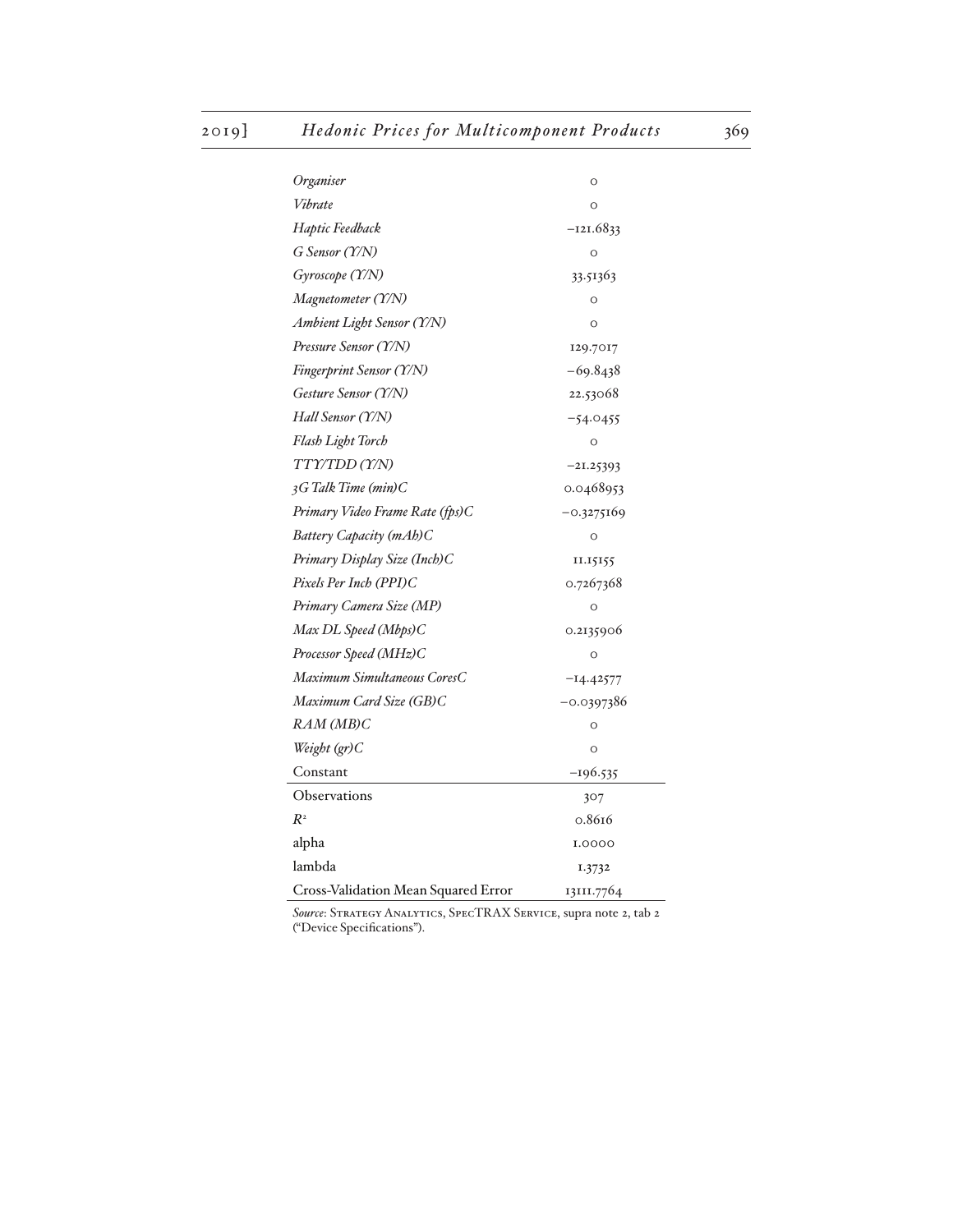| Variable                       | <b>Regression Based</b><br>on Nonimputed | Regression<br>Based on     |
|--------------------------------|------------------------------------------|----------------------------|
|                                | Data                                     | <b>Imputed Data</b>        |
| LTE-A (Y/N)                    | 47.5240**<br>(18.4910)                   | 35.5997***<br>(13.4759)    |
| TD-LTE (Y/N)                   | 6.6179<br>(13.5875)                      | $-17.5468*$<br>(9.7404)    |
| VoWiFi (Y/N)                   | $-43.8077***$<br>(22.2234)               | $-52.1344***$<br>(16.0697) |
| Removable Battery (Y/N)        | $-61.6488***$<br>(22.9080)               | $-37.0906***$<br>(13.7251) |
| Dual Main Camera (Y/N)         | 35.5369<br>(24.0075)                     | $-9.9768$<br>(15.1464)     |
| Primary Camera Digital Zoom    | 17.2687<br>(16.5166)                     | 9.8246<br>(II.24II)        |
| TVOut(T/N)                     | $80.2433***$<br>(22.7750)                | $60.8210***$<br>(15.9930)  |
| Handsfree                      | 42.8188*<br>(22.3854)                    | 35.2869**<br>(16.2379)     |
| Voice Commands                 | 135.3656***<br>(44.0337)                 | 107.3911***<br>(27.4289)   |
| Text to Speech (Y/N)           | 17.1090<br>(29.7926)                     | $37.4141$ *<br>(21.8105)   |
| HD Voice (Y/N)                 | 39.II23*<br>(19.9128)                    | 6.3741<br>(13.2716)        |
| Infrared (Y/N)                 | $71.7715***$<br>(24.6484)                | 88.5282***<br>(15.3207)    |
| PC Synch (Y/N)                 | 55.5652*<br>(32.0233)                    | 28.1288<br>(22.9463)       |
| NFC                            | 24.5290<br>(20.9743)                     | 49.6741***<br>(13.2634)    |
| DLNA (Y/N)                     | $58.5897***$<br>(22.3079)                | 79.3735***<br>(14.3934)    |
| Wireless Display Support (Y/N) | $-69.2452***$<br>(14.5360)               | $-30.9070***$<br>(10.5874) |
| FOTA (Y/N)                     | $-7.3514$<br>(32.9585)                   | $-14.9533$<br>(24.2553)    |

Appendix IV. Hedonic Price Regression RESULTS FOR SMARTPHONE LAUNCH PRICES, Including the *Weight (gr)* Variable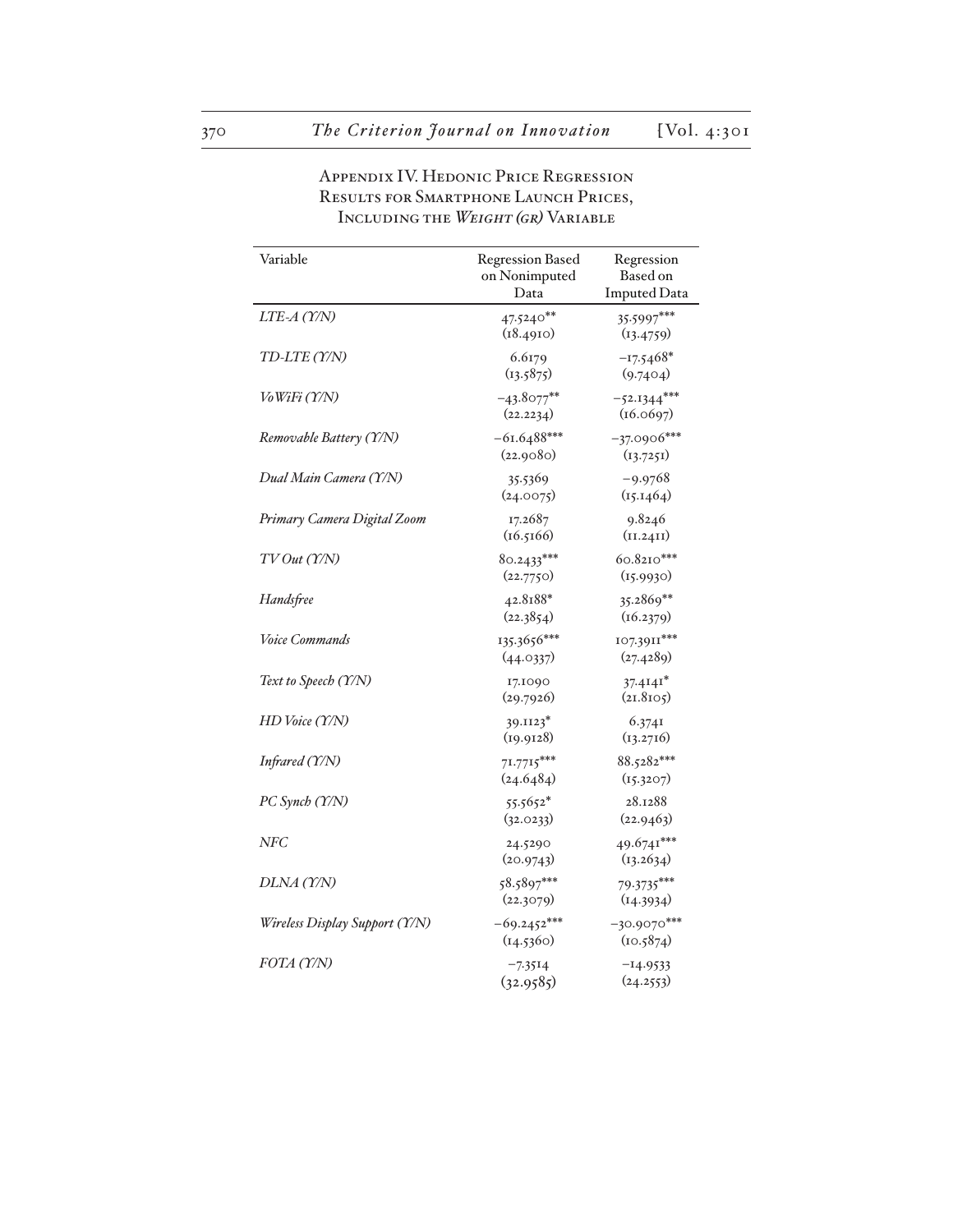| HTML (Y/N)                                  | 42.2III<br>(42.657)          | 42.7668**<br>(18.1526)      |
|---------------------------------------------|------------------------------|-----------------------------|
| Haptic Feedback                             | $-137.7014***$<br>(36.4553)  | $-100.1827***$<br>(26.7547) |
| Gyroscope (Y/N)                             | 0.5357<br>(19.7390)          | 16.1951<br>(14.2417)        |
| Pressure Sensor (Y/N)                       | $III.247I***$<br>(22.1523)   | 75.6274***<br>(15.3448)     |
| <b>Fingerprint Sensor (Y/N)</b>             | $-74.9481***$<br>(19.0690)   | $-47.2131***$<br>(13.0296)  |
| Gesture Sensor (Y/N)                        | $-8.0492$<br>(22.9587)       | $-18.6141$<br>(14.9791)     |
| Hall Sensor (Y/N)                           | $-60.7487***$<br>(19.1958)   | $-24.3087**$<br>(I1.7852)   |
| TTY/TDD(Y/N)                                | $-8.0442$<br>(17.3590)       | $-15.7054$<br>(13.3459)     |
| 3G Talk Time $(min)^C$                      | 0.0132<br>(0.0258)           | $0.0424***$<br>(0.0165)     |
| Primary Video Frame Rate (fps) <sup>C</sup> | $-0.3332$<br>(0.5565)        | $-0.3331$<br>(0.4884)       |
| Battery Capacity $(mAb)^C$                  | 0.0030<br>(0.0230)           | $-0.0006$<br>(0.0123)       |
| Primary Display Size (Inch) <sup>C</sup>    | 87.3292***<br>(29.1319)      | 76.0097***<br>(16.7701)     |
| Pixels Per Inch (PPI) <sup>C</sup>          | $0.8402***$<br>(0.097)       | $0.6363***$<br>(0.0616)     |
| Max DL Speed (Mbps) $C$                     | $0.1275***$<br>(0.04I4)      | $0.1295***$<br>(0.0286)     |
| Maximum Simultaneous Cores <sup>C</sup>     | $-5.9053$ *<br>(3.3877)      | $-10.6757***$<br>(2.5309)   |
| Maximum Card Size (GB) <sup>C</sup>         | $-0.0180$<br>(0.0136)        | $-0.0130$<br>(0.0082)       |
| Weight $(qr)^C$                             | $-0.3292$<br>(0.5178)        | $-0.5103*$<br>(0.3051)      |
| NAND Flash (GB)                             |                              |                             |
|                                             | 8<br>$-77.3729$<br>(89.5857) | 11.6939<br>(48.1046)        |
| 16                                          | $-39.3589$<br>(91.2496)      | 29.1505<br>(49.3380)        |
| 32                                          | $-31.2055$<br>(92.9702)      | 54.3191<br>(51.3362)        |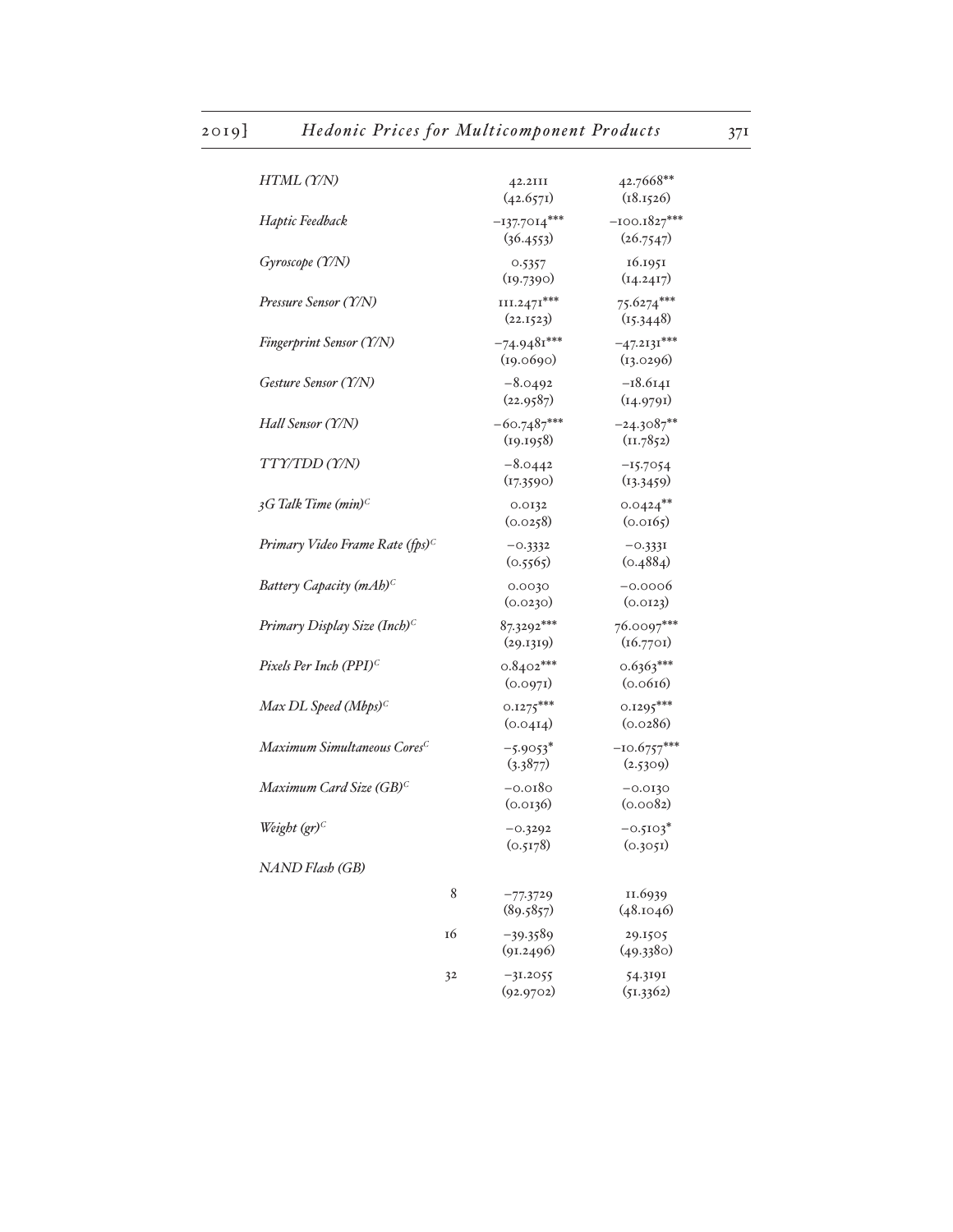| 64         | 35.8375<br>(94.1964)        | 113.7240**<br>(52.8588)    |
|------------|-----------------------------|----------------------------|
| 128        | 110.6242<br>(95.0753)       | 200.3264***<br>(55.6619)   |
| 256        | 217.7432**<br>(98.4990)     | 389.1736***<br>(61.9637)   |
| Brand      |                             |                            |
| Acer       |                             | $-42.8464$<br>(107.8605)   |
| Alcatel    | $-104.1213**$<br>(46.5815)  | $-48.8624$<br>(31.6227)    |
| Andy Rubin |                             | 234.0782**<br>(108.1837)   |
| Apple      | 249.2339***<br>(49.4287)    | 304.3509***<br>(35.2745)   |
| Asus       | $-75.5285$<br>(46.4800)     | $-53.4039$<br>(33.2488)    |
| BlackBerry | 63.5084<br>(45.1003)        | 135.9973***<br>(35.8208)   |
| Blackview  |                             | 87.4812<br>(109.1853)      |
| <b>BLU</b> | $-123.7089***$<br>(40.2977) | $-85.0462***$<br>(31.7541) |
| Cat        | 13.7588<br>(107.3866)       | 221.9520***<br>(47.1105)   |
| CoolPAD    | $-185.3280*$<br>(103.1127)  | $-142.6694$<br>(104.9912)  |
| Doro       |                             | $-89.0093$<br>(105.9122)   |
| Freetel    |                             | 29.3542<br>(77.6021)       |
| Google     | 81.8782<br>(57.5975)        | 156.7578***<br>(43.9822)   |
| HP         |                             | 219.7090**<br>(109.7132)   |
| Huawei     | $-89.0189*$<br>(53.6101)    | $-42.9718$<br>(29.9516)    |
| Kodak      |                             | 261.8996**<br>(106.1015)   |
| Kyocera    |                             | 82.9857<br>(70.6960)       |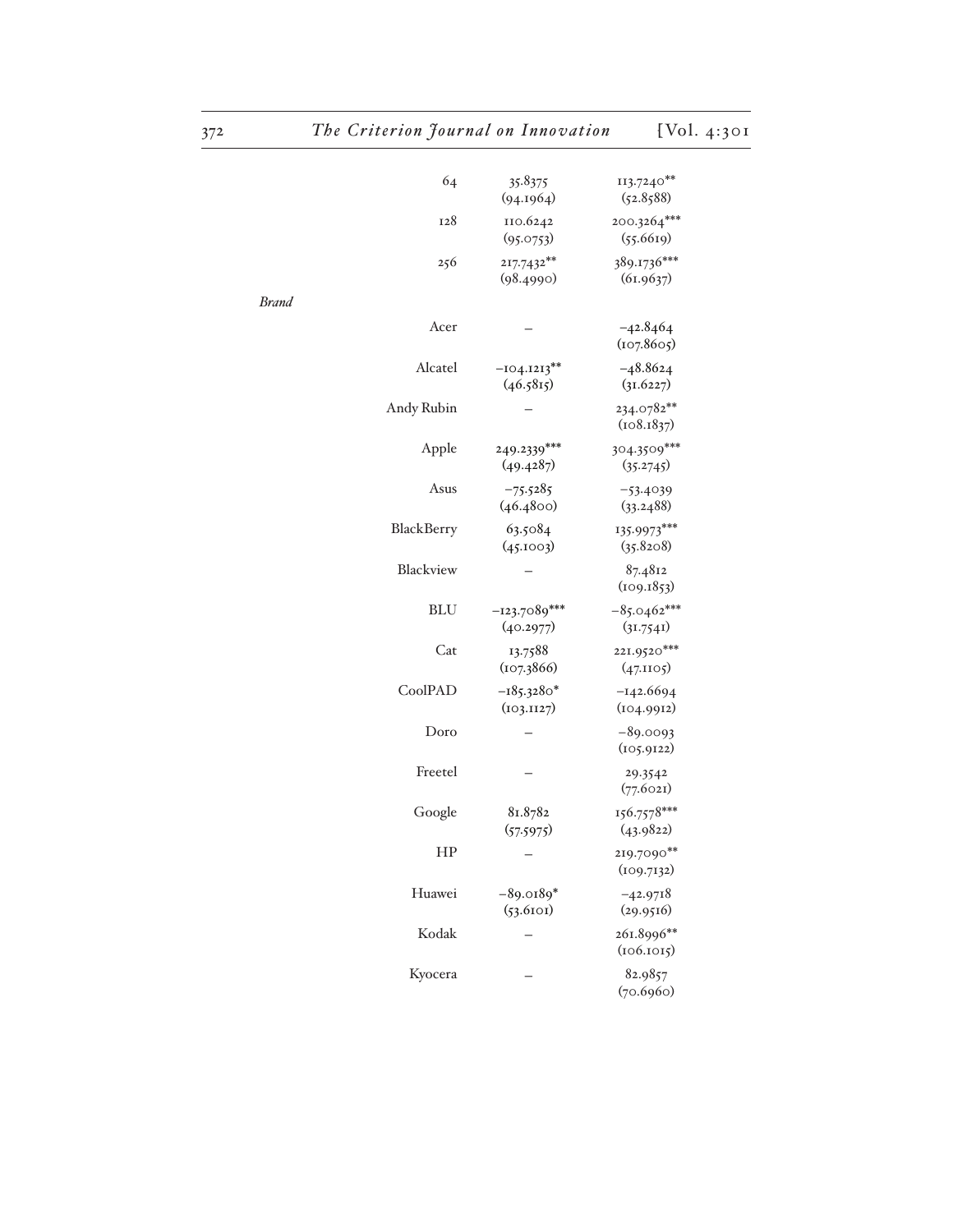| LeEco              |                             | $-248.2841**$<br>(106.6076) |
|--------------------|-----------------------------|-----------------------------|
| Lenovo             | 31.7483<br>(57.0719)        | $-19.1497$<br>(28.3740)     |
| LG                 | $-123.5368***$<br>(44.3051) | $-52.5216**$<br>(25.4951)   |
| Meitu              |                             | 199.8063**<br>(83.5217)     |
| Meizu              |                             | $-80.4898$<br>(77.2280)     |
| Microsoft          | $-218.9511***$<br>(65.0889) | $-141.9097**$<br>(54.9277)  |
| Motorola           | $-8.0596$<br>(97.3389)      | $-21.6762$<br>(38.8028)     |
| Nokia              | 37.1652<br>(46.5666)        | 39.1750<br>(35.3882)        |
| OnePlus            |                             | $-92.9567*$<br>(50.8697)    |
| Plum               | $-48.8277$<br>(99.2728)     | $-75.0090$<br>(105.4628)    |
| Razer              |                             | 304.7211***<br>(106.9519)   |
| Samsung            | 15.8414<br>(35.0307)        | 49.0094*<br>(25.1943)       |
| Sky                |                             | $-20.5210$<br>(54.6645)     |
| Sonim              |                             | 509.0322***<br>(98.5268)    |
| Sony               | 26.5358<br>(40.7707)        | 25.8100<br>(28.7941)        |
| T-Mobile           | 8.1881<br>(102.0020)        | 39.1162<br>(107.2438)       |
| Ulefone            |                             | $-69.8958$<br>(82.081)      |
| <b>UMI</b> Mobiles |                             | 7.1668<br>(107.5978)        |
| Verykool           | 0.6077<br>(71.9192)         | 28.5313<br>(75.8150)        |
| Vivo               |                             | -51.7480<br>(80.0235)       |
| Xiaomi             | $-71.1808$<br>(105.1334)    | $-149.7318***$<br>(50.4989) |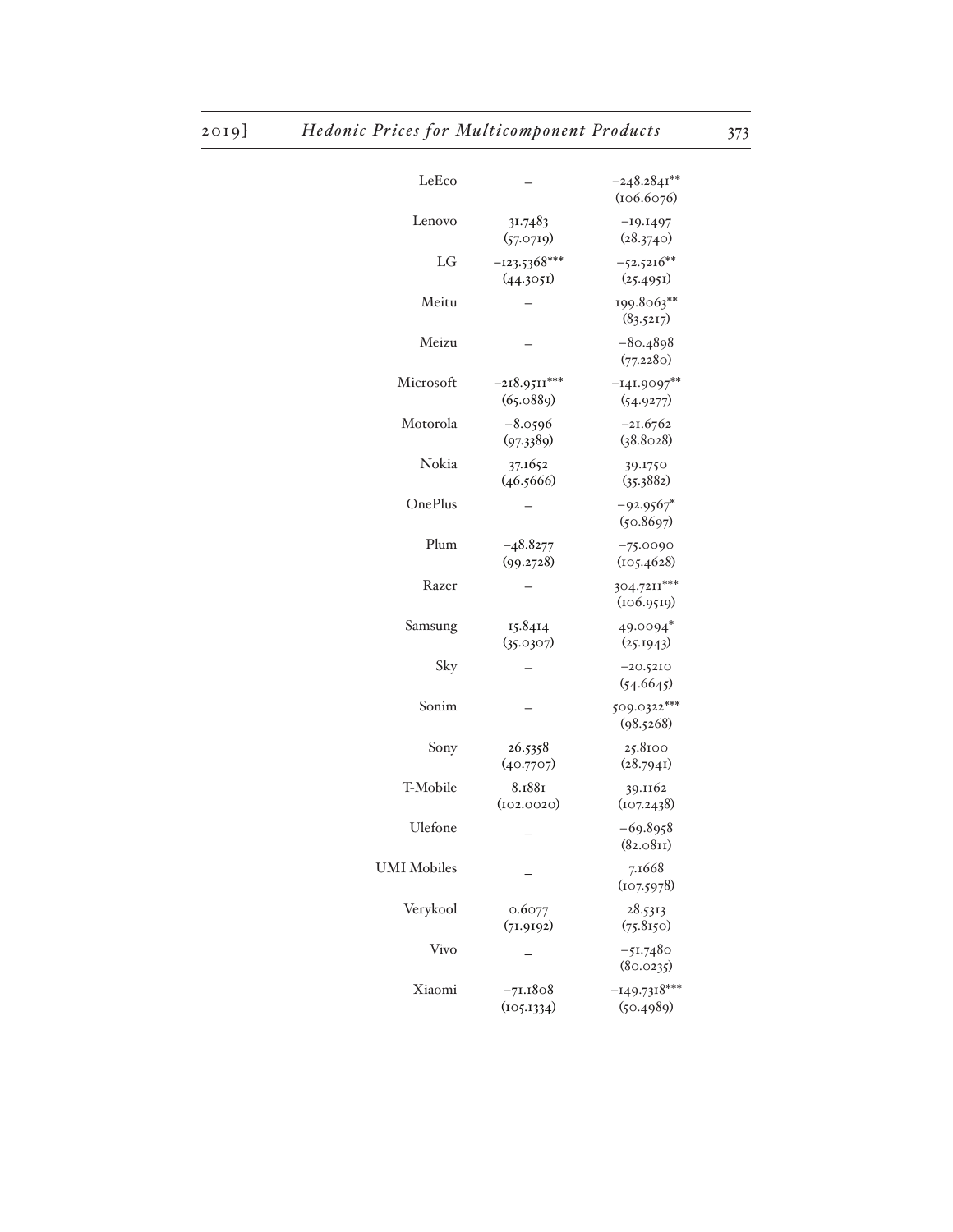|                         | <b>ZTE</b> | $-165.1526***$<br>(50.5842)  | $-57.5384*$<br>(32.6038)    |
|-------------------------|------------|------------------------------|-----------------------------|
| Constant                |            | $-396.5581***$<br>(138.5618) | $-366.8692***$<br>(76.0339) |
| <b>Observations</b>     |            | 325                          | 71I                         |
| $R^2$                   |            | 0.9307                       | 0.8849                      |
| <i>F</i> -Statistic     |            | 57.86                        | 61.43                       |
| Prob > F                |            | $\circ$                      | $\circ$                     |
| Root Mean Squared Error |            | 84.II                        | 100                         |

*Source*: Strategy Analytics, SpecTRAX Service, supra note 2, tab 2 ("Device Specifications").

*Notes*: \* indicates statistical significance at the 90-percent confidence level, \*\* indicates statistical significance at the 95-percent confidence level, and \*\*\* indicates statistical significance at the 99-percent confidence level. *C* indicates that the variable is continuous.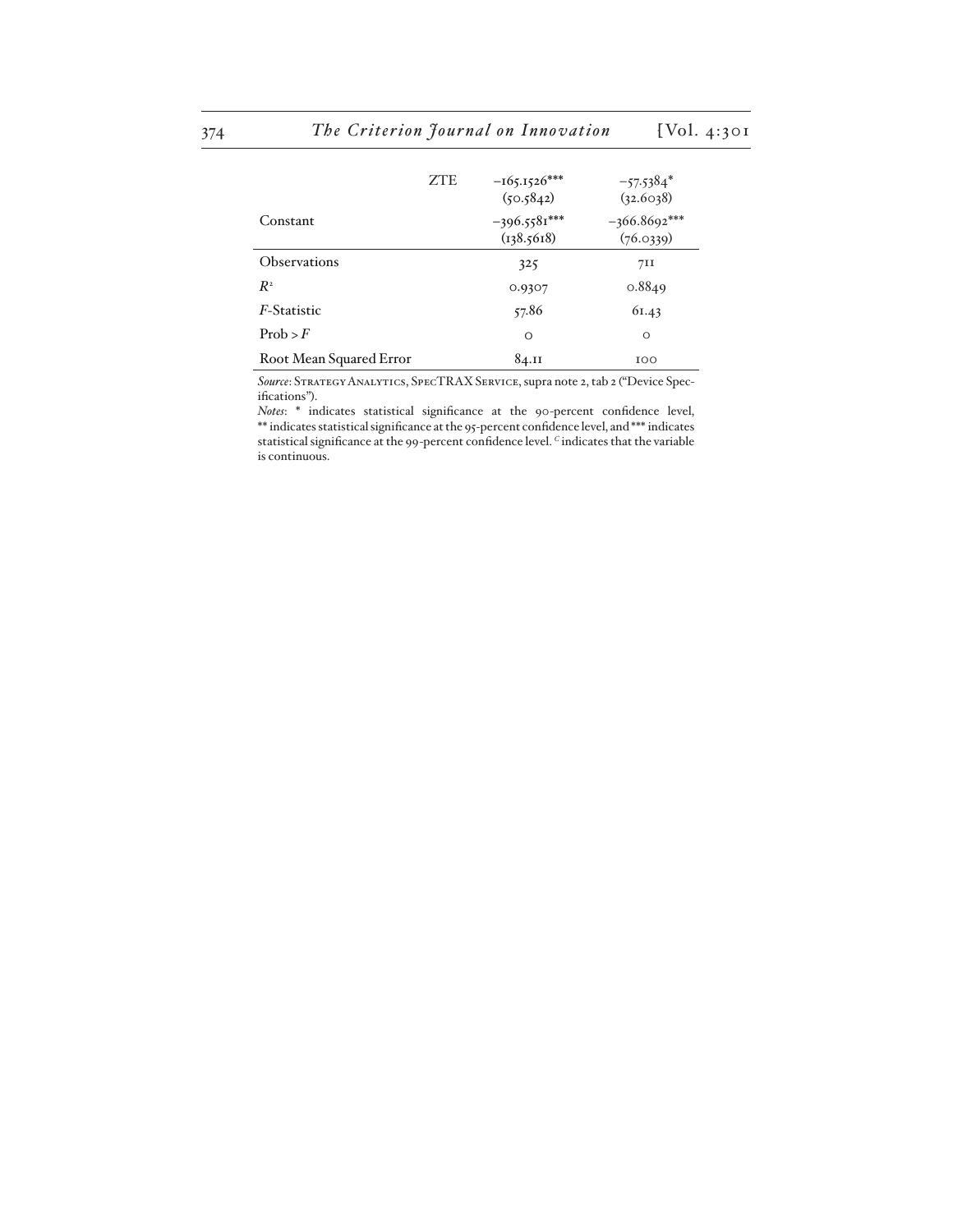| Variable                |                           |
|-------------------------|---------------------------|
| NAND Flash (GB)         |                           |
| 8                       | 45.88662<br>(93.55729)    |
| <b>16</b>               | 181.1446**<br>(91.78033)  |
| 32                      | 366.9685***<br>(91.79418) |
| 64                      | 503.7056***<br>(92.40534) |
| <b>128</b>              | 690.5149***<br>(97.0307)  |
| 256                     | 950.8138***<br>(106.8016) |
| Constant                | 119.8<br>(90.76391)       |
| Observations            | 711                       |
| $R^2$                   | 0.4716                    |
| F-Statistic             | 104.72                    |
| Prob > F                | $\circ$                   |
| Root Mean Squared Error | 202.95                    |

Appendix V. Univariate Regression of Smartphone Prices on the *NAND Flash (GB)* Categorical Variable

*Source*: Strategy Analytics, SpecTRAX Service, *supra* note 2, tab 2 ("Device Specifications").

*Notes*: \* indicates statistical significance at the 90-percent confidence level, \*\* indicates statistical significance at the 95-percent confidence level, and \*\*\* indicates statistical significance at the 99-percent confidence level.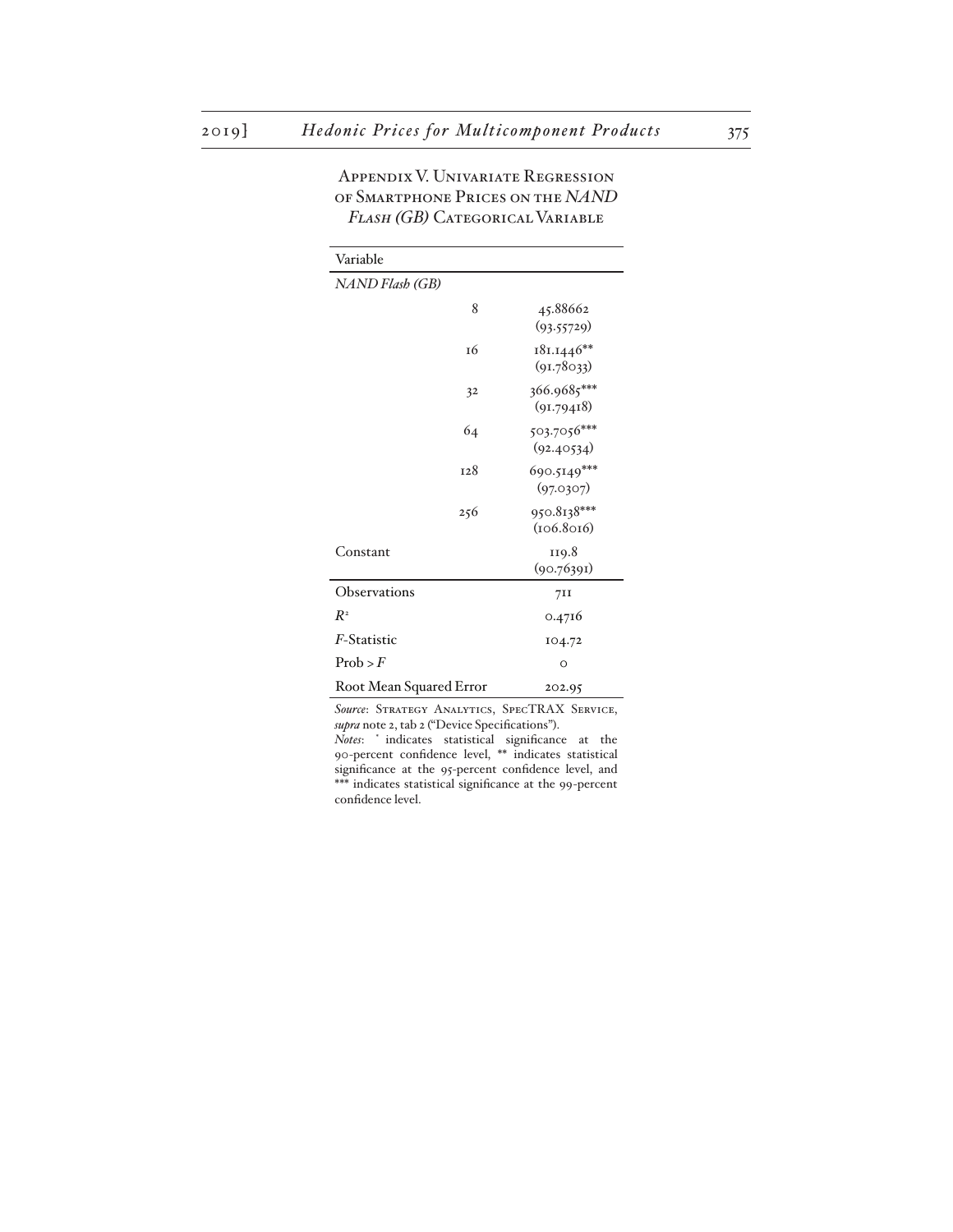## Appendix VI. Specification of the Hedonic Price Model Excluding the *NAND Flash (GB)* Categorical Variable

| Variable                       |                                      |
|--------------------------------|--------------------------------------|
| LTE-A (Y/N)                    | 38.7243*<br>(20.1328)                |
| TD-LTE (Y/N)                   | 4.8950<br>(15.0274)                  |
| VoWiFi (Y/N)                   | $-45.2144$ <sup>*</sup><br>(24.6067) |
| Removable Battery (Y/N)        | $-61.1528**$<br>(23.5849)            |
| Dual Main Camera (Y/N)         | 41.1061<br>(26.4569)                 |
| Primary Camera Digital Zoom    | 11.0668<br>(17.5674)                 |
| TV Out (Y/N)                   | $50.2067***$<br>(24.7725)            |
| Handsfree                      | $58.5979***$<br>(22.7931)            |
| <i>Voice Commands</i>          | 149.5389***<br>(47.4446)             |
| Text to Speech (Y/N)           | 19.8428<br>(33.0212)                 |
| HD Voice (Y/N)                 | $38.2611*$<br>(21.5556)              |
| Infrared (Y/N)                 | $80.3819***$<br>(26.988)             |
| PC Synch (Y/N)                 | 49.6163<br>(35.1287)                 |
| NFC                            | $41.3348*$<br>(22.1423)              |
| DLNA (Y/N)                     | 44.8773*<br>(23.8385)                |
| Wireless Display Support (Y/N) | $-69.0992***$<br>(16.0420)           |
| FOTA (Y/N)                     | $-5.5393$<br>(36.1904)               |
| HTML (Y/N)                     | 43.3669<br>(45.7058)                 |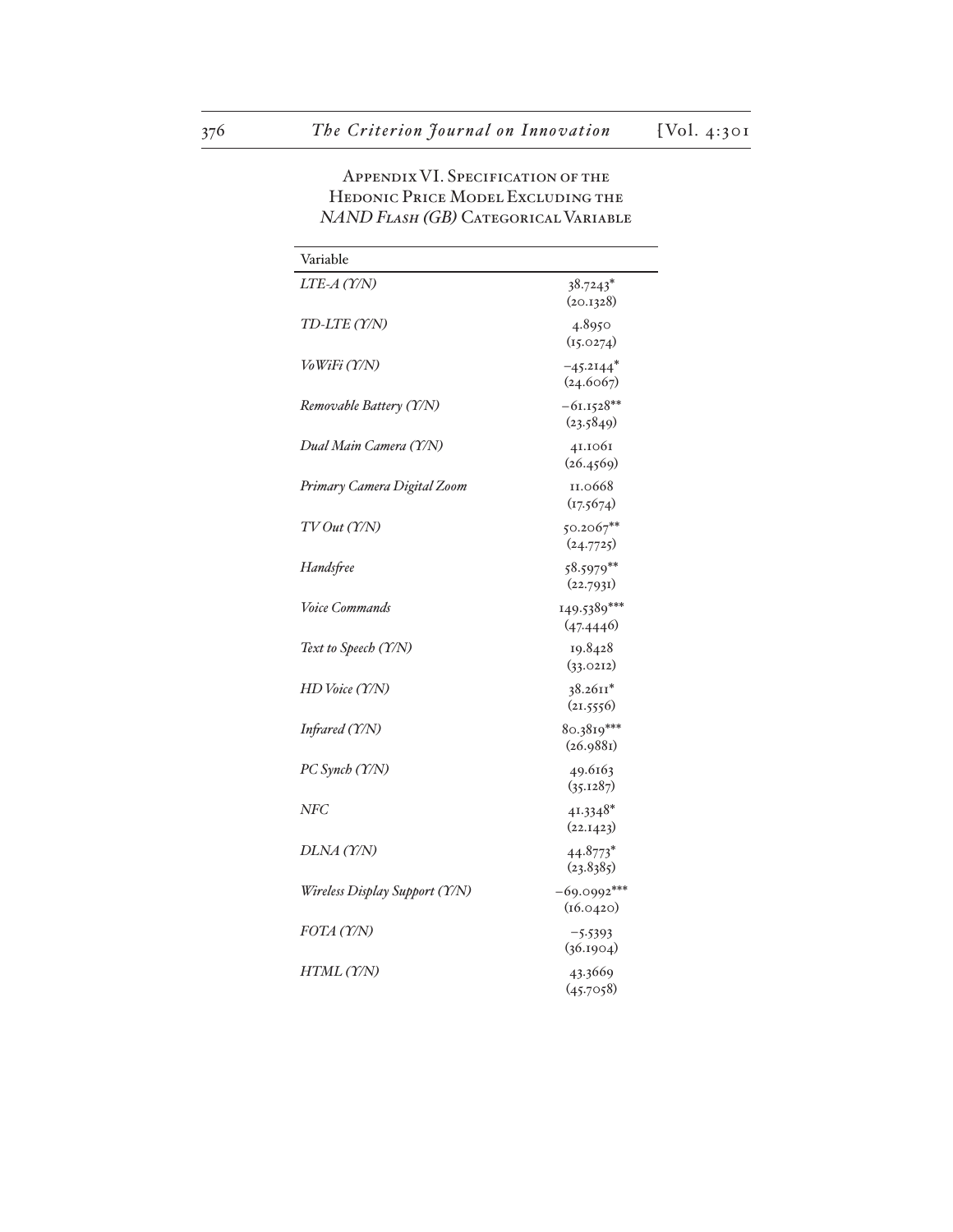| Haptic Feedback                                 | $-138.3107***$<br>(37.4739) |
|-------------------------------------------------|-----------------------------|
| Gyroscope (Y/N)                                 | 29.8376<br>(20.4530)        |
| Pressure Sensor (Y/N)                           | 90.3522***<br>(23.8366)     |
| Fingerprint Sensor (Y/N)                        | $-60.4428***$<br>(20.3295)  |
| Gesture Sensor (Y/N)                            | $-7.2004$<br>(25.3765)      |
| Hall Sensor (Y/N)                               | $-80.5150***$<br>(19.9783)  |
| TTY/TDD (Y/N)                                   | $-I2.8329$<br>(19.1388)     |
| $3G$ Talk Time (min) <sup>C</sup>               | 0.0246<br>(0.0274)          |
| Primary Video Frame Rate (fps) <sup>C</sup>     | $-0.3403$<br>(0.6147)       |
| Battery Capacity (mAh) <sup>C</sup>             | $-0.0175$<br>(0.0212)       |
| Primary Display Size (Inch) <sup>C</sup>        | 91.4744***<br>(24.0311)     |
| Pixels Per Inch (PPI) <sup><math>C</math></sup> | $0.8619***$<br>(0.1005)     |
| Max DL Speed (Mbps) <sup>C</sup>                | $0.2444***$<br>(0.0422)     |
| Maximum Simultaneous Cores <sup>C</sup>         | $-3.8845$<br>(3.6454)       |
| Maximum Card Size (GB) <sup>C</sup>             | $-0.0233$<br>(0.0150)       |
| <b>Brand</b>                                    |                             |
| Acer                                            |                             |
| Alcatel                                         | $-115.3842**$<br>(47.4493)  |
| Andy Rubin                                      |                             |
| Apple                                           | 305.1223***<br>(53.5397)    |
| Asus                                            | $-75.2028$                  |

(50.1692)  $\textsc{BlackBerry}$ 

70.6593<br>(49.4647)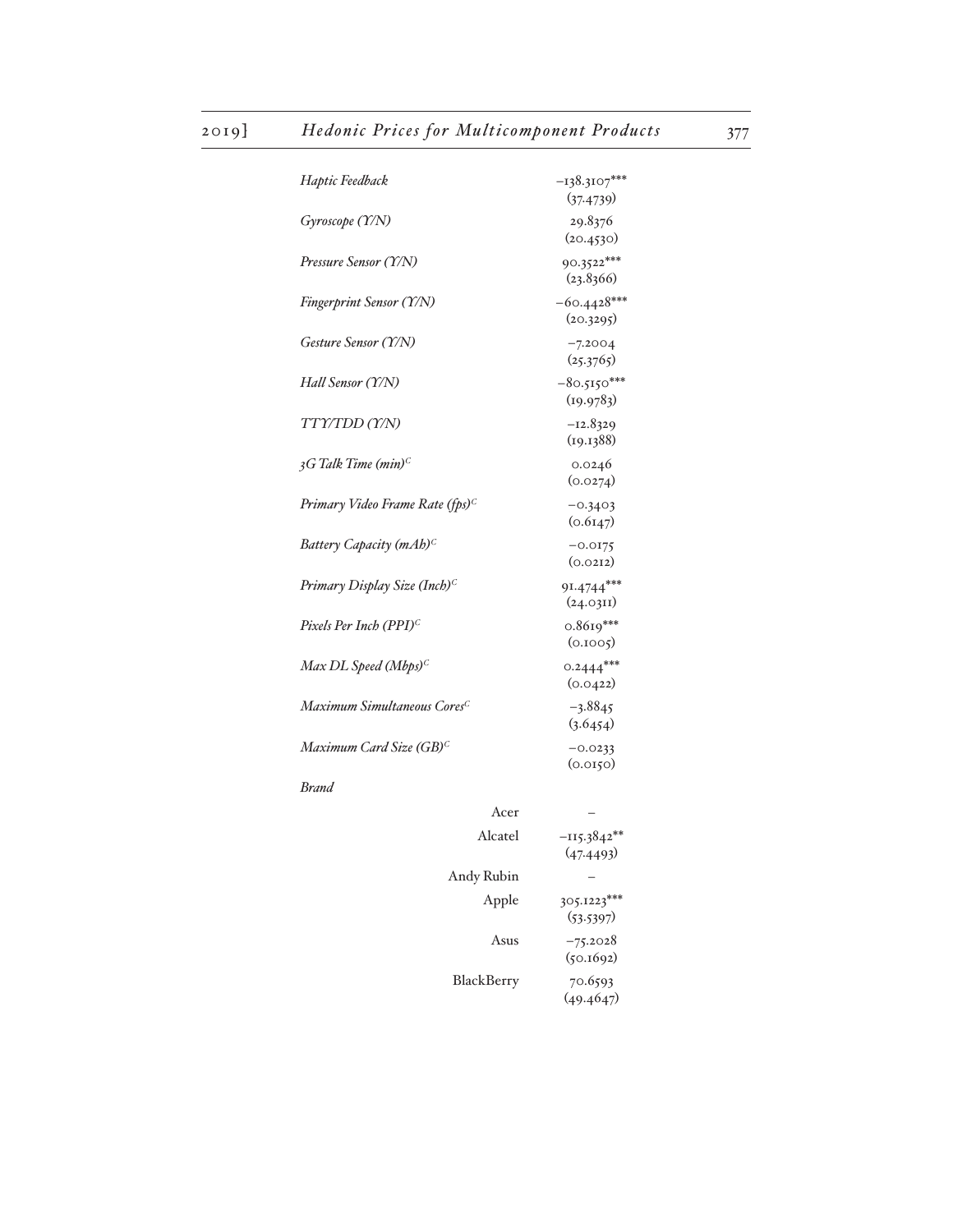| Blackview  |                             |
|------------|-----------------------------|
| <b>BLU</b> | $-104.2036**$<br>(44.0376)  |
| Cat        | 33.1899                     |
|            | (114.4806)                  |
| CoolPAD    | $-160.3568$                 |
| Doro       | (113.1752)                  |
| Freetel    |                             |
| Google     | 132.6176**                  |
|            | (61.657)                    |
| ΗP         |                             |
| Huawei     | $-67.5153$<br>(57.3077)     |
| Kodak      |                             |
| Kyocera    |                             |
| LeEco      |                             |
| Lenovo     | 52.8673<br>(61.5146)        |
| LG         | $-110.8442**$<br>(45.0274)  |
| Meitu      |                             |
| Meizu      |                             |
| Microsoft  | $-227.0734***$<br>(68.5431) |
| Motorola   | $-12.3485$<br>(108.7557)    |
| Nokia      | 13.5195<br>(48.0673)        |
| OnePlus    |                             |
| Plum       | $-89.6179$<br>(109.0848)    |
| Razer      |                             |
| Samsung    | 21.8901<br>(37.6970)        |
| Sky        |                             |
| Sonim      |                             |
| Sony       | 56.9603<br>(45.0502)        |